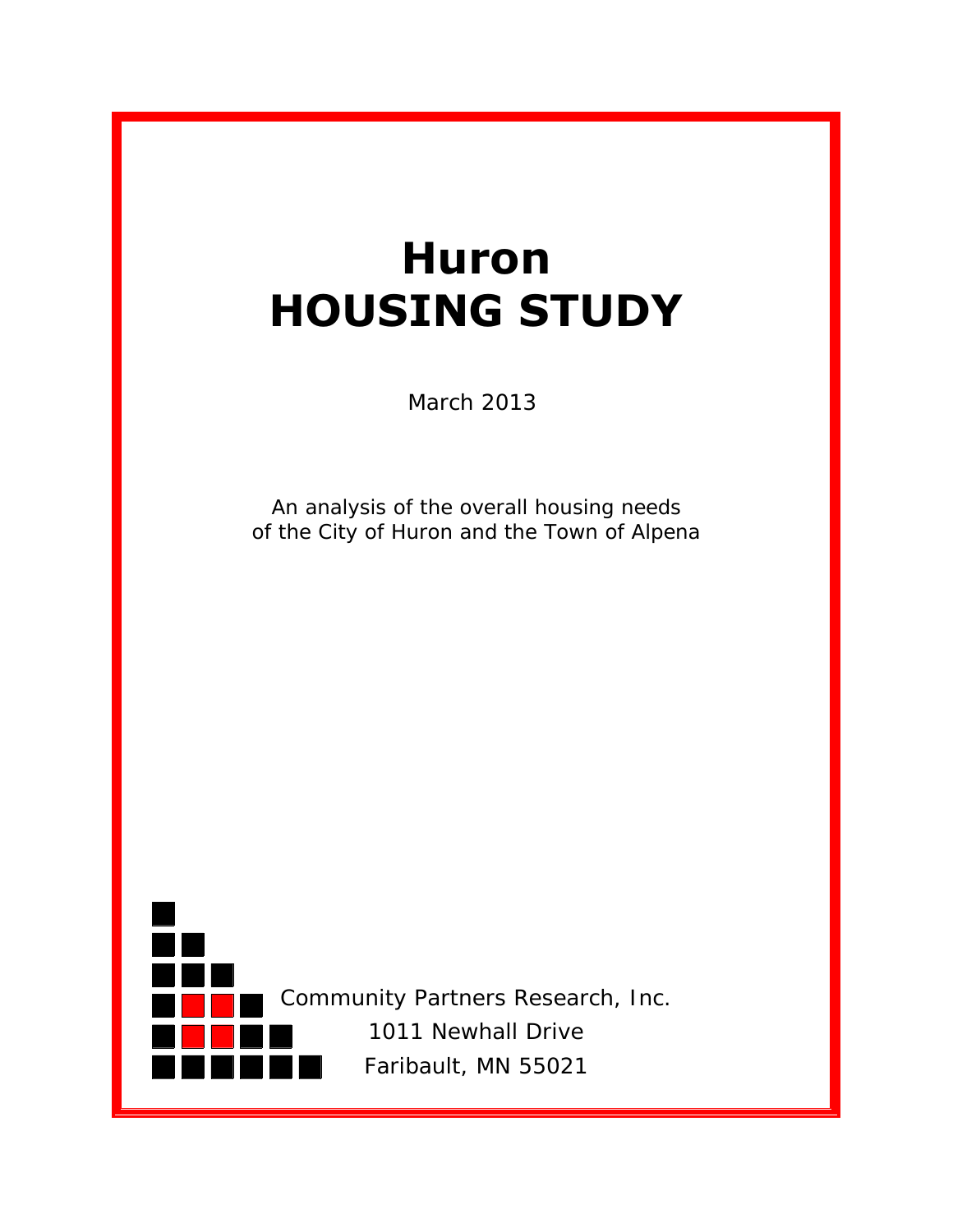## **List of Sections**

|                                                      | Page |
|------------------------------------------------------|------|
| Introduction                                         | 2    |
| Demographic and Projection Data                      | 4    |
| <b>Existing Housing Data</b>                         | 33   |
| Rental Housing Inventory                             | 42   |
| <b>Employment and Local Economic Trends Analysis</b> | 55   |
| Findings and Recommendations                         | 60   |
| Agencies and Resources                               | 112  |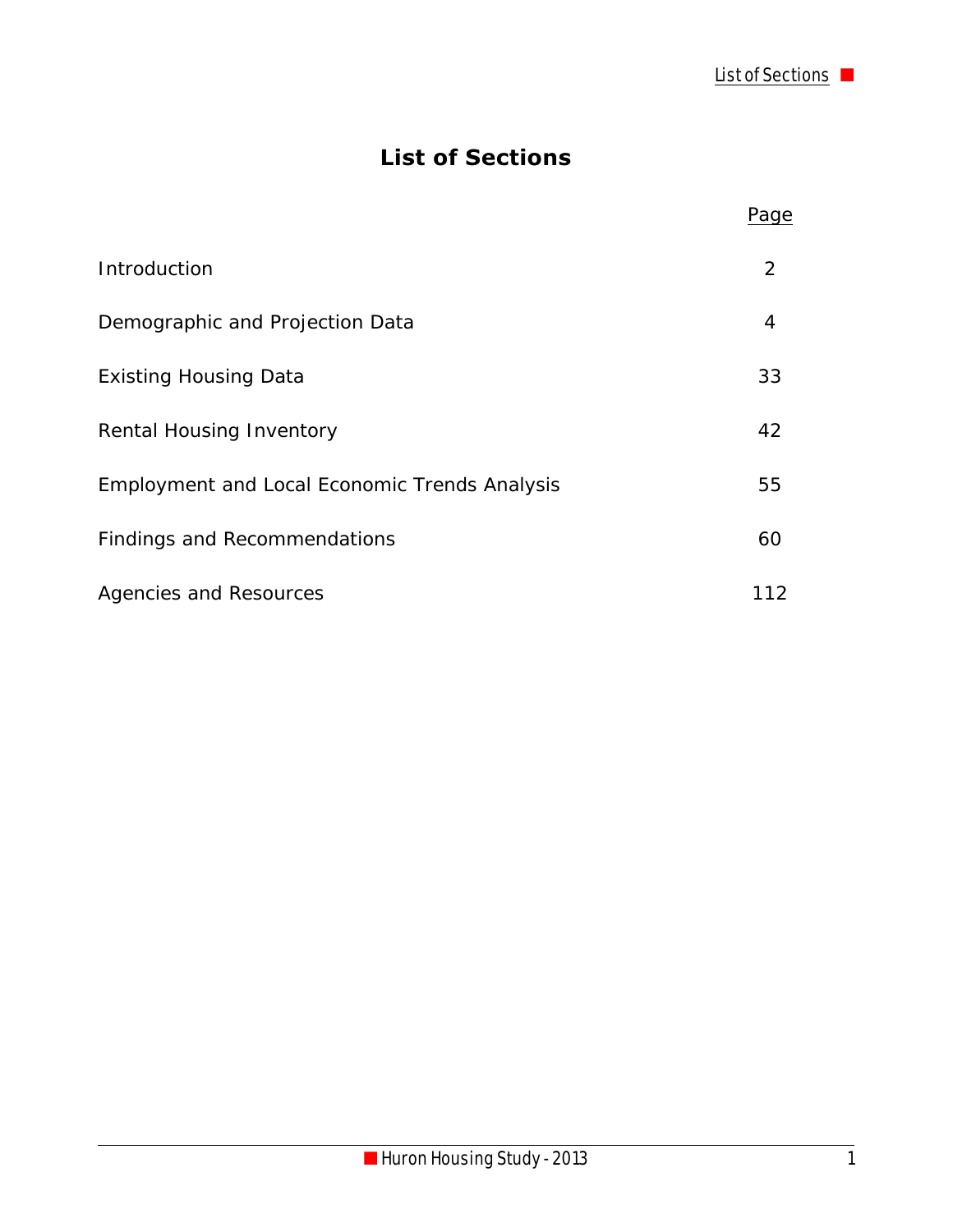## **Introduction**

#### **Overview**

Local elected and public officials are often held responsible for conditions and circumstances over which they have limited control. This is particularly true of housing. Most of the housing units in Huron, Alpena and Beadle County are privately owned and were constructed with private funds. On an increasing scale, however, the public is demanding that public officials control what happens in this largely private housing market by eliminating blight, protecting individual investments, and generating new housing growth to meet economic development needs.

Community Partners Research, Inc., was hired by the Huron Housing and Redevelopment Authority to conduct a study of the housing needs and conditions in the City of Huron and the Town of Alpena.

#### **Goals**

The multiple goals of the study include:

- $\triangleright$  Provide updated demographic data including the 2010 Census
- **Provide an analysis of the current housing stock and inventory**
- Determine gaps or unmet housing needs
- Examine future housing trends that the area can expect to address in the coming years
- < Provide a market analysis for housing development
- < Provide housing recommendations and findings

#### **Methodology**

A variety of resources were utilized to obtain information for the Housing Study. Community Partners Research, Inc., collected and analyzed data from December 2012 through February 2013. Data sources included:

- U.S. Census Bureau and the American Community Survey
- Records and data from the City of Huron and Beadle County
- South Dakota State Data Center
- Interviews with City officials, community leaders, housing stakeholders, etc.
- Area housing agencies
- State and Federal housing agencies
- Rental property owner surveys
- Housing condition surveys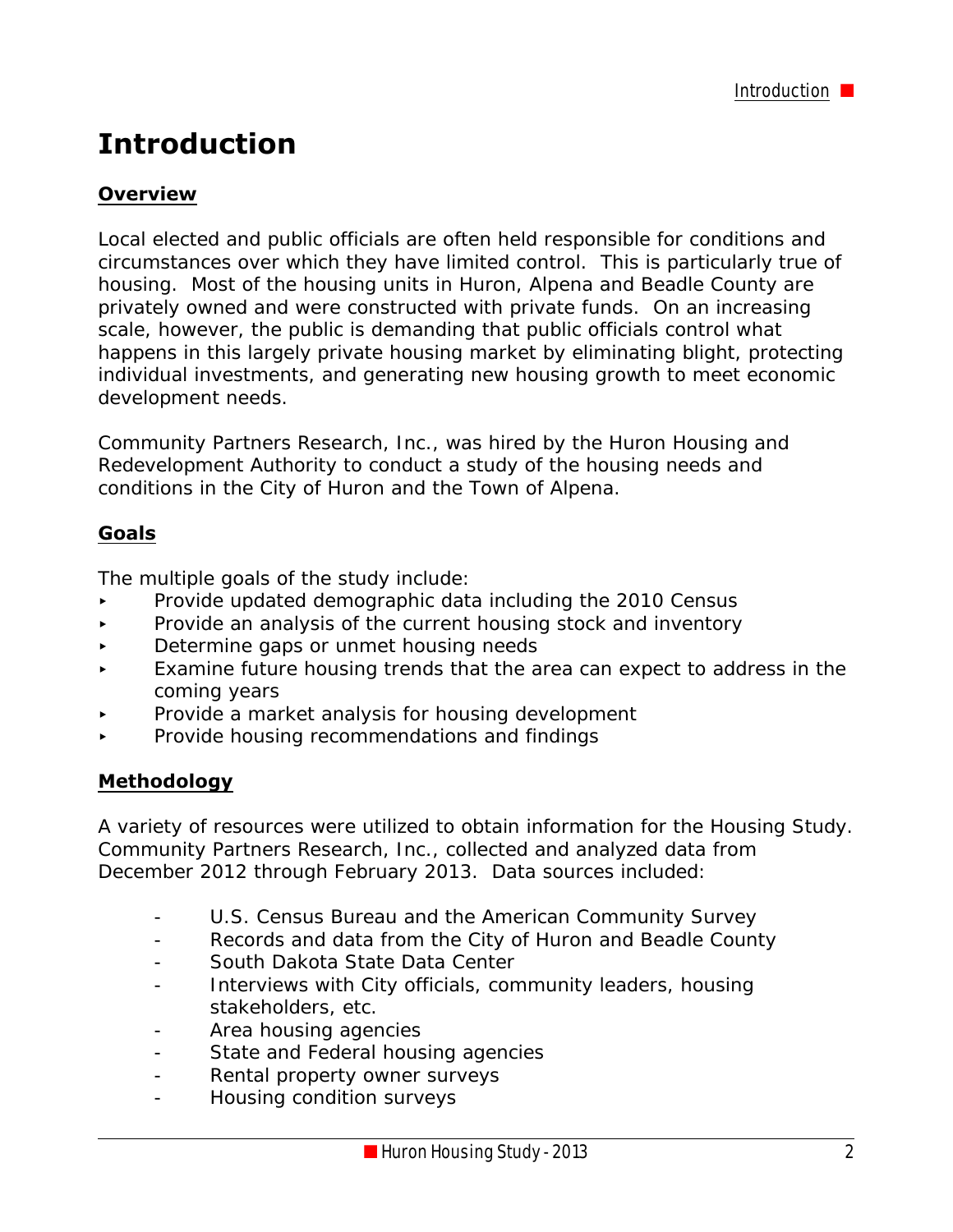#### **Limitations**

This Housing Study represents an analysis performed with the data available at the time of the Study. The findings and recommendations are based upon current solutions and the best available information on future trends and projections. Significant changes in the area's economy, employment growth, federal or State tax policy or other related factors could change the conclusions and recommendations contained in this Housing Study.

This study was prepared by:

**Community Partners Research, Inc. 1011 Newhall Drive Faribault, MN 55021 (507) 838-5992 cpartners@charter.net**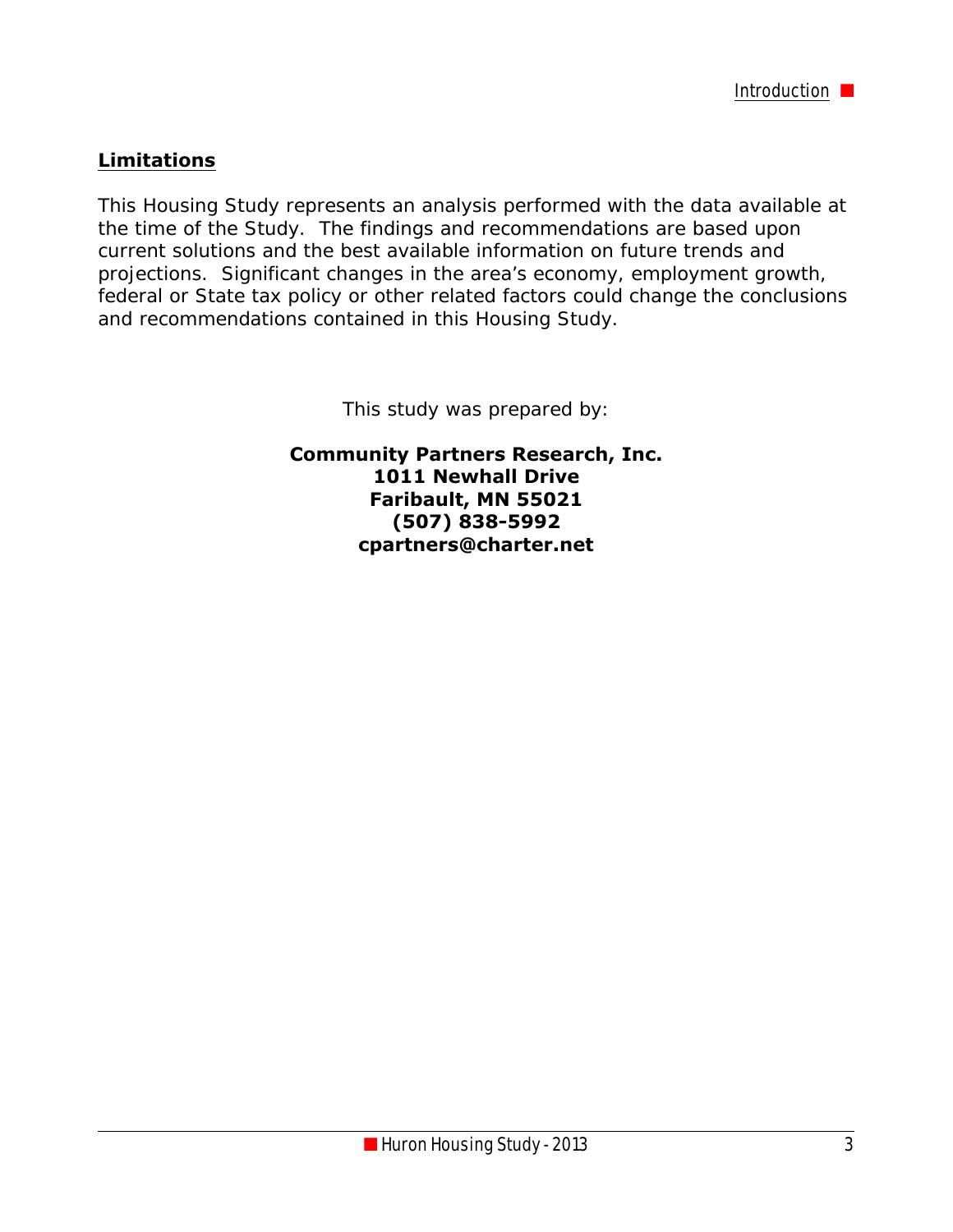## **Section Table of Contents**

|                                                                 | Page |
|-----------------------------------------------------------------|------|
| Demographic Data Overview                                       | 5    |
| Population Data and Trends                                      | 6    |
| Population by Age Trends: 2000 to 2010                          | 7    |
| <b>Population Projections</b>                                   | 9    |
| Household Data and Trends                                       | 10   |
| Household by Age Trends: 2000 to 2010 - Huron and Beadle County | 11   |
| Household by Age Trends: 2000 to 2010 - Alpena                  | 13   |
| Average Household Size                                          | 14   |
| <b>Household Projections</b>                                    | 15   |
| Household Projections by Age                                    | 16   |
| Households by Type                                              | 18   |
| <b>Housing Tenure</b>                                           | 19   |
| Household Changes by Housing Tenure                             | 20   |
| Tenure by Age                                                   | 21   |
| Tenure by Household Size                                        | 22   |
| 2011 Income Data                                                | 23   |
| Household Income Distribution                                   | 25   |
| Huron Income Distribution by Tenure                             | 26   |
| 2011 Estimated Income and Housing Costs - Renters               | 28   |
| 2011 Estimated Income and Housing Costs - Owners                | 29   |
| Racial and Ethnic Population Trends                             | 30   |
| Minority Households by Race/Ethnicity                           | 31   |
| Household Tenure by Race/Ethnicity                              | 32   |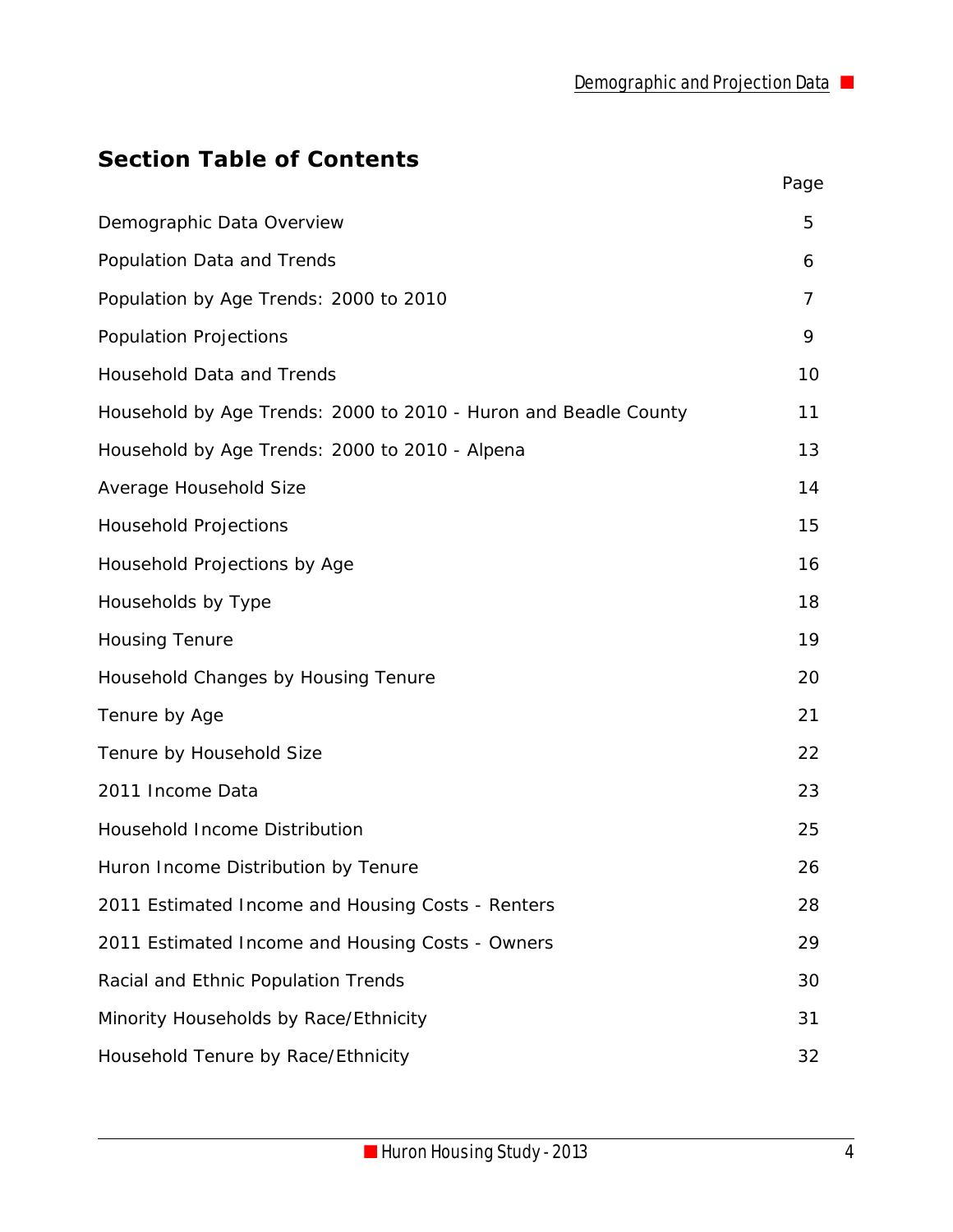# **Demographic Data Overview**

#### **Sources of Data**

The following pages contain demographic data obtained from a variety of local, state and national sources for Huron, Alpena and Beadle County. At the time research was completed for this Study, the 2010 Census information was available. However, the 2010 Census was more limited in scope than in the past. As a result, some of the demographic variables, such as income and housing cost information, were not available.

To supplement the decennial Census, the Census Bureau has created the American Community Survey, an annual sampling of households. The American Community Survey provides detailed demographic characteristics, replacing information once collected by the decennial Census. However, because the American Community Survey is based on sampling data, there is a margin of error that exists for each estimate. The following tables incorporate the 2010 Census data, when available, or the 2011 American Community Survey data.

The frequency of American Community Survey estimates varies depending on the size of the jurisdiction. For most jurisdictions in South Dakota, the 2011 estimates were derived from sampling that was done over a five-year period, between 2007 and 2011. Unless otherwise noted, the American Community Survey estimates are based on the five-year survey data.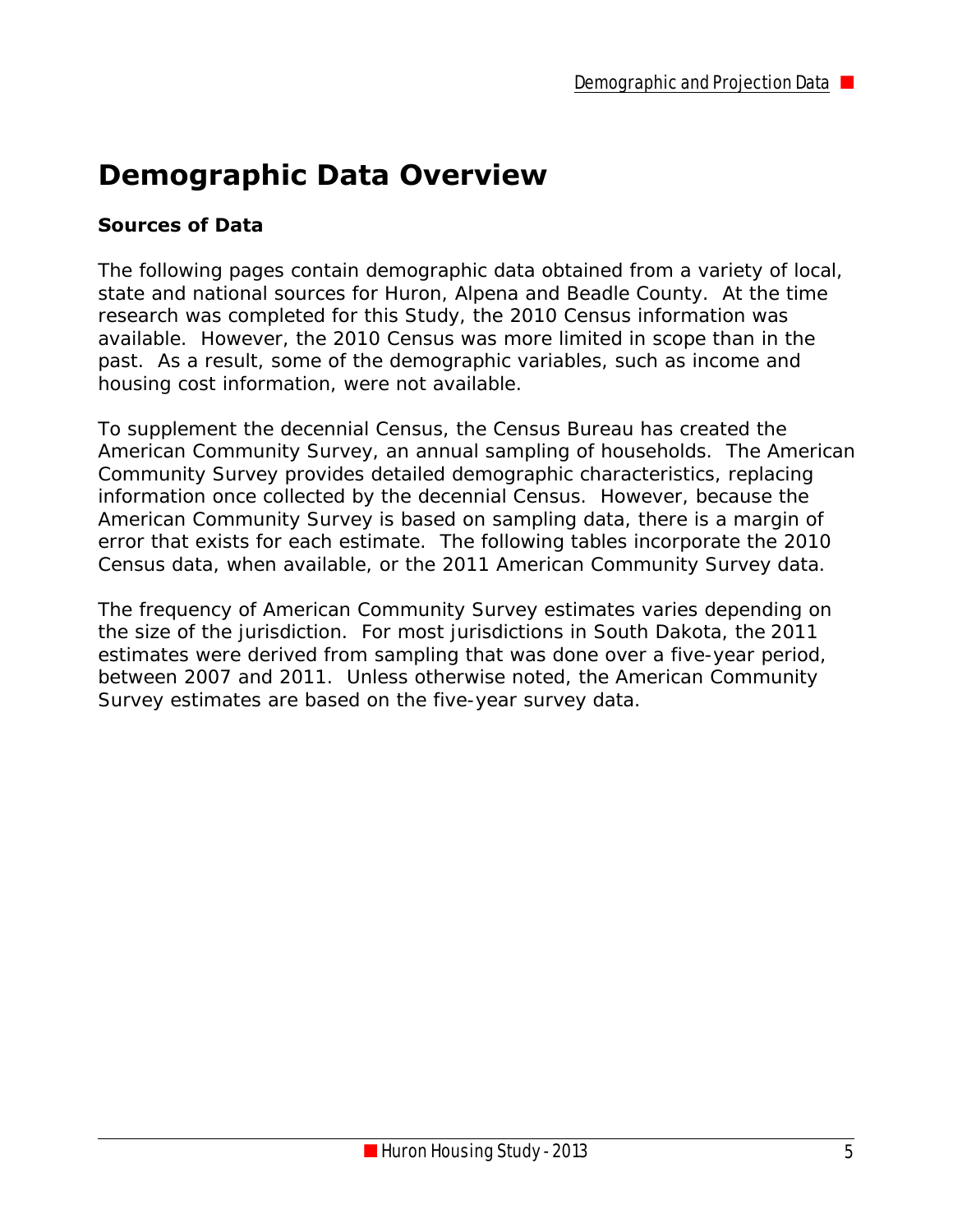| Table 1 Population Trends - 1980 to 2010 |                    |                    |                    |                       |                    |                       |
|------------------------------------------|--------------------|--------------------|--------------------|-----------------------|--------------------|-----------------------|
|                                          | 1980<br>Population | 1990<br>Population | 2000<br>Population | % Change<br>1990-2000 | 2010<br>Population | % Change<br>2000-2010 |
| Huron                                    | 13,000             | 12,448             | 11,893             | $-4.5%$               | 12,592             | 5.9%                  |
| Alpena                                   | 288                | 251                | 265                | 5.6%                  | 286                | 7.9%                  |
| Beadle County                            | 19,125             | 18,253             | 17,023             | $-6.7%$               | 17,398             | 2.2%                  |

#### **Population Data and Trends**

Source: U.S. Census

- < The 2010 U.S. Census Bureau's population data was released in March 2011. Huron, Alpena and Beadle County all gained population from 2000 to 2010.
- < Huron's population was 12,592 in 2010. This is a 699-person increase since 2000, which is a population gain of 5.9%.
- Beadle County's population was 17,398 in 2010. This is a 375-person increase since 2000, which is a population gain of 2.2%.
- Alpena's population was 286 in 2010. This is a 21-person increase since 2000, which is a population gain of 7.9%.
- < Huron and Beadle County experienced population decreases in the 1990s. Huron's population decreased by 555 people and Beadle County's population decreased by 1,230 people. Alpena's population increased by 14 people from 1990 to 2000.
- < Huron's population is primarily White and non-Hispanic. At the time of the 2010 Census, approximately 89% of the City's residents identified their race White, however, approximately 5% were Asian, 2% were Black or African American, 2% were American Indian and 4.4% were in the Other Race category. Approximately 10% of Huron's population is Hispanic or Latino.
- < Approximately 24% of Alpena's population is Hispanic or Latino.
- According to the Census Bureau, 317 Huron residents live in group quarters.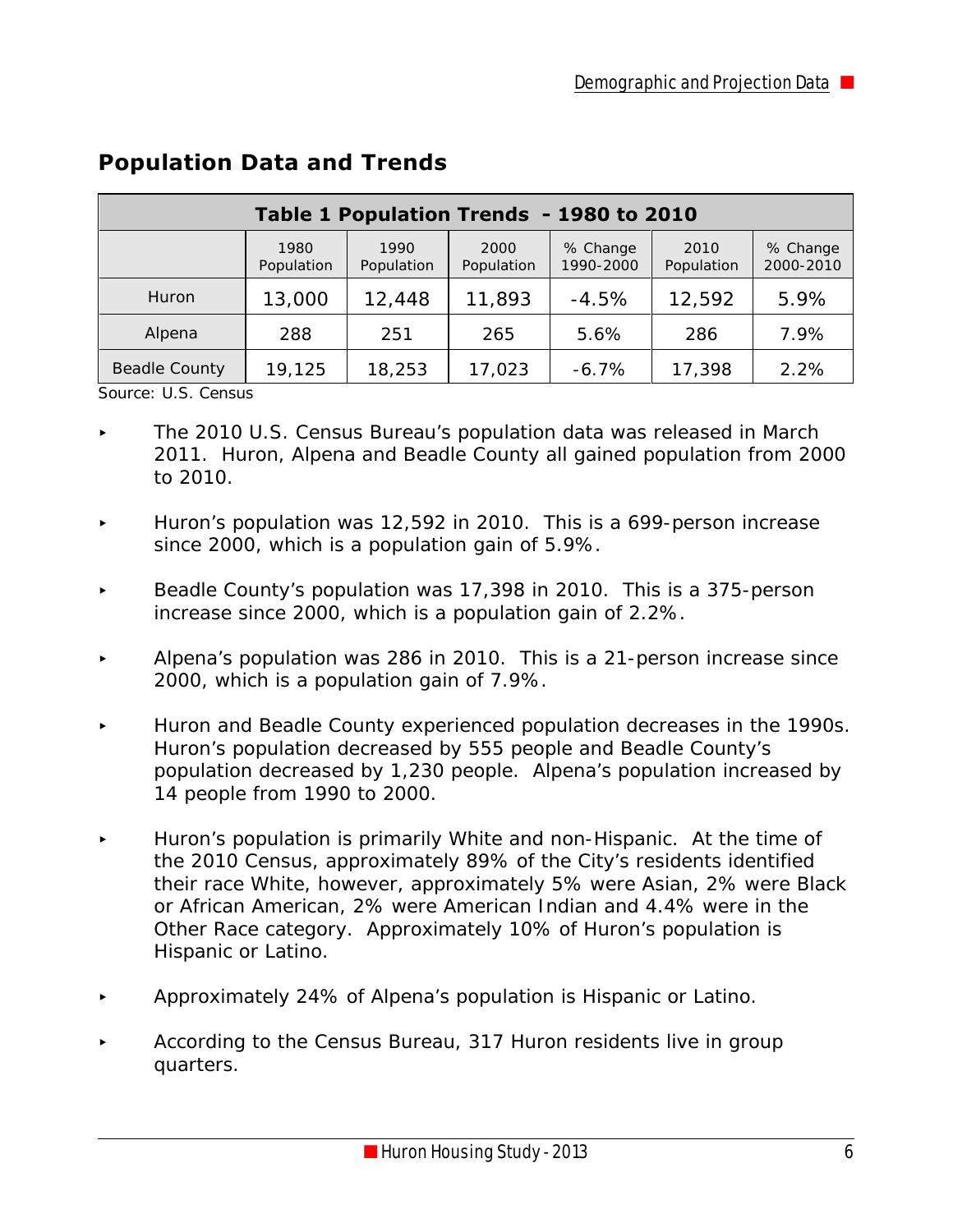## **Population by Age Trends: 2000 to 2010**

The release of demographic information from the 2010 Census allows for some analysis of the changing age patterns for Huron and Beadle County. The following table compares population by age in 2000 and 2010, along with the numeric changes.

| Table 2 Population by Age - 2000 to 2010 |        |        |        |        |                      |        |  |
|------------------------------------------|--------|--------|--------|--------|----------------------|--------|--|
|                                          |        | Huron  |        |        | <b>Beadle County</b> |        |  |
| Age                                      | 2000   | 2010   | Change | 2000   | 2010                 | Change |  |
| $0 - 14$                                 | 2,218  | 2,540  | 322    | 3,349  | 3,467                | 118    |  |
| $15 - 19$                                | 892    | 799    | $-93$  | 1,322  | 1,147                | $-175$ |  |
| $20 - 24$                                | 759    | 803    | 44     | 936    | 997                  | 61     |  |
| $25 - 34$                                | 1,182  | 1,561  | 379    | 1,630  | 2,013                | 383    |  |
| $35 - 44$                                | 1,722  | 1,314  | $-408$ | 2,575  | 1,813                | $-762$ |  |
| 45-54                                    | 1,568  | 1,838  | 270    | 2,353  | 2,705                | 352    |  |
| $55 - 64$                                | 1,054  | 1,501  | 447    | 1,563  | 2,250                | 687    |  |
| 65-74                                    | 1,086  | 929    | $-157$ | 1,555  | 1,349                | $-206$ |  |
| 75-84                                    | 962    | 831    | $-131$ | 1,238  | 1,102                | $-136$ |  |
| $85+$                                    | 450    | 476    | 26     | 502    | 555                  | 53     |  |
| Total                                    | 11,893 | 12,592 | 699    | 17,023 | 17,398               | 375    |  |

Source: U.S. Census



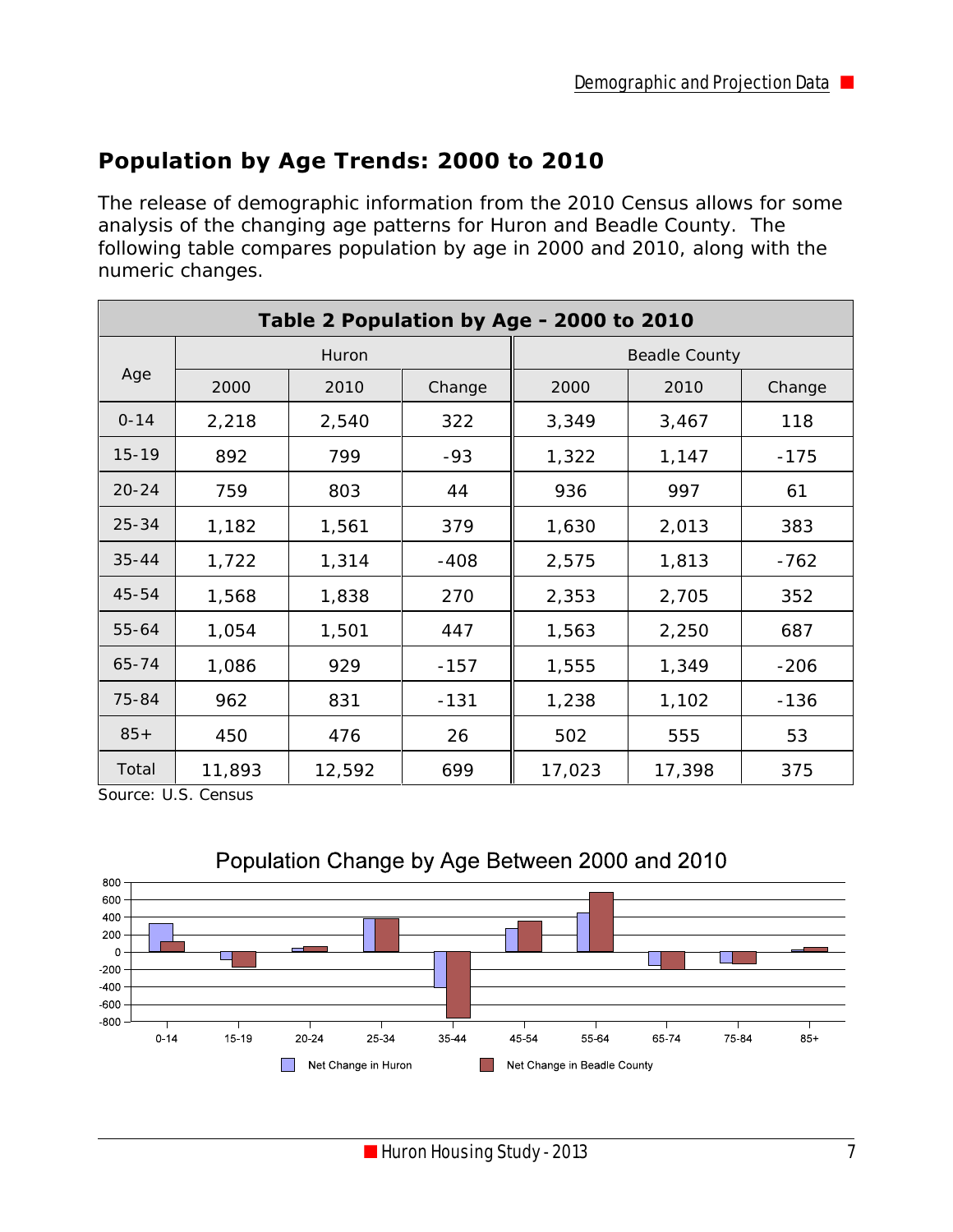For many years, demographic analysts have been talking about the impact that is occurring as the large "baby boom" generation moves through the aging cycle. This trend has been evident in Huron and Beadle County.

Between 2000 and 2010, Huron had a net gain of 717 people and Beadle County had a gain of 1,039 people in the age ranges between 45 and 64 years old. In 2010, nearly all of the baby boomers were within these age ranges. The aging of the baby boomers, as reflected in the numeric net gain in the 55 to 64 year old age group, was the largest change within any of the defined age cohorts.

The City and County also had an increase of older senior citizens, age 85 and older. There was a gain of 26 people in Huron and a gain of 53 people in Beadle County in the age 85 or older age range. However, Huron and Beadle County had population losses in the 65 to 84 age ranges. There was a loss of 288 people in Huron and a loss of 342 people in Beadle County in the 65 to 84 age ranges.





The aging trends present in Huron in 2010 can be traced back over the previous decades to see the movement of the baby boom generation over the last 20 years in Beadle County.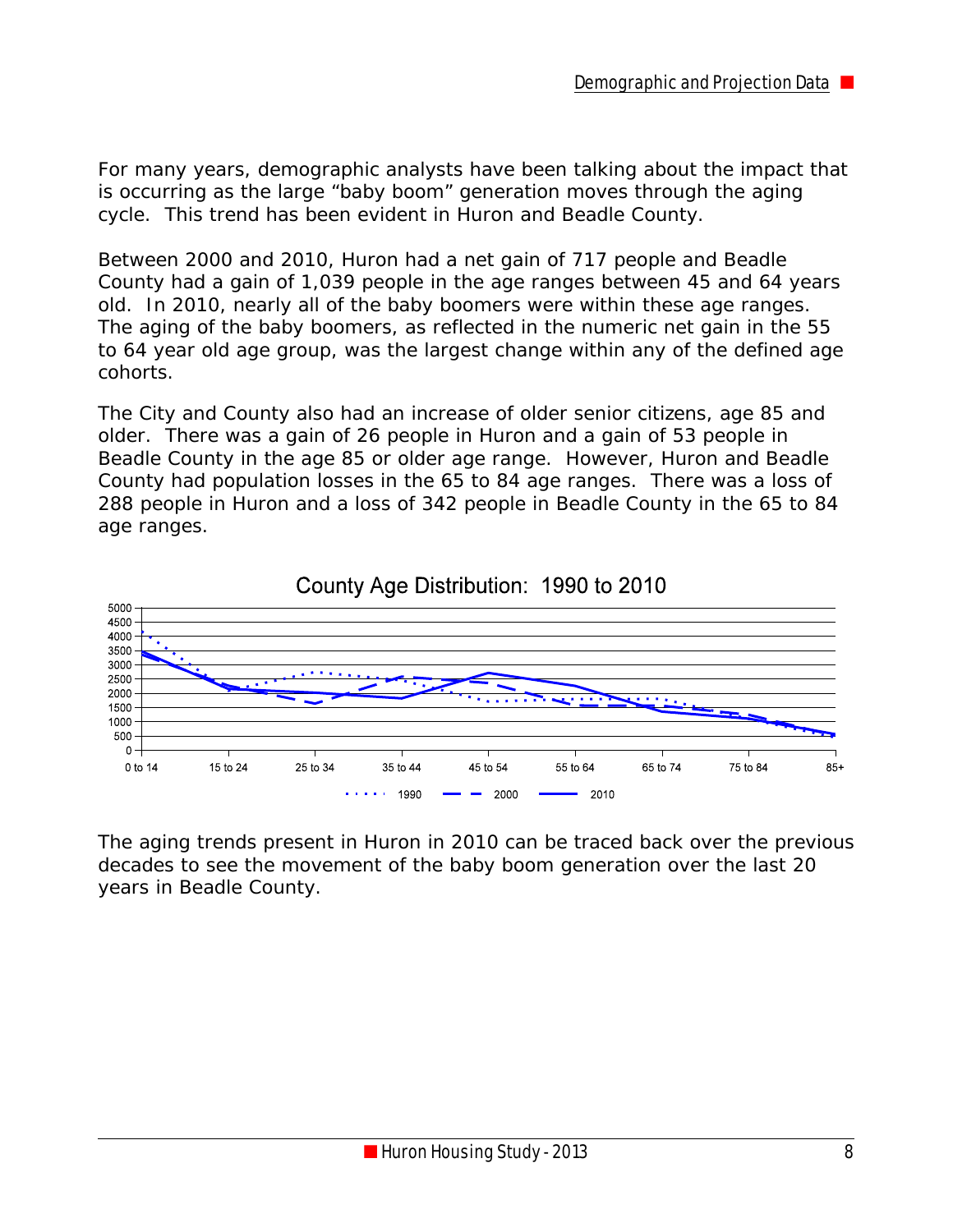## **Population Projections**

The following table presents population projections using two different sources.

The South Dakota State Data Center has issued preliminary population projections to the year 2030 for Beadle County. The following table shows the Data Center projection for 2015.

The other set of projections has been calculated by Community Partners Research, Inc., and these are based on past patterns of population change. The 20-year growth trend is based on the rate of change between 1990 and 2010, using the 1990 and 2010 Census. The 10-year growth trend uses the same methodology, but calculates an annual growth rate from 2000 to 2010.

| <b>Table 3 Population Projections Through 2015</b> |                           |                                       |                                       |                                      |  |  |
|----------------------------------------------------|---------------------------|---------------------------------------|---------------------------------------|--------------------------------------|--|--|
|                                                    | 2010 Population<br>Census | 2015 Projection<br>from 10-year trend | 2015 Projection<br>from 20-year trend | 2015 Projection<br>State Data Center |  |  |
| <b>Huron</b>                                       | 12,592                    | 12,962                                | 12,665                                | N/A                                  |  |  |
| Alpena                                             | 286                       | 297                                   | 296                                   | N/A                                  |  |  |
| <b>Beadle County</b>                               | 17,398                    | 17,590                                | 17,194                                | 17,584                               |  |  |

Source: Community Partners Research, Inc.; U.S. Census; State Data Center

- The growth projections based on 10-year and 20-year growth trends show population gains from 2010 to 2015 for Huron and Alpena. The State Data Center also projects population gains for Beadle County.
- < The 10-year and 20-year growth trend population projections for Huron estimate an increase of 73 and 370 people by 2015. The population projections for Alpena estimate an increase of 10 to 11 people from 2010 to 2015.
- < Beadle County's population based on the 10-year growth trend estimates a gain of 192 people. However, the population based on the 20-year growth trend estimates a loss of 204 people. The State Data Center projects a gain of 186 people from 2010 to 2015. The discrepancy in the 10-year and 20-year growth trend projections is the result of the substantial population loss Beadle County experienced in the 1990s.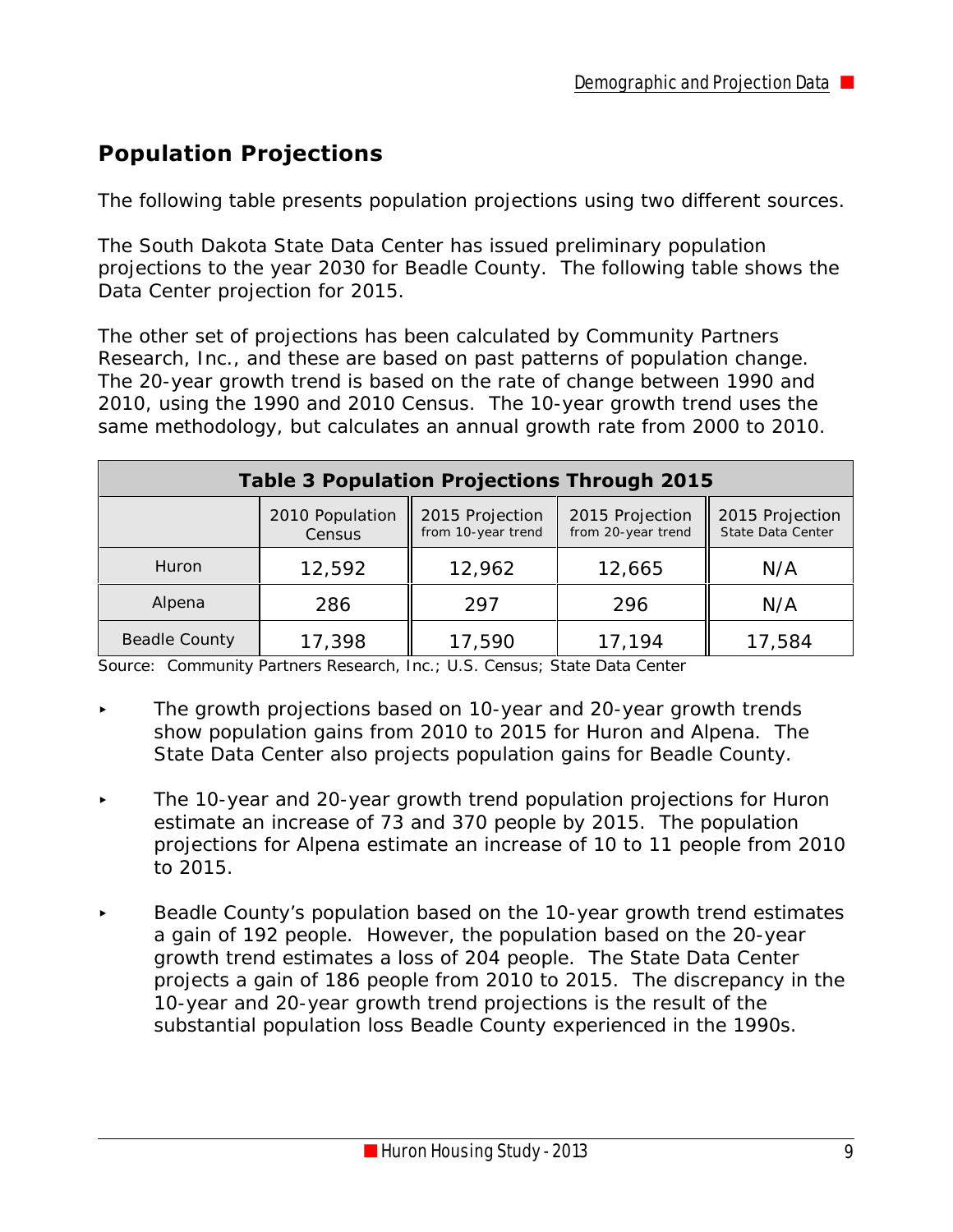| Table 4 Household Trends - 1980 to 2010 |                           |                           |                           |                       |                           |                       |  |
|-----------------------------------------|---------------------------|---------------------------|---------------------------|-----------------------|---------------------------|-----------------------|--|
|                                         | 1980<br><b>Households</b> | 1990<br><b>Households</b> | 2000<br><b>Households</b> | % Change<br>1990-2000 | 2010<br><b>Households</b> | % Change<br>2000-2010 |  |
| Huron                                   | 5,211                     | 5,258                     | 5,273                     | 0.3%                  | 5,418                     | 2.7%                  |  |
| Alpena                                  | 108                       | 98                        | 113                       | 15.3%                 | 110                       | $-2.7%$               |  |
| <b>Beadle County</b>                    | 7,337                     | 7,341                     | 7,240                     | $-1.4%$               | 7,276                     | 0.5%                  |  |

#### **Household Data and Trends**

Source: U.S. Census

- **Fig. 2010 U.S. Census Bureau household data was released in March** 2011. Huron and Beadle County gained households and Alpena had a slight loss in households from 2000 to 2010.
- $\blacktriangleright$  Huron had 5,418 households in 2010. This is an increase of 145 households since 2000, which is a household gain of 2.7%.
- $\blacktriangleright$  Alpena had 110 households in 2010. This is a loss of three households, which is a household decrease of 2.7%.
- Beadle County had 7,276 households in 2010. This is a gain of 36 households, which is a household increase of 0.5%.
- < Huron and Alpena experienced household gains during the 1990s. Both Huron and Alpena had an increase of 15 households from 1990 to 2000. Beadle County experienced a loss of 101 households from 1990 to 2000.



#### Net Change in Households by Decade: 1980 to 2010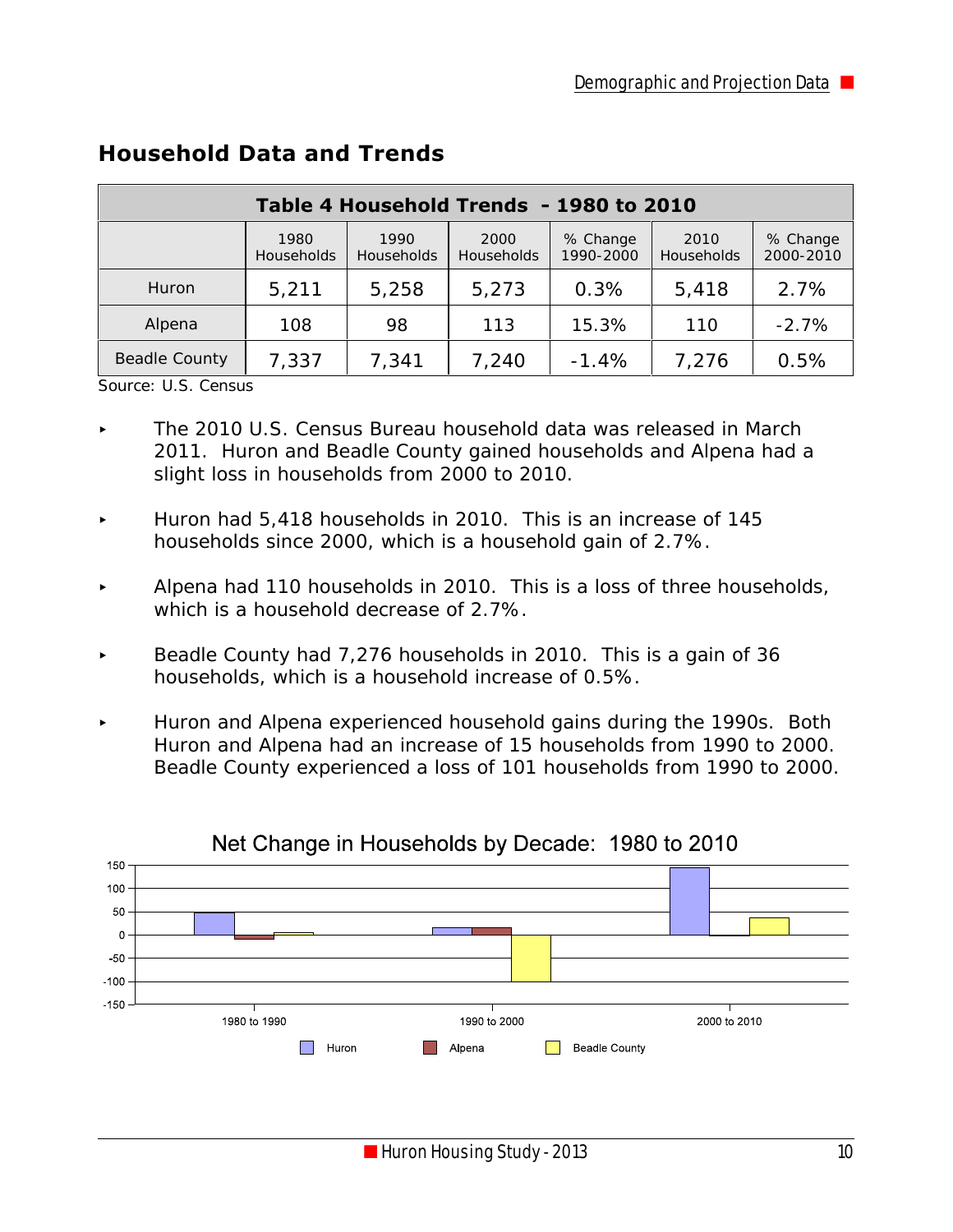#### **Household by Age Trends: 2000 to 2010 in Huron and Beadle County**

The 2010 Census allows for some analysis of Huron and Beadle County's changing age patterns. The following table compares households by age of householder in 2000 and 2010, along with the numeric changes.

| Table 5 Households by Age - 2000 - 2010 |       |       |        |       |                      |        |  |
|-----------------------------------------|-------|-------|--------|-------|----------------------|--------|--|
|                                         |       | Huron |        |       | <b>Beadle County</b> |        |  |
| Age                                     | 2000  | 2010  | Change | 2000  | 2010                 | Change |  |
| $15 - 24$                               | 446   | 365   | $-81$  | 494   | 415                  | $-79$  |  |
| $25 - 34$                               | 643   | 828   | 185    | 848   | 1,025                | 177    |  |
| $35 - 44$                               | 967   | 739   | $-228$ | 1,421 | 992                  | $-429$ |  |
| 45-54                                   | 940   | 1,090 | 150    | 1,360 | 1,543                | 183    |  |
| $55 - 64$                               | 628   | 930   | 302    | 922   | 1,352                | 430    |  |
| $65 - 74$                               | 697   | 598   | -99    | 979   | 846                  | $-133$ |  |
| 75-84                                   | 689   | 563   | $-126$ | 888   | 742                  | $-146$ |  |
| $85+$                                   | 253   | 305   | 52     | 298   | 361                  | 63     |  |
| Total                                   | 5,263 | 5,418 | 155    | 7,210 | 7,276                | 66     |  |

Source: U.S. Census

Consistent with the population by age data presented earlier, the household patterns show most of the net change occurring in the baby boomer age groups. For both Huron and Beadle County, the largest net growth in households occurred in the 10-year age group between 55 and 64 years old. For Huron there was an increase of 302 households in the 55 to 64 year age range and Beadle County had an increase of 430 households.



#### Household Change by Age Between 2000 and 2010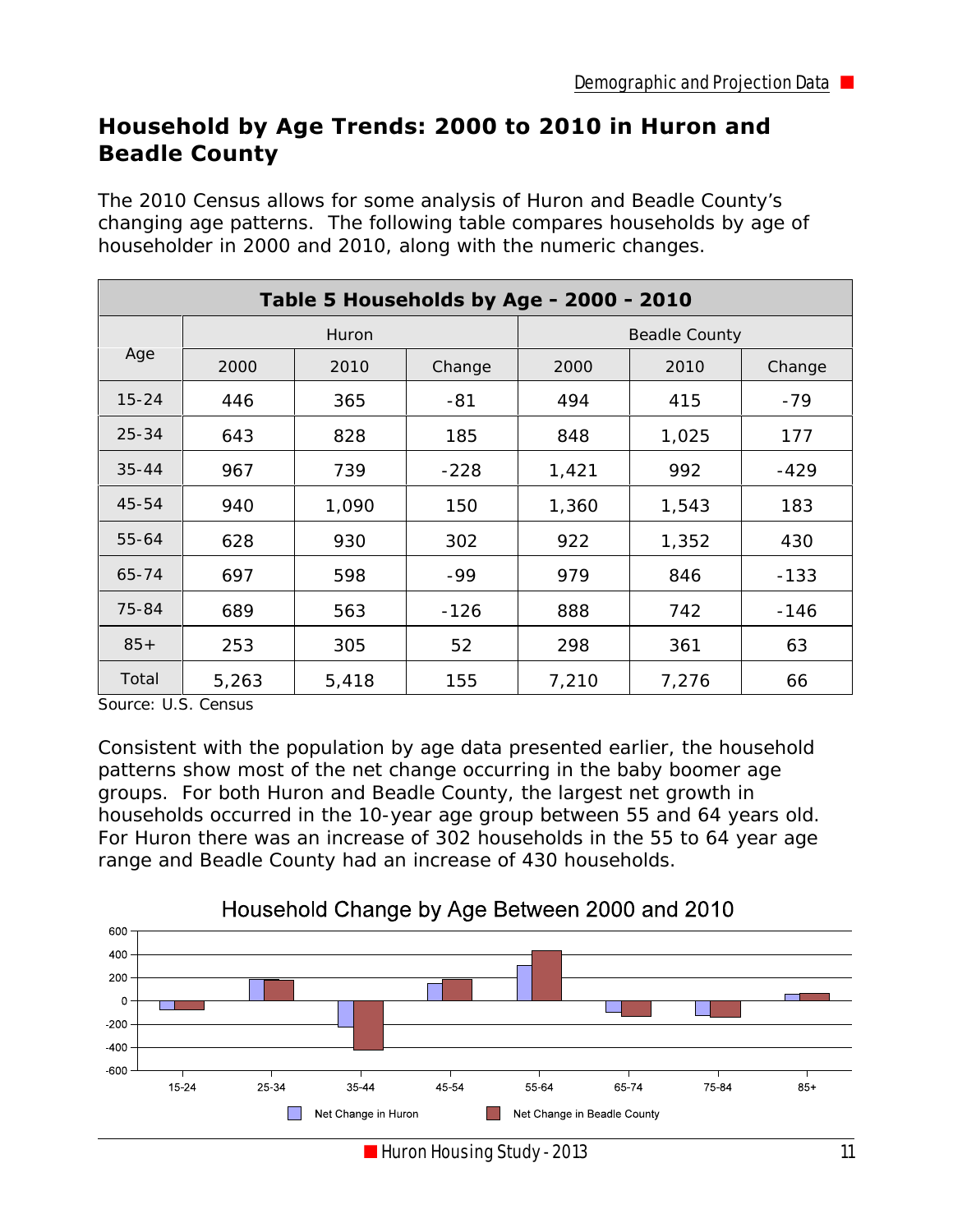Huron and Beadle County had an overall decrease in the number of households age 44 and younger. In 2010, Huron had 124 fewer households and Beadle County had 331 fewer households in the age groups less than 45 years old, than in the year 2000.

For Huron and Beadle County there was an overall increase in the number of older senior-headed households. From 2000 to 2010, Huron gained 52 households and Beadle County gained 63 households, age 85 and older. However, Huron had a household decrease of 225 households and Beadle County had a 279 household decrease in the 65 to 84 age ranges from 2000 to 2010.



As with the longer-term patterns for population, it is possible to track the progression of the baby boomer households over the past 30 years in Beadle County, using Census information for households by the age of householder.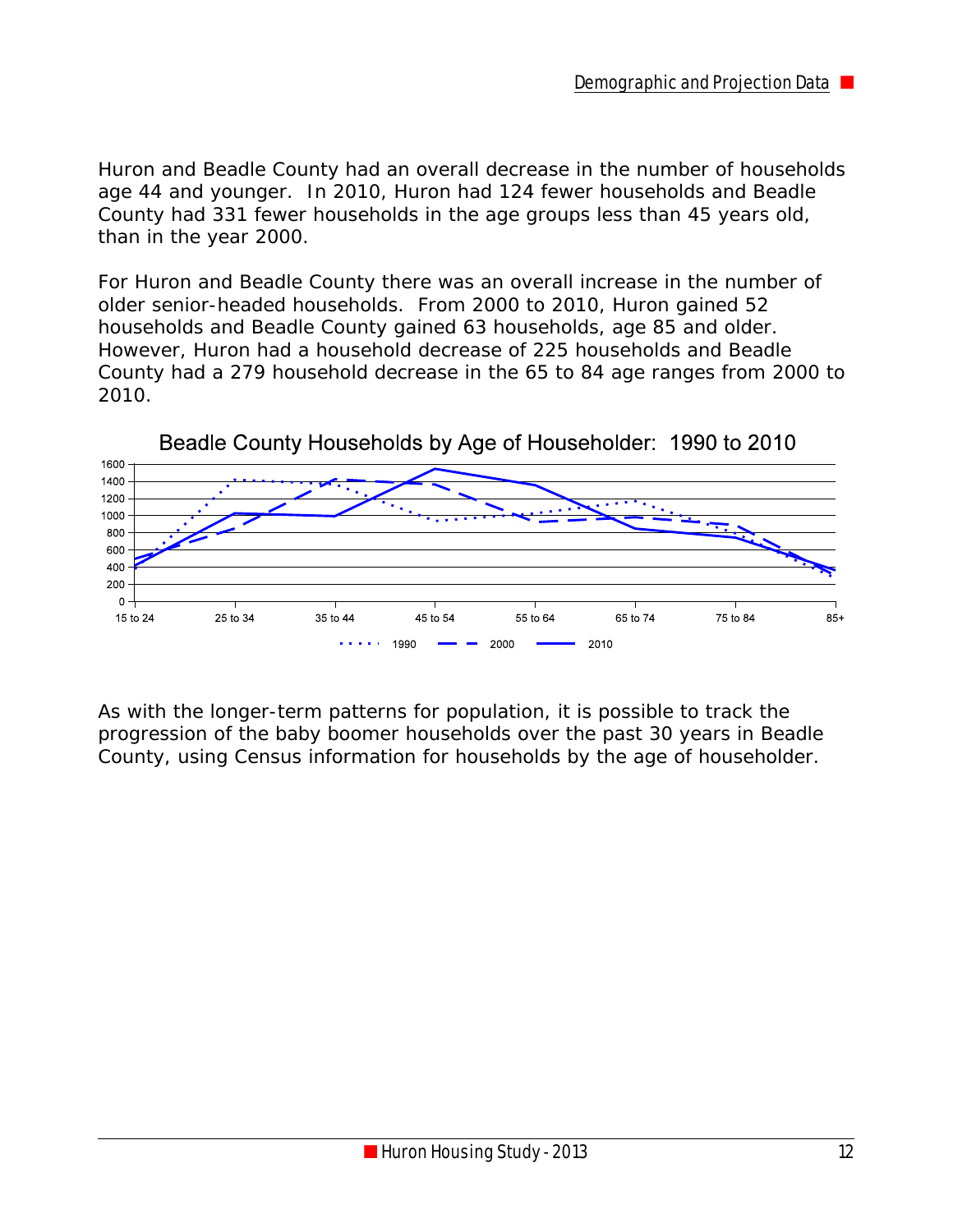#### **Household by Age Trends: 2000 to 2010 - Alpena**

The 2010 Census allows for some analysis of Alpena's changing age patterns. The following table compares households by age of householder in 2000 and 2010, along with the numeric changes.

| Table 6 Households by Age - 2000 - 2010 |                |                |                |  |  |  |
|-----------------------------------------|----------------|----------------|----------------|--|--|--|
|                                         |                | Alpena         |                |  |  |  |
| Age                                     | 2000           | 2010           | Change         |  |  |  |
| $15 - 24$                               | 8              | $\overline{4}$ | $-4$           |  |  |  |
| $25 - 34$                               | 12             | 22             | 10             |  |  |  |
| $35 - 44$                               | 23             | 15             | $-8$           |  |  |  |
| 45-54                                   | 22             | 22             | $\overline{O}$ |  |  |  |
| 55-64                                   | 20             | 22             | $\overline{2}$ |  |  |  |
| 65-74                                   | 13             | 13             | $\mathcal{O}$  |  |  |  |
| 75-84                                   | 13             | 9              | $-4$           |  |  |  |
| $85+$                                   | $\overline{2}$ | 3              | 1              |  |  |  |
| Total                                   | 113            | 110            | $-3$           |  |  |  |

Source: U.S. Census

- Alpena gained 10 households in the 25 to 34 age range and only two households in the 45 to 64 baby boomer age ranges from 2000 to 2010.
- Alpena had a loss of four households in the 15 to 24 and 75 to 84 age ranges, and a loss of eight households in the 35 to 44 age range.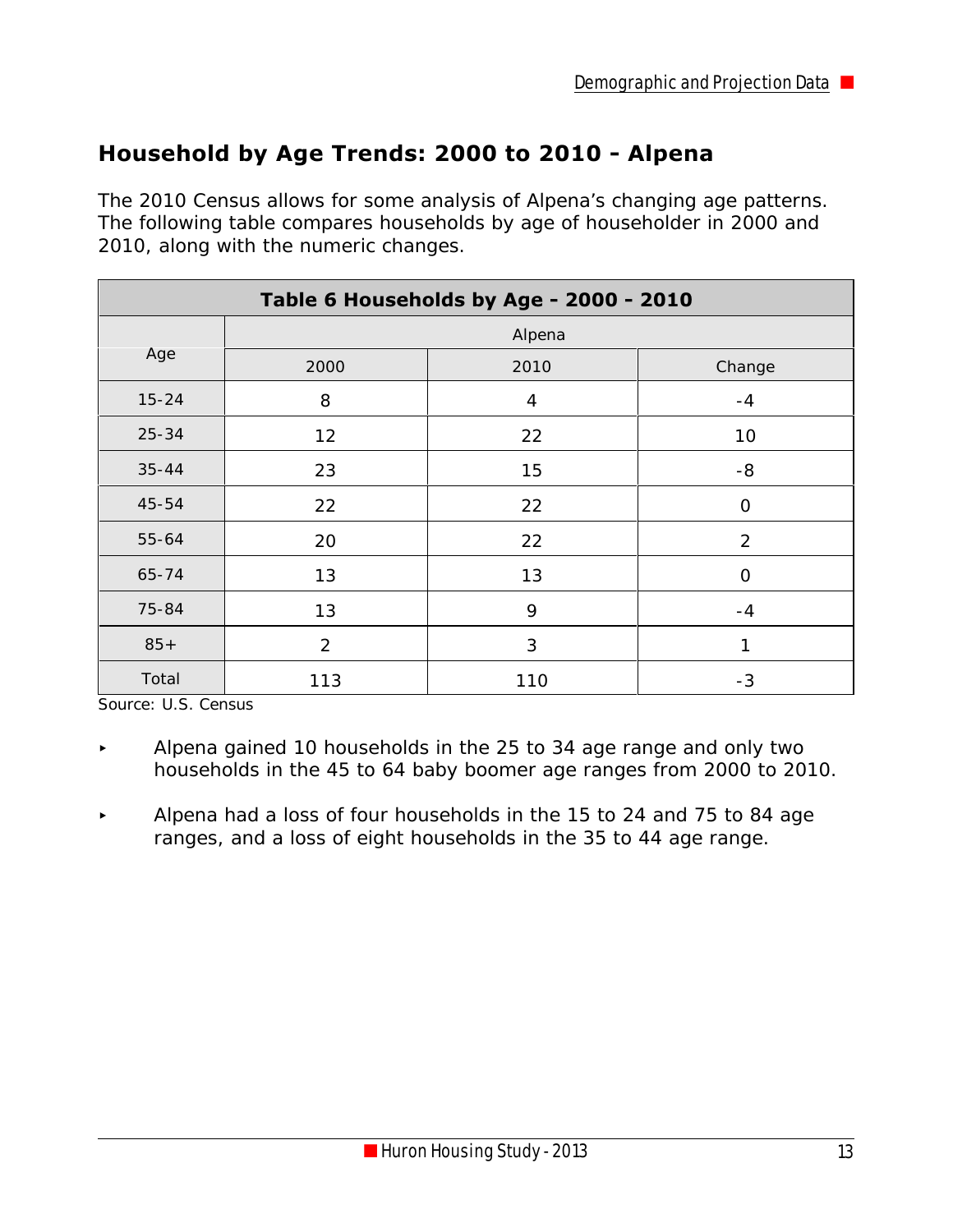## **Average Household Size**

The following table provides decennial Census information on average household size.

| Table 7 Average Number of Persons Per Household: 1980 to 2010 |             |             |             |             |  |  |
|---------------------------------------------------------------|-------------|-------------|-------------|-------------|--|--|
|                                                               | 1980 Census | 1990 Census | 2000 Census | 2010 Census |  |  |
| Huron                                                         | 2.42        | 2.29        | 2.18        | 2 27        |  |  |
| Alpena                                                        | 2.67        | 2.56        | 2.35        | 2.60        |  |  |
| <b>Beadle County</b>                                          | 2.56        | 2.43        | 2.30        | 2.31        |  |  |

Source: U.S. Census

From 1980 to 2000, household formation had been occurring at a different rate than population change in recent decades due to a steady decrease in average household size. This was caused by household composition changes, such as more single person and single parent families, fewer children per family, and more senior households due to longer life spans. However, from 2000 to 2010, Huron, Alpena and Beadle County reversed the trend and had an increase in average household size.



In Huron, the average household size increased from 2.18 persons per household in 2000 to 2.27 persons in 2010, and Alpena's household size increased from 2.35 to 2.60 persons.

Beadle County's average household size increased slightly from 2.30 in 2000 to 2.31 in 2010.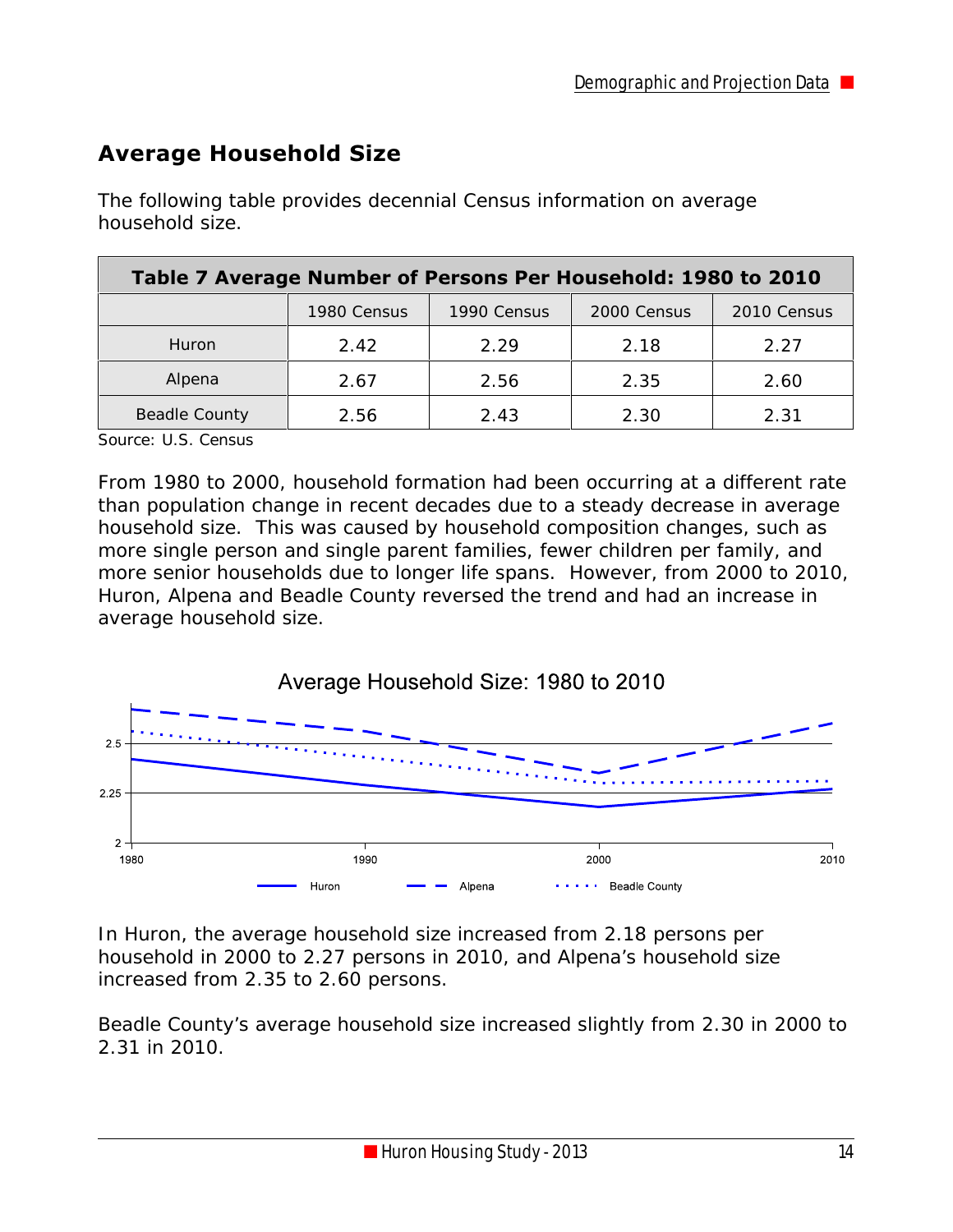## **Household Projections**

The following table presents household projections for Huron, Alpena and Beadle County using two different calculation methods. Both of these calculations have been generated by Community Partners Research, Inc., and are based on the rate of change that was present between 2000 and 2010, and between 1990 and 2010.

| <b>Table 8 Household Projections Through 2015</b> |             |                                       |                                       |  |  |  |
|---------------------------------------------------|-------------|---------------------------------------|---------------------------------------|--|--|--|
|                                                   | 2010 Census | 2015 Projection from<br>10-year trend | 2015 Projection from<br>20-year trend |  |  |  |
| Huron                                             | 5,418       | 5,492                                 | 5,458                                 |  |  |  |
| Alpena                                            | 110         | 109                                   | 113                                   |  |  |  |
| <b>Beadle County</b>                              | 7,276       | 7.294                                 | 7,260                                 |  |  |  |

Source: U.S. Census; Community Partners Research, Inc.

- ▶ Based on 10-year and 20-year growth trends, Huron is expected to increase by 40 to 74 households.
- Alpena's household projections range from a loss of one household to a gain of three households from 2010 to 2015.
- Beadle County household projections based on 10-year and 20-year growth trends estimate a range of a loss of 16 households to a gain of 18 households from 2010 to 2015.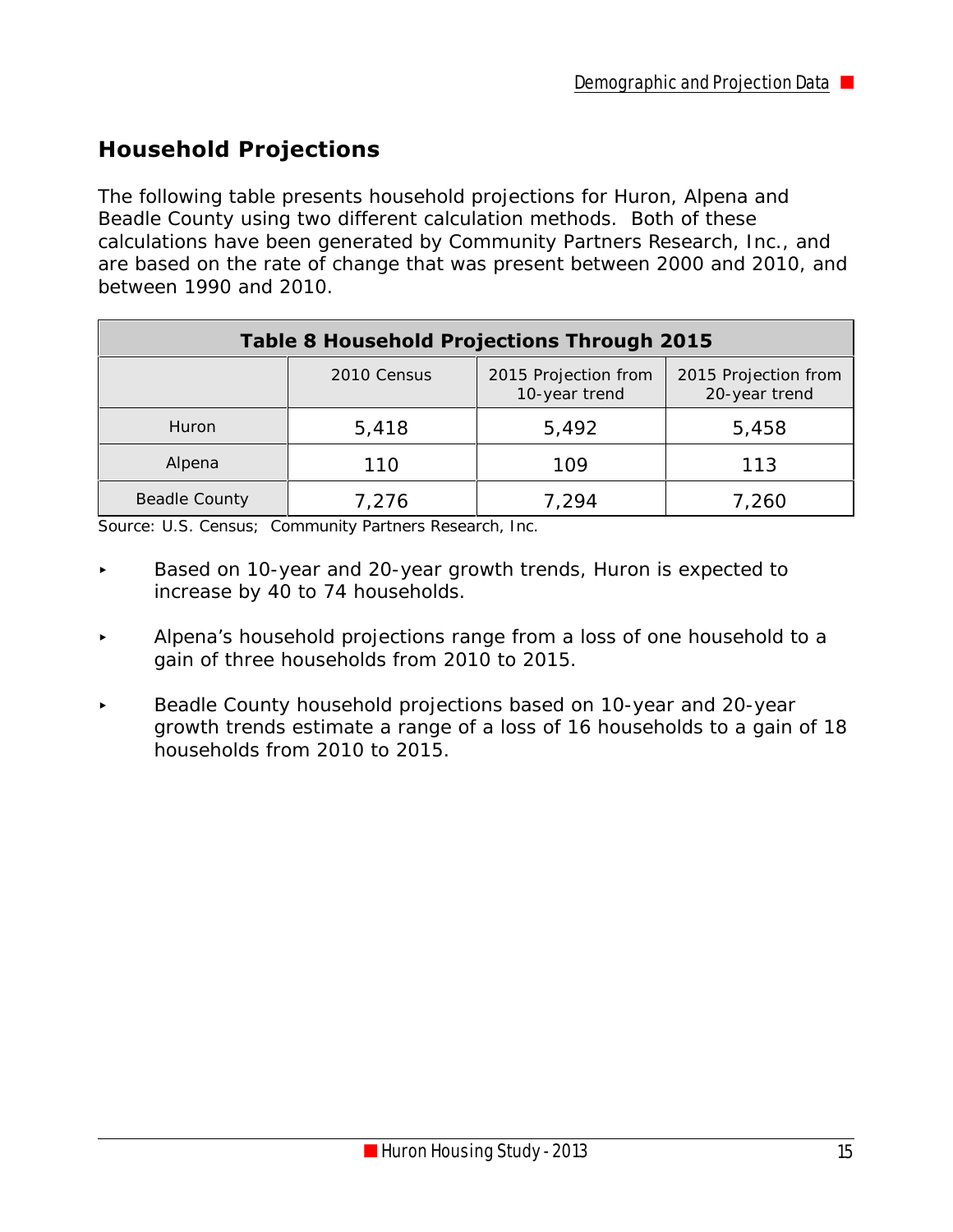#### **Household by Age Projections: 2010 to 2015**

With the release of the 2010 Census, a new benchmark has been established for Beadle County age-related statistics. In the following table, Community Partners Research, Inc., has generated age-based household projections for Beadle County to the year 2015.

The first set of age-based projections has been extrapolated from preliminary population forecasts that have just been issued by the South Dakota State Data Center. They have been converted into households using past calculations on the average household size that has existed within specific age ranges.

The second set of projections was created by Community Partners Research, Inc., by trending forward past retention rates within defined age cohorts, and assuming that these past patterns are reasonable predictors of future agebased population changes.

Both sets of projections assume that historical patterns will continue into the near-future, especially related to household formation and household size within specific age groups. If the County's population changes at a rate that is different than past patterns would suggest, traditional age-based forecasts could be altered.

| Table 9 Beadle County Projected Households by Age - 2010 to 2015 |        |                                                      |                     |                    |                            |  |  |
|------------------------------------------------------------------|--------|------------------------------------------------------|---------------------|--------------------|----------------------------|--|--|
| Age Range                                                        | 2010   | <b>Extrapolated from</b><br><b>State Data Center</b> |                     |                    | Community Partner Research |  |  |
|                                                                  | Census | 2015<br>Projection                                   | Change from<br>2010 | 2015<br>Projection | Change from<br>2010        |  |  |
| $15 - 24$                                                        | 415    | 424                                                  | 9                   | 398                | $-17$                      |  |  |
| $25 - 34$                                                        | 1,025  | 1,035                                                | 10                  | 1,005              | $-20$                      |  |  |
| $35 - 44$                                                        | 992    | 964                                                  | $-28$               | 1,109              | 117                        |  |  |
| $45 - 54$                                                        | 1,543  | 1,263                                                | $-280$              | 1,315              | $-228$                     |  |  |
| $55 - 64$                                                        | 1,352  | 1,554                                                | 202                 | 1,448              | 96                         |  |  |
| 65-74                                                            | 846    | 976                                                  | 130                 | 1,032              | 186                        |  |  |
| 75-84                                                            | 742    | 675                                                  | $-67$               | 696                | -46                        |  |  |
| $85+$                                                            | 361    | 511                                                  | 150                 | 319                | $-42$                      |  |  |
| Total                                                            | 7,276  | 7,402                                                | 126                 | 7,322              | 46                         |  |  |

Source: U.S. Census; Community Partners Research, Inc.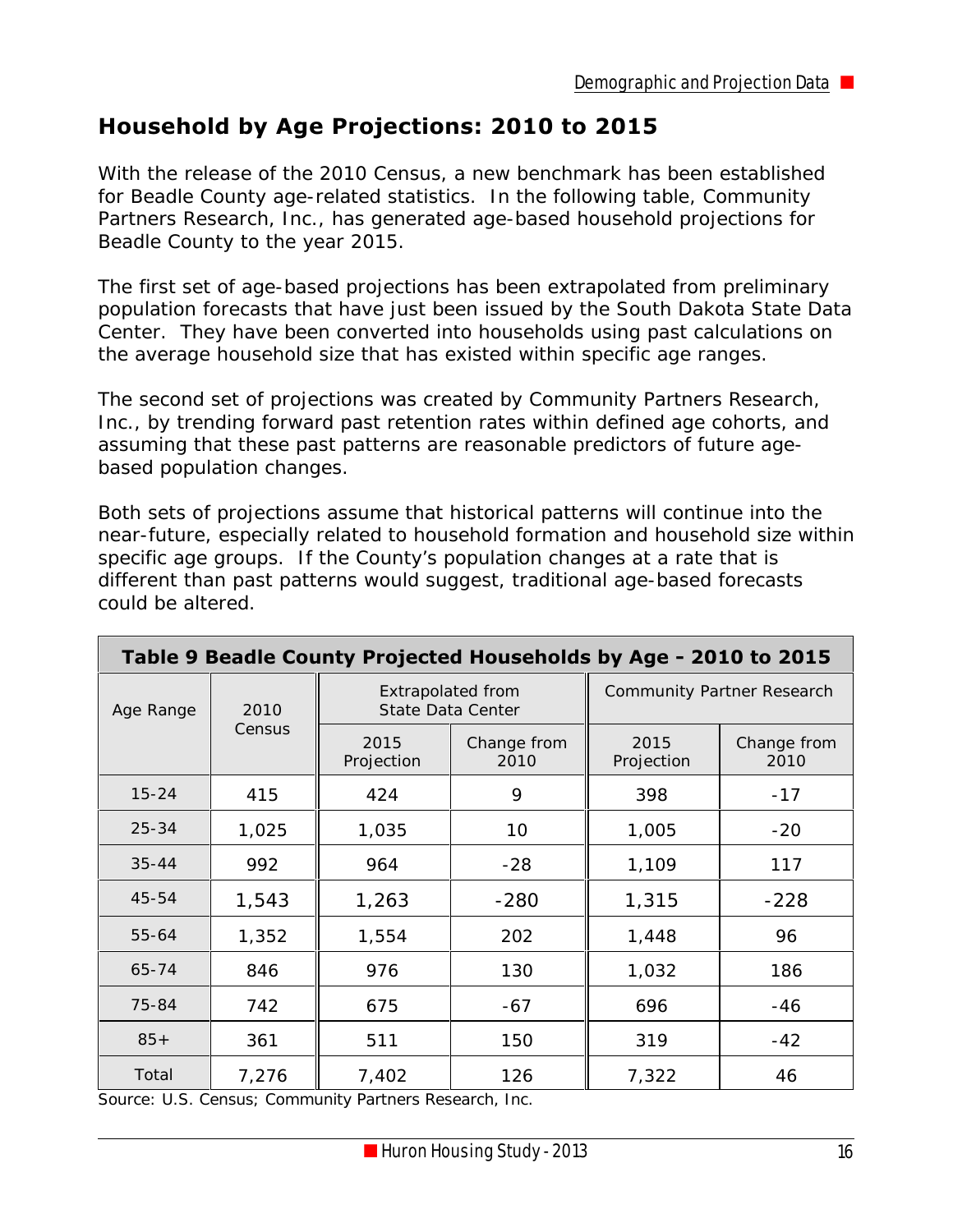While the two projection methods do yield some differences for the age-based forecasts, in general terms they offer a somewhat similar expectation through the year 2015. The relative similarity becomes more evident when viewed as a line chart showing the progression from 2010 to 2015.



The projections from the State Data Center tend to be more optimistic for the number of younger households age 15 to 24. The extrapolation from the State Data Center indicates a probable gain of nine households within this younger adult group while Community Partners Research, Inc., projects a loss of 17 households.

The two projection methods are reasonably similar in the 45 to 84 age ranges. The Community Partners Research, Inc. projection shows a net loss of 15 households in the age ranges between 45 and 84 years old, while the Data Center extrapolation shows a net gain of eight households.

The extrapolated projections from the Data Center show strong growth among households age 85 and older, with a probable gain of 150 households, compared to a loss of 42 households under the Community Partners Research, Inc., projection. It is the analysts' opinion that to achieve the growth in older seniors that the Data Center projects, Beadle County would need to attract older people from outside the immediate area.

Community Partners Research, Inc., is more optimistic in the 35 to 44 age range. Community Partners Research, Inc., projects a gain of 117 households and the Data Center projects a loss of 28 households.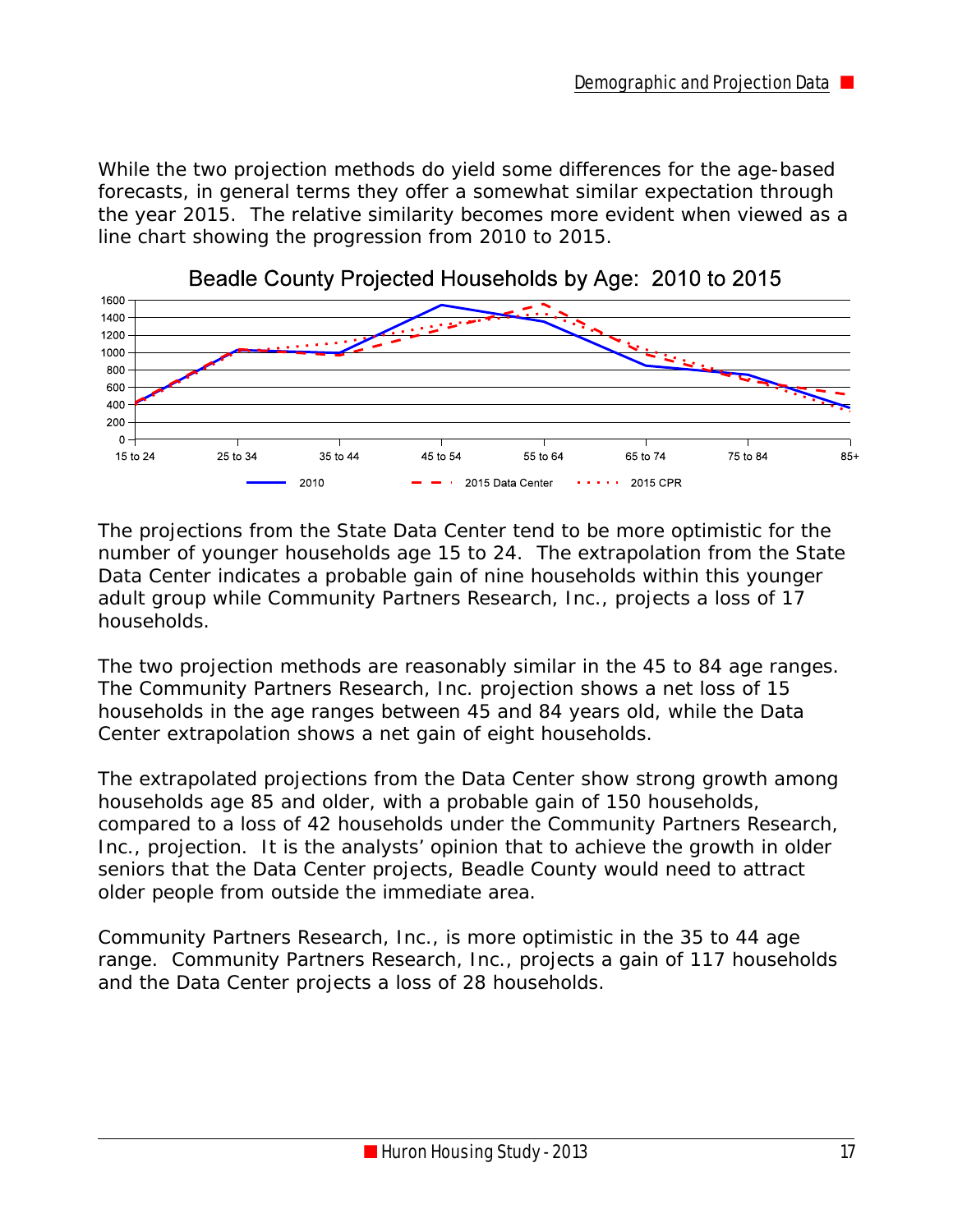## **Households by Type**

The 2010 Census can be compared to statistics from 2000 to examine changes in household composition. The following table looks at household trends within the City of Huron.

| Table 10 Huron Household Composition - 2000 to 2010 |                          |             |        |  |  |
|-----------------------------------------------------|--------------------------|-------------|--------|--|--|
|                                                     | 2000 Census              | 2010 Census | Change |  |  |
|                                                     | <b>Family Households</b> |             |        |  |  |
| Married Couple with own children                    | 995                      | 888         | $-107$ |  |  |
| Single Parent with own children                     | 395                      | 533         | 138    |  |  |
| Married Couple without own children                 | 1,456                    | 1,520       | 64     |  |  |
| Family Householder without spouse                   | 203                      | 238         | 35     |  |  |
| <b>Total Families</b>                               | 3,049                    | 3,179       | 130    |  |  |
|                                                     | Non-Family Households    |             |        |  |  |
| Single Person                                       | 1,962                    | 1,957       | -5     |  |  |
| Two or more persons                                 | 252                      | 282         | 30     |  |  |
| <b>Total Non-Families</b>                           | 2,214                    | 2,239       | 25     |  |  |

Source: U.S. Census

Between 2000 and 2010, Huron experienced gains in the total number of family households. The family household gains were due to a net increase in the number of married couples without children, single parent families with children and family householders without a spouse. The City did have a net decrease in married couples with children.

The City also had a net increase in "non-family" households. This was due to an increase in two or more person households. There was a decrease in single person households.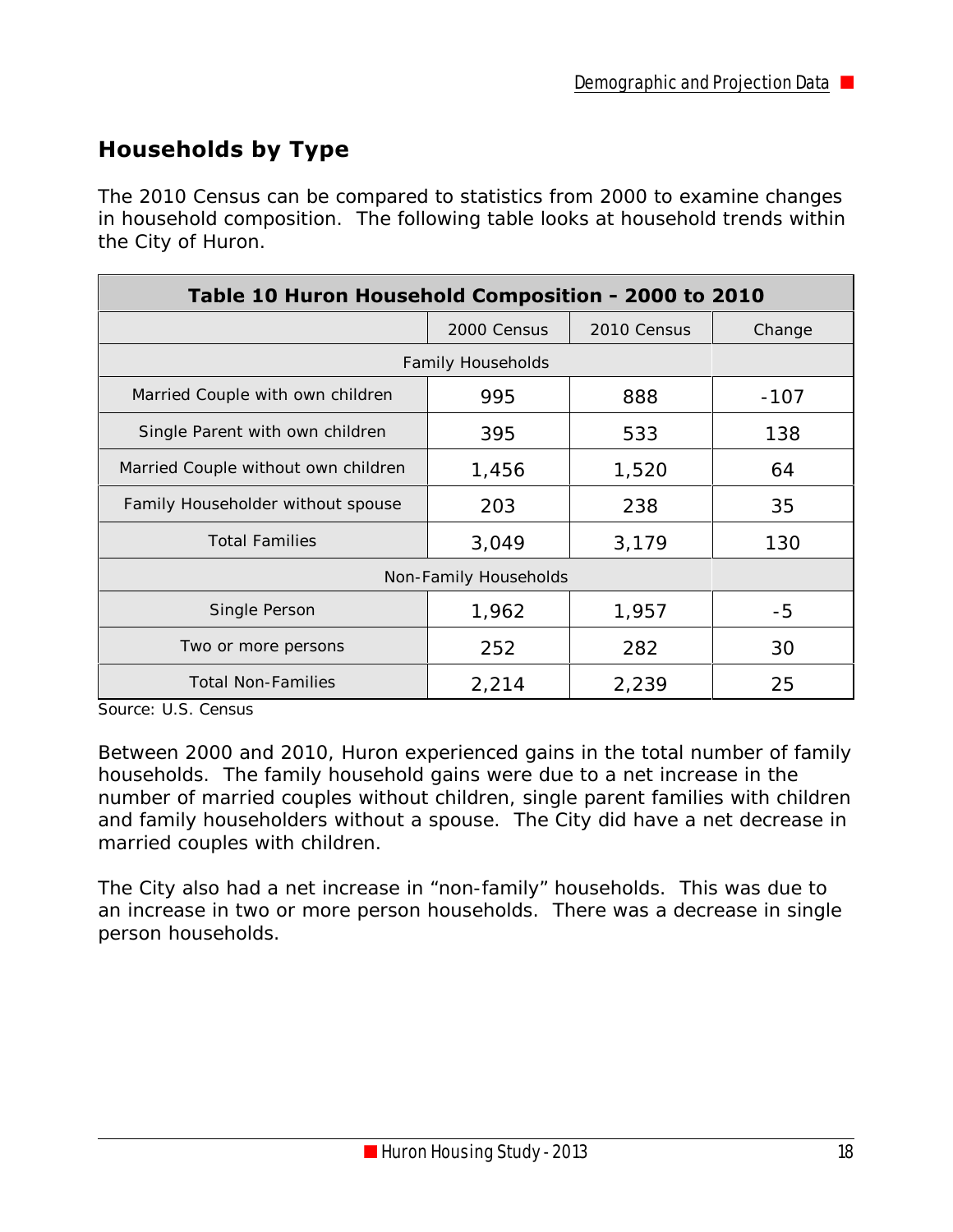#### **Housing Tenure**

The 2010 Census provided an updated look at housing tenure patterns. The following tables examine overall tenure rates, along with the changes that have occurred since 2000.

| Table 11 Household Tenure - 2010 |                                                                                                                    |       |       |       |  |  |
|----------------------------------|--------------------------------------------------------------------------------------------------------------------|-------|-------|-------|--|--|
|                                  | Number of<br>Number of<br>Percent of all<br>Percent of all<br><b>Households</b><br>Households<br>Renters<br>Owners |       |       |       |  |  |
| Huron                            | 3,248                                                                                                              | 59.9% | 2,170 | 40.1% |  |  |
| Alpena                           | 77                                                                                                                 | 70.0% | 33    | 30.0% |  |  |
| <b>Beadle County</b>             | 4,813                                                                                                              | 66.1% | 2,463 | 33.9% |  |  |
| <b>State</b>                     |                                                                                                                    | 68.1% |       | 31.9% |  |  |

Source: U.S. Census

According to the 2010 Census, the ownership tenure rate in the two cites and Beadle County was above 59%. Beadle County's ownership rate was 66.1% in 2010, Huron's was 59.9% and Alpena's ownership rate was 70.0%

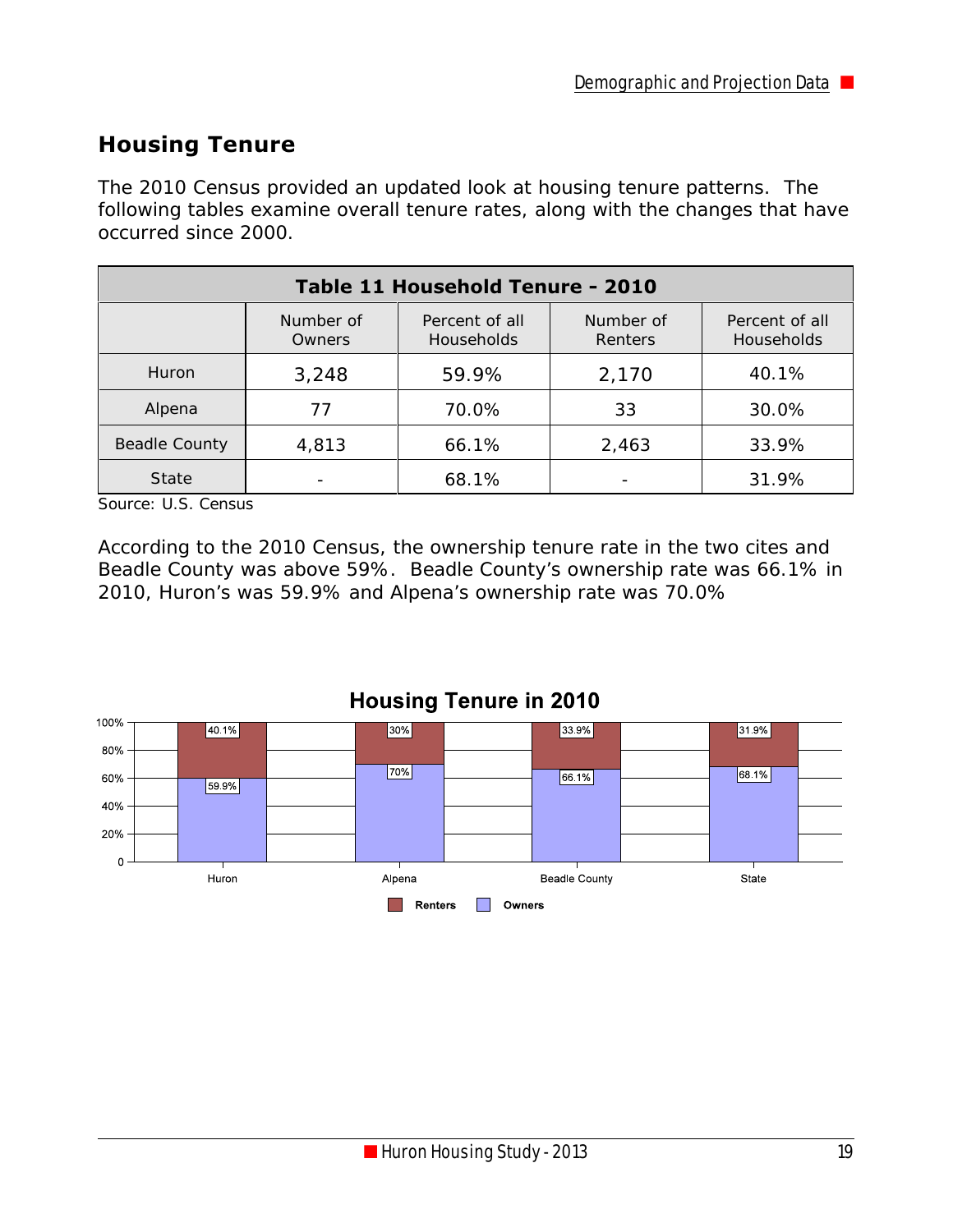| Table 12 Households by Housing Tenure - 2000 to 2010 |             |             |        |                      |             |        |  |
|------------------------------------------------------|-------------|-------------|--------|----------------------|-------------|--------|--|
|                                                      | Huron       |             |        | <b>Beadle County</b> |             |        |  |
| Tenure                                               | 2000        | 2010        | Change | 2000                 | 2010        | Change |  |
| Owners                                               | 3,311/62.9% | 3,248/59.9% | -63    | 4,891/67.8%          | 4,813/66.1% | -78    |  |
| Renters                                              | 1,952/37.1% | 2,170/40.1% | 218    | 2,319/32.2%          | 2,463/33.9% | 144    |  |
| Total                                                | 5,263/100%  | 5,418/100%  | 155    | 7,210/100%           | 7,276/100%  | 66     |  |

#### **Household Changes by Housing Tenure**

Source: U.S. Census

 $\overline{ }$ 

Huron's ownership tenure rate decreased over the last decade, from 62.9% in 2000 to 59.9% in 2010.

For Beadle County, there was also a decrease in the rate of owner households between 2000 and 2010. The ownership tenure rate decreased from 67.8% in 2000 to 66.1% in 2010.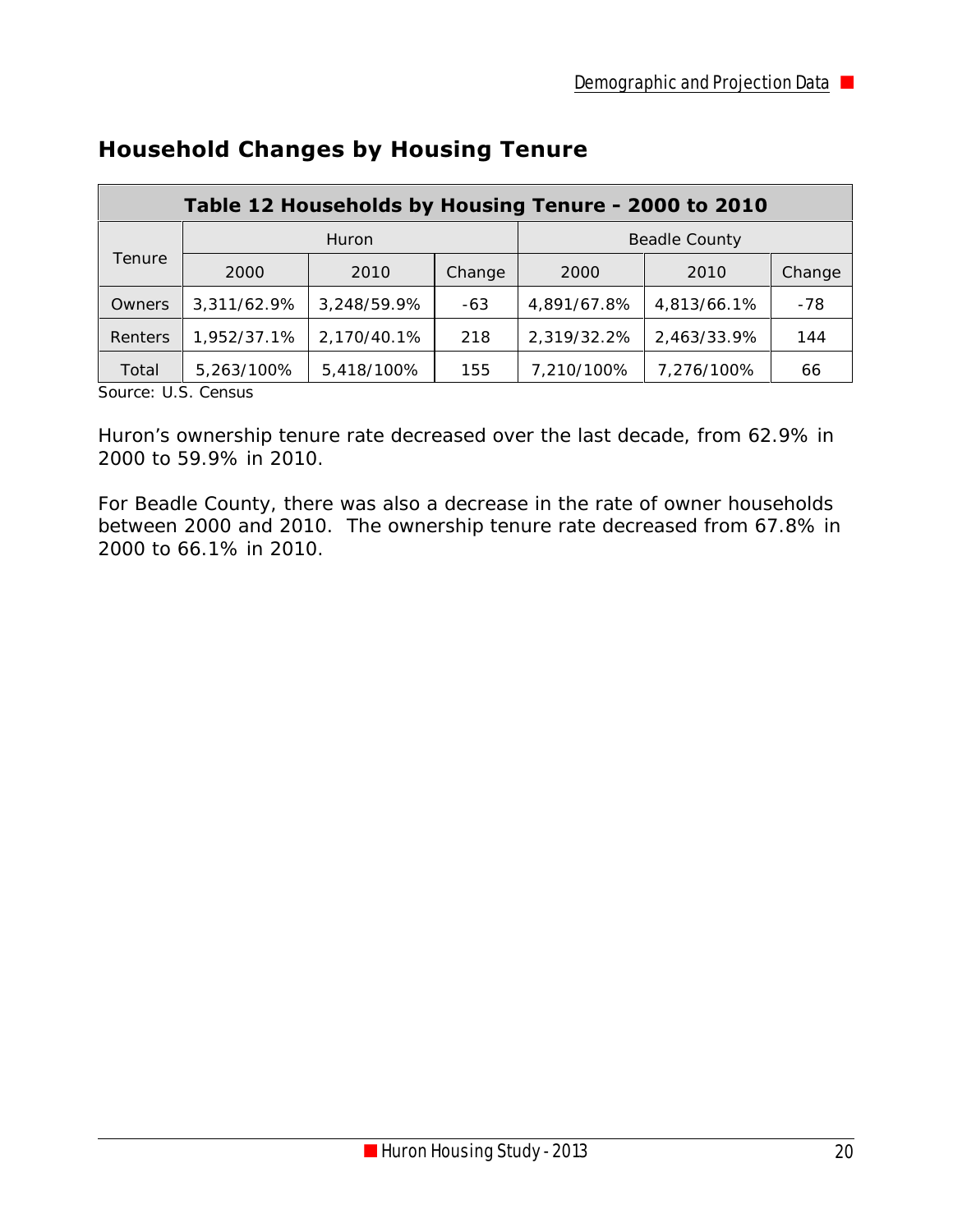#### **Tenure by Age of Householder**

The 2010 Census provided information on the tenure distribution of households within each defined age range. The following table examines the number and percentage of renters and owners in each age group in the City of Huron.

|           | Table 13 Huron Tenure by Age of Householder - 2010 |                    |        |                    |  |  |
|-----------|----------------------------------------------------|--------------------|--------|--------------------|--|--|
|           |                                                    | Owners             |        | Renters            |  |  |
| Age       | Number                                             | Percent within age | Number | Percent within age |  |  |
| $15 - 24$ | 89                                                 | 24.4%              | 276    | 75.6%              |  |  |
| $25 - 34$ | 370                                                | 44.7%              | 458    | 55.3%              |  |  |
| $35 - 44$ | 424                                                | 57.4%              | 315    | 42.6%              |  |  |
| $45 - 54$ | 722                                                | 66.2%              | 368    | 33.8%              |  |  |
| $55 - 64$ | 696                                                | 74.8%              | 234    | 25.2%              |  |  |
| 65-74     | 438                                                | 73.2%              | 160    | 26.8%              |  |  |
| 75-84     | 371                                                | 65.9%              | 192    | 34.1%              |  |  |
| $85+$     | 138                                                | 45.2%              | 167    | 54.8%              |  |  |
| Total     | 3,248                                              | 59.9%              | 2,170  | 40.1%              |  |  |

Source: U.S. Census



Within the defined age ranges, typical tenure patterns were present, with households at the lowest and highest ends of the age spectrum showing greater preference for rental housing, while middle-aged adult households were primarily home owners. Over 75% of the households age 24 and younger rented their unit, and approximately 55% of households age 85 and older were renters. Home ownership rates for each of the 10-year age cohorts between 35 and 84 years old were above 57%.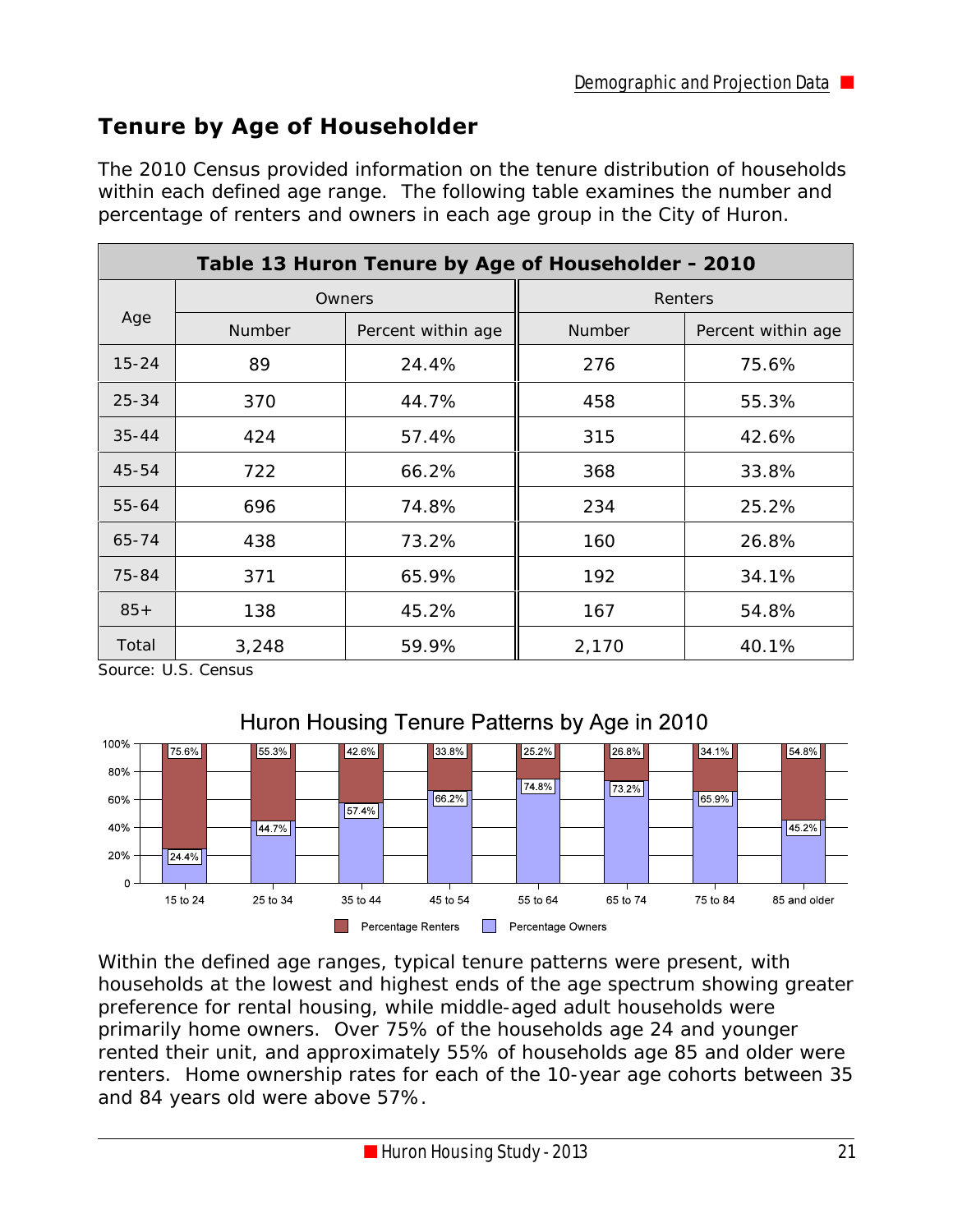#### **Tenure by Household Size**

The 2010 Census did provide information on housing tenure by household size. This can be compared to 2000 Census information to better understand trends for housing unit needs. The following table provides information for Huron.

| Table 14 Huron Tenure by Household Size - 2000 to 2010 |       |        |        |       |         |        |
|--------------------------------------------------------|-------|--------|--------|-------|---------|--------|
| Household                                              |       | Owners |        |       | Renters |        |
| <b>Size</b>                                            | 2000  | 2010   | Change | 2000  | 2010    | Change |
| 1-Person                                               | 816   | 867    | 51     | 1,146 | 1,090   | -56    |
| 2-Person                                               | 1,366 | 1,367  |        | 417   | 448     | 31     |
| 3-Person                                               | 451   | 422    | $-29$  | 181   | 254     | 73     |
| 4-Person                                               | 451   | 331    | $-120$ | 115   | 181     | 66     |
| 5-Person                                               | 167   | 168    | 1      | 62    | 111     | 49     |
| 6-Person                                               | 41    | 63     | 22     | 17    | 42      | 25     |
| $7$ -Persons +                                         | 19    | 30     | 11     | 14    | 44      | 30     |
| Total                                                  | 3,311 | 3,248  | $-63$  | 1,952 | 2,170   | 218    |

Source: U.S. Census

- From 2000 to 2010, there was a decrease in the number of owner households and an increase in the number of renter households in Huron. There was an increase of 51 owner households with one household member, and a decrease of 149 owner households with three or four household members. There was an increase of 35 owner households with five or more people.
- $\blacktriangleright$  There was a decrease of 56 renter households with one person. There was a gain of 170 households with four or more people.
- < Approximately 71% of the renter households in Huron are one or two person households.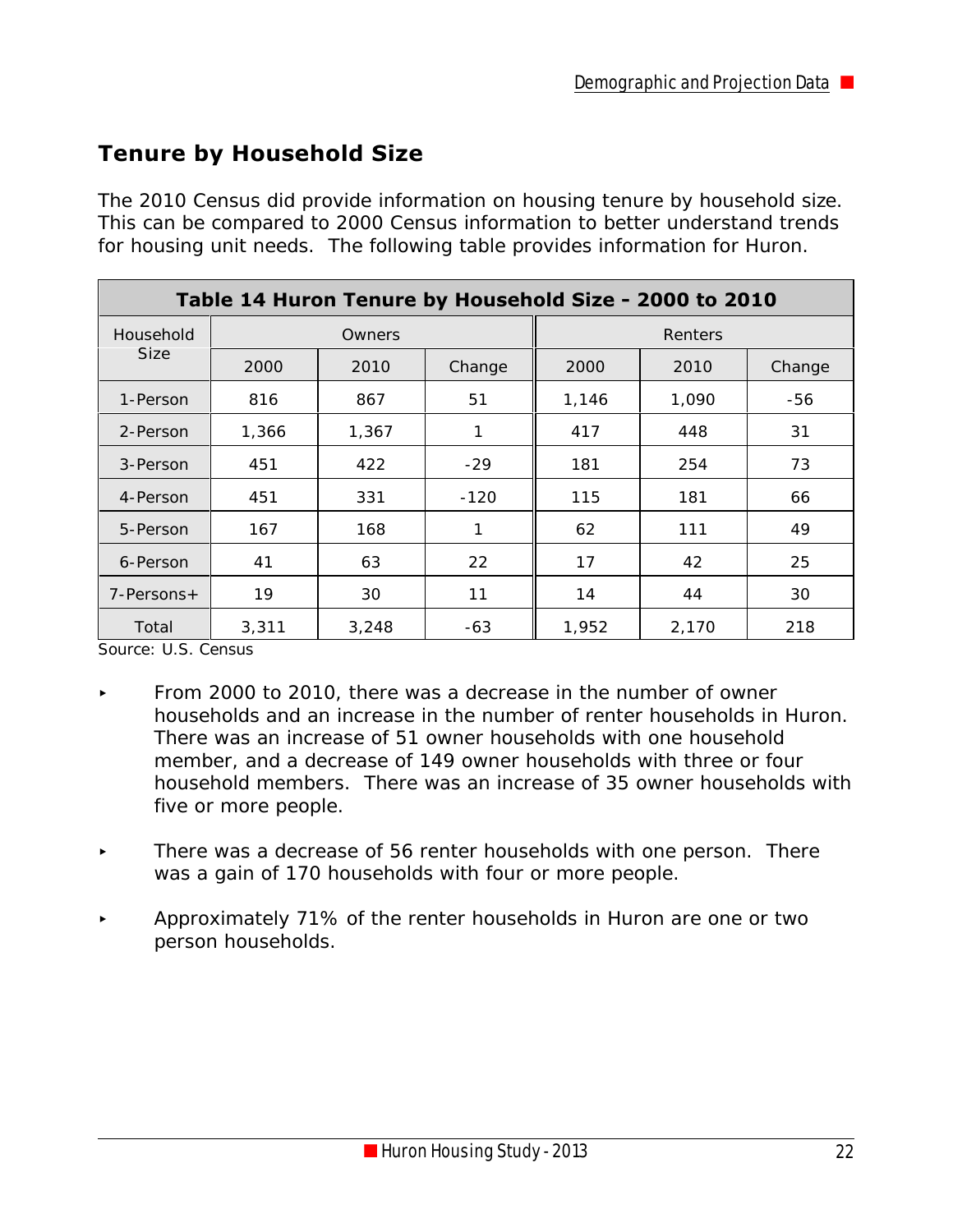#### **2011 Income Data**

The 2010 Census did not collect information on household income. However, estimates are available at the city and county level through the 2011 American Community Survey.

Household income represents all independent households, including people living alone and unrelated individuals together in a housing unit. Families are two or more related individuals living in a household.

| Table 15 Median Household Income - 2000 to 2011 |                                        |          |       |  |  |  |
|-------------------------------------------------|----------------------------------------|----------|-------|--|--|--|
|                                                 | 2000 Median<br>2011 Median<br>% Change |          |       |  |  |  |
| Huron                                           | \$29,097                               | \$37,940 | 30.4% |  |  |  |
| Alpena                                          | \$35,455                               | \$44,286 | 24.9% |  |  |  |
| <b>Beadle County</b>                            | \$30,510                               | \$40,455 | 32.6% |  |  |  |
| South Dakota                                    | \$35,271                               | \$46,369 | 31.5% |  |  |  |

Source: U.S. Census; 2011 ACS 5-year survey

| Table 16 Median Family Income - 2000 to 2011 |                                        |          |       |  |  |  |
|----------------------------------------------|----------------------------------------|----------|-------|--|--|--|
|                                              | 2000 Median<br>2011 Median<br>% Change |          |       |  |  |  |
| Huron                                        | \$40,234                               | \$57,899 | 43.1% |  |  |  |
| Alpena                                       | \$38,000                               | \$43,929 | 15.6% |  |  |  |
| <b>Beadle County</b>                         | \$40,596                               | \$57,909 | 42.6% |  |  |  |
| South Dakota                                 | \$43,237                               | \$58,958 | 36.4% |  |  |  |

Source: U.S. Census; 2011 ACS 5-year survey

The American Community Survey shows income information for Huron, Alpena and Beadle County. Both the median household incomes and the median family incomes for all three jurisdictions were below the respective medians for the State of South Dakota. The rate of income growth for Alpena lagged behind the Statewide growth rate over the last decade. However, Huron and Beadle County's family income grew at a faster rate than the State's growth rate.

Generally, family household incomes tend to be much higher than the overall household median, as families have at least two household members, and potentially more income-earners. However, Alpena's household income was actually higher than its family income in 2011.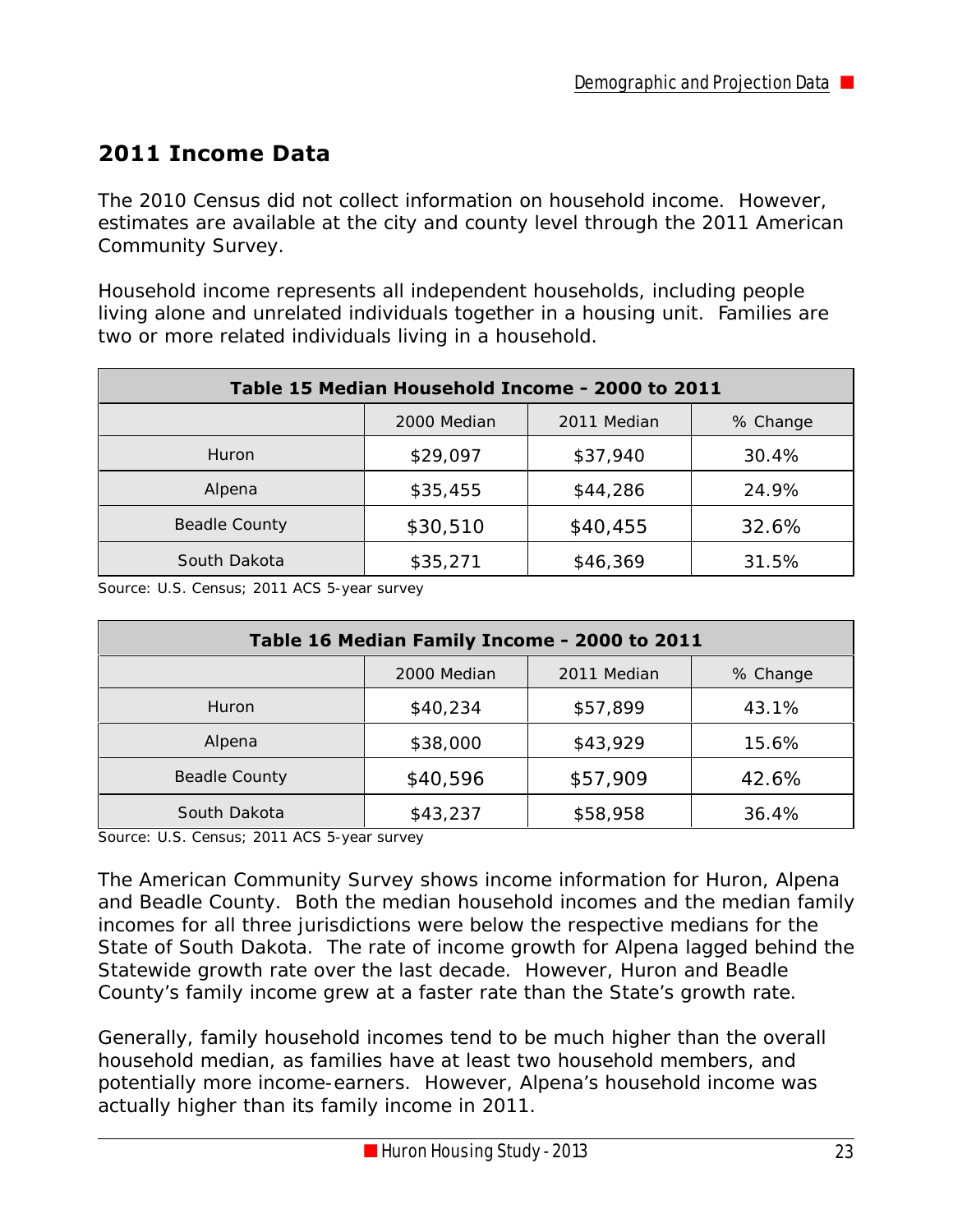Using the commonly accepted standard that up to 30% of gross income can be applied to housing expenses without experiencing a cost burden, a median income household in Huron could afford approximately \$948 per month for ownership or rental housing in 2011. However, renter households tend to be below the overall median, while owner households tend to be above the overall median level.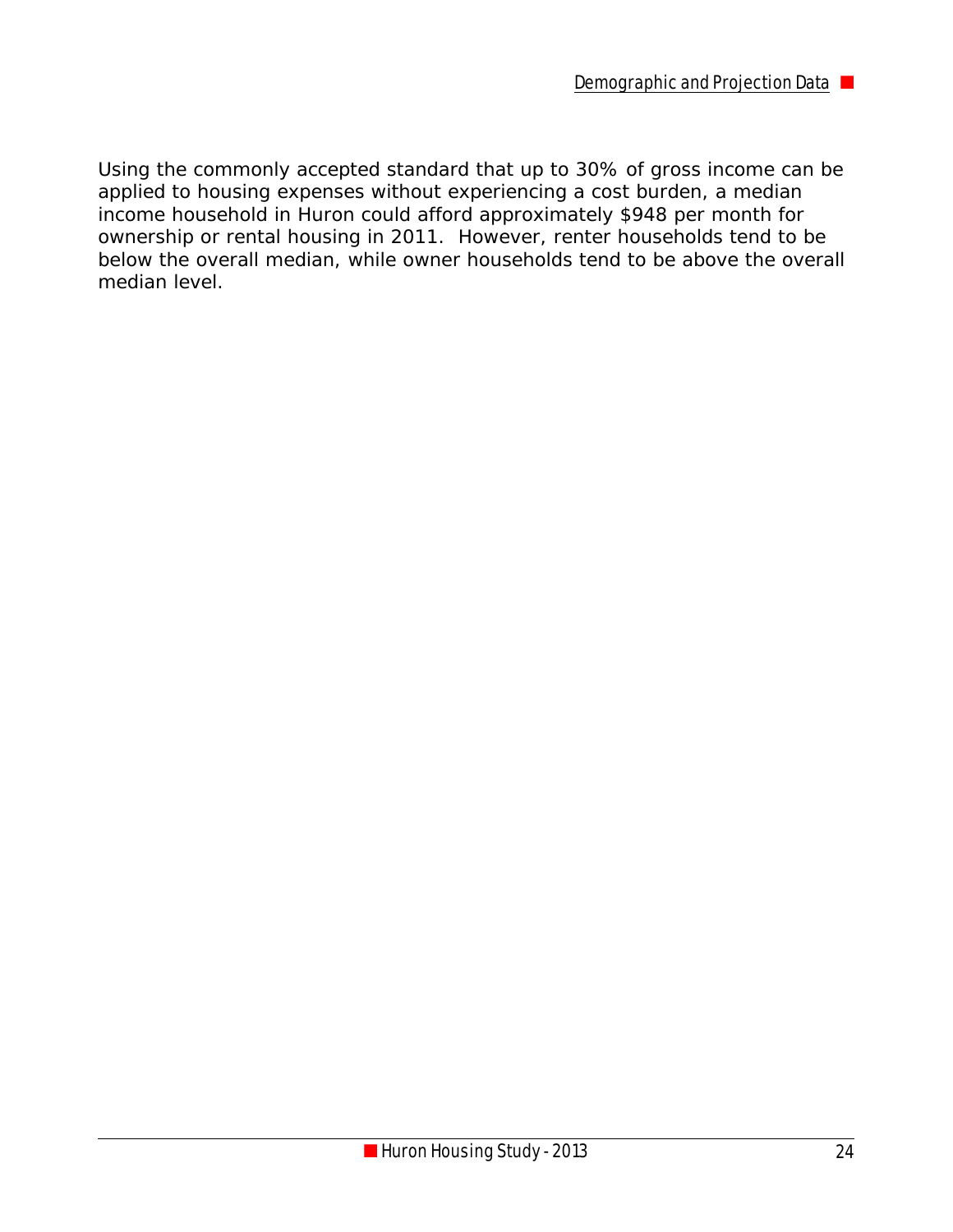## **Huron Household Income Distribution**

The 2011 American Community Survey household income estimates for the City of Huron can be compared to the same distribution information from 2000 to examine changes that have occurred over the past decade.

| Table 17 Huron Household Income Distribution - 2000 to 2011 |                              |                                 |                     |  |  |
|-------------------------------------------------------------|------------------------------|---------------------------------|---------------------|--|--|
| Household Income                                            | Number of<br>Households 2000 | Number of<br>Households in 2011 | Change 2000 to 2011 |  |  |
| $$0 - $14,999$                                              | 1,235                        | 795                             | $-440$              |  |  |
| $$15,000 - $24,999$                                         | 1,033                        | 831                             | $-202$              |  |  |
| $$25,000 - $34,999$                                         | 847                          | 874                             | 27                  |  |  |
| $$35,000 - $49,999$                                         | 826                          | 919                             | 93                  |  |  |
| $$50,000 - $74,999$                                         | 870                          | 738                             | $-132$              |  |  |
| $$75,000 - $99,999$                                         | 310                          | 721                             | 411                 |  |  |
| $$100,000+$                                                 | 152                          | 553                             | 401                 |  |  |
| Total                                                       | 5,273                        | 5,431                           | 158                 |  |  |

Source: 2000 Census; 2011 ACS



According to income estimates contained in the 2011 American Community Survey, household incomes have improved in Huron. When compared to the 2000 Census (1999 income), the number of households with an income of \$75,000, or more, increased by 812 households. Conversely, there was a decrease of 642 households with an income less than \$25,000.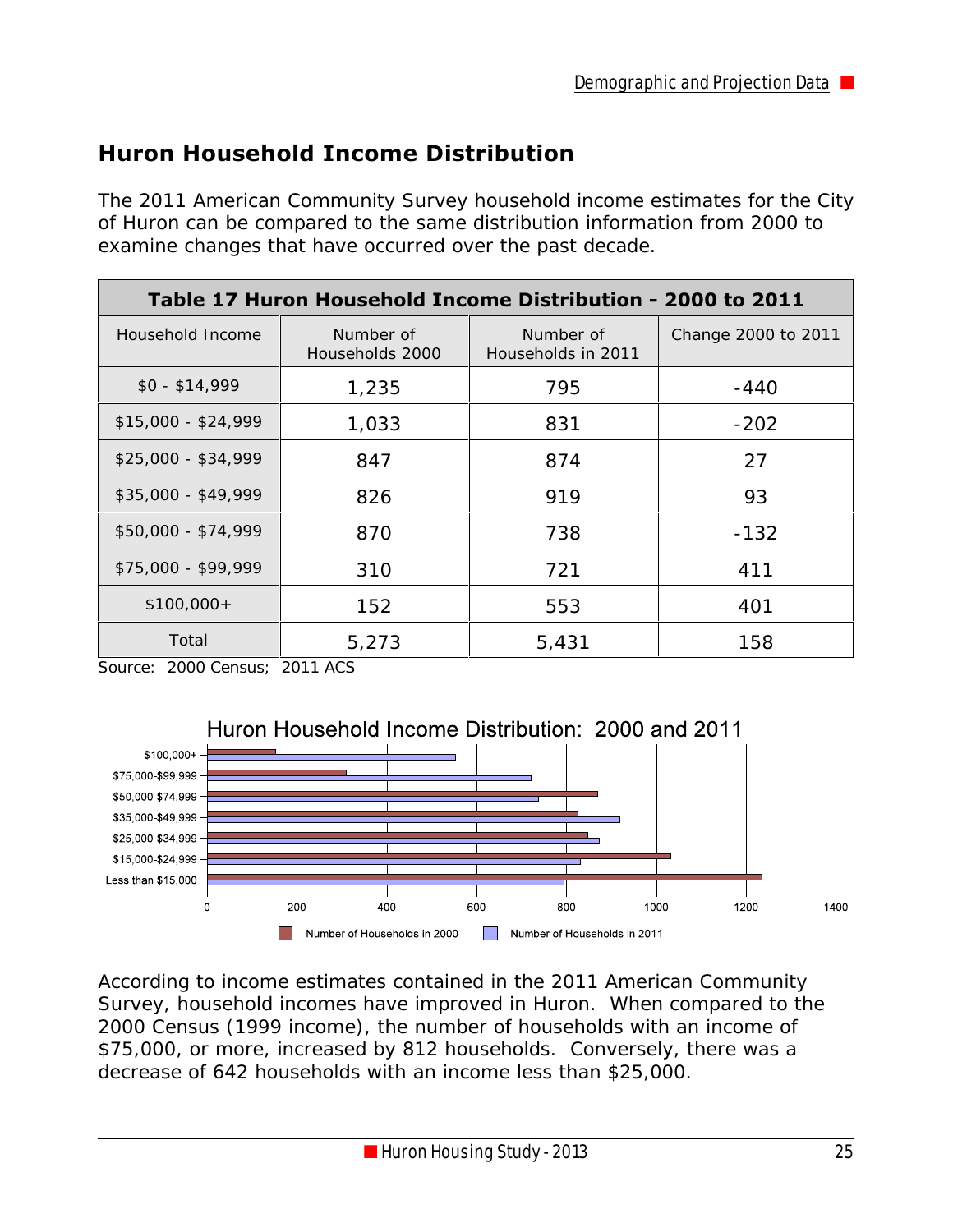#### **Huron Income Distribution by Housing Tenure**

The 2011 American Community Survey provides income estimates by owner and renter status. The following table examines income distribution within the City of Huron. The American Community Survey is an estimate, based on limited sampling data, and there are some differences when compared to the 2010 Census. For total households, the American Community Survey reported 113 more households than the Census. The American Community Survey estimated 118 more owner households than the Census, and five fewer renter households. Since owner households tend to have higher incomes than renters, the over-weighting of owners in the estimate probably results in some higher totals in the higher income ranges.

| Table 18 Huron Household Income Distribution by Tenure - 2011 |                                      |                                       |                         |  |  |  |
|---------------------------------------------------------------|--------------------------------------|---------------------------------------|-------------------------|--|--|--|
| Household Income                                              | Number of Owner<br><b>Households</b> | Number of Renter<br><b>Households</b> | <b>Total Households</b> |  |  |  |
| $$0 - $14,999$                                                | 210/26.4%                            | 585/73.6%                             | 795                     |  |  |  |
| $$15,000 - $24,999$                                           | 278/33.5%                            | 553/66.5%                             | 831                     |  |  |  |
| $$25,000 - $34,999$                                           | 404/46.2%                            | 470/53.8%                             | 874                     |  |  |  |
| $$35,000 - $49,999$                                           | 681/74.1%                            | 238/25.9%                             | 919                     |  |  |  |
| $$50,000 - $74,999$                                           | 600/81.3%                            | 138/18.7%                             | 738                     |  |  |  |
| $$75,000 - $99,999$                                           | 700/97.1%                            | 21/2.9%                               | 721                     |  |  |  |
| $$100,000+$                                                   | 493/89.2%                            | 60/10.8%                              | 553                     |  |  |  |
| Total                                                         | 3,366/62.0%                          | 2,065/38.0%                           | 5,431                   |  |  |  |

Source: 2011 American Community Survey

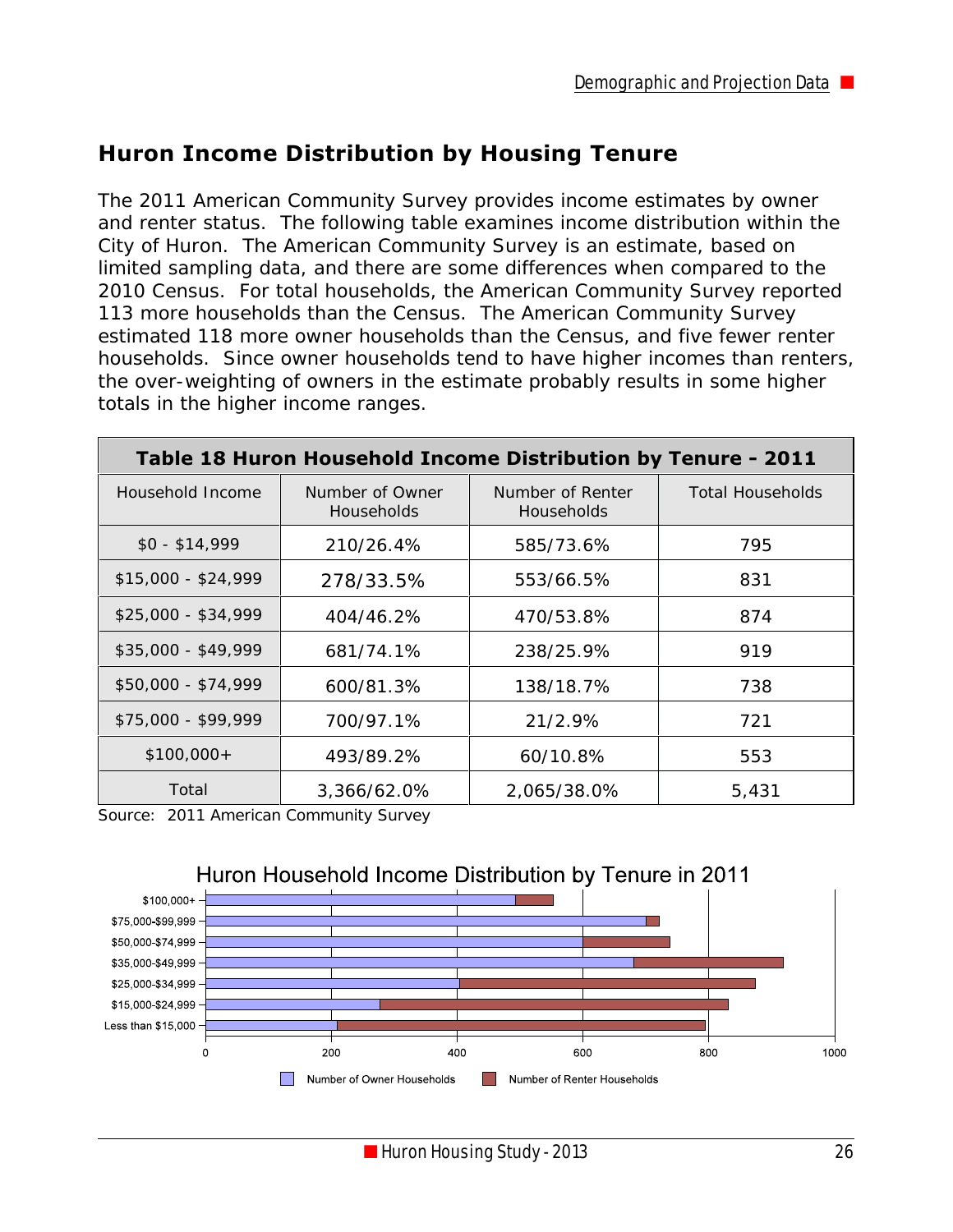Income and housing tenure are often linked for most households, with home owners generally having higher annual income levels, and renters having lower incomes.

In 2011, approximately 78% of all renter households in Huron had an annual income below \$35,000. At 30% of income, these households would have \$875, or less, that could be applied to monthly housing costs.

Conversely, most owner households had a substantially higher income level. Approximately 53% of all owner households had an annual income of \$50,000 or more. At 30% of income, an owner could afford \$1,364 or more per month for housing costs.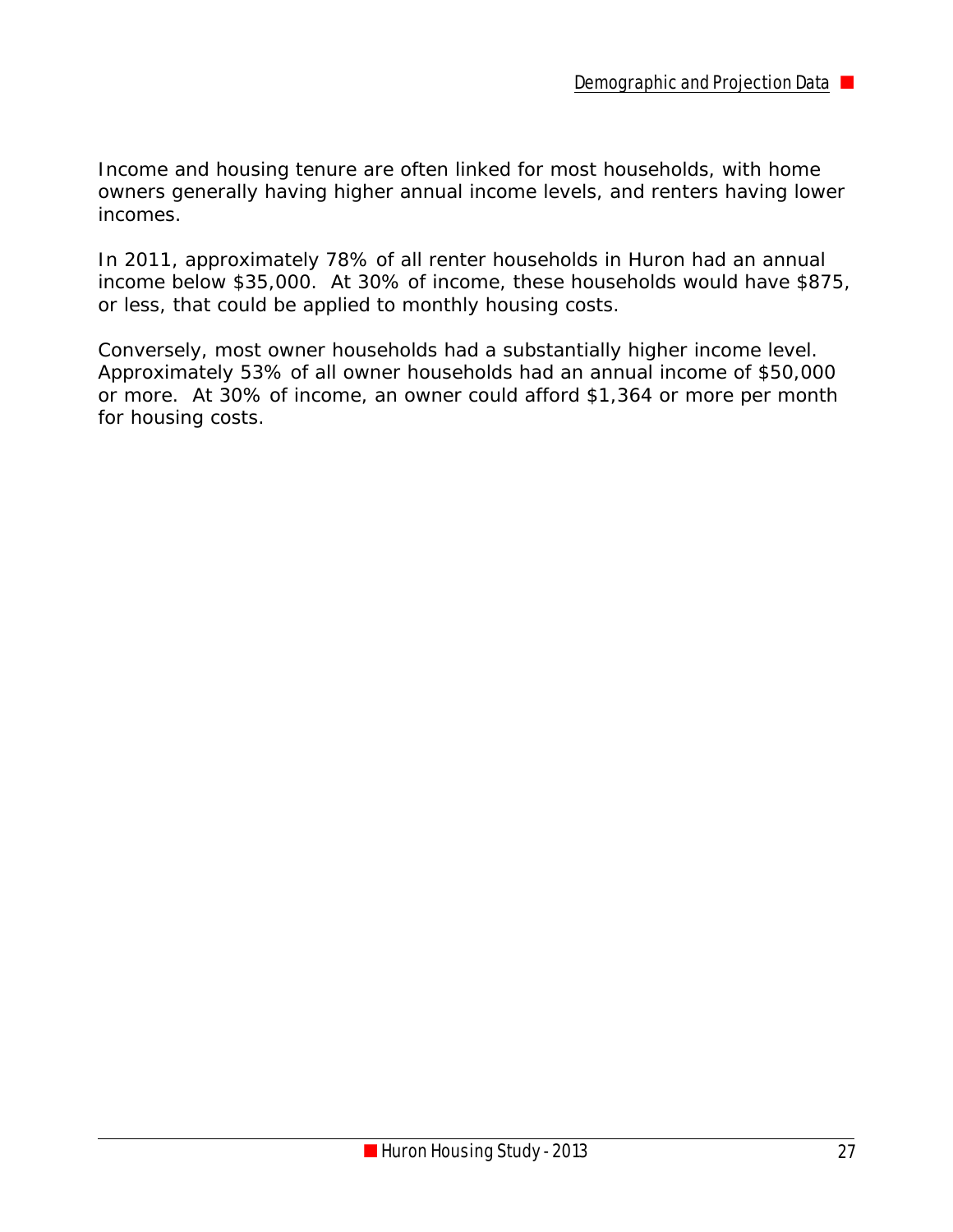#### **2011 Estimated Income and Housing Costs - Renters**

The American Community Survey also collected information on housing costs. The following table provides data on the number of renter households that are paying different percentages of their gross household income for housing in the City of Huron.

| Table 19 Gross Rent as a Percentage of Household Income - Huron |                                     |                                          |  |  |  |
|-----------------------------------------------------------------|-------------------------------------|------------------------------------------|--|--|--|
| Percentage of Household<br>Income for Housing Costs             | Number of Renter<br>Households 2011 | Percent of All Renter<br>Households 2011 |  |  |  |
| 0% to 19.9%                                                     | 748                                 | 36.2%                                    |  |  |  |
| 20% to 29.9%                                                    | 594                                 | 28.8%                                    |  |  |  |
| 30% to 34.9%                                                    | 123                                 | 6.0%                                     |  |  |  |
| 35% or more                                                     | 517                                 | 25.0%                                    |  |  |  |
| Not Computed                                                    | 83                                  | 4.0%                                     |  |  |  |
| Total                                                           | 2,065                               | 100%                                     |  |  |  |

Source: 2011 American Community Survey

Based on the more recently released tenure information from the 2010 Census, the 2011 American Community Survey did underestimate the number of renter households in Huron by 4.8%. However, the estimates on housing cost burden are the best available information on income and expenses for housing.

According to the American Community Survey, approximately 31% of all renters in the City were paying 30% or more of their income for rent. The large majority of these households were actually paying 35% or more of their income for housing. Federal standards for rent subsidy programs generally identify 30% of income as the maximum household contribution. When more than 30% of income is required, this is often called a "rent burden". When more than 35% is required, this can be considered a "severe rent burden".

Many of the renter households with a housing cost burden had an annual household income below \$20,000. To avoid a cost burden, these lower income households would have needed a unit with a gross month rent of \$500 or less.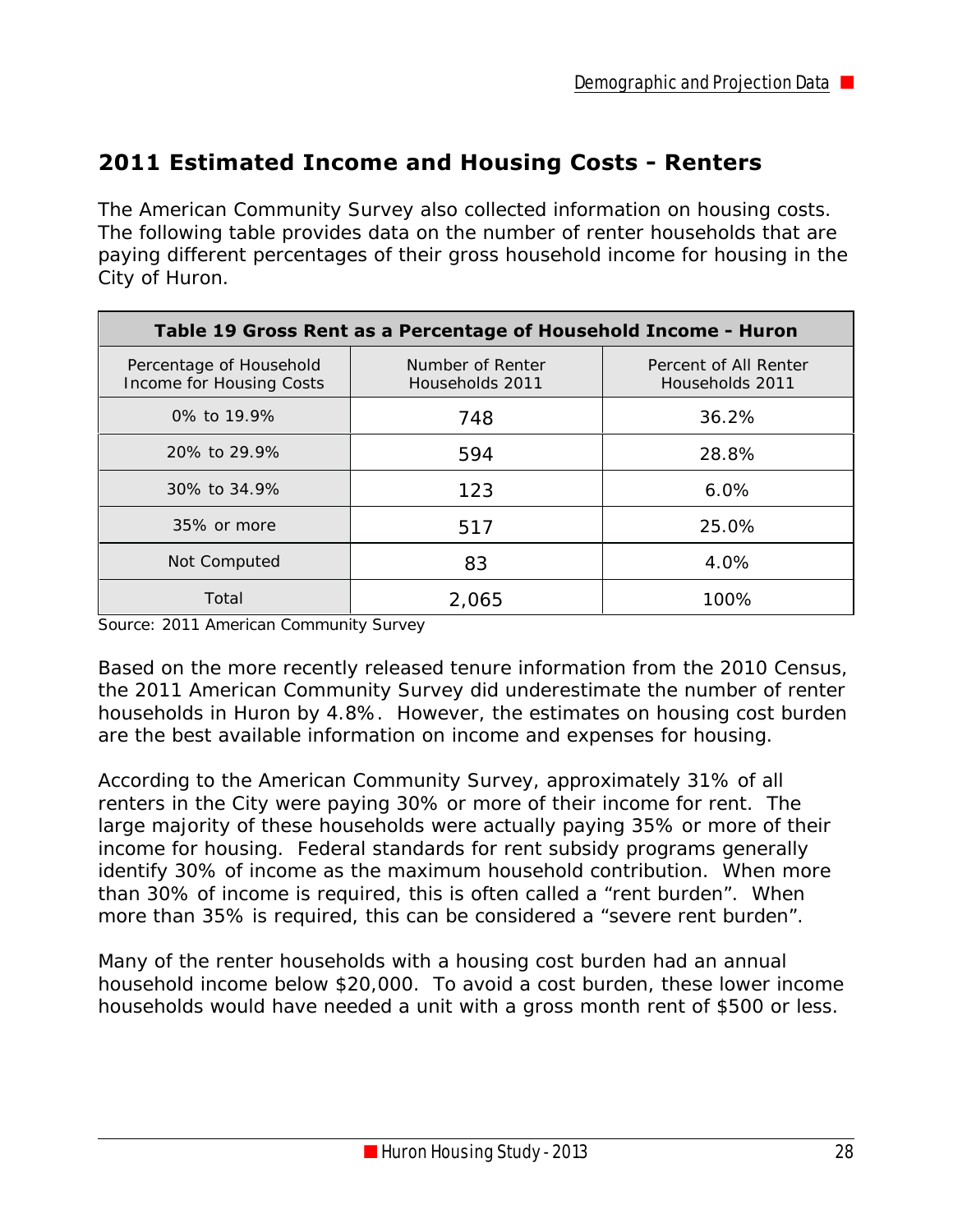#### **2011 Estimated Income and Housing Costs - Owners**

The American Community Survey also provided housing cost estimates for owner-occupants. The following table provides estimates of the number of households in the City of Huron that are paying different percentages of their gross household income for housing costs.

| Table 20 Ownership Costs as a Percentage of Income - Huron |                                    |                                         |  |  |  |
|------------------------------------------------------------|------------------------------------|-----------------------------------------|--|--|--|
| Percentage of Household<br>Income for Housing Costs        | Number of Owner<br>Households 2011 | Percent of All Owner<br>Households 2011 |  |  |  |
| 0% to 19.9%                                                | 2,258                              | 67.1%                                   |  |  |  |
| 20% to 29.9%                                               | 718                                | 21.3%                                   |  |  |  |
| 30% to 34.9%                                               | 94                                 | 2.8%                                    |  |  |  |
| 35% or more                                                | 282                                | 8.4%                                    |  |  |  |
| Not Computed                                               | 14                                 | 0.4%                                    |  |  |  |
| Total                                                      | 3,366                              | 100%                                    |  |  |  |

Source: 2011 ACS

The 2010 American Community Survey overestimated the number of owner households in the City by approximately 3.6%. However, this source still represents the best available information on income compared to housing costs.

Most owner-occupants, which would include households with and without a mortgage, reported paying less than 20% of their income for housing. However, more than 11% of all home owners reported that they paid more than 30% of their income for housing. Most of these households were paying more than 35% of income for housing costs.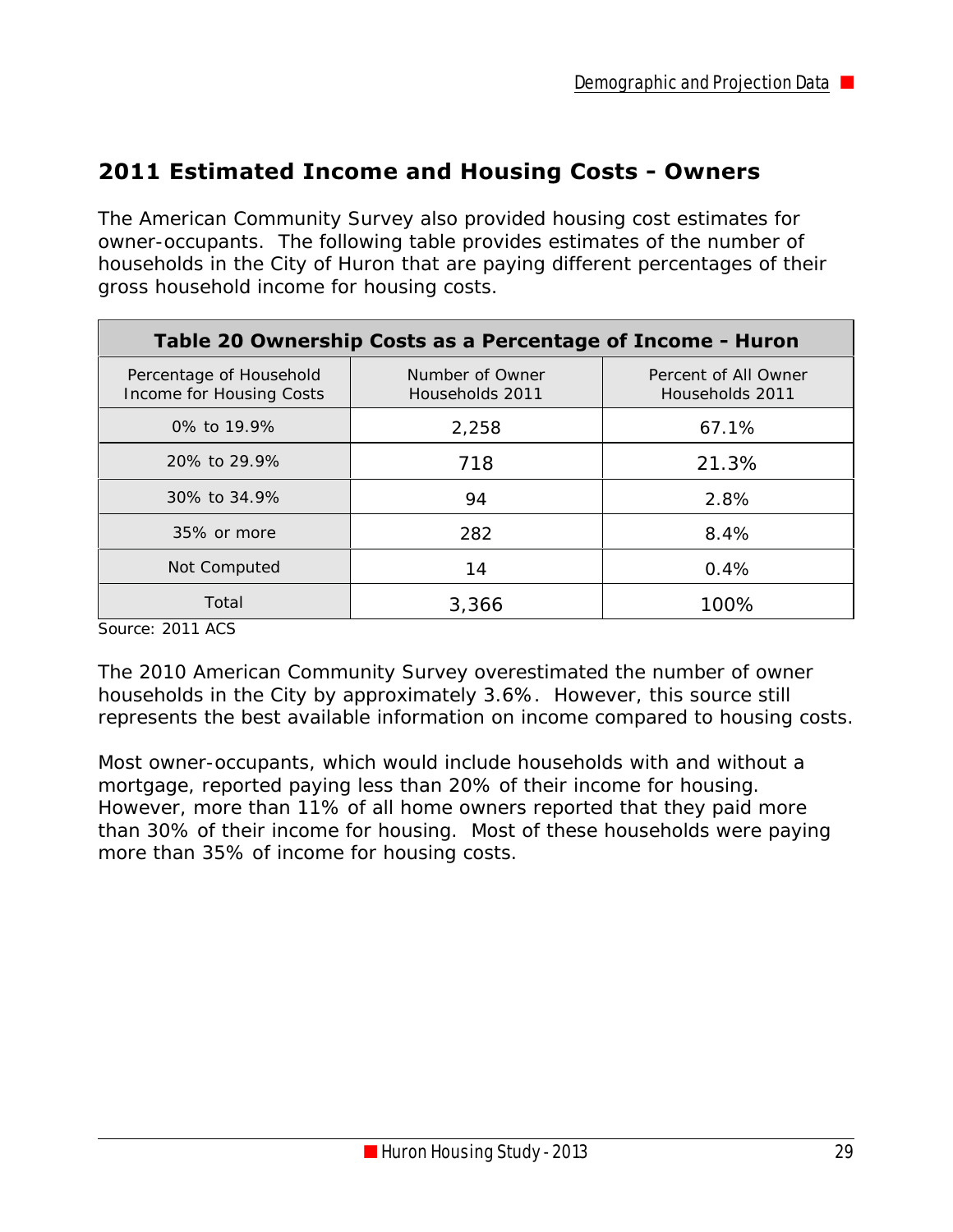#### **Racial and Ethnic Population Data**

| The following table compares racial and ethnic minority populations in Huron |  |  |  |
|------------------------------------------------------------------------------|--|--|--|
| from 2000 to 2010. The data was obtained from the decennial U.S. Census.     |  |  |  |

| Table 21 Racial/Ethnic Population Trends - 2000 to 2010 |                 |                 |          |  |  |  |
|---------------------------------------------------------|-----------------|-----------------|----------|--|--|--|
|                                                         | 2000 Population | 2010 Population | % Change |  |  |  |
| Race                                                    |                 |                 |          |  |  |  |
| White                                                   | 11,408          | 10,937          | $-4.1%$  |  |  |  |
| <b>Black/African American</b>                           | 114             | 132             | 15.8%    |  |  |  |
| Native American                                         | 153             | 153             | 0%       |  |  |  |
| Asian/Pacific Islander                                  | 53              | 635             | 1098.1%  |  |  |  |
| Other Race/Two or More Races                            | 165             | 735             | 345.5%   |  |  |  |
| <b>Total All Races</b>                                  | 11,893          | 12,592          | 5.9%     |  |  |  |
|                                                         | Ethnicity       |                 |          |  |  |  |
| Hispanic/Latino                                         | 143             | 1,234           | 769.2%   |  |  |  |
| Not Hispanic/Latino                                     | 11,750          | 11,358          | $-3.3%$  |  |  |  |
| <b>Total Ethnicity</b>                                  | 11,893          | 12,592          | 5.9%     |  |  |  |

Source: U.S. Census

- < Over the last decade, the City's White population decreased in size by 4.1%. However, growth in racial and ethnic minority populations resulted in overall population growth for the City.
- The largest increase by race occurred among people identifying themselves as Asian. This group increased from only 53 people in the year 2000, to 635 people by the year 2010. Presumably, many of the Karen immigrants would identify themselves as Asian for race. Since the 2010 Census, it is estimated that as many as 20 to 30 Karen immigrants have moved to Huron monthly. It is estimated that 1,600 to 1,800 Karen immigrants are currently living in Huron.
- There was also a large increase in people identifying themselves as "other race", or "two or more races" on the Census form. Combined, these groups increased in size by more than 345%.
- The City's Hispanic/Latino population also increased substantially, from 143 people in the year 2000, to 1,234 people in 2010.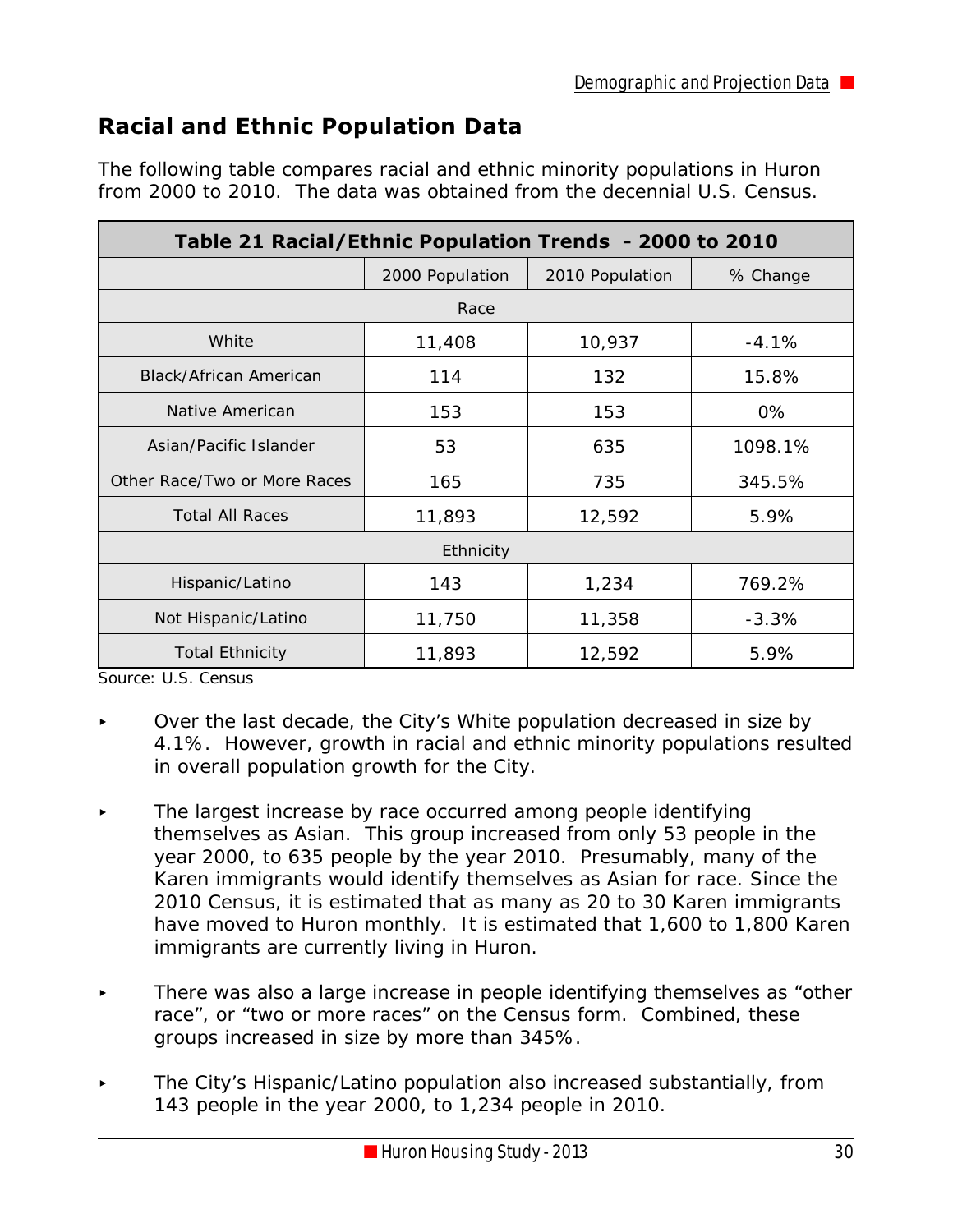## **Minority Households by Race/Ethnicity**

Over the last decade, Huron has increasingly attracted minority residents, some of whom are international immigrants. The following table provides some basic information from the 2000 and 2010 Census about households by race and by ethnicity.

| Table 22 Households by Race/Ethnicity - 2000 to 2010 |                 |                 |                          |  |  |
|------------------------------------------------------|-----------------|-----------------|--------------------------|--|--|
|                                                      | 2000 Households | 2010 Households | % Change<br>2000 to 2010 |  |  |
| Race                                                 |                 |                 |                          |  |  |
| White                                                | 5,111           | 4,985           | $-2.5%$                  |  |  |
| Black/African American                               | 45              | 47              | 4.4%                     |  |  |
| Native American/Alaskan                              | 37              | 56              | 51.4%                    |  |  |
| Asian/Pacific Islander                               | 25              | 138             | 452.0%                   |  |  |
| Other Race/Two or More Races                         | 45              | 192             | 326.7%                   |  |  |
| Total                                                | 5,263           | 5,418           | 2.9%                     |  |  |
| Ethnicity                                            |                 |                 |                          |  |  |
| Hispanic/Latino                                      | 49              | 375             | 665.3%                   |  |  |
| Non-Hispanic/Latino                                  | 5,214           | 5,043           | $-3.3%$                  |  |  |
| Total                                                | 5,263           | 5,418           | 2.9%                     |  |  |

Source: U.S. Census; Community Partners Research, Inc.

- < Although the large majority of Huron's households are White, and not Hispanic/Latino for ethnicity, the number of White households has been decreasing. Conversely, household growth from racial and ethnic minority groups has been occurring over the last decade.
- < On a percentage basis, Asian/Pacific Islander households represented the fastest growth among racial groups, up by 452% between 2000 and 2010. Substantial growth also occurred among households defining themselves as "other race" or "two or more races" on the Census form.
- The City also added 326 Hispanic/Latino households, an increase of more than 665% between 2000 and 2010.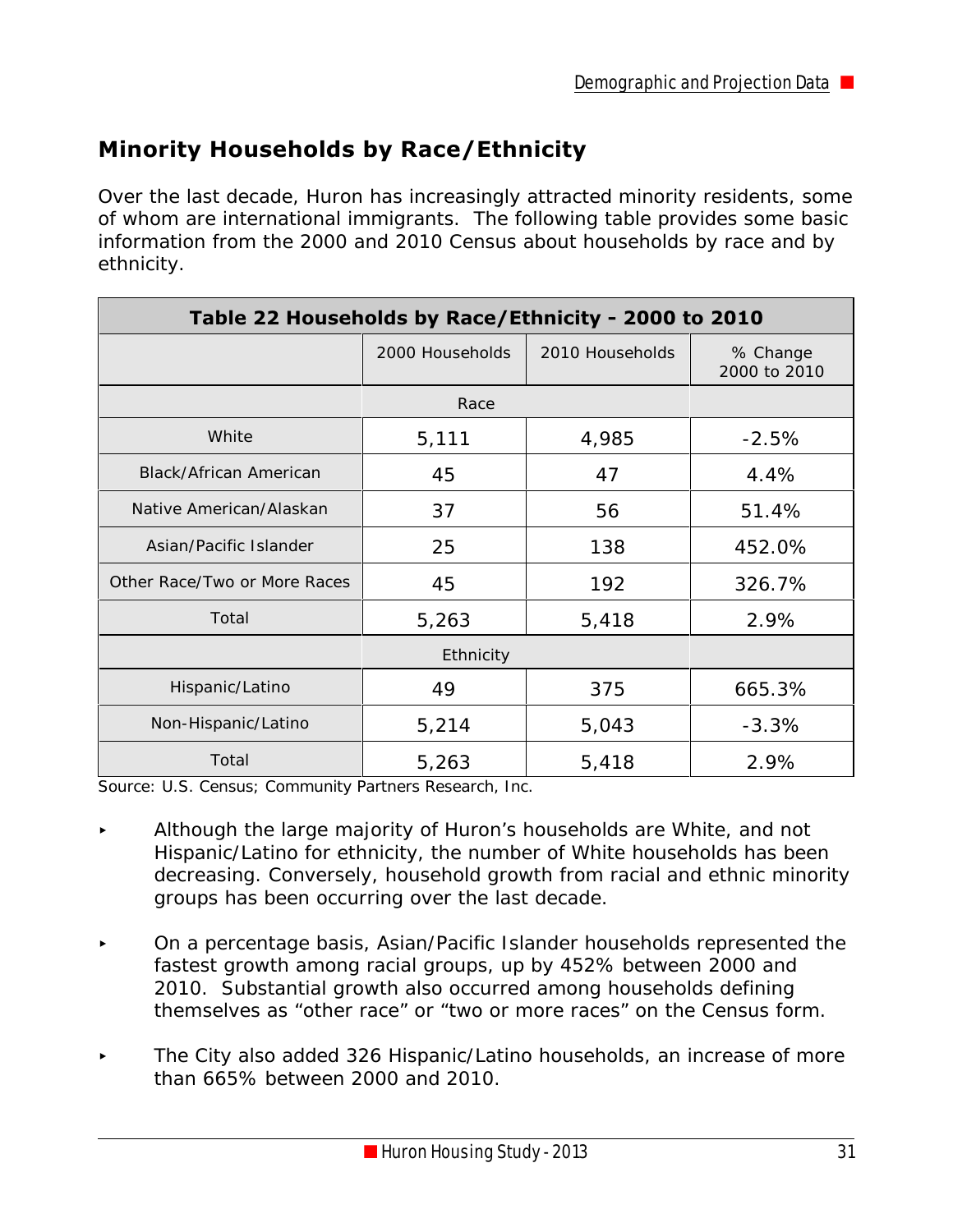## **Household Tenure by Race/Ethnicity**

The following table presents minority household tenure information for the City of Huron from the 2010 Census.

| Table 23 Household Tenure by Race/Ethnicity - Huron - 2010 |                   |         |                   |         |  |
|------------------------------------------------------------|-------------------|---------|-------------------|---------|--|
| Race/Ethnicity                                             | Owner Households  |         | Renter Households |         |  |
|                                                            | Number            | Percent | Number            | Percent |  |
| Race                                                       |                   |         |                   |         |  |
| White                                                      | 3,176             | 63.7%   | 1,809             | 36.3%   |  |
| Black/African American                                     | $12 \overline{ }$ | 25.5%   | 35                | 74.5%   |  |
| Native American/Alaskan                                    | 7                 | 12.5%   | 49                | 87.5%   |  |
| Asian/Pacific Islander                                     | 16                | 11.6%   | 122               | 88.4%   |  |
| Other Race/Two or More Races                               | 37                | 19.3%   | 155               | 80.7%   |  |
| Total                                                      | 3,248             | 59.9%   | 2,170             | 40.1%   |  |
| Ethnicity                                                  |                   |         |                   |         |  |
| Hispanic/Latino, any race                                  | 68                | 18.1%   | 307               | 81.9%   |  |

Source: U.S. Census; Community Partners Research, Inc.

- ▶ Home ownership rates among some of the racial/ethnic minority groups are relatively low when compared to White households.
- **Fig.** The lowest rate of home ownership was in the Asian/Pacific Islander community, with an ownership rate of less than 12%. Many of these households may be recent Karen immigrants.
- $\blacktriangleright$  The home ownership rate for Hispanic/Latino households was below 19% in 2010.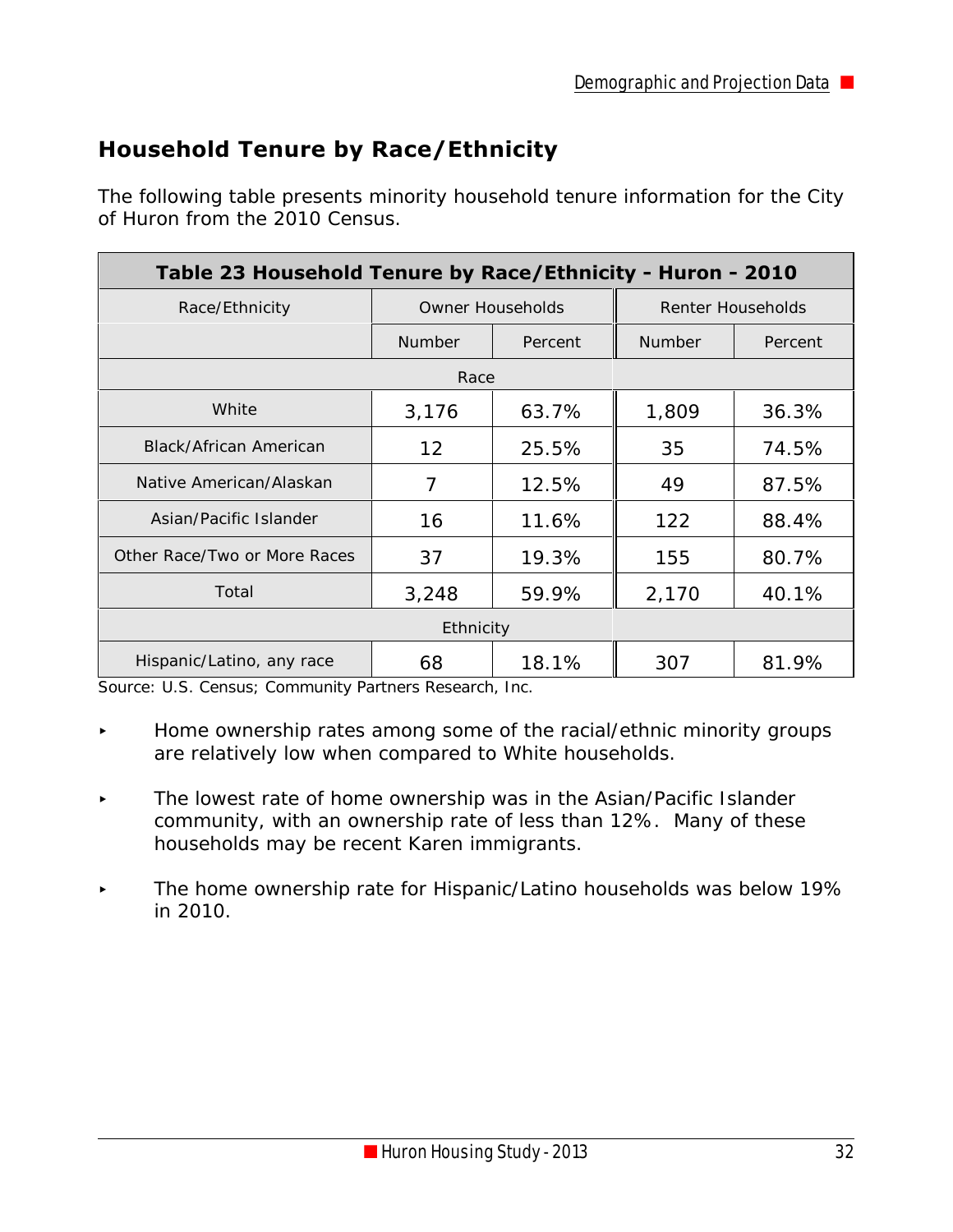| Table 24 Occupancy Status of Housing Units - 2010 |                       |        |              |          |                        |                 |
|---------------------------------------------------|-----------------------|--------|--------------|----------|------------------------|-----------------|
|                                                   | <b>Occupied Units</b> |        | Vacant Units |          |                        |                 |
|                                                   | Owner                 | Renter | For Rent     | For Sale | Seasonal<br><b>Use</b> | Other<br>Vacant |
| Huron                                             | 3,248                 | 2,170  | 298          | 64       | 16                     | 227             |
| Alpena                                            | 77                    | 33     | 2            | 3        | 4                      | 5               |
| Beadle Co.                                        | 4,813                 | 2,463  | 337          | 82       | 206                    | 403             |

#### **Occupancy Status of Housing Units - 2010**

Source: U.S. Census

- In 2010, according to the U.S. Census, there were 206 seasonal housing units in Beadle County, including 16 units in Huron.
- **Fig.** There were 822 vacant housing units in Beadle County in 2010 in addition to the seasonal units, including 589 units in Huron.
- **Fig.** There were 10 vacant housing units and four seasonal units in Alpena in 2010 according to the U.S. Census.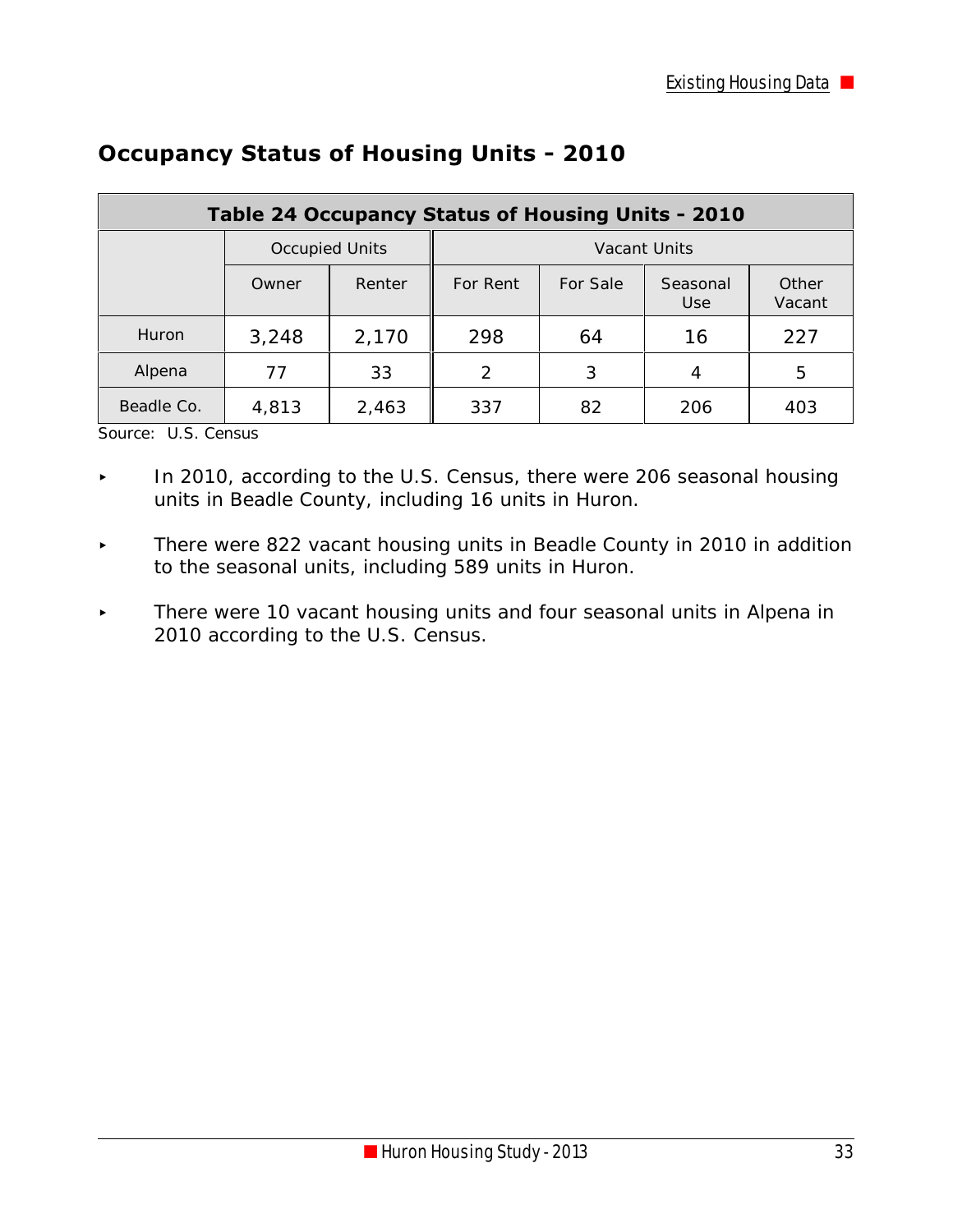#### **Existing Home Sales - Huron**

This section examines houses that have been sold in Huron in 2010, 2011 and 2012. It is important to note that although a large number of houses have sold, it is a small percentage of all houses in Huron, and may not be an accurate indicator of overall home values in the City. However, this sample does provide some insight into those units that are turning-over in a given year.

This table primarily reflects existing home sales. New construction sales activity would generally not be recorded in the data that was used for this analysis.

| Table 25 Huron Median Value of Residential Sales - 2010 to 2012 |                      |                   |  |  |
|-----------------------------------------------------------------|----------------------|-------------------|--|--|
| Calendar Year                                                   | Number of Good Sales | Median Sale Price |  |  |
| 2010                                                            | 203                  | \$82,000          |  |  |
| 2011                                                            | 219                  | \$83,000          |  |  |
| 2012                                                            | 169                  | \$90,000          |  |  |

Source: Beadle County Assessor; Community Partners Research, Inc.

- $\blacktriangleright$  From 2010 to 2012, there were 591 residential sales of single family houses in Huron that were considered to be "arms length" transactions, according to the County's Director of Equalization. Sales that are not "arms length" include, but are not limited to, sales between relatives, forced sales and foreclosures, and estate transfers that are not available on the open market. Only the "arms length" transactions have been reviewed for this study.
- < In 2010, there were 203 residential sales in Huron. The median sales price was \$82,000. The highest valued sale was for \$445,000 and the lowest valued sale was for \$10,900.
- $\blacktriangleright$  In 2011, there were 219 residential sales in Huron. The median sales price was \$83,000. The highest valued sale was for \$253,000 and the lowest valued sale was for \$5,000.
- < In 2012, there were 169 residential sales in Huron. The median sales price was \$90,000. The highest valued sale was for \$425,000 and the lowest valued sale was for \$6,000.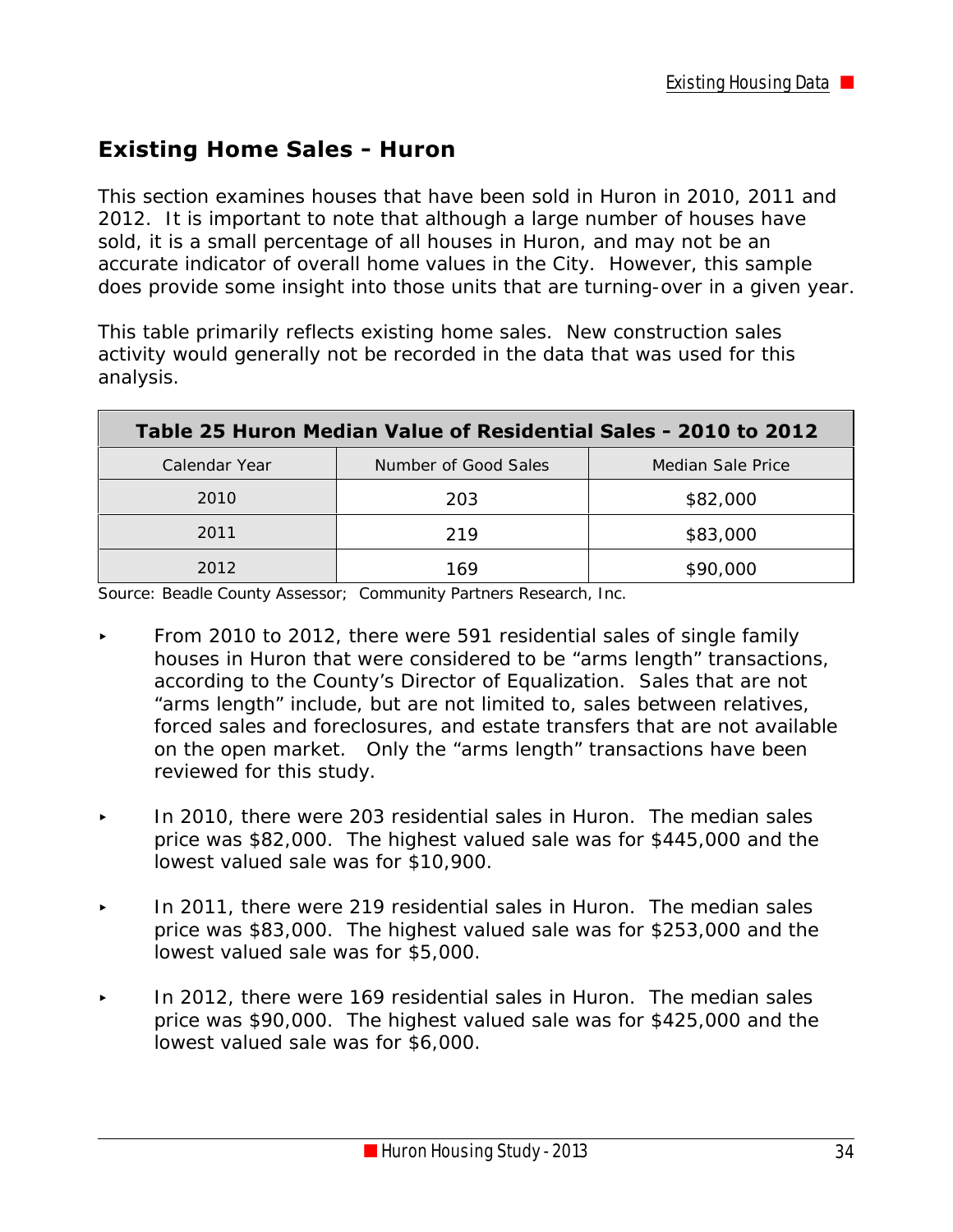#### **Existing Home Sales - Alpena**

This section examines houses that have been sold in Alpena from 2010 through 2012. It is important to note that the number of houses that have sold is limited, and may not be an accurate indicator of overall home values in the City. However, this sample does provide some insight into those units that are turning-over in a given year.

This table primarily reflects existing home sales. New construction sales activity would generally not be recorded in the data that was used for this analysis.

| Table 26 Median Value of Residential Sales - 2010, 2011 and 2012 |                      |                   |                           |  |
|------------------------------------------------------------------|----------------------|-------------------|---------------------------|--|
|                                                                  | Number of Good Sales | Median Sale Price | <b>Average Sale Price</b> |  |
| Alpena                                                           | 11                   | \$26,000          | \$32,700                  |  |

Source: County Assessor; Community Partners Research, Inc.

- $\triangleright$  For the three-year sales period from 2010 through 2012, there were 11 improved residential sales of single family houses in Alpena that were considered to be "arms length" transactions, according to the County's Director of Equalization. Sales that are not "arms length" include, but are not limited to, sales between relatives, forced sales and foreclosures, and estate transfers that are not available on the open market. Only the "arms length" transactions have been reviewed for this study.
- $\blacktriangleright$  The median sales price for the residential sales in Alpena was \$26,000 and the average sales price was \$32,700.
- The highest valued sale in Alpena for 2010 through 2012 was for \$79,500 and the lowest valued sale was for \$7,000.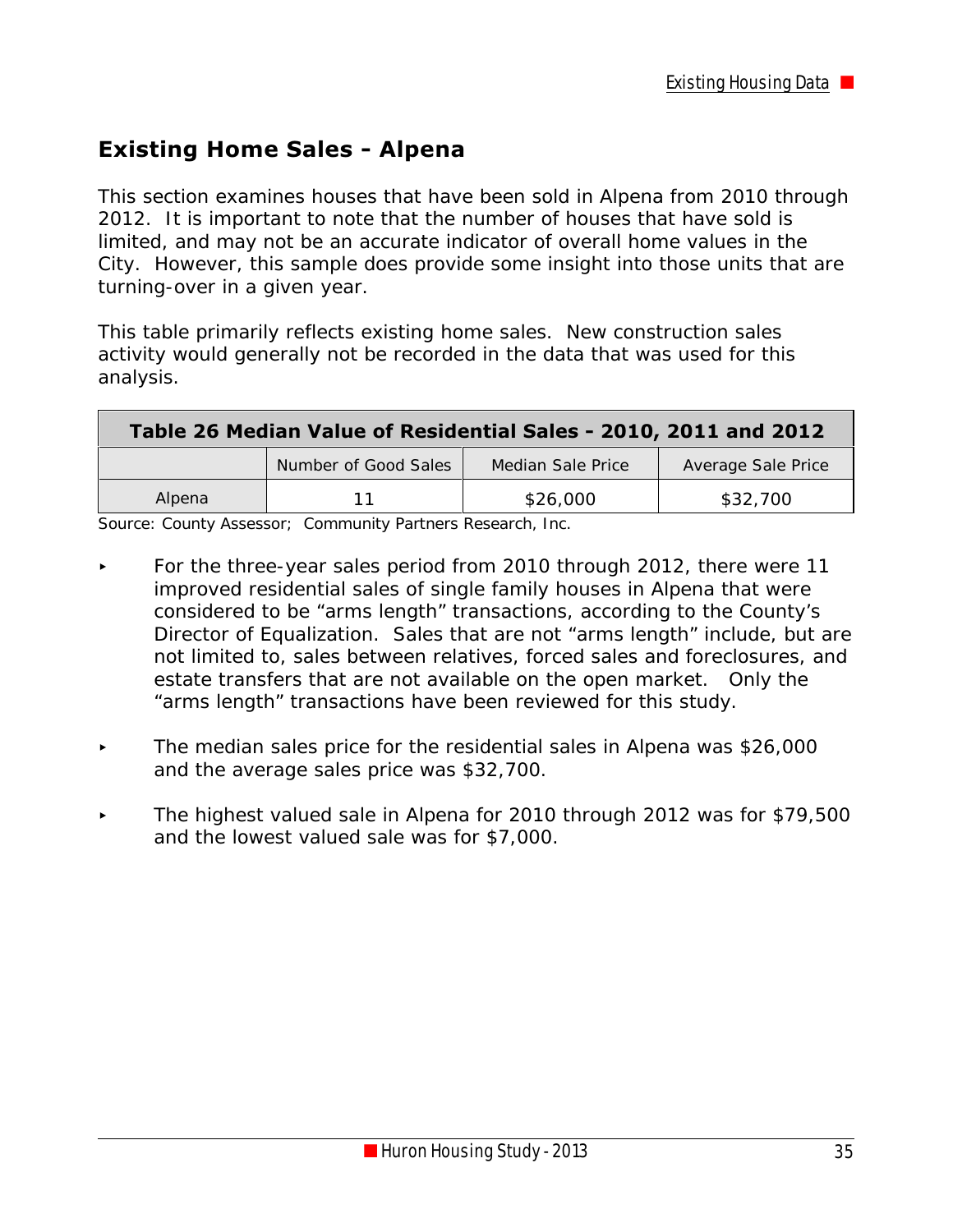## **Huron Housing Condition**

Community Partners Research, Inc. representatives conducted a visual 'windshield' survey of 776 single family/duplex houses in four Huron neighborhoods. These neighborhoods were surveyed because they contain some of the oldest houses in the City, a high percentage of rental units, and a significant number of houses judged to be substandard and dilapidated.

The boundaries of the two neighborhoods are:

| Neighborhood No. 1: South - 3rd St., North - Market St.,<br>East - Illinois Ave., West - Wyoming Ave.                           |
|---------------------------------------------------------------------------------------------------------------------------------|
| Neighborhood No. 2: South - 3 <sup>rd</sup> St. SE, North - Market St.,<br>East - Simmons Ave., West - Dakota Ave.              |
| Neighborhood No. 3: South - 9 <sup>th</sup> St. SE, North - 3 <sup>rd</sup> St. SE,<br>East - Lawnridge Ave., West - Idaho Ave. |
| Neighborhood No. 4: South - 3rd St. SW, North - Old Hwy 14,<br>East - Lincoln Ave., West - Rushmore Ave.                        |

Houses that appeared to contain three or more residential units were excluded from the survey. Houses were categorized in one of four levels of physical condition, Sound, Minor Repair, Major Repair, and Dilapidated as defined below. The visual survey analyzed only the physical condition of the visible exterior of each structure. Exterior condition is assumed to be a reasonable indicator of the structure's interior quality.

Dilapidated was the lowest rating used. Dilapidated houses need major renovation to become decent, safe and sanitary housing. Some Dilapidated properties may be abandoned and may be candidates for demolition and clearance.

Major Rehabilitation is defined as a house needing multiple major improvements such as roof, windows, sidings, structural/foundation, etc. Houses in this condition category may or may not be economically feasible to rehabilitate.

Minor Repair houses are judged to be generally in good condition and require less extensive repair, such as one major improvement. Houses in this condition category will generally be good candidates for rehabilitation programs because they are in a salable price range and are economically feasible to repair.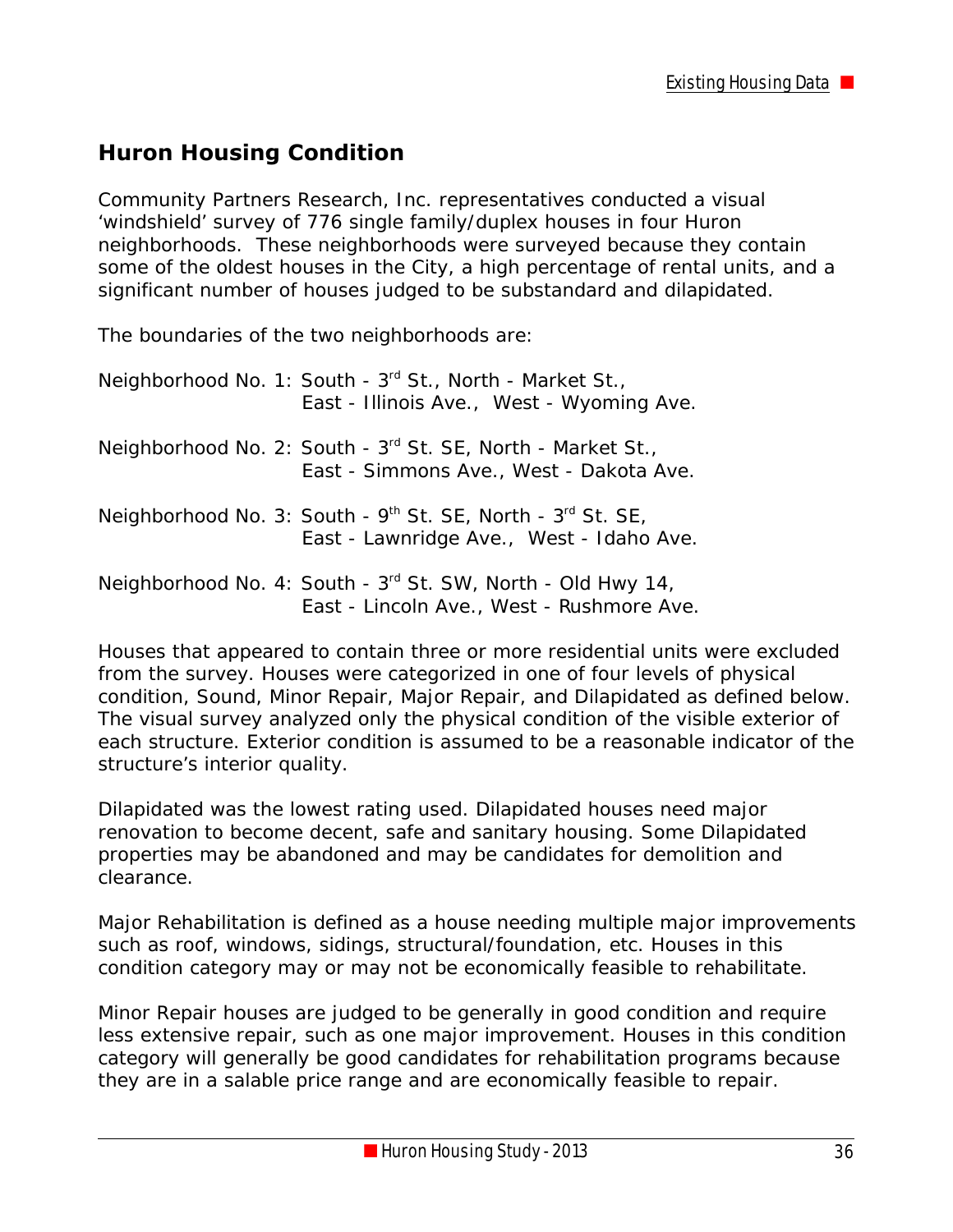$\blacksquare$ 

Sound houses are judged to be in good, 'move-in' condition. Sound houses may contain minor code violations and still be considered Sound.

| Table 27 Windshield Survey Condition Estimate - 2012 |           |                 |                 |             |       |  |  |  |
|------------------------------------------------------|-----------|-----------------|-----------------|-------------|-------|--|--|--|
|                                                      | Sound     | Minor<br>Repair | Major<br>Repair | Dilapidated | Total |  |  |  |
| Neighborhood No. 1                                   | 13/8.5%   | 42/27.4%        | 72/47.1%        | 26/17.0%    | 153   |  |  |  |
| Neighborhood No. 2                                   | $4/6.0\%$ | 16/24.3%        | 31/47.0%        | 15/22.7%    | 66    |  |  |  |
| Neighborhood No. 3                                   | 75/18.8%  | 137/34.4%       | 130/32.7%       | 56/14.1%    | 398   |  |  |  |
| Neighborhood No. 4                                   | 32/20.1%  | 45/28.3%        | 59/37.1%        | 23/14.5%    | 159   |  |  |  |
| Total                                                | 124/16.0% | 240/30.9%       | 292/37.6%       | 120/15.5%   | 776   |  |  |  |

Source: Community Partners Research, Inc.

 $\blacksquare$ 

- $\blacktriangleright$  The existing housing stock in the four designated Huron neighborhoods is in fair condition. Approximately 31% of the houses in the four neighborhoods need minor repair and 38% need major repair. Approximately 16% are sound, with no required improvements.
- < Approximately 120 houses in the four neighborhoods are dilapidated and possibly beyond repair.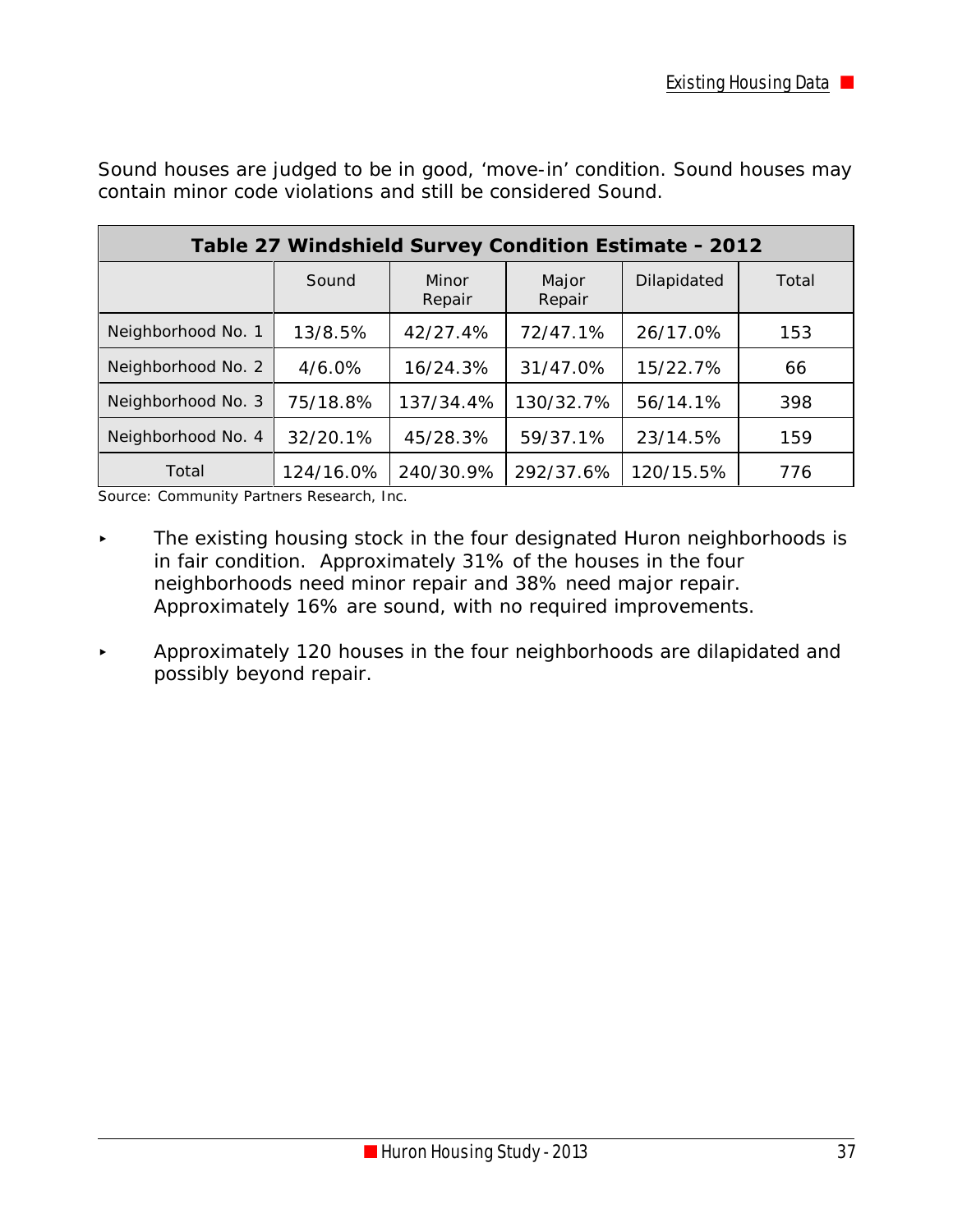# **Alpena Home Condition**

Community Partners Research, Inc. representatives conducted a visual 'windshield' survey of the 111 single family/duplex houses and eight mobile homes in Alpena.

Houses that appeared to contain three or more residential units were excluded from the survey. Houses and mobile homes were categorized in one of four levels of physical condition, Sound, Minor Repair, Major Repair, and Dilapidated as defined below. The visual survey analyzed only the physical condition of the visible exterior of each structure. Exterior condition is assumed to be a reasonable indicator of the structure's interior quality.

Dilapidated was the lowest rating used. Dilapidated houses and mobile homes need major renovation to become decent, safe and sanitary housing. Some Dilapidated properties may be abandoned and may be candidates for demolition and clearance.

Major Rehabilitation is defined as a house or mobile home needing multiple major improvements such as roof, windows, sidings, structural/foundation, etc. Houses and mobile homes in this condition category may or may not be economically feasible to rehabilitate.

Minor Repair houses and mobile homes are judged to be generally in good condition and require less extensive repair, such as one major improvement. Houses and mobile homes in this condition category will generally be good candidates for rehabilitation programs because they are in a salable price range and are economically feasible to repair.

Sound houses and mobile homes are judged to be in good, 'move-in' condition. Sound houses and mobile homes may contain minor code violations and still be considered Sound.

| Table 28 Windshield Survey Condition Estimate - 2012 |          |              |              |             |       |  |  |  |
|------------------------------------------------------|----------|--------------|--------------|-------------|-------|--|--|--|
|                                                      | Sound    | Minor Repair | Major Repair | Dilapidated | Total |  |  |  |
| Single family<br>homes/<br>duplexes                  | 22/19.8% | 29/26.1%     | 35/31.6%     | 25/22.5%    | 111   |  |  |  |
| Mobile homes                                         | 2/25%    | 3/37.5%      | 3/37.5%      | $0/0\%$     | 8     |  |  |  |
| Total                                                | 24/20.2% | 32/26.9%     | 38/31.9%     | 25/21.0%    | 119   |  |  |  |

Source: Community Partners Research, Inc.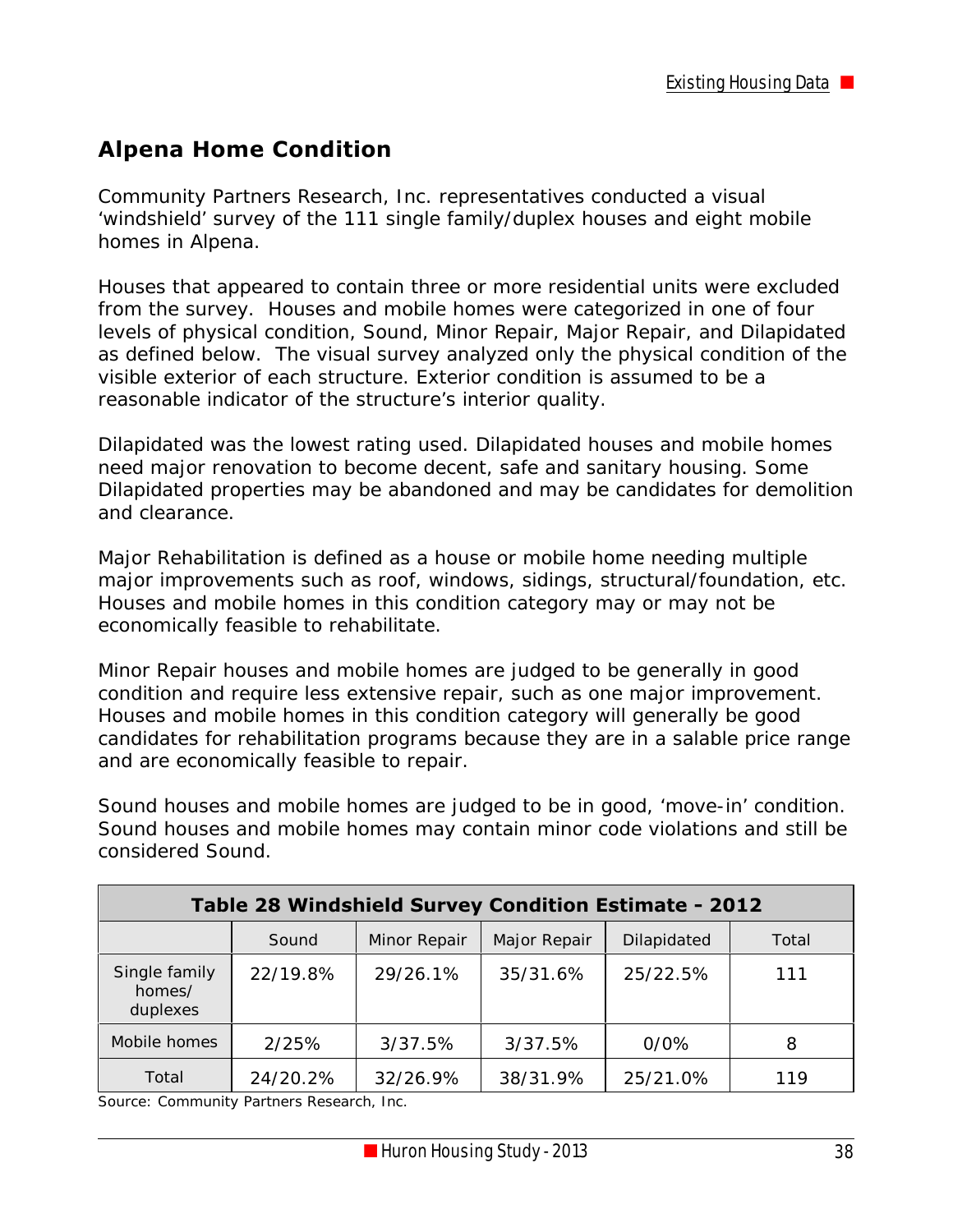- The existing housing stock in Alpena is in fair condition. Approximately 27% of the houses and mobile homes in the City need minor repair and 32% need major repair. Approximately 20% are sound, with no required improvements.
- Twenty-five houses were rated as dilapidated and possibly beyond repair.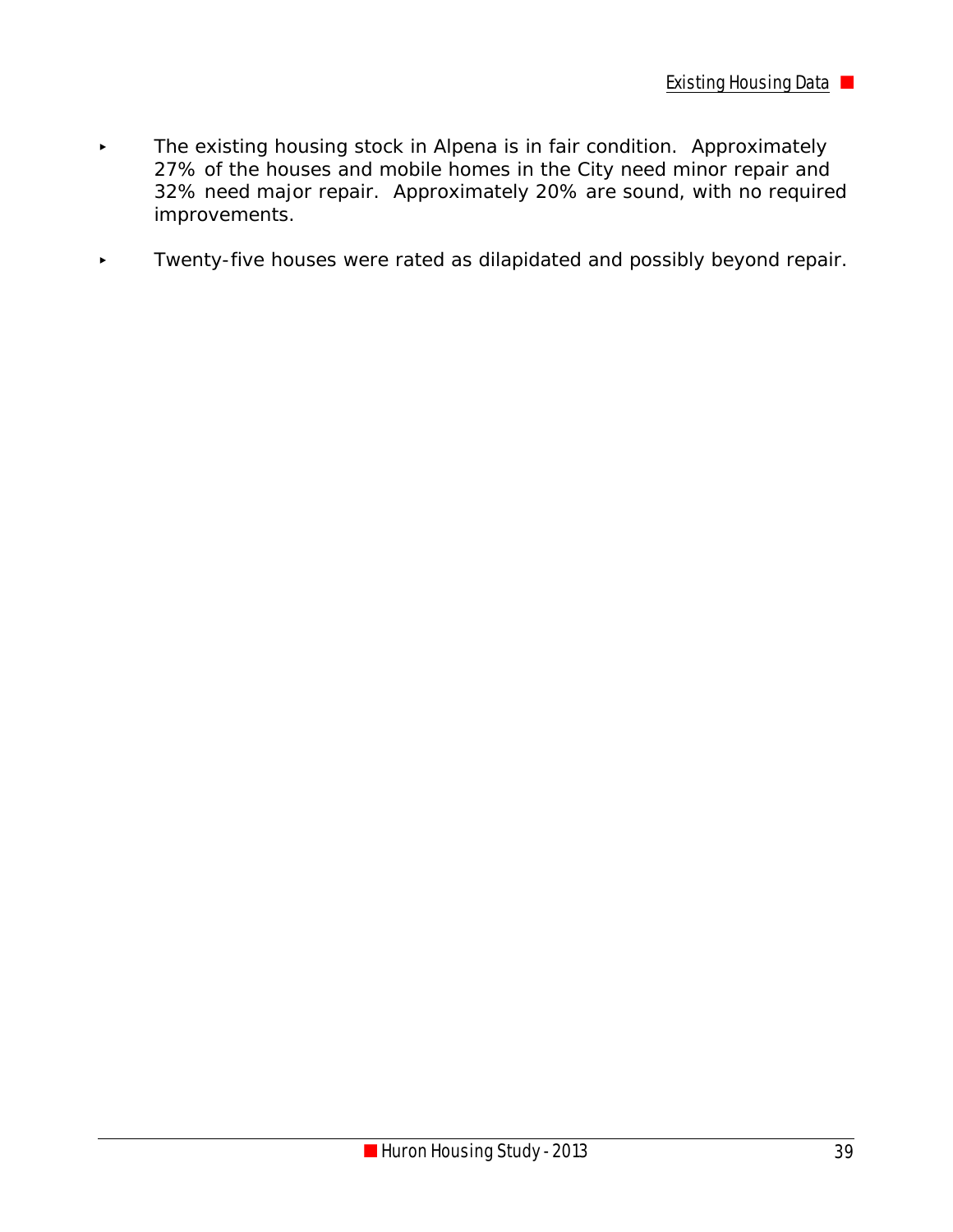# **Building Permit Trends**

The following table identifies the units that have been issued a building permit from 1999 to 2012. This information was obtained from the City of Huron.

| Table 29 Huron Housing Unit Construction Activity: 2000 to 2012 |               |                               |                                |                                |                    |  |  |
|-----------------------------------------------------------------|---------------|-------------------------------|--------------------------------|--------------------------------|--------------------|--|--|
| Year                                                            | Single Family | Two-unit<br><b>Structures</b> | Three/Four-<br>unit Structures | $5+$ unit<br><b>Structures</b> | <b>Total Units</b> |  |  |
| 2012                                                            | 12            | 8                             | $\overline{4}$                 | $\mathbf 0$                    | 24                 |  |  |
| 2011                                                            | 14            | $\overline{2}$                | $\mathbf 0$                    | 38                             | 54                 |  |  |
| 2010                                                            | 20            | $\mathbf 0$                   | $\mathbf 0$                    | $\mathbf 0$                    | 20                 |  |  |
| 2009                                                            | 17            | 8                             | $\mathbf 0$                    | $\mathbf 0$                    | 25                 |  |  |
| 2008                                                            | 12            | $\overline{2}$                | $\mathbf{O}$                   | 46                             | 60                 |  |  |
| 2007                                                            | 13            | $\overline{2}$                | $\mathbf 0$                    | $\overline{O}$                 | 15                 |  |  |
| 2006                                                            | 20            | $\overline{2}$                | $\mathbf 0$                    | $\mathcal{O}$                  | 22                 |  |  |
| 2005                                                            | 31            | $\overline{4}$                | $\overline{4}$                 | $\overline{O}$                 | 39                 |  |  |
| 2004                                                            | 15            | 6                             | $\mathcal{O}$                  | 26                             | 47                 |  |  |
| 2003                                                            | 9             | $\overline{O}$                | $\mathbf{O}$                   | $\mathbf{O}$                   | 9                  |  |  |
| 2002                                                            | 22            | $\mathbf 0$                   | $\mathcal{O}$                  | $\mathbf 0$                    | 22                 |  |  |
| 2001                                                            | 17            | $\mathbf 0$                   | $\mathsf O$                    | 10                             | 27                 |  |  |
| 2000                                                            | 17            | $\mathbf 0$                   | $\mathbf{O}$                   | $\mathcal{O}$                  | 17                 |  |  |
| 1999                                                            | 17            | $\overline{O}$                | 36                             | 32                             | 85                 |  |  |
| <b>TOTAL</b>                                                    | 236           | 34                            | 44                             | 152                            | 466                |  |  |

Source: City of Huron; U.S. Census Bureau; Community Partners Research, Inc.

- < Based on City and Census Bureau reports, 466 units were constructed in Huron from 1999 to 2012. This included 236 single family homes, 34 units in duplexes, 36 units in 4-plexes and 152 units in multifamily buildings. According to the Huron building official, approximately five housing units are demolished annually.
- $\blacktriangleright$  New single family home construction has been relatively stable over the 13-year period. The largest number of homes constructed was in 2005 when 31 single family homes were built, followed by 2002 when 22 homes were built.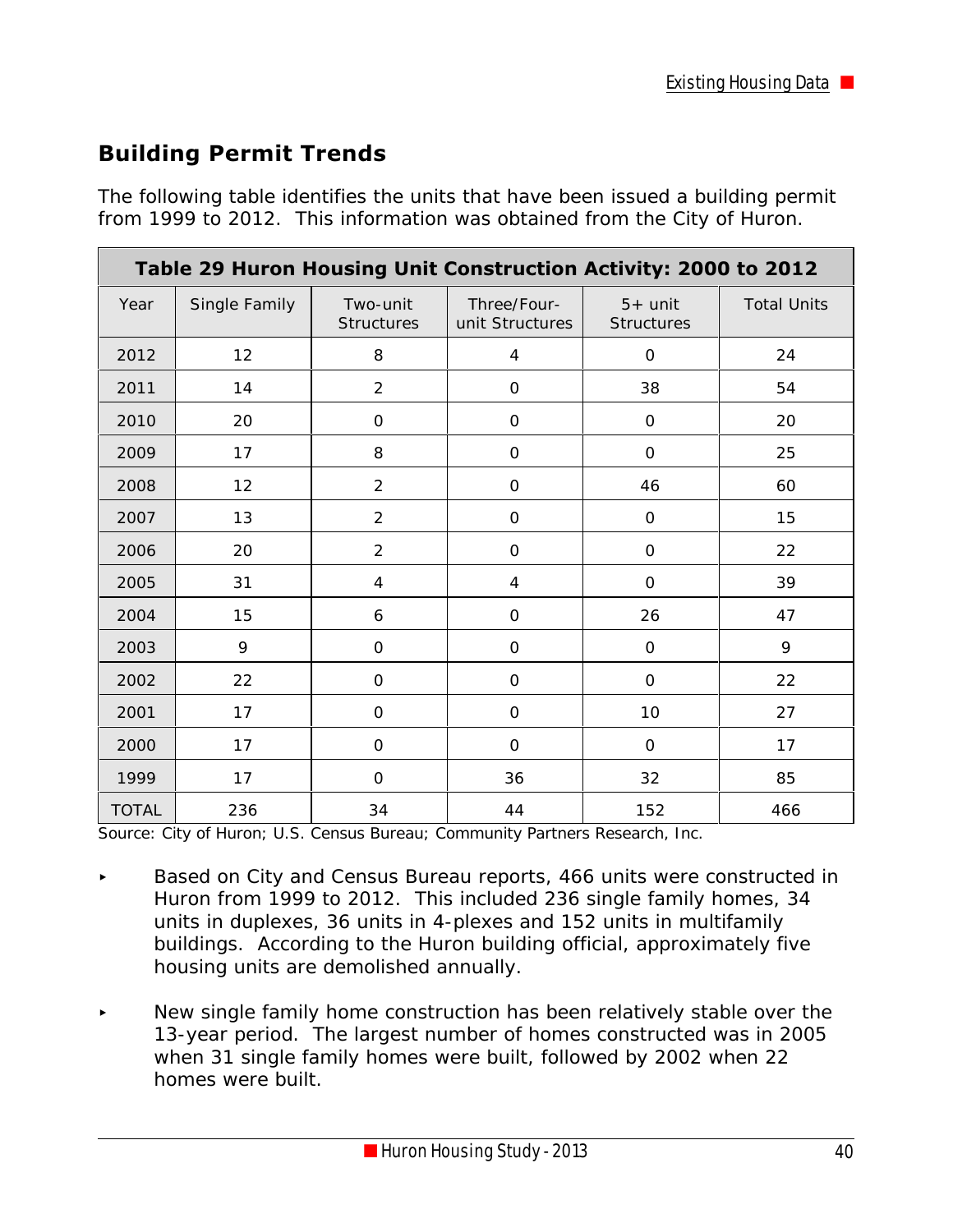- < Pheasant Run Apartments, a 38-unit tax credit project was constructed in 2011.
- < Lampe Estates, a 40-unit market rate project, was constructed in 2009.
- < Manor Apartments, a 26-unit supportive housing project was constructed in 2004.
- The Center for Independence constructed a 10-bed congregate living facility for people with developmental disabilities in 2001.
- < In 1999, Field Estates, a 48-unit market rate project and Donnie Wahl Apartments, a 20-unit supportive housing project, were constructed.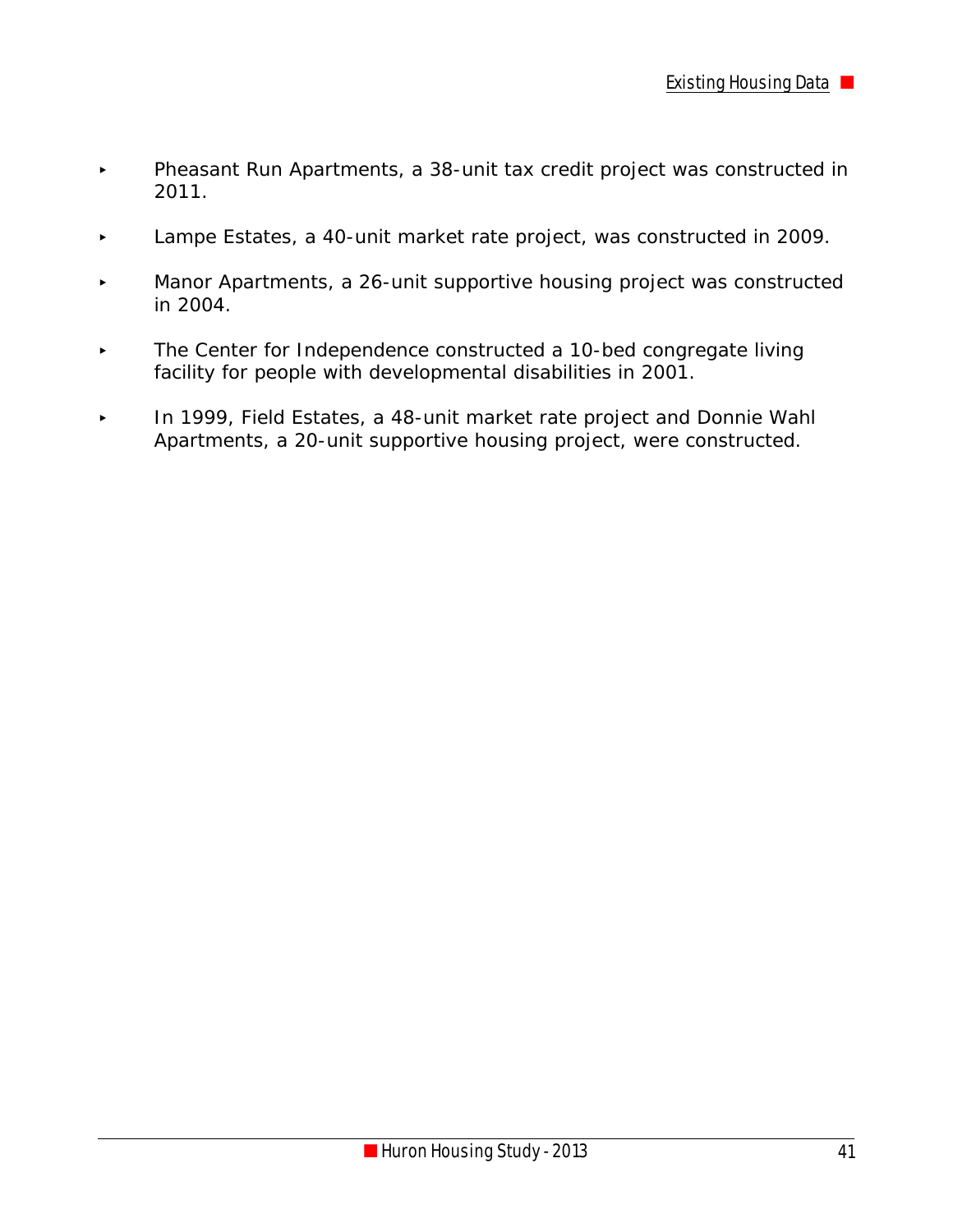## **Rental Housing Data**

#### **Census Bureau Rental Inventory**

According to the 2010 U.S. Census, there were 2,170 occupied rental units and 307 unoccupied rental units in Huron, for a total estimated rental inventory of 2,477 units. The City's rental tenure rate was 40.1%, above the Statewide rental rate of 31.9% in 2010.

At the time of the 2000 Census, Huron had 1,952 occupied rental units, and at least 368 vacant rental units, for a total estimated rental inventory of 2,320 units. The rental tenure rate in 2000 was 37.1%.

Based on a Census comparison, the City gained 218 renter-occupancy households, and approximately 157 rental units during the last decade.

In 2010, Alpena had 33 occupied rental units and two unoccupied rental units, for a total estimated rental inventory of 35 rental units. In 2000, Alpena had 23 occupied rental units and two unoccupied rental units for a total of 25 rental units. Alpena gained 10 renter-occupancy households and 10 rental units from 2000 to 2010.

#### **Rental Housing Survey**

As part of this housing study, a telephone survey was conducted of multifamily projects in the City of Huron. The survey was primarily conducted during the months of January and February 2013. There are no multifamily rental projects in Alpena, thus, no rental survey was conducted in Alpena. Emphasis was placed on contacting properties that have four or more units. For the purposes of planning additional projects in the future, multifamily properties represent the best comparison of market potential.

Information was tallied separately for different types of rental housing, including market rate units, subsidized housing, senior housing with services and housing for people with disabilities.

There were 1,175 housing units of all types that were contacted in the survey. This total would represent more than 47% of the City's total rental housing units. Based on our research, all of the subsidized, tax credit and senior with services rental projects were surveyed. A high percentage of market rate multifamily projects were also contacted. We also surveyed facilities for people with developmental disabilities that have a congregate living environment.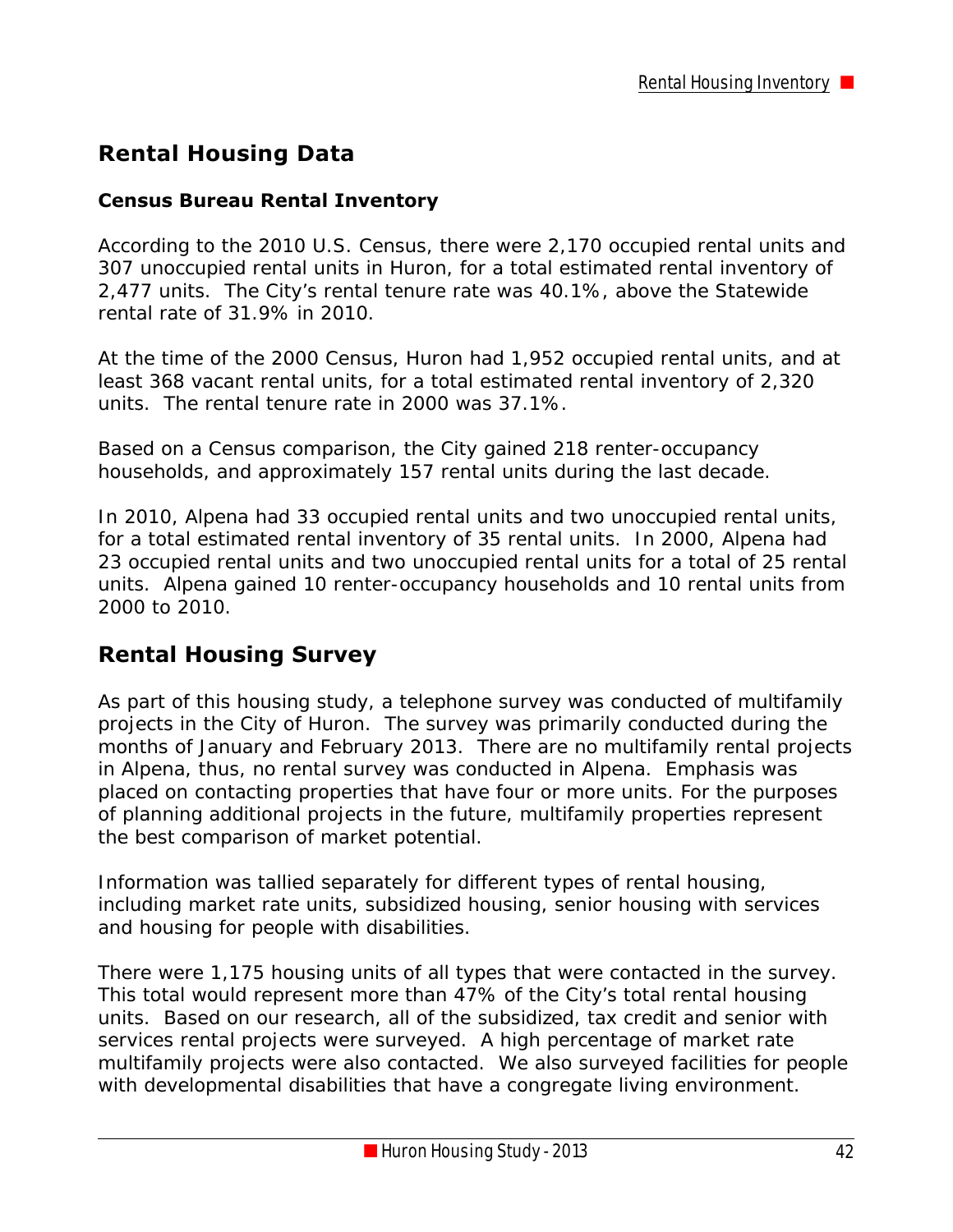The units that were successfully contacted include:

- $\overline{\phantom{0}}$  568 market rate units
- ▶ 407 federally subsidized units
- 68 senior with services units
- < 38 tax credit units
- $\sim$  144 units/beds for renters with special needs

The findings of the survey are provided below.

#### **Market Rate Summary**

Information was obtained on 568 market rate rental units. A total of 373 rental units surveyed are in 13 multifamily buildings. A total of 195 rental units surveyed are in single family homes, duplexes and small apartment buildings.

#### **Unit Mix**

The bedroom mix of surveyed units in the market rate multifamily projects is:

- Efficiency 24  $(6.4\%)$
- $\triangleright$  One-bedroom 174 (46.6%)
- < Two-bedroom 133 (35.7%)
- $\blacktriangleright$  Three-bedroom 42 (11.3%)
- < Four-bedroom 0 (0%)

The larger multifamily market rate projects have no four-bedroom units, however, there are rental single family homes and duplexes that have fourbedroom units, although, the number of four-bedroom units is minimal.

#### **Occupancy / Vacancy**

Within the market rate multifamily segment there were 36 vacant units of the 550 units used in the occupancy calculation. Approximately 81% of the vacancies were in efficiency or one-bedroom units. This represents a vacancy rate of 7.7%. Eight of the vacancies were in Fairlane Apartments, which recently converted from subsidized to market rate rental housing. The owner of Townhouse Apartments reported 15 vacancies in March, although as recently as February 1st, these units were occupied. Lampe Estates, which is the newest market rate rental project in the City of Huron, reported six vacancies. Nine of the 13 market rate rental projects reported no vacancies.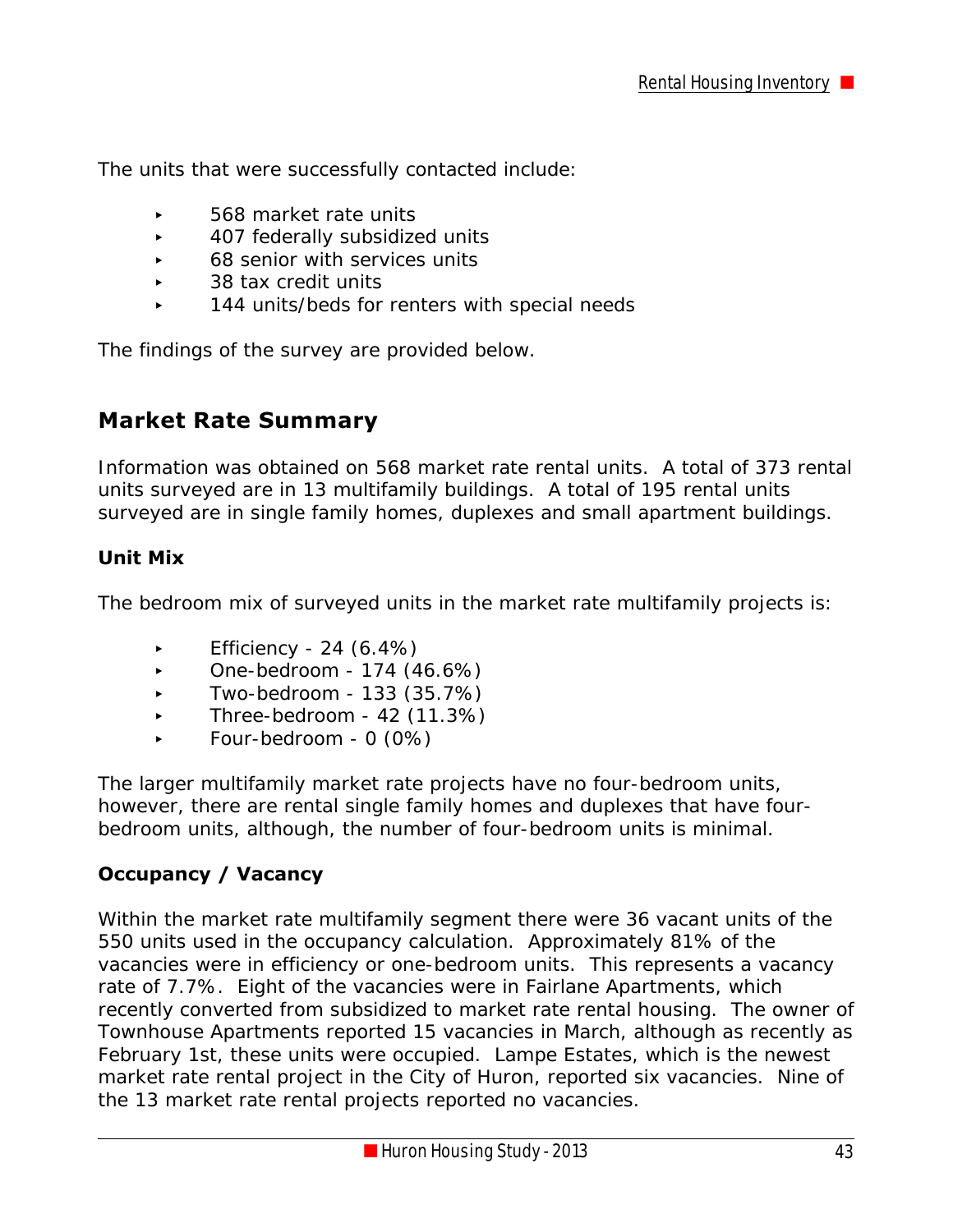#### **Rental Rates**

Rental units may include the primary utility payments within the contract rent, or the tenant may be required to pay some utilities separately, in addition to the contract rent. In the following summary, Community Partners Research, Inc., has attempted to estimate the gross rents being charged, inclusive of an estimate for tenant-paid utilities.

The lowest and highest gross rents have been identified, as reported in the telephone survey. Since the highest and lowest ends of the rent range do not vary greatly, they also tend to represent the prevailing rents for the community.

|               | <b>Identified Gross</b> |  |
|---------------|-------------------------|--|
| Unit Type     | Rent Range              |  |
|               |                         |  |
| Efficiency    | \$350-\$400             |  |
| One-bedroom   | \$380-\$650             |  |
| Two-bedroom   | \$470-\$925             |  |
| Three-bedroom | \$900-\$960             |  |
|               |                         |  |

There are efficiency units in only one multifamily market rate project that we surveyed. The only multifamily rental projects that we surveyed with threebedroom units are Field Estates, Lampe Estates and Townhouse Apartments. No multifamily projects that we surveyed have four-bedroom units.

#### **Tax Credit Summary**

There are two tax credit projects in the City of Huron.

Pheasant Run Apartments was constructed in 2012 and opened for occupancy in May 2012. Pheasant Run Apartments has 19 two-bedroom and 19 threebedroom units for a total of 38 units.

Rents range from \$411 to \$620 for a two-bedroom unit and \$466 to \$690 for a three-bedroom unit. Rents vary based on the tenant's income. Tenants must be below 60% of median income to qualify to rent a unit. Rental rates are structured based on 40%, 50% or 60% of median income. It should be noted that income guidelines for the tax credit program may be different from those used for federal subsidized housing programs.

The manager reported that the units usually are fully occupied, but recently there were three vacancies. However, the manager is in the process of leasing the vacant units, thus, the project will again be fully occupied.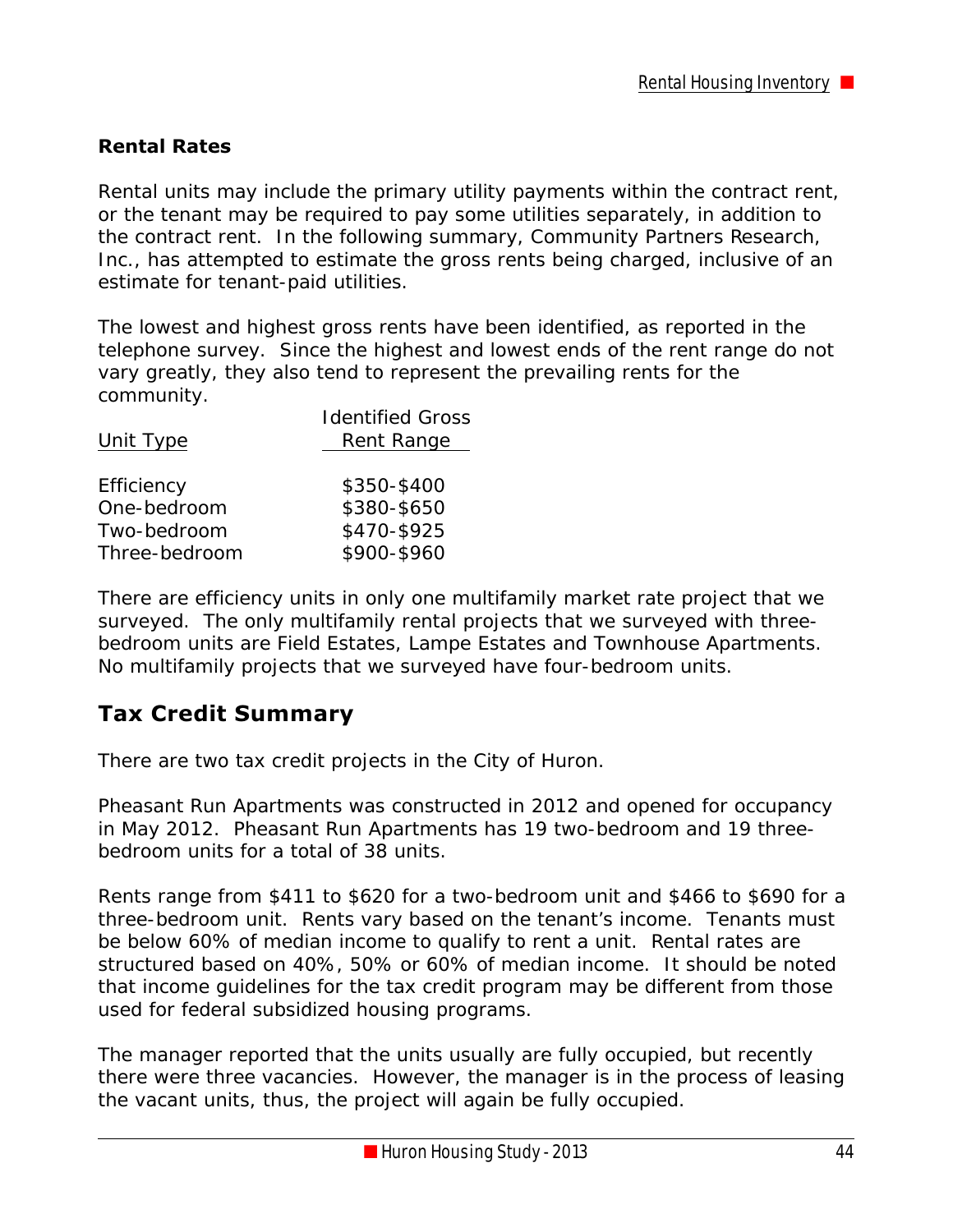The second tax credit project is Riverstone Townhomes. Riverstone Townhomes was previously Southgate Apartments and was originally developed through the USDA Rural Development Program.

In 2012, Riverstone Townhomes was renovated utilizing the Tax Credit Program. Tenants pay 30% of income for rent. The manger reports two vacancies, a two-bedroom and a three-bedroom unit. Because Riverstone Townhomes is also a Rural Development Project, we have included this project with the subsidized rental projects.

#### **Subsidized Summary**

The research completed for this Study identified 12 subsidized projects providing rental opportunities for lower income households. These projects have a combined 407 units. Six of the projects are general occupancy housing with 250 units and six projects are senior/disabled occupancy with 157 units. The subsidized projects were developed in Huron with USDA Rural Development funds or HUD Section 8 funds.

#### **Rental Rates**

The City's subsidized units have access to project-based rent assistance. These units charge rent based on 30% of the tenant's household income. The subsidized projects have a market rent. Tenants do not pay more than the market rent. However, a very high percentage of tenants in the subsidized projects pay less than the market rent as 30% of their income is less than the market rent.

#### **Unit Mix**

The bedroom mix breakdown for subsidized housing in Huron is as follows:

- < 12 efficiencies (2.9%)
- $\sim$  237 one-bedroom (58.3%)
- < 112 two-bedroom (27.5%)
- $\blacktriangleright$  46 three-bedroom (11.3%)

There are no four-bedroom units in the 12 subsidized projects.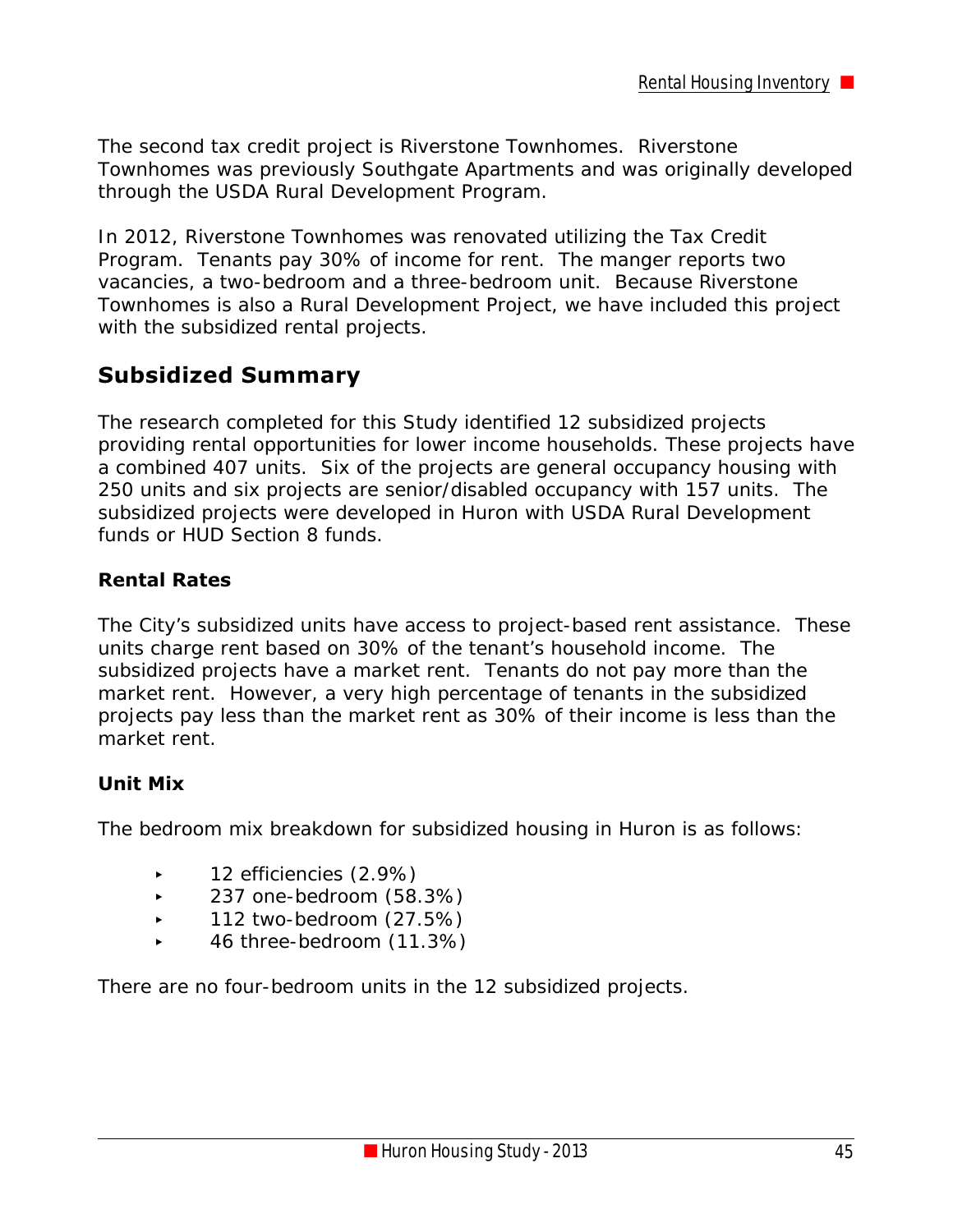#### **Occupancy / Vacancy**

There were 29 unoccupied units that were identified in the subsidized projects, which is a 7.1% vacancy rate. Five of the vacancies were in efficiency units, 16 of the vacancies were in one-bedroom units, six were in two-bedroom units and two vacancies were in three-bedroom units.

All but one of the 12 subsidized projects reported vacancies. Bluebird Apartments, an eight-unit senior project, reported no vacancies.

#### **Subsidized Housing Gains/Losses**

Federal subsidy sources for low income rental housing have been very limited for the past few decades. Most subsidized projects were constructed in the 1960, 1970s and 1980s. Some of these older projects may have completed their compliance requirements and have the opportunity to leave their subsidy program and convert to conventional rental housing.

At this time, we are not aware of any projects that are considering opting out of their subsidy programs. However, Fairlane Apartments was a 48-unit senior/disabled HUD/SDHDA rental project, with 24 efficiency and 24 onebedroom units. The project's contract expired May 31, 2012, and the project left the subsidy program to become a market rate project.

#### **Housing Choice Vouchers**

In addition to subsidized rental projects, Huron and Beadle County households have access to the Housing Choice Voucher Program. The Huron Housing and Redevelopment Authority administers the Housing Voucher Program and has authorization for approximately 251 Vouchers, but actual utilization has typically been around 214 households.

The Housing Choice Voucher Program provides portable, tenant-based rent assistance to lower income households. The program requires participating households to contribute from 30% to 40% of their adjusted income for rent, with the rent subsidy payment making up the difference. Tenants may lease any suitable rental unit in the community, provided that it passes a Housing Quality Standards inspection, and has a reasonable gross rent when compared to prevailing rents in the community.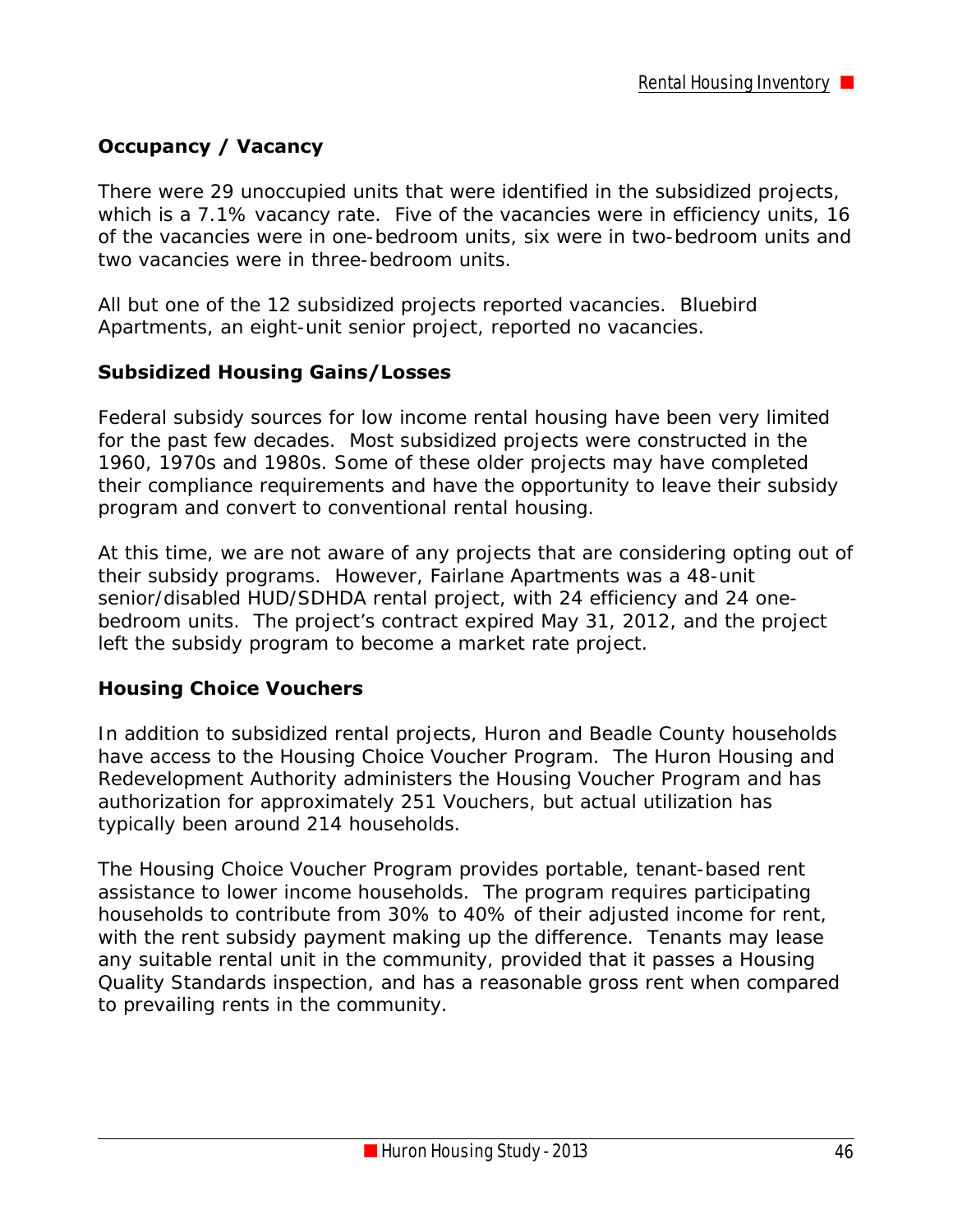#### **Senior Housing with Services**

Huron has two senior with services projects with a total of 68 beds. One facility is State licensed as an Assisted Living Center, and the other is registered as a Residential Living Center.

Stone Brooke Suites has 49 licensed assisted living beds in single and double suites. The facility offers meals, laundry, bathing, medication supervision, housekeeping, etc. Rent and fees vary based on the level of services. Currently, the facility has no vacancies and there is a waiting list.

Countryview Estates is registered as a Residential Living Center and has 19 beds in single and double suites. The facility has no vacancies and maintains a waiting list. Rent and fees for services are based on the level of services and the size of the suite.

#### **Supportive Housing for People with Mental Illness and/or Developmental Disabilities**

Huron has four rental projects for people with special needs. There is a total of 76 units in the four projects.

Danny Wahl Apartments and Manor Apartments are supportive housing units for individuals with mental illness. Danny Wahl Apartments has 14 one-bedroom and six two-bedroom units. Manor Apartments has 26 one-bedroom units. There are no vacancies in either project. Tenants pay 30% of their income in both projects.

Community Counseling Services has a 23-unit rental project with one efficiency and 22 one-bedroom units, for individuals with mental illness. The project was developed with USDA Rural Development funds. The project has no vacancies.

The Center for Independence owns and manages eight rental facilities for people with developmental disabilities. The eight facilities include congregate style living facilities and apartment buildings. There is a total of 67 units/beds in the eight facilities. Currently, there are no vacancies and there is a waiting list. Tenants pay rent based on their income.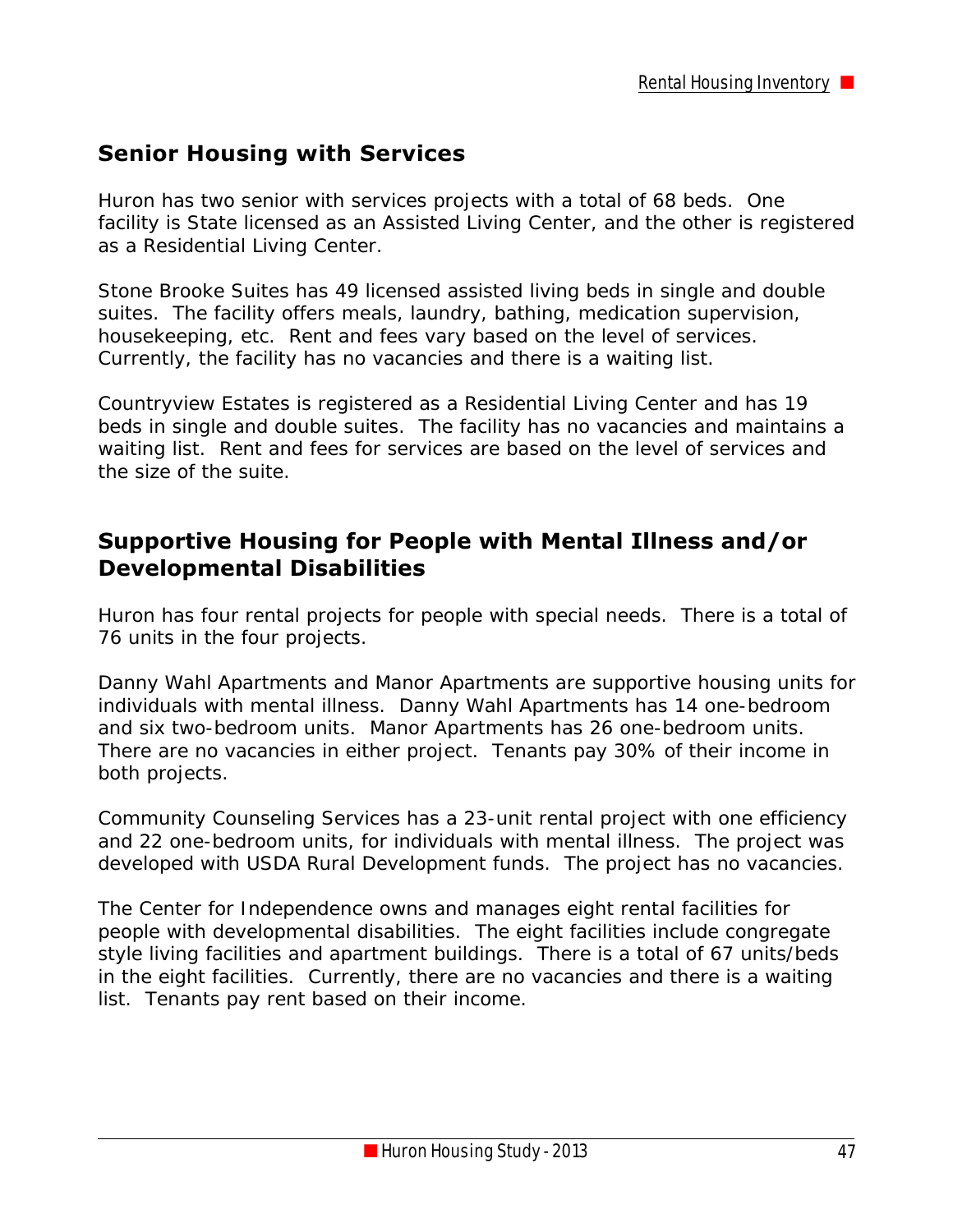| <b>Table 30 Huron Multifamily Rental Housing Inventory</b> |                                                                                                     |                                  |                              |                    |                                                                                                                                                                                                                                                                                                                                                                              |  |  |
|------------------------------------------------------------|-----------------------------------------------------------------------------------------------------|----------------------------------|------------------------------|--------------------|------------------------------------------------------------------------------------------------------------------------------------------------------------------------------------------------------------------------------------------------------------------------------------------------------------------------------------------------------------------------------|--|--|
| <b>Name</b>                                                | <b>Number of Units</b><br>/Bedroom Mix                                                              | Rent                             | Vacancy/<br><b>Wait List</b> | <b>Tenant Mix</b>  | <b>Comments</b>                                                                                                                                                                                                                                                                                                                                                              |  |  |
|                                                            |                                                                                                     |                                  |                              | <b>Market Rate</b> |                                                                                                                                                                                                                                                                                                                                                                              |  |  |
| Regency<br>Apartments                                      | 12 -2 bedroom<br>12 total units                                                                     | $$750 +$<br>utilities            | No vacancies                 | Mix of tenants     | Market rate 12-unit project. Manager reports no<br>vacancies and excellent occupancy. Rent is \$750 plus<br>utilities.                                                                                                                                                                                                                                                       |  |  |
| Huron Arms<br>Apartments                                   | 4 - 1 bedroom<br>14 - 2 bedroom<br>18 total units                                                   | \$370<br>\$530-\$550             | No vacancies                 | Mix of tenants     | Market rate 18-unit project constructed in 1972. Rent<br>includes water, sewer, heat and garbage. Manager<br>reports no vacancies.                                                                                                                                                                                                                                           |  |  |
| Fairlane<br>Apartments                                     | 24 - efficiencies<br>24 - 1 bedroom<br>48 total units                                               | \$400<br>\$485                   | 8 vacancies                  | Mix of tenants     | Fairlane Apartments was previously a subsidized project,<br>but is currently market rate. Rent includes all utilities.<br>Manager reports eight vacancies.                                                                                                                                                                                                                   |  |  |
| <b>Buehls</b><br>Apartments                                | N/A                                                                                                 | N/A                              | N/A                          | N/A                | Would not participate in survey.                                                                                                                                                                                                                                                                                                                                             |  |  |
| <b>Field Estates</b>                                       | 28 - 2 bed/1 bath<br>$4 - 2$ bed/2 bath<br>8 - 3 bed/1 story<br>8 - 3 bed/2 story<br>48 total units | \$762<br>\$782<br>\$832<br>\$812 | No vacancies                 | Mix of tenants     | Field Estates is a 49-unit market essential function bond<br>project owned and managed by the Huron Housing and<br>Redevelopment Authority. The project was constructed in<br>two phases in 1997 and 1998. Project is townhome style<br>units. Units have attached garages. All 3-bedrooms have<br>2 bathrooms. Tenants pay all utilities. The project is fully<br>occupied. |  |  |
| Lampe<br>Estates                                           | $20 - 2$ bedroom<br>20 - 3 bedroom<br>40 total units                                                | \$690<br>\$760                   | Six vacancies                | Mix of tenants     | Lampe Estates is a 40-unit market rate essential function<br>bond project owned and managed by the Huron Housing<br>and Redevelopment Authority. The 40 units are in eight<br>five-unit buildings. Tenants pay all utilities. Currently,<br>there are six vacancies.                                                                                                         |  |  |
| Cloverleaf<br>Apartments                                   | 16 - 1 bedroom<br>16 total units                                                                    | \$475                            | 2 one-bdrm<br>vacancies      | Mostly singles     | Older market rate apartment building with 16 one-<br>bedroom units. Rent includes all utilities and cable.<br>Manager reports two vacancies                                                                                                                                                                                                                                  |  |  |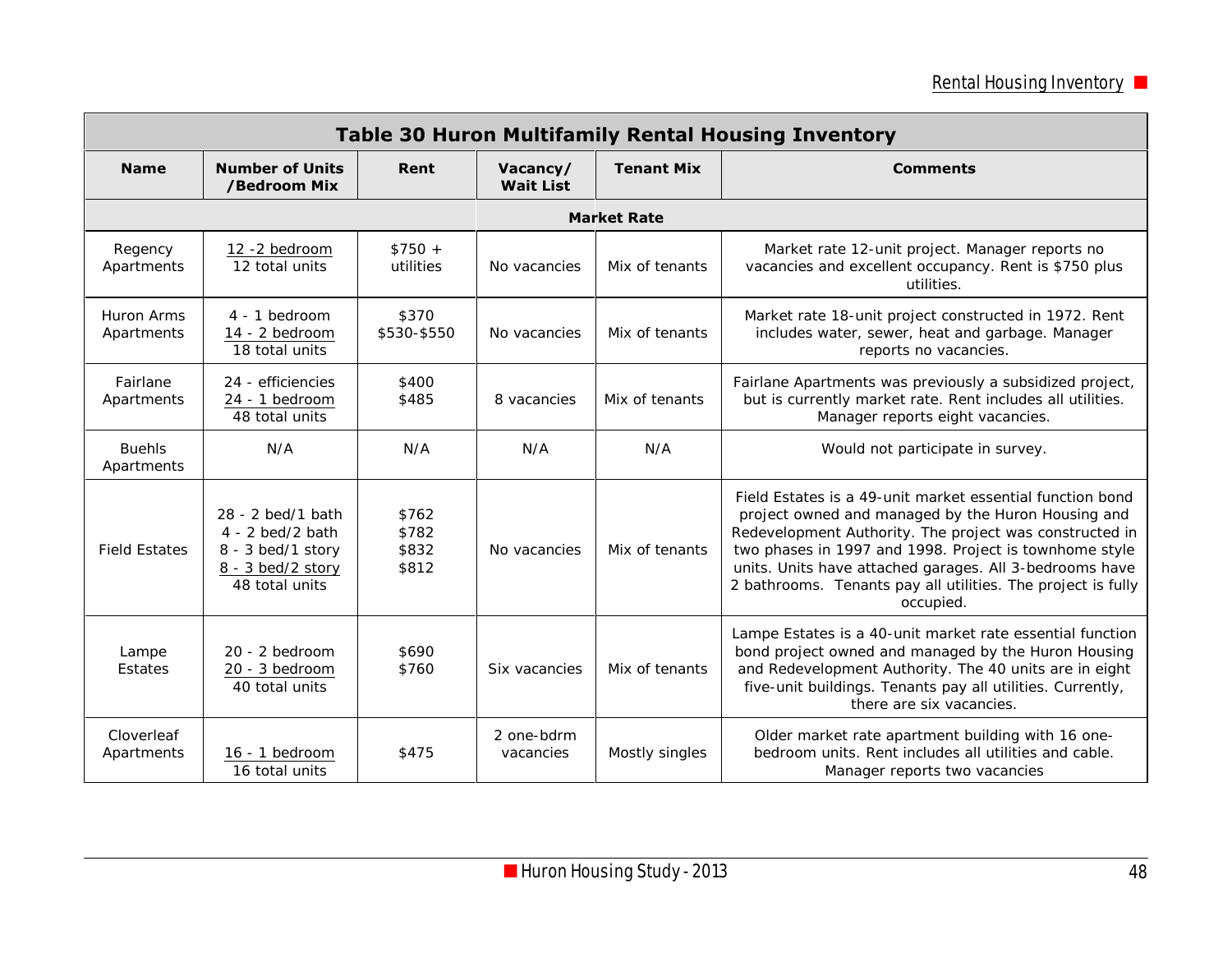| <b>Table 30 Huron Multifamily Rental Housing Inventory</b> |                                                                                                          |                                              |                              |                    |                                                                                                                                                                                                                                                                      |  |  |
|------------------------------------------------------------|----------------------------------------------------------------------------------------------------------|----------------------------------------------|------------------------------|--------------------|----------------------------------------------------------------------------------------------------------------------------------------------------------------------------------------------------------------------------------------------------------------------|--|--|
| <b>Name</b>                                                | <b>Number of Units</b><br>/Bedroom Mix                                                                   | Rent                                         | Vacancy/<br><b>Wait List</b> | <b>Tenant Mix</b>  | <b>Comments</b>                                                                                                                                                                                                                                                      |  |  |
|                                                            |                                                                                                          |                                              |                              | <b>Market Rate</b> |                                                                                                                                                                                                                                                                      |  |  |
| Revere &<br>Admiral<br>Apartments                          | 22 - 2 bedroom<br>22 total units                                                                         | \$420-\$450                                  | No vacancies                 | Mix of tenants     | Revere and Admiral Apartments are two 11-unit buildings<br>built in the 1950s. Rent includes heat, water, sewer and<br>garbage. Manager reports no vacancies and the units are<br>usually fully occupied.                                                            |  |  |
| Woodrow<br>Wilson<br>Apartments                            | $11 - 1$ bedroom<br>5 - 2 bedroom<br>16 total units                                                      | \$485-\$550<br>\$600-\$720                   | No vacancies                 | Mix of tenants     | Woodrow Wilson Apartments has 16 units and is<br>approximately 15 years old. Currently, there are no<br>vacancies. Rent includes water, sewer and garbage.                                                                                                           |  |  |
| J & J Rentals                                              | $6 - 1$ bedroom<br>6 total units                                                                         | \$280                                        | No vacancies                 | Mix of tenants     | J & K is a six-unit project. Manager reports no vacancies.                                                                                                                                                                                                           |  |  |
| Wilcox<br>Properties                                       | Approx. 100 units<br>of all sizes in<br>single family,<br>duplexes, 3 and<br>4-plexes, etc.<br>100 units | Varies based<br>on size and<br>type of units | Two<br>vacancies             | Mix of tenants     | Manager reports that Wilcox Properties includes a large<br>variety of units in a variety of building types. There is<br>also a wide range of rents. Manager reports that the<br>units have very high occupancy rates and there is a high<br>demand for rental units. |  |  |
| Townhouse<br>Apartments                                    | 74 - 1 bedroom<br>6 - 3 bedroom<br>80 total units                                                        | \$350-\$480<br>N/A                           | 15 vacant<br>units           | Mix of tenants     | Project includes 80 rental units in 11 buildings. Owner<br>reported that no vacancies existed on Feb. 1 <sup>st</sup> , but 15<br>vacancies existed in early March. Twenty-nine current<br>tenants have rent assistance Vouchers. Rent includes<br>utilities.        |  |  |
| Belmont<br>Estates                                         | 24 - 1 and 2 bed.<br>24 total units                                                                      | Varies                                       | No vacancies                 | Mix of tenants     | Belmont Estates is a 24-unit market rate project with<br>one- and two-bedroom units. Currently, there are no<br>vacancies.                                                                                                                                           |  |  |
| Dakota<br>Rentals                                          | Approx. 95 units -<br>almost all single<br>family homes<br>95 total units                                | Varies                                       | 3 two-bdrm<br>vacancies      | Mix of tenants     | Dakota Rentals manages approximately 95 units, most of<br>which are single family homes. Manager reports three<br>vacant two-bedroom units.                                                                                                                          |  |  |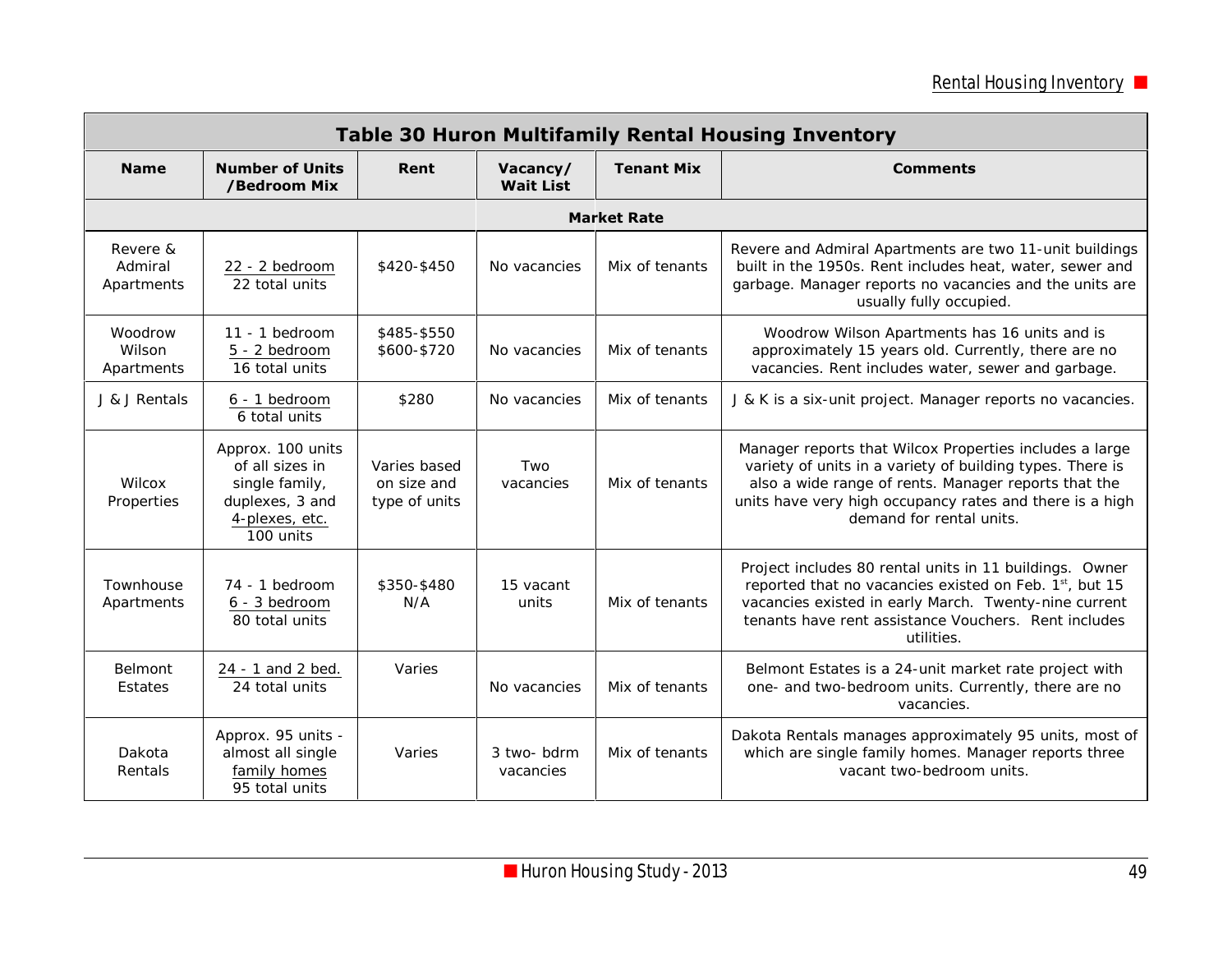| <b>Table 30 Huron Multifamily Rental Housing Inventory</b> |                                                                      |                                                            |                                         |                                                                |                                                                                                                                                                                                                                                                                                                                          |  |  |  |  |
|------------------------------------------------------------|----------------------------------------------------------------------|------------------------------------------------------------|-----------------------------------------|----------------------------------------------------------------|------------------------------------------------------------------------------------------------------------------------------------------------------------------------------------------------------------------------------------------------------------------------------------------------------------------------------------------|--|--|--|--|
| <b>Name</b>                                                | <b>Number of Units</b><br>/Bedroom Mix                               | Rent                                                       | Vacancy/<br><b>Wait List</b>            | <b>Tenant Mix</b>                                              | <b>Comments</b>                                                                                                                                                                                                                                                                                                                          |  |  |  |  |
| <b>Market Rate</b>                                         |                                                                      |                                                            |                                         |                                                                |                                                                                                                                                                                                                                                                                                                                          |  |  |  |  |
| <b>Huron Towers</b><br>Apartments                          | $17 - 1$ bedroom<br>3 - 2 bedroom<br>20 total units                  | \$525<br>\$625                                             | No vacancies                            | Mix of tenants                                                 | Huron Tower Apartments are the renovated upper floors<br>of a building owned by the hospital. The renovation was<br>undertaken in 1986. Currently, there are no vacancies.<br>Rent includes all utilities.                                                                                                                               |  |  |  |  |
| Nightingale<br>Apartments                                  | $10 - 1$ bedroom<br>13 - 2 bedroom<br>23 total units                 | \$490<br>\$540                                             | No vacancies<br>and a waiting<br>list   | Primarily<br>seniors, but<br>also several<br>younger<br>people | Twenty-three units in seven buildings including five 4-<br>plexes, one duplex and one single family home. Units<br>were constructed in the early 1990s. Rent includes<br>utilities. Owner reports no vacancies and a waiting list.                                                                                                       |  |  |  |  |
|                                                            |                                                                      |                                                            |                                         | <b>Subsidized</b>                                              |                                                                                                                                                                                                                                                                                                                                          |  |  |  |  |
| <b>Tamarac</b><br>Apartments                               | $55 - 1$ bedroom<br>8 - 2 bedroom<br>4 - 3 bedroom<br>67 total units | \$522 max.<br>\$649 max.<br>\$820 max.<br>30% of<br>income | 1 two-bdrm<br>vacancy                   | General<br>occupancy                                           | HUD Section 8 project. Two buildings with a total of 67<br>units. Currently, there is one two-bedroom vacancy.<br>Manager reports much higher occupancy rate than in the<br>past. No tenants are paying market rent at this time, all<br>tenants are paying 30% of income.                                                               |  |  |  |  |
| Courtyard<br>Apartments<br>$1 & 8$ II                      | 40 - 1 bedroom<br>2 - 2 bedroom<br>42 total units                    | \$627 max.<br>\$722 max.<br>30% of<br>income               | 4 one-bdrm<br>vacancies                 | Senior/<br>Disabled                                            | Rural Development Senior/Disabled Project with 42 units.<br>Tax credit units were also utilized to construct the<br>project. Project includes two buildings constructed in<br>1991 and 1995. Rent includes water, sewer and trash.<br>Manager reports four one-bedroom vacancies. There<br>have been a few vacancies for several months. |  |  |  |  |
| Huron<br>Apartments                                        | $15 - 1$ bedroom<br>44 - 2 bedroom<br>59 total units                 | \$432 max.<br>\$464 max.<br>$30\%$ of<br>income            | 2 two-bdrm<br>vacancies                 | General<br>occupancy                                           | Rural Development general occupancy with 59 units.<br>Rent includes water, sewer and trash. Manager reports<br>two vacancies and the project has had ongoing<br>vacancies.                                                                                                                                                               |  |  |  |  |
| Campus<br>Apartments                                       | 12 - Efficiency<br>10 - 1 bedroom<br>22 total units                  | \$660 max.<br>\$701 max.<br>30% of<br>income               | 5 Efficiency &<br>1 one-bdrm<br>vacancy | Senior/<br>Disabled                                            | Rural Development senior disabled project with 12<br>efficiency and 10 one-bedroom units. Units are in the<br>Senior Center Building. Manager reports six vacancies.                                                                                                                                                                     |  |  |  |  |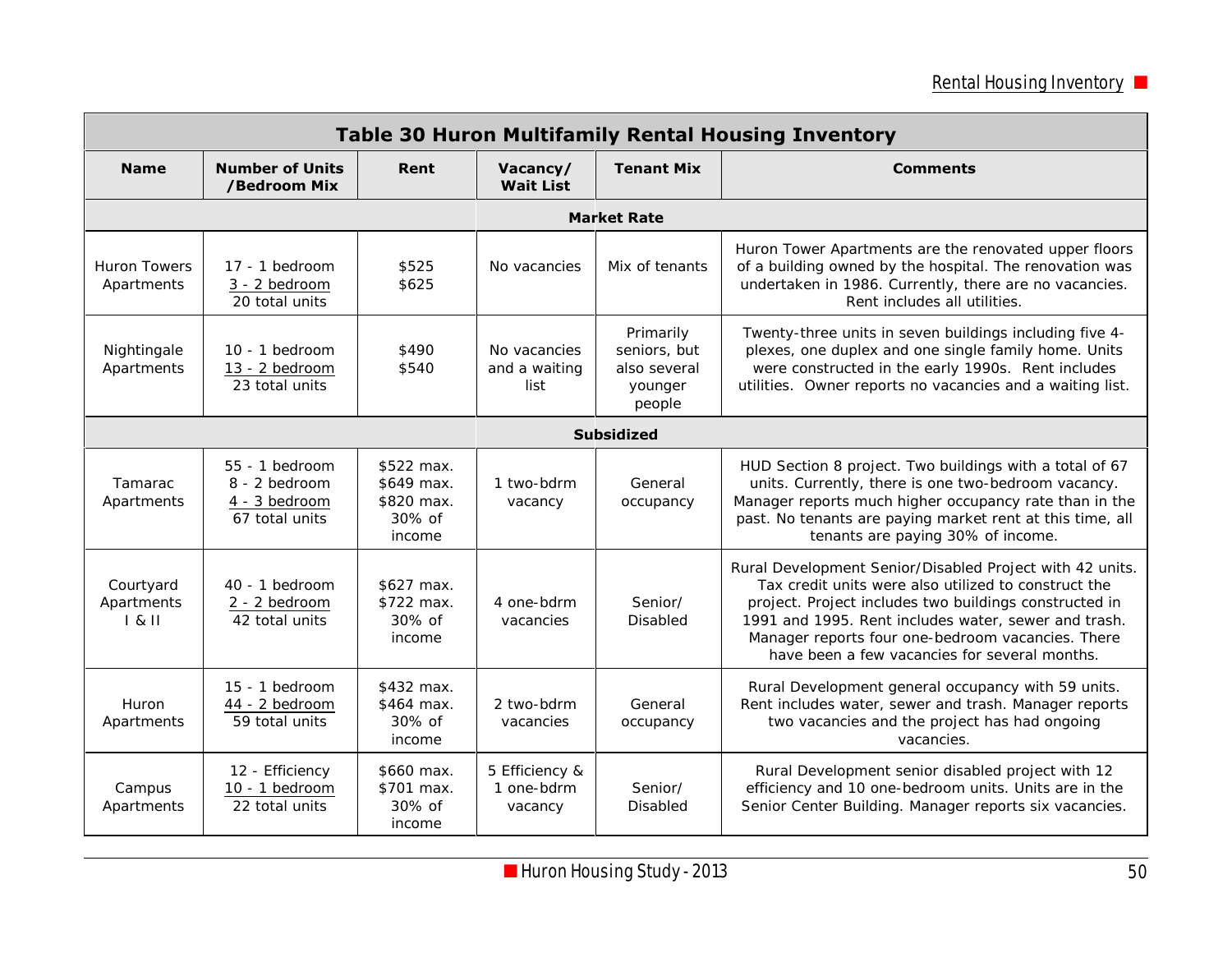| <b>Table 30 Huron Multifamily Rental Housing Inventory</b> |                                                                          |                                                               |                                         |                            |                                                                                                                                                                                                                                                                        |  |  |
|------------------------------------------------------------|--------------------------------------------------------------------------|---------------------------------------------------------------|-----------------------------------------|----------------------------|------------------------------------------------------------------------------------------------------------------------------------------------------------------------------------------------------------------------------------------------------------------------|--|--|
| <b>Name</b>                                                | <b>Number of Units</b><br>/Bedroom Mix                                   | Rent                                                          | Vacancy/<br><b>Wait List</b>            | <b>Tenant Mix</b>          | <b>Comments</b>                                                                                                                                                                                                                                                        |  |  |
|                                                            |                                                                          |                                                               |                                         | <b>Subsidized</b>          |                                                                                                                                                                                                                                                                        |  |  |
| Lincoln<br>Square<br>Apartments                            | $12 - 1$ bedroom<br>8 - 2 bedroom<br>20 total units                      | \$518 max.<br>\$548 max.<br>$30\%$ of<br>income               | 1 one-bdrm<br>vacancy                   | General<br>occupancy       | Rural Development general occupancy project with 20<br>units. Manager reports one vacant one-bedroom unit.<br>Tenants pay 30% of income with a maximum rent of<br>\$518 for a two-bedroom unit.                                                                        |  |  |
| Riverstone<br>Townhomes                                    | $16 - 2$ bedroom<br>8 - 3 bedroom<br>24 total units                      | \$586 max.<br>\$820 max.<br>$30\%$ of<br>income               | 1 two-bdrm &<br>1 three-bdrm<br>vacancy | General<br>occupancy       | Riverstone Townhomes was constructed in 1978 and was<br>renovated in 2012 utilizing tax credits. Was previously<br>Southgate Apartments, but name was changed to<br>Riverstone Townhomes. Manager reports one vacant<br>two-bedroom and one vacant three-bedroom unit. |  |  |
| Granda<br>Courts                                           | 18 - 1 bedroom<br>18 total units                                         | \$518 max.<br>$30\%$ of<br>income                             | $1$ one-<br>bedroom<br>vacancy          | Senior/<br><b>Disabled</b> | Granda Courts is an 18-unit Section 8 project<br>constructed in 1976. Manager reports one vacant unit.<br>Maximum rent is \$518.                                                                                                                                       |  |  |
| Dakota Plaza<br>Apartments                                 | $40 - 1$ bedroom<br>11 - 2 bedroom<br>51 total units                     | \$430 max.<br>\$465 max.<br>30% of<br>income                  | 1 one-bdrm &<br>1 two-bdrm<br>vacancy   | Senior/<br><b>Disabled</b> | Rural Development project with 51 units. Manager<br>reports two vacancies, but the project is usually fully<br>occupied. Base rent is \$430 for a one-bedroom unit and<br>\$465 for a two-bedroom unit.                                                                |  |  |
| Colonial<br>Apartments                                     | $17 - 1$ bedroom<br>$17 - 2$ bedroom<br>16 - 3 bedroom<br>50 total units | \$527 max.<br>\$618 max.<br>\$769 max.<br>30% of<br>income    | 5 one-bdrm &<br>1 two-bdrm<br>vacancies | General<br>occupancy       | Section 8 subsidized project constructed in 1973.<br>Currently, there are five vacant one-bedroom units and<br>one vacant two-bedroom unit. Manager reports that four<br>tenants have moved out in the past two weeks.                                                 |  |  |
| Park Square<br>Apartments                                  | $10 - 1$ bedroom<br>2 -2 bedroom<br>18 - 3 bedroom<br>30 total units     | \$557 max.<br>\$577 max.<br>\$622 max.<br>$30\%$ of<br>income | 1 three-bdrm<br>vacancy                 | General<br>occupancy       | Rural Development general occupancy project with 30<br>units including 10 one-bedroom, two two-bedroom and<br>18 three-bedroom units. Manager reports one three-<br>bedroom vacancy.                                                                                   |  |  |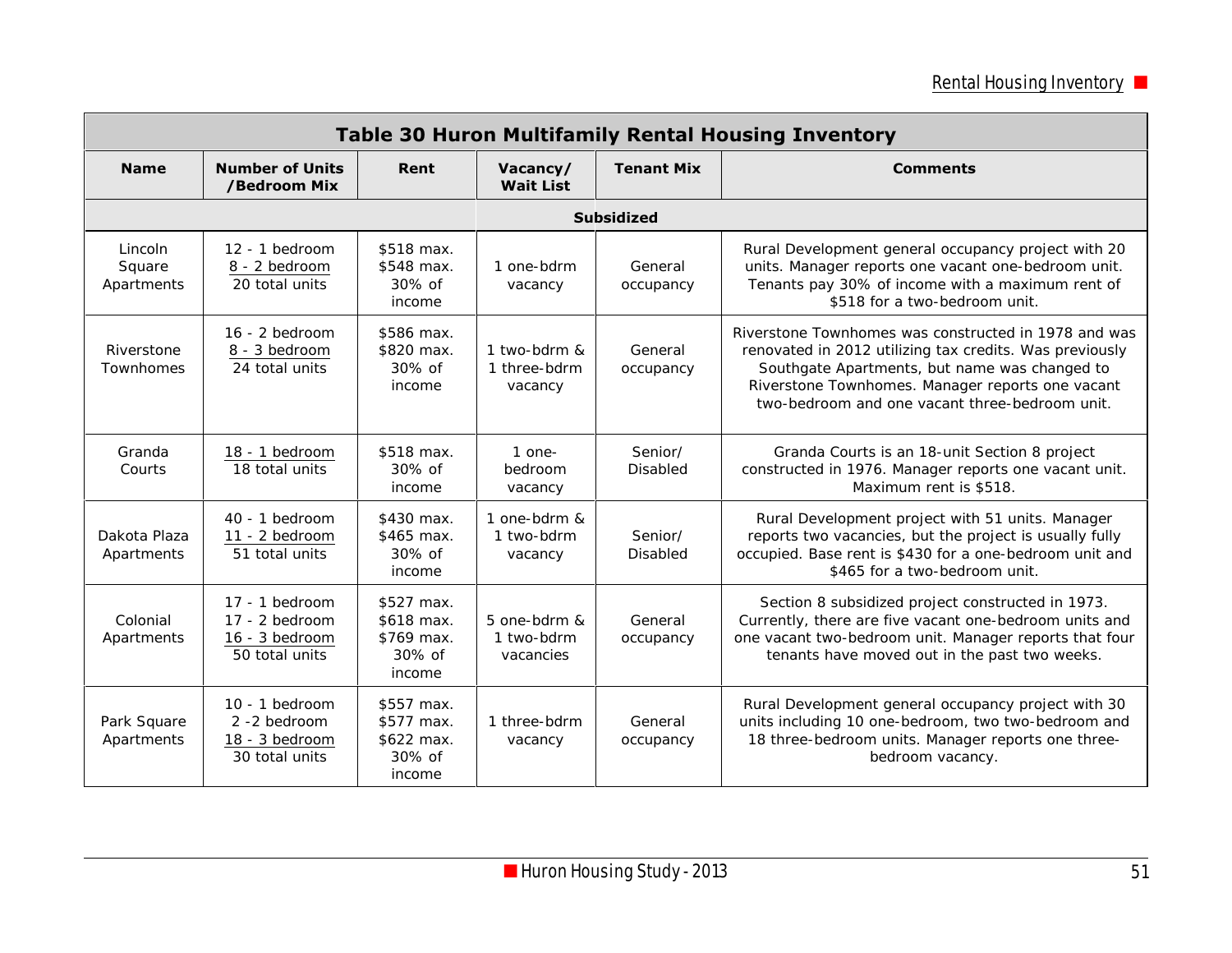| <b>Table 30 Huron Multifamily Rental Housing Inventory</b> |                                                      |                                                 |                              |                            |                                                                                                                                                                                                                                                                                                                                                                                                   |  |  |
|------------------------------------------------------------|------------------------------------------------------|-------------------------------------------------|------------------------------|----------------------------|---------------------------------------------------------------------------------------------------------------------------------------------------------------------------------------------------------------------------------------------------------------------------------------------------------------------------------------------------------------------------------------------------|--|--|
| <b>Name</b>                                                | <b>Number of Units</b><br>/Bedroom Mix               | Rent                                            | Vacancy/<br><b>Wait List</b> | <b>Tenant Mix</b>          | <b>Comments</b>                                                                                                                                                                                                                                                                                                                                                                                   |  |  |
|                                                            |                                                      |                                                 |                              | <b>Subsidized</b>          |                                                                                                                                                                                                                                                                                                                                                                                                   |  |  |
| Ohio Estates                                               | $12 - 1$ bedroom<br>4 - 2 bedroom<br>16 total units  | \$685 max.<br>\$710 max.<br>$30\%$ of<br>income | 3 one-bdrm<br>vacancies      | Senior/<br><b>Disabled</b> | Rural Development USDA/Section 8 project constructed<br>in 1984. Manager reports three vacancies, but the units<br>are usually fully occupied. Rent includes utilities.                                                                                                                                                                                                                           |  |  |
| <b>Bluebird</b><br>Apartments                              | 8 - 1 bedroom<br>8 total units                       | \$658-\$865<br>$30\%$ of<br>income              | No vacancies                 | <b>Seniors</b>             | Bluebird Apartments is a Rural Development 515 Senior<br>Project. Tenants without rent assistance would not pay<br>less than basic or more than market rents listed.<br>Manager reports no vacancies.                                                                                                                                                                                             |  |  |
|                                                            |                                                      |                                                 |                              | <b>Tax Credit</b>          |                                                                                                                                                                                                                                                                                                                                                                                                   |  |  |
| Pleasant Run<br>Apartments                                 | $19 - 2$ bedroom<br>19 - 3 bedroom<br>38 total units | \$411-\$620<br>\$466-\$690                      | No vacancies                 | Mix of tenants             | Pheasant Run is a 38-unit tax credit project that opened<br>for occupancy in May. Tenants must be at 60% of median<br>income or less. Rents vary based on if tenant is 40%,<br>50% or 60% of median income. Units include two baths.<br>Units were all full, but recently had three vacancies, but<br>manager is in the process of leasing the vacant units,<br>thus, there will be no vacancies. |  |  |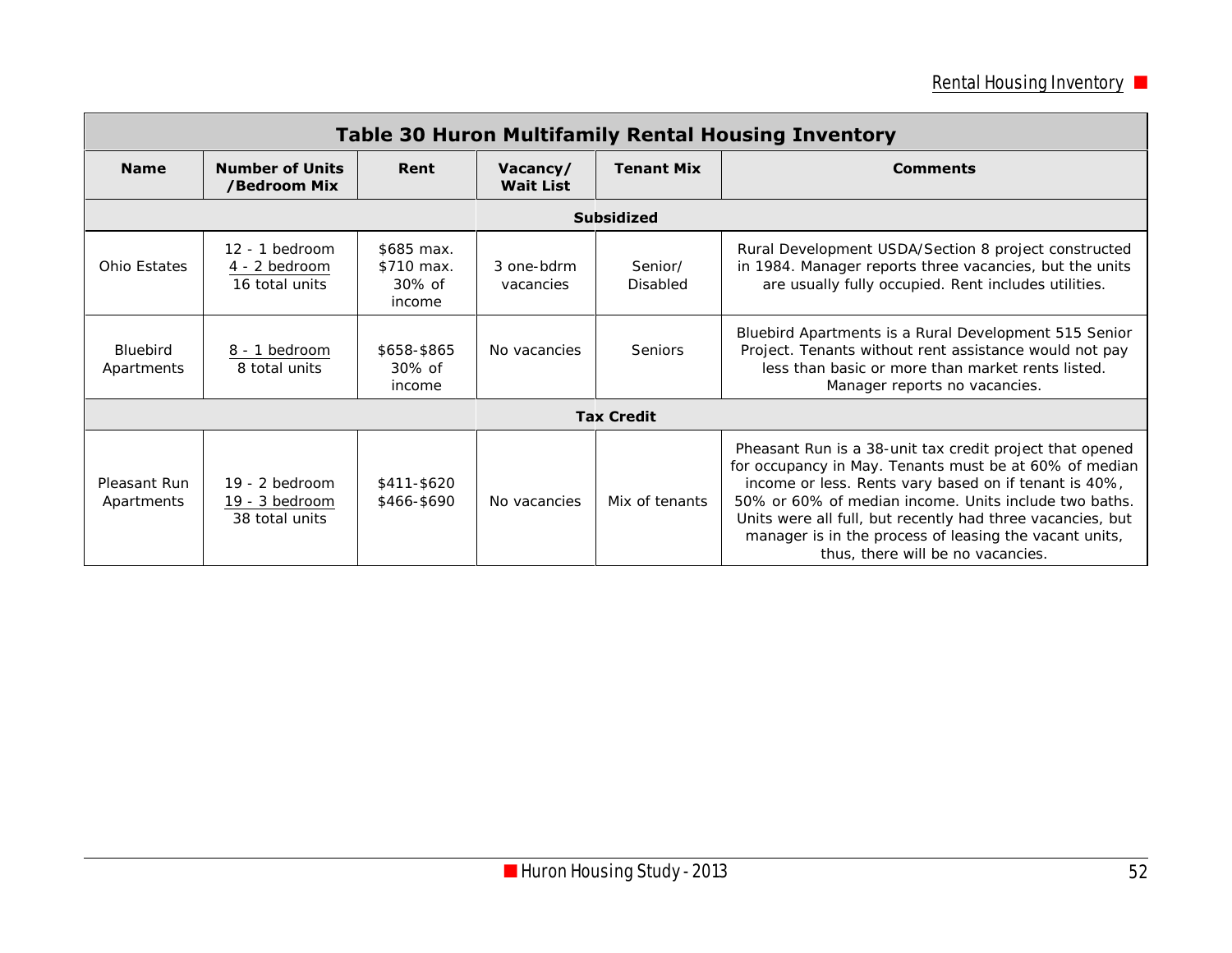| <b>Table 30 Huron Multifamily Rental Housing Inventory</b> |                                                     |                             |                               |                   |                                                                                                                                                                                                                                          |  |  |  |
|------------------------------------------------------------|-----------------------------------------------------|-----------------------------|-------------------------------|-------------------|------------------------------------------------------------------------------------------------------------------------------------------------------------------------------------------------------------------------------------------|--|--|--|
| <b>Name</b>                                                | <b>Number of Units</b><br>/Bedroom Mix              | Rent                        | Vacancy/<br><b>Wait List</b>  | <b>Tenant Mix</b> | <b>Comments</b>                                                                                                                                                                                                                          |  |  |  |
|                                                            | <b>Senior Housing with Services</b>                 |                             |                               |                   |                                                                                                                                                                                                                                          |  |  |  |
| Stoney<br><b>Brooke Suites</b>                             | 49 beds in single<br>and double<br>occupancy suites | Varies based<br>on services | No vacancies.<br>waiting list | Seniors           | Stoney Brooke Suites is a 49-bed Assisted Living Center.<br>Facility provides meals, housekeeping, bathing, activities,<br>etc. Rent and fees are based on level of services. Staff<br>reports no vacancies and a waiting list.          |  |  |  |
| Countryview<br>Estates                                     | 49 beds in single<br>and double<br>occupancy suites | Varies based<br>on services | No vacancies.<br>waiting list | <b>Seniors</b>    | Countryview Estates is a 19-bed Residential Living<br>Center. The facility can provide meals, housekeeping,<br>bathing, activities, etc. Rent and fees are based on level<br>of services. Staff reports no vacancies and a waiting list. |  |  |  |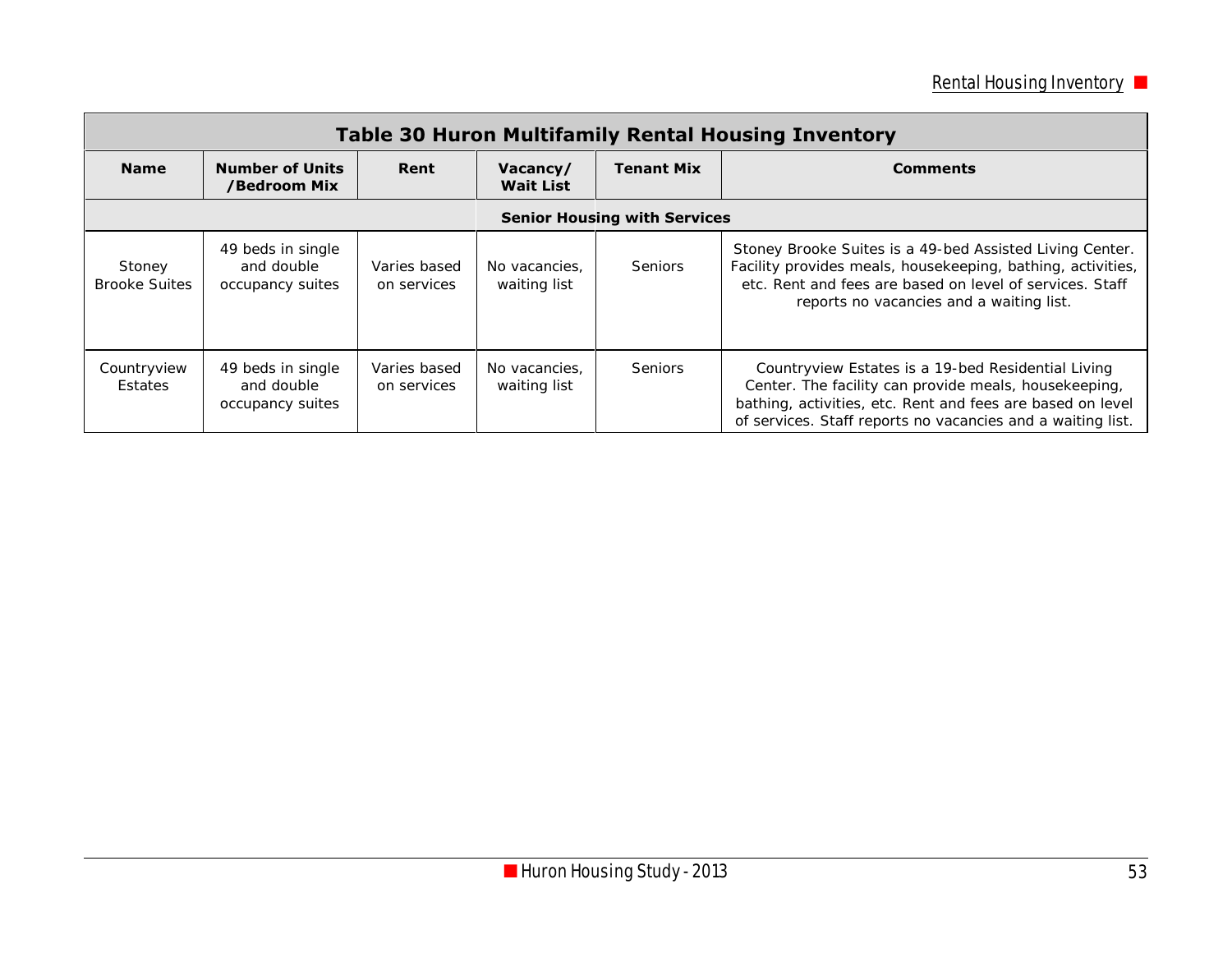| <b>Table 30 Huron Multifamily Rental Housing Inventory</b>                                                                                                                                                                        |                                                                                                                                                                                     |                                               |                                                         |                                              |                                                                                                                                                                                                                                                                                                                                                                                                                                                                                                                                                                                                                                                                                                                                                                                                                                                                                                                                                                                                                                               |  |
|-----------------------------------------------------------------------------------------------------------------------------------------------------------------------------------------------------------------------------------|-------------------------------------------------------------------------------------------------------------------------------------------------------------------------------------|-----------------------------------------------|---------------------------------------------------------|----------------------------------------------|-----------------------------------------------------------------------------------------------------------------------------------------------------------------------------------------------------------------------------------------------------------------------------------------------------------------------------------------------------------------------------------------------------------------------------------------------------------------------------------------------------------------------------------------------------------------------------------------------------------------------------------------------------------------------------------------------------------------------------------------------------------------------------------------------------------------------------------------------------------------------------------------------------------------------------------------------------------------------------------------------------------------------------------------------|--|
| <b>Name</b>                                                                                                                                                                                                                       | <b>Number of Units</b><br>/Bedroom Mix                                                                                                                                              | Rent                                          | Vacancy/<br><b>Wait List</b>                            | <b>Tenant Mix</b>                            | <b>Comments</b>                                                                                                                                                                                                                                                                                                                                                                                                                                                                                                                                                                                                                                                                                                                                                                                                                                                                                                                                                                                                                               |  |
|                                                                                                                                                                                                                                   |                                                                                                                                                                                     |                                               |                                                         | <b>Special Needs Housing</b>                 |                                                                                                                                                                                                                                                                                                                                                                                                                                                                                                                                                                                                                                                                                                                                                                                                                                                                                                                                                                                                                                               |  |
| Community<br>Counseling<br>Services                                                                                                                                                                                               | 1 - Efficiency<br>22 - 1 bedroom<br>23 total units                                                                                                                                  | N/A                                           | No vacancies                                            | Special needs                                | Rural Development project with 23 units.                                                                                                                                                                                                                                                                                                                                                                                                                                                                                                                                                                                                                                                                                                                                                                                                                                                                                                                                                                                                      |  |
| Danny Wahl<br>Apartments                                                                                                                                                                                                          | $14 - 1$ bedroom<br>6 - 2 bedroom<br>20 total units                                                                                                                                 | $30\%$ of<br>income                           | No vacancies                                            | Supportive<br>housing                        | Danny Wahl Apartments is a 20-unit supportive housing<br>project. Manager reports full occupancy. Tenants utilized<br>housing Vouchers, thus, rent is 30% of income.                                                                                                                                                                                                                                                                                                                                                                                                                                                                                                                                                                                                                                                                                                                                                                                                                                                                          |  |
| Manor<br>Apartments                                                                                                                                                                                                               | 26 - 1 bedroom<br>26 total units                                                                                                                                                    | $30\%$ of<br>income                           | No vacancies                                            | Supportive<br>housing                        | Manor Apartments is a supportive housing project with<br>26 one-bedroom units. Manager reports no vacancies.<br>Tenants utilize housing Vouchers, thus, rent is 30% of<br>income.                                                                                                                                                                                                                                                                                                                                                                                                                                                                                                                                                                                                                                                                                                                                                                                                                                                             |  |
| Center for<br>Independence<br>* Eight<br>homes & apt.<br>buildings<br>- 1820 & 1895<br>Meadowlark Ln<br>- 1450 & 1600<br>Lincoln Ave SW<br>- 109 7 <sup>th</sup> St NW<br>- 1010, 1030 &<br>1070 15 <sup>th</sup> St<br><b>SW</b> | * 49 bedrooms in<br>homes that have<br>congregate living<br>* 18 one-bedroom<br>units and one two-<br>bedroom unit in<br>buildings that have<br>rental units<br>67 total units/beds | Rent is based<br>on the<br>tenant's<br>income | No vacancies<br>and an eight-<br>person<br>waiting list | People with<br>developmental<br>disabilities | The Center for Independence has constructed, owns and<br>manages eight rental facilities for people with<br>developmental disabilities. The rental facilities were<br>constructed from 1980 to 2004. Five facilities are<br>residential homes that have congregate style housing.<br>The homes have bedrooms with shared common areas.<br>There are a total of 41 bedrooms in the five residential<br>homes. Two facilities are apartment buildings. One<br>building has eight one-bedroom units and one building<br>has six one-bedroom units and one two-bedroom unit.<br>One facility has eight bedrooms and congregate style<br>housing on the first floor and four one-bedroom<br>apartments on the second floor. Two of the residential<br>facilities are USDA Rural Development projects and two<br>facilities are Section 8 projects. Tenants pay a<br>percentage of their income for rent. Some of the tenants<br>have a Housing Choice Voucher. The facilities are all fully<br>occupied and there is an eight-person waiting list. |  |

Source: Community Partners Research, Inc.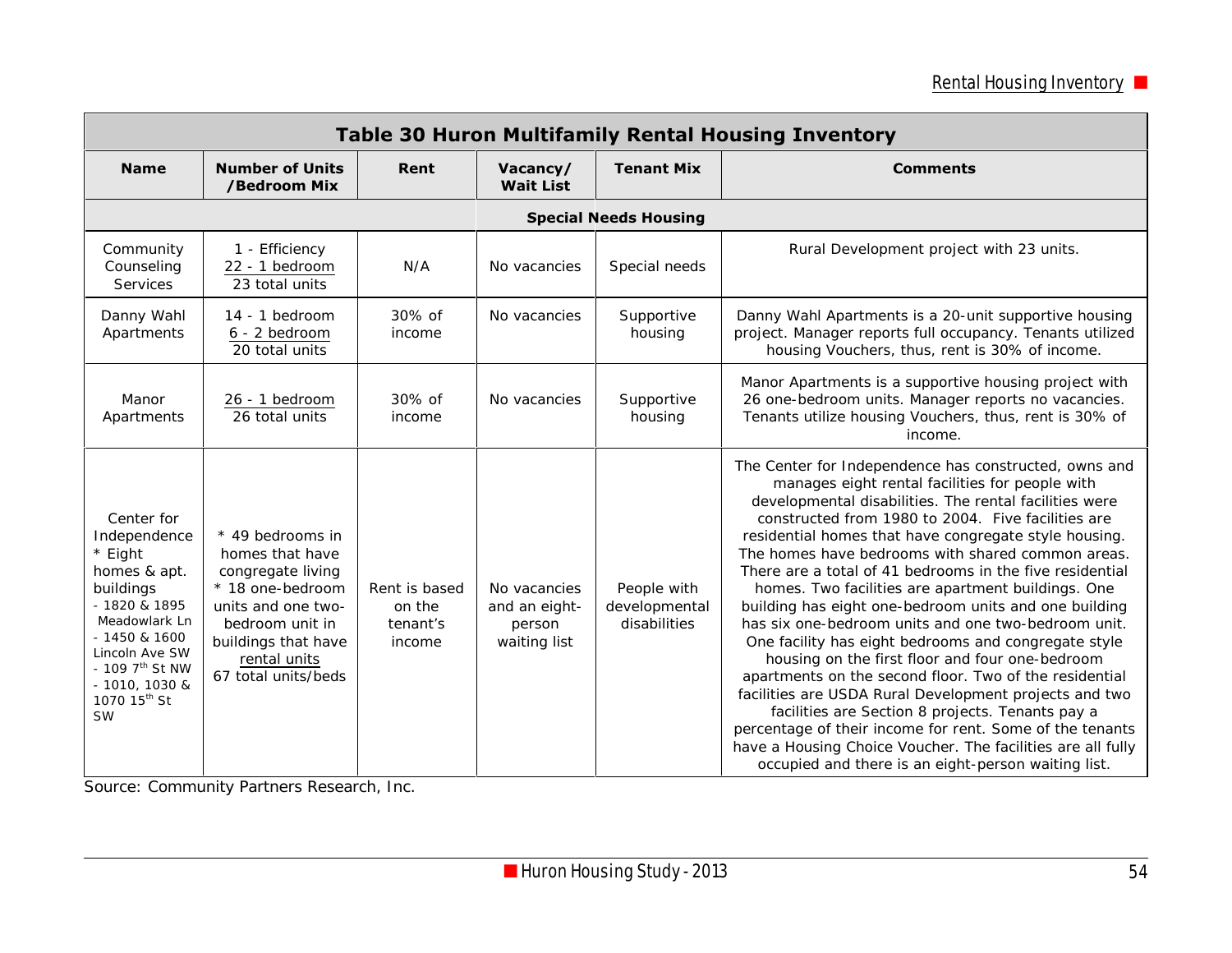## **Employment and Local Economic Trends Analysis**

While many factors influence the need for housing, employment opportunities represent a predominant demand generator. Without jobs and corresponding wages, the means to pay for housing is severely limited.

Employment opportunities may be provided by a broad range of private and public business sectors. Jobs may be available in manufacturing, commercial services, agriculture, public administration, and other industries. The type of employment, wage level, and working conditions will each influence the kind of housing that is needed and at what level of affordability.

The City of Huron has experienced significant job growth in recent years and continues to pursue economic development opportunities. While working on attracting new businesses, the City has also concentrated on existing businesses and has tried to facilitate job expansion in the community.

| Table 31 County Average Annual Labor Force: 2000 to 2012 |                |          |            |                               |                           |                           |
|----------------------------------------------------------|----------------|----------|------------|-------------------------------|---------------------------|---------------------------|
| Year                                                     | Labor<br>Force | Employed | Unemployed | Unemployment<br>Rate - County | Unemployment<br>Rate - SD | Unemployment<br>Rate - US |
| 2000                                                     | 9,105          | 8,860    | 245        | 2.7%                          | 2.7%                      | 4.0%                      |
| 2001                                                     | 9,300          | 8,985    | 315        | 3.4%                          | 3.1%                      | 4.7%                      |
| 2002                                                     | 9,110          | 8,745    | 365        | 4.0%                          | 3.3%                      | 5.8%                      |
| 2003                                                     | 9,075          | 8,690    | 385        | 4.2%                          | 3.5%                      | 6.0%                      |
| 2004                                                     | 8,910          | 8,565    | 345        | 3.9%                          | 3.7%                      | 5.6%                      |
| 2005                                                     | 8,865          | 8,495    | 370        | 4.2%                          | 3.7%                      | 5.1%                      |
| 2006                                                     | 9,040          | 8,770    | 270        | 3.0%                          | 3.1%                      | 4.6%                      |
| 2007                                                     | 9,380          | 9,145    | 235        | 2.5%                          | 2.9%                      | 4.6%                      |
| 2008                                                     | 9,625          | 9,390    | 235        | 2.5%                          | 3.1%                      | 5.8%                      |
| 2009                                                     | 9,660          | 9,290    | 370        | 3.8%                          | 4.8%                      | 9.3%                      |
| 2010                                                     | 9,835          | 9,430    | 405        | 4.1%                          | 4.6%                      | 9.6%                      |
| 2011                                                     | 9,660          | 9,600    | 360        | 3.6%                          | 4.6%                      | 8.9%                      |
| 2012                                                     | 10,007         | 9,663    | 344        | 3.4%                          | 4.4%                      | 8.1%                      |

Employment information for Huron is available at the County level and the following table displays data for all of Beadle County.

Source: South Dakota Department of Labor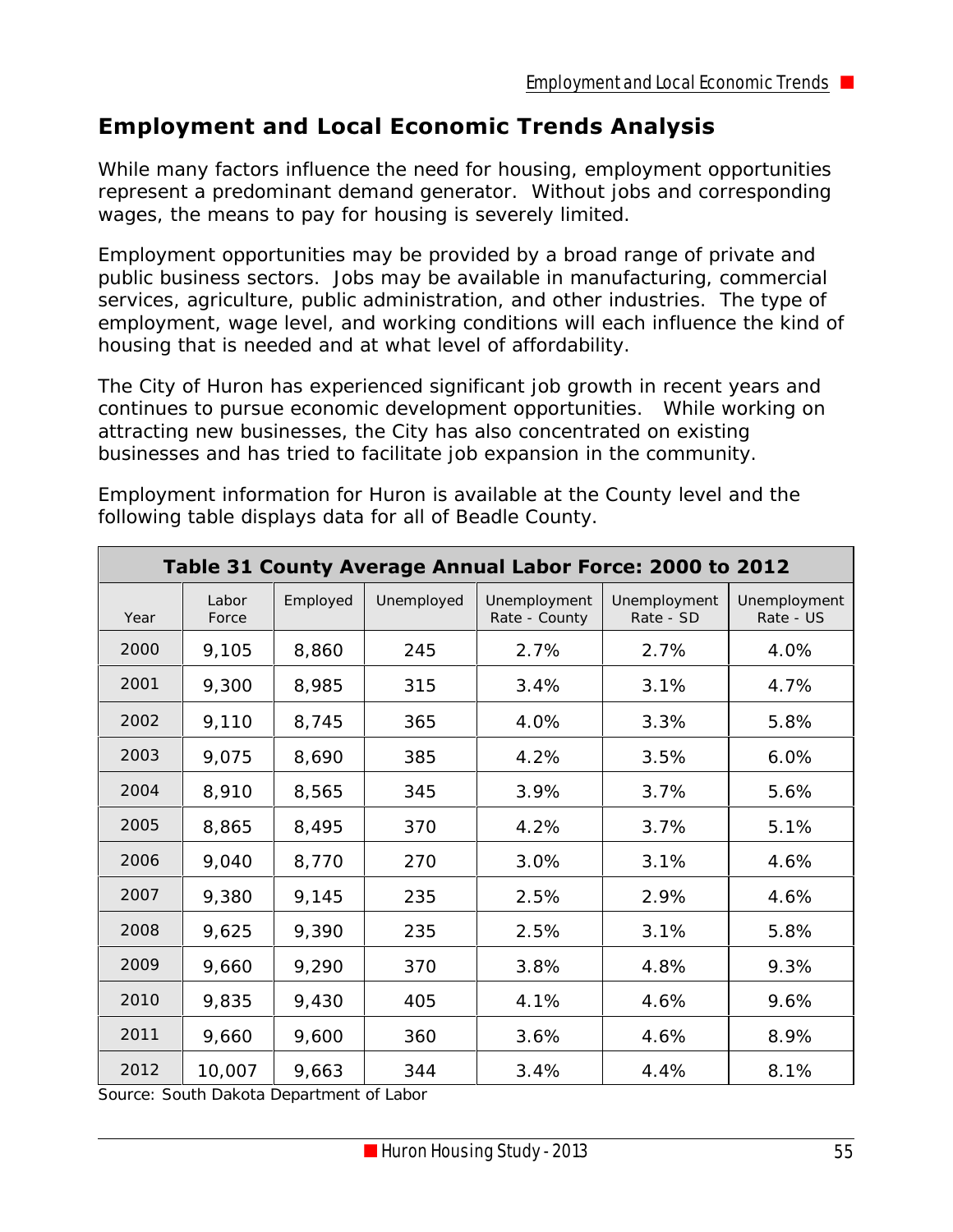

Beadle County Labor Force and Employed Work Force

Beadle County has experienced some fluctuations in labor statistics, but over a longer time period, there has been growth in the size of the labor force. Between 2000 and 2012, the labor force increased by 902 people, or 9.9%.

While the County appears to have been impacted by the national recession, this impact has been minor. In 2010, the unemployment rate did reach 4.1%, but by 2012, it was back down to only 3.4%. The year 2012 represented a new high for the size of the labor force and the size of the employed work force.

Throughout the time period reviewed, the unemployment rate in the County has stayed low, and has been below the Statewide rate for each year since 2006. The Statewide unemployment rate has consistently remained well below the national average.

Labor market information is also available at the City level, but only from 2006 forward. In 2012, approximately 73% of the available labor force and the employed workforce in the County are based in the City of Huron.

| Table 32 Huron Average Annual Labor Force: 2006 to 2012 |                |          |            |                             |                           |                           |
|---------------------------------------------------------|----------------|----------|------------|-----------------------------|---------------------------|---------------------------|
| Year                                                    | Labor<br>Force | Employed | Unemployed | Unemployment<br>Rate - City | Unemployment<br>Rate - SD | Unemployment<br>Rate - US |
| 2006                                                    | 6,330          | 6,130    | 200        | 3.1%                        | 3.1%                      | 4.6%                      |
| 2007                                                    | 6,555          | 6,380    | 175        | 2.7%                        | 2.9%                      | 4.6%                      |
| 2008                                                    | 6,825          | 6,650    | 175        | 2.5%                        | 3.1%                      | 5.8%                      |
| 2009                                                    | 6,740          | 6,460    | 280        | 4.2%                        | 4.8%                      | 9.3%                      |
| 2010                                                    | 7,150          | 6,840    | 310        | 4.3%                        | 4.6%                      | 9.6%                      |
| 2011                                                    | 7,225          | 6,965    | 260        | 3.6%                        | 4.6%                      | 8.9%                      |
| 2012                                                    | 7,265          | 7,009    | 256        | 3.5%                        | 4.4%                      | 8.1%                      |

Source: South Dakota Department of Labor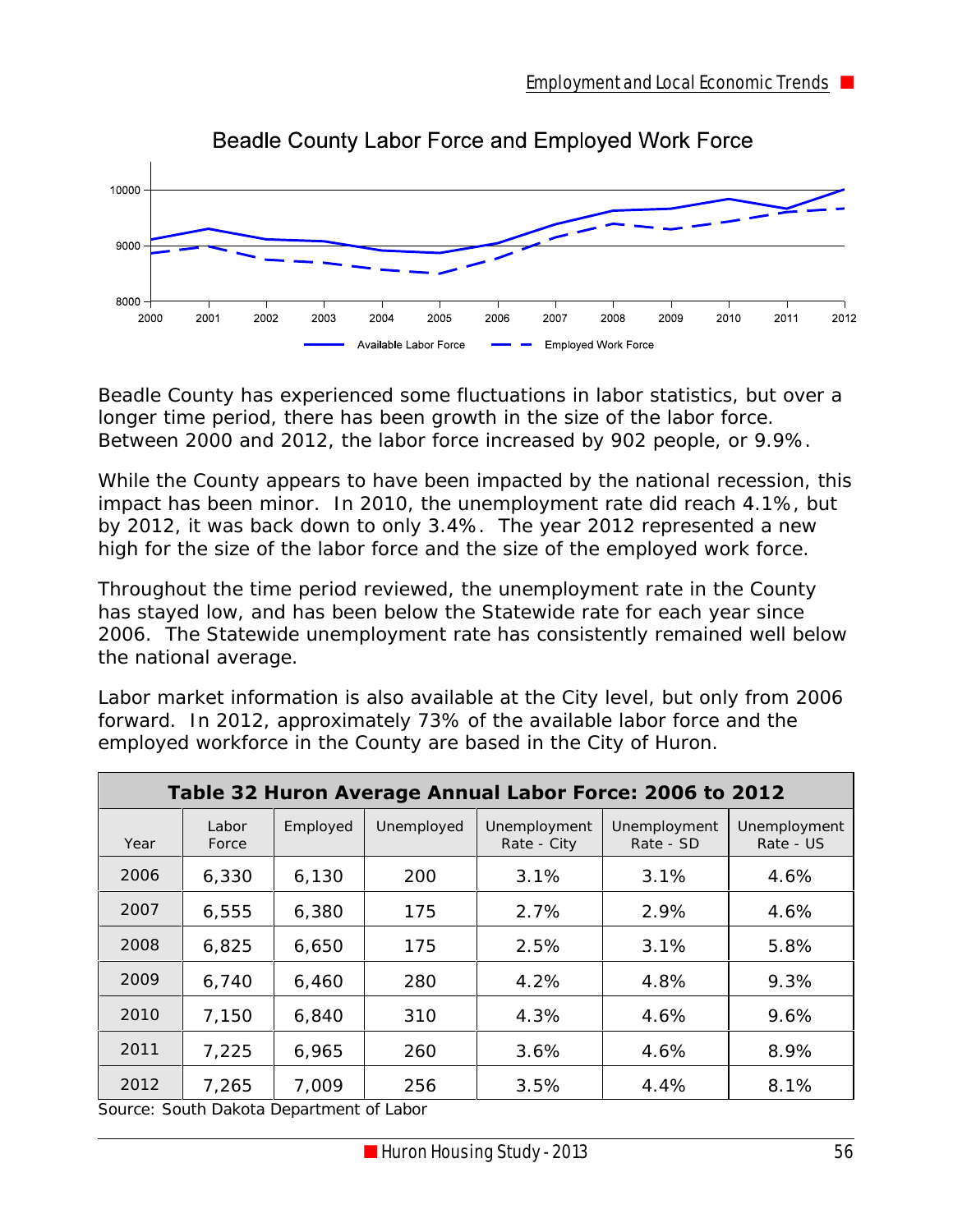

Between 2006 and 2012, the available labor force in Huron increased by 935 people, or 14.8%. During this same time, the employed work force grew by 879 people, or 14.3%. With the available labor force growing at a slightly faster rate than the employed work force, Huron has seen a gradual rise in the unemployment rate, from 3.1% in 2006, to 3.5% in 2012, but the City's rate still remains very low by comparative standards.

The year 2012 represented a highpoint for employment statistics in Huron. The available labor force and the employed resident work force both reached their highest levels for the time period reviewed.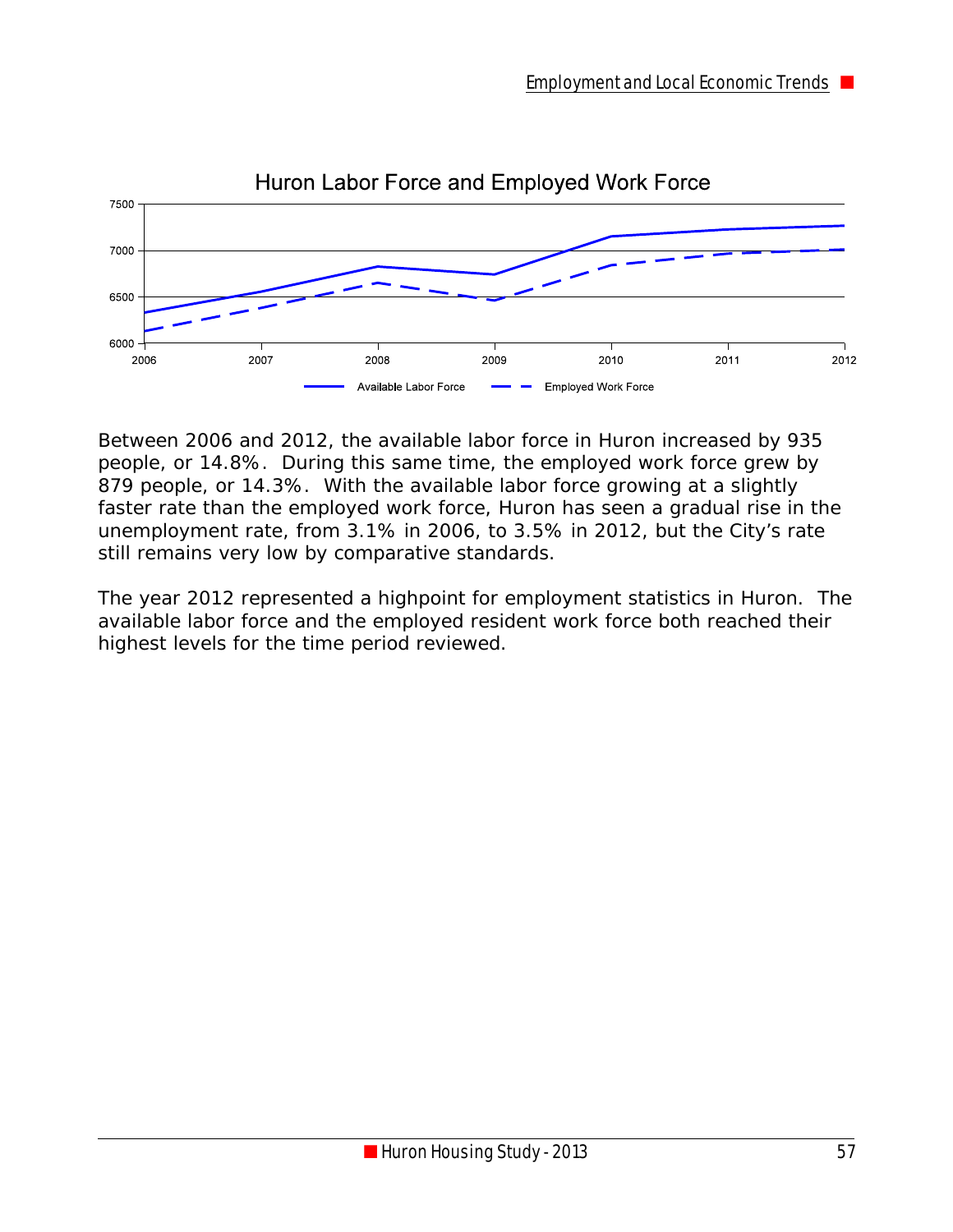# **Average Annual Wages by Industry Sector**

The following table shows the annual employment and average annual wages by major employment sector in 2011, the last full year of data. It is important to note that the major employment sectors listed do not represent all employment in the County. This information is for all of Beadle County.

| Table 33 Beadle County Average Annual Wages by Industry Detail: 2011 |                 |                          |
|----------------------------------------------------------------------|-----------------|--------------------------|
| Industry                                                             | 2011 Employment | 2011 Average Annual Wage |
| <b>Total All Industry</b>                                            | 8,374           | \$32,917                 |
| Natural Resources, Mining                                            | 163             | \$39,034                 |
| Construction                                                         | 331             | \$38,813                 |
| Manufacturing                                                        | 1,798           | \$35,360                 |
| Trade, Transportation, Utilities                                     | 1,860           | \$33,267                 |
| Information                                                          | 101             | \$23,194                 |
| <b>Financial Activities</b>                                          | 427             | \$40,485                 |
| Professional and Business Services                                   | 301             | \$35,885                 |
| <b>Education and Health Services</b>                                 | 1,239           | \$31,649                 |
| Leisure and Hospitality                                              | 722             | \$10,502                 |
| <b>Other Services</b>                                                | 193             | \$24,783                 |
| Government                                                           | 1,239           | \$39,527                 |

Source: South Dakota Department of Labor

The average weekly wage for all industry in 2011 was \$32,917, up 3.1% from the average annual wage in 2010. The highest paying wage sectors were Financial Activities, and Government, with average annual wages of \$40,485, and \$39,527, respectively. The lowest paying wage sector was Leisure and Hospitality, with an average annual wage of only \$10,502.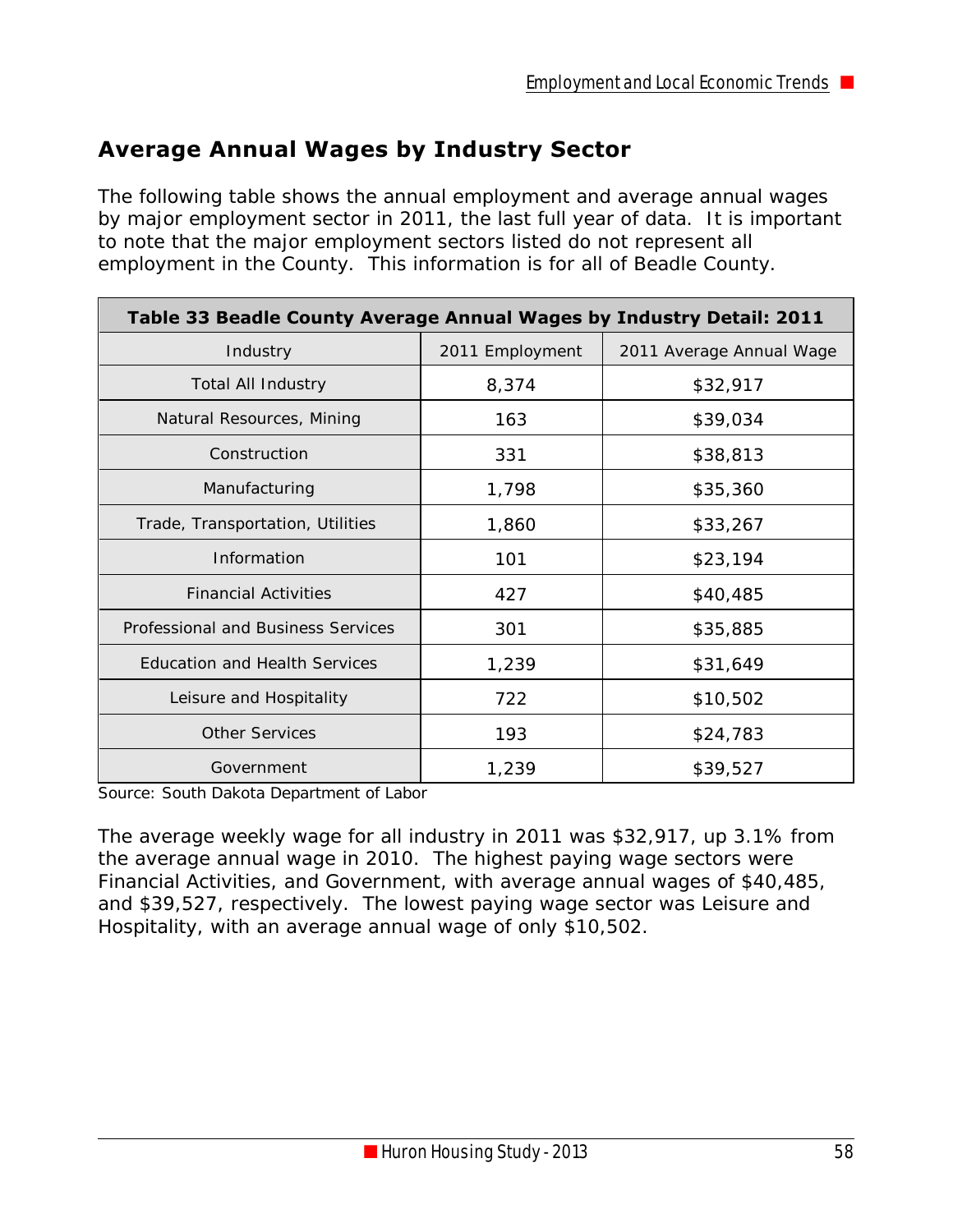# **Major Huron Employers**

The South Dakota Department of Labor provided the following list of the largest employers in Huron. All of these are believed to employ more than 100 people.

- **Dakota Provisions Processing Plant**
- < U.S. Government
- < Huron Public Schools
- < Huron Regional Medical Center
- **EXECUTE:** Center for Independence
- < Wal-Mart
- < Sunquest Healthcare
- < Terex Manufacturing
- **Figure 1.5 Trussbilt, Inc.**
- < SD State Government
- **EXECODOTITY** Superstore
- < City of Huron
- < Northwestern Corporation
- Our Home, Inc.

Source: Labor Market Information Center

There may be additional large employers in the community that are not listed on the State website.

#### **Commuting Patterns of Area Workers**

Only limited information is available on area workers that commute for employment. The best information is from the 2011 American Community Survey, and has been examined for Huron. This table only examines people that commuted, and excludes people that work at home.

| Table 34 Commuting Times for Residents - 2011 |                  |  |
|-----------------------------------------------|------------------|--|
| <b>Travel Time</b>                            | Number/Percent   |  |
| Less than 10 minutes                          | $3,338 / 54.8\%$ |  |
| 10 to 19 minutes                              | 1,832 / 30.1%    |  |
| 20 to 29 minutes                              | 461 / 7.6%       |  |
| $30$ minutes $+$                              | 462 / 7.6%       |  |
| Total                                         | 6,093            |  |

Source: 2011 American Community Survey 5-year estimates

The large majority of Huron residents were commuting less than 20 minutes to work in 2011. Overall, nearly 85% of residents commuted 19 minutes or less to work. However, nearly 8% did commute 30 minutes or more.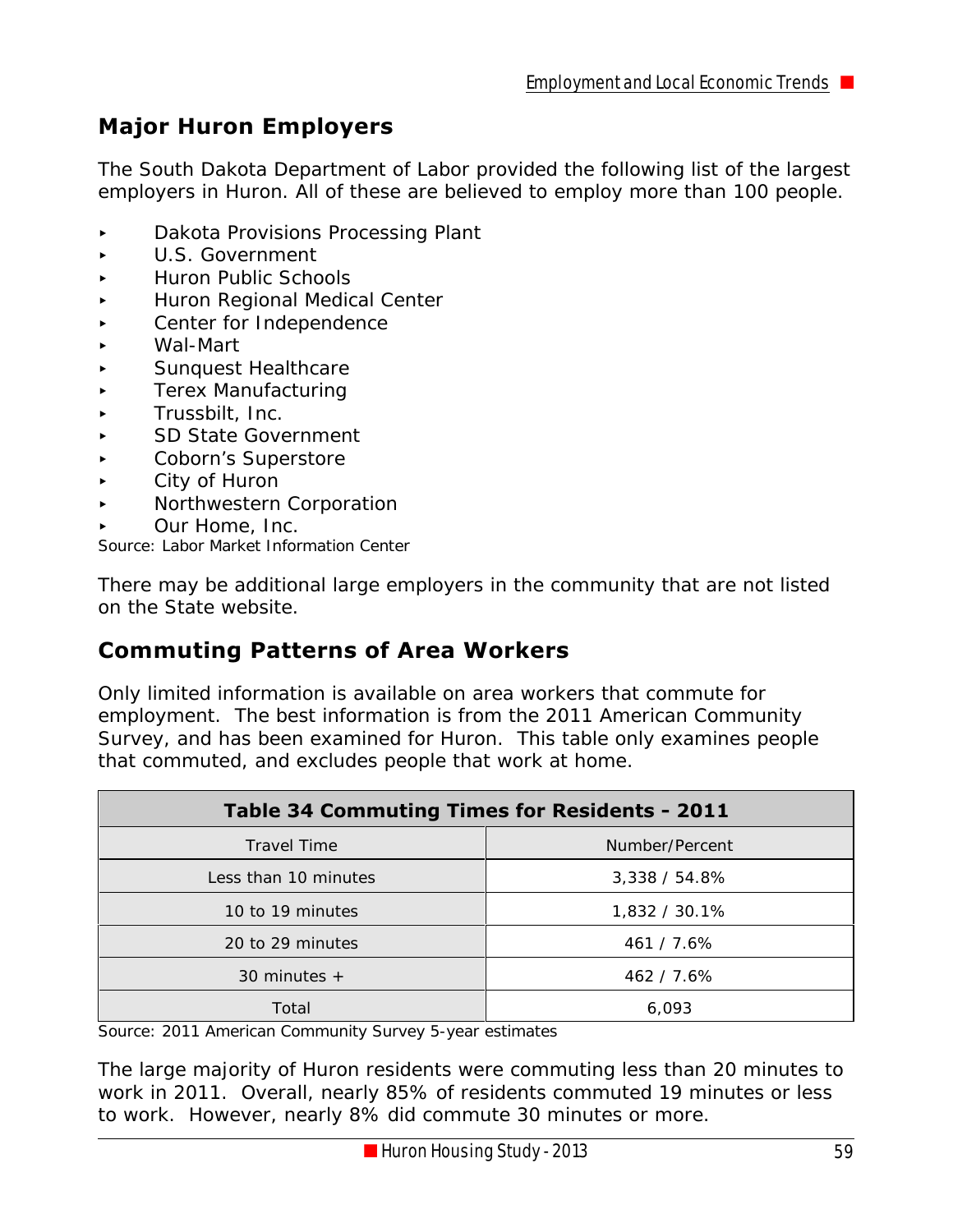## **Findings on Growth Trends**

As part of this Study, Community Partners Research, Inc., has examined growth patterns for the City of Huron, the Town of Alpena and Beadle County over the past few decades. These historic growth trends have then been used as a basis for projecting future demographic changes in the area.

Huron and Beadle County's population decreased in the 1990s, but gained population from 2000 to 2010. From 1990 to 2000, Huron's population decreased by 555 people and Beadle County's population decreased by 1,230 people. From 2000 to 2010, Huron's population increased by 699 people and Beadle County's population increased by 375 people.

The City of Huron gained 15 households from 1990 to 2000 and gained 145 households from 2000 to 2010. Beadle County lost 101 households from 1990 to 2000 and gained 36 households from 2000 to 2010.

The Town of Alpena gained 14 people and 15 households from 1990 to 2000. From 2000 to 2010, Alpena added 21 people and lost three households.

#### **Findings on Projected Growth**

The projections for Huron, Alpena and Beadle County calculated by Community Partners Research, Inc., from past growth trends reflect the patterns of recent decades. Using the past trends to form a range, Community Partners Research, Inc., projects that Huron's population will increase by 73 to 370 people between 2010 and 2015. The household projection expects a gain of 40 to 74 households from 2010 to 2015.

Alpena is expected to add 10 to 11 people and Alpena's household count is projected to remain stable with a range of a loss of one household to a gain of three households.

The 20-year trend projections for all of Beadle County expect a loss of 204 people from 2010 to 2015, however, the 10-year trend projections estimate a gain of 192 people from 2010 to 2015. The forecasts used for this Study expect a range of a loss of 16 households to a gain of 18 households in Beadle County from 2010 to 2015. It is our opinion, that the 10-year trend projections, which estimate population and household growth, are the most realistic.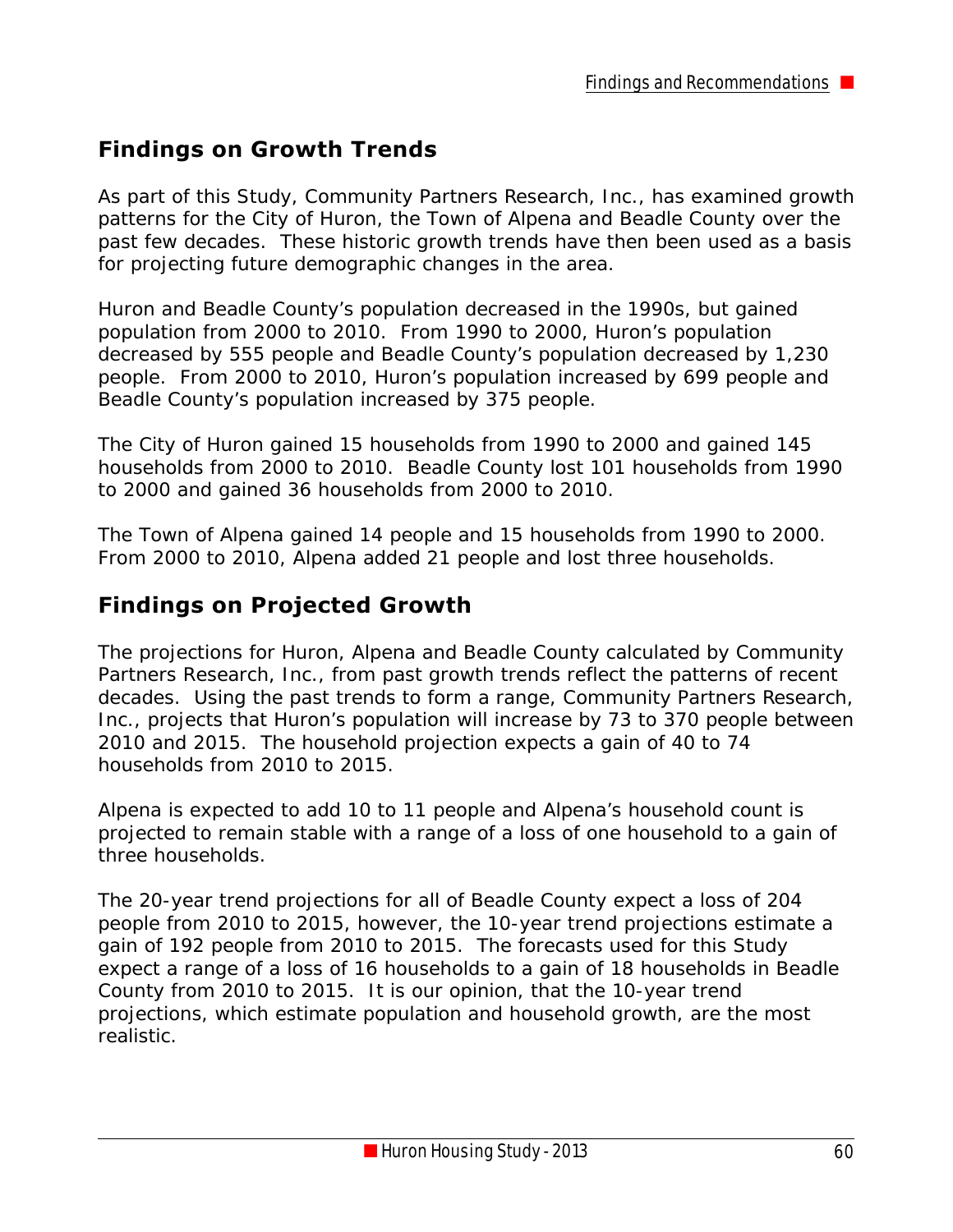#### **Summary of Beadle County Growth Projections by Age**

The Demographic section of this Study presented Beadle County projection information on anticipated changes by age group over the next few years. This information can be informative in determining the housing changes that may be needed due to age patterns of the area population.

The following approximate ranges show the expected net change in the number of Beadle County households in each 10-year age cohort between 2010 and 2015. The first column shows the projections based on State Data Center data and the second column shows projections based on Community Partners, Inc. calculations.

In general terms, most of the projected net growth to the year 2015 will occur among people in the 55 to 74 age ranges. This would largely reflect the aging "baby boomers", nearly all of whom will be age 55 or older by the year 2015. From 2010 to 2015, Beadle County is projected to gain 232 to 282 households in the 55 to 74 year old age ranges.

There is a difference in the State Data Center and Community Partners Research, Inc. projections for the 15 to 34 and 85 and over age ranges. The State Data Center projects household increases for these age ranges and Community Partners Research, Inc., is projecting losses. Also, Community Partners Research, Inc., is projecting a 117 household gain in the 35 to 44 age range but the State Data Center is projecting a loss of 28 households.

While projections can be informative in planning for change, it is important to note that they may be altered in the future. To the extent that Huron and Beadle County can continue to attract in-migration, the demographic profile of future residents may not always match historical patterns, and it is possible that more young adults will move to the area.

| Age Range    | Projected Change in Households<br>2010 to 2015 |
|--------------|------------------------------------------------|
| 15 to 24     | 9 to $-17$                                     |
| 25 to 34     | 10 to -20                                      |
| 35 to 44     | $-28$ to 117                                   |
| 45 to 54     | -280 to -228                                   |
| 55 to 64     | 202 to 96                                      |
| 65 to 74     | 130 to 186                                     |
| 75 to 84     | $-67$ to $-46$                                 |
| 85 and Older | 150 to -42                                     |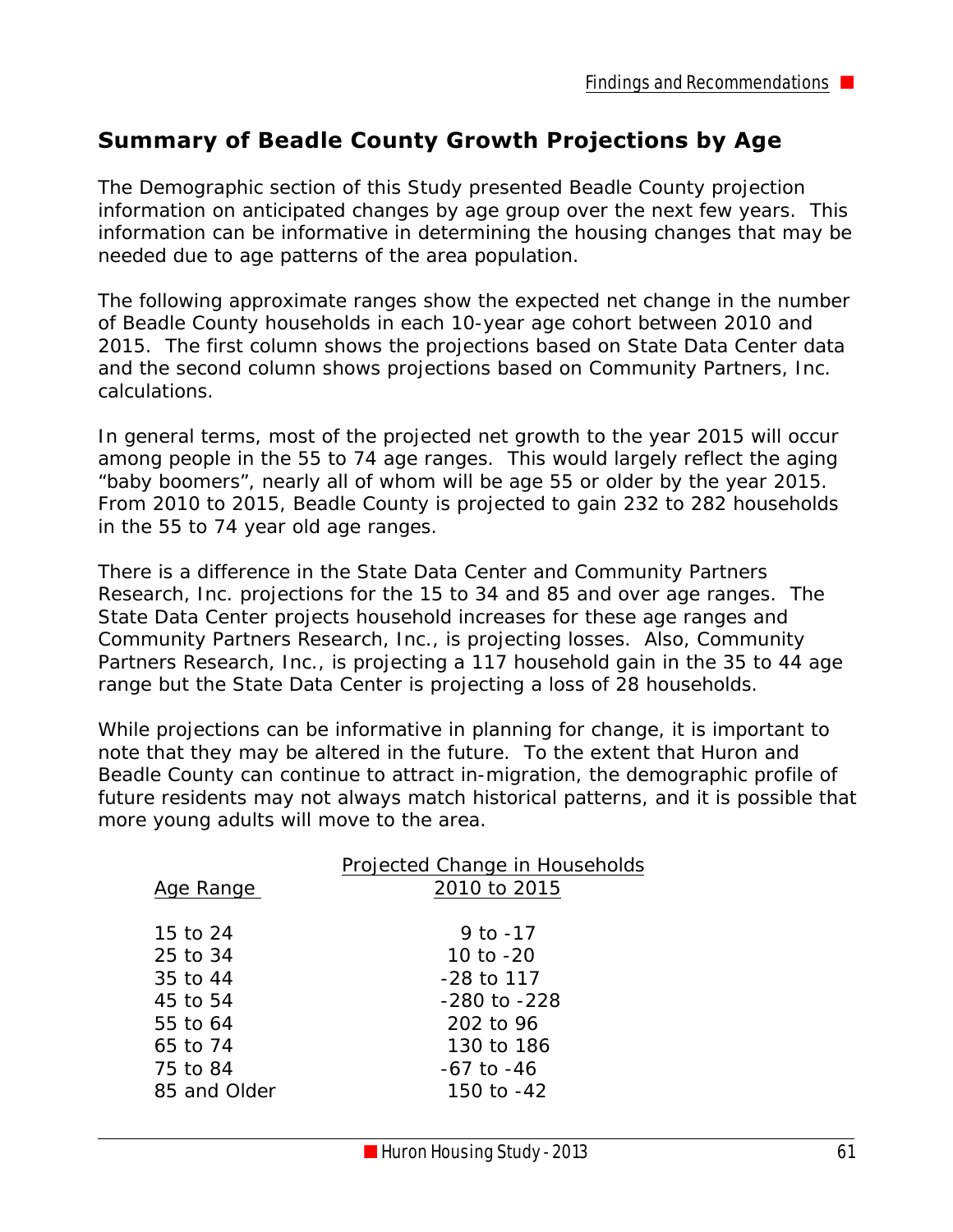#### **Findings on Unit Demand by Type of Housing**

Based on the household by age projections presented earlier, the changing age composition of Beadle County's population through the five-year projection period will have an impact on demand for housing.

*Age 24 and Younger* - The projections used for this Study expect a range of a small loss of 17 households to a gain of nine households in the 15 to 24 age range through the year 2015. Past tenure patterns indicate that as many as 73% of these households in Beadle County will rent their housing. A relatively stable number of households in this age range should mean that rental demand from younger households will remain relatively unchanged during the projection period.

*25 to 34 Years Old* - The projections show a range in this age cohort Countywide, from a loss of 20 households to a gain of 10 households by 2015. Within this age range households often move from rental to ownership housing. The ownership rate among these households in Beadle County was nearly 52% in 2010. A stable number of households within this age range will mean no change in demand for both first-time home buyer and rental opportunities.

*35 to 44 Years Old* - This 10-year age cohort has a projected range of a gain of 117 households to a loss of 28 households between 2010 and 2015 in Beadle County. In the past, this age group has had a high rate of home ownership in Beadle County, at approximately 74%. Households within this range often represent both first-time buyers and households looking to trade-up in housing, selling their starter home for a more expensive house. Demand from this age cohort would have some impact on overall demand for owner-occupied housing.

*45 to 54 Years Old* - By 2015, this age cohort will represent the front-end of the "baby bust" generation that followed behind the baby boomers. This age group represents a much smaller segment of the population than the baby boom age group. For Beadle County, the projections show a loss of 228 to 280 households in this range. This age group historically has had a high rate of home ownership, approximately 70% in Beadle County in 2010, and will often look for trade-up housing opportunities. With a household decrease in this age group, there will be a decrease in the demand for trade-up housing.

*55 to 64 Years Old* - This age range is part of the baby boom generation. The projections show an expected increase of 96 to 202 additional households in this 10-year age range by the year 2015 in the County. This age range has traditionally had a high rate of home ownership in Beadle County, at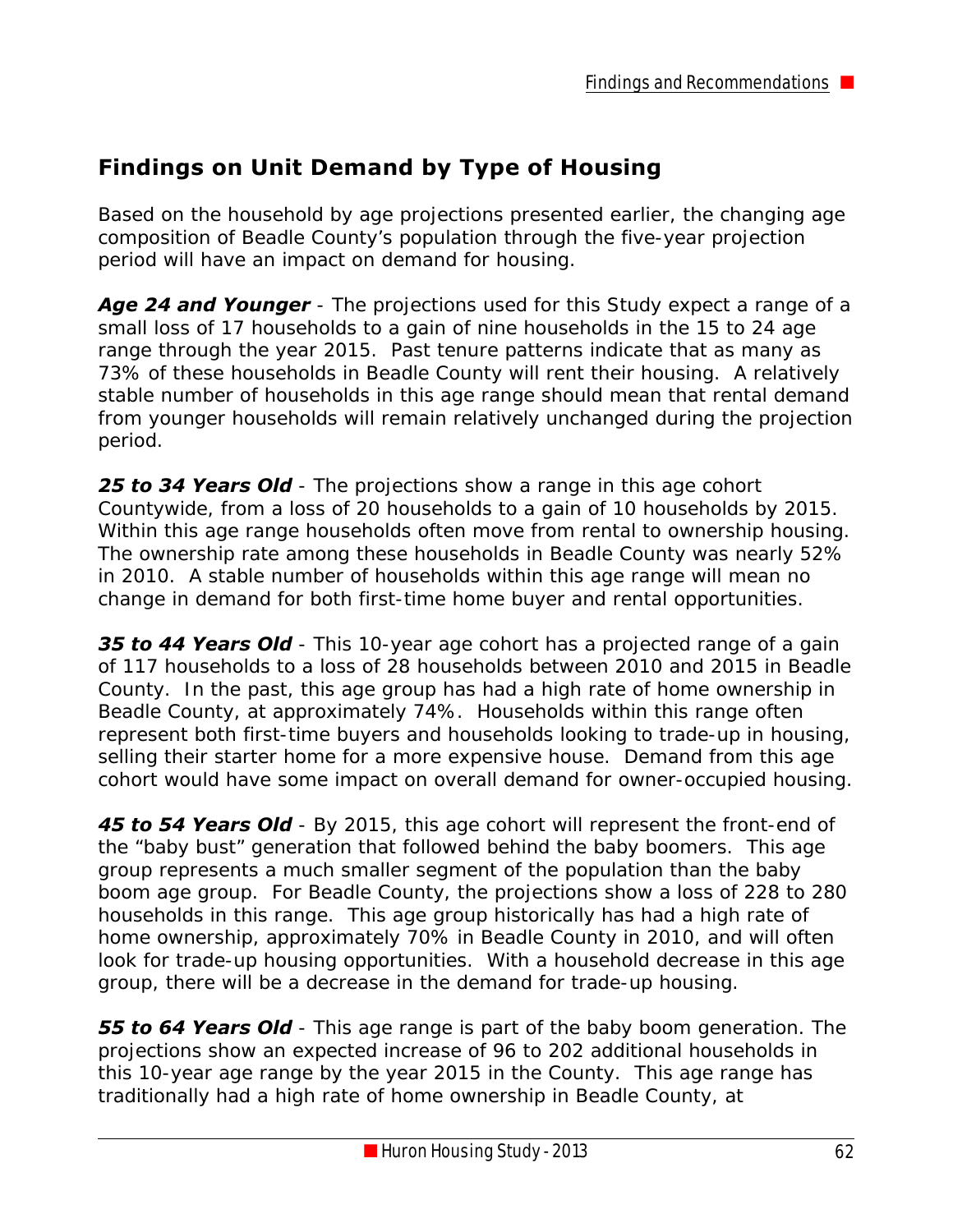approximately 80% in 2010. Age-appropriate housing, such as town house or twin home units, is often well suited to the life-cycle preferences of this age group, as no maintenance/low maintenance housing has become a popular option for empty-nesters.

*65 to 74 Years Old* - Relatively strong household growth is expected Countywide within this age range, with the projections showing an increase of 130 to 186 households by the year 2015. While this group will begin moving to life-cycle housing options as they age, the younger seniors are still predominantly home owners. At the time of the 2010 Census, approximately 79% of households in this age range owned their housing in Beadle County. Once again, preferences for age-appropriate units should increase from household growth within this age cohort.

*75 to 84 Years Old* - There is a projected loss of 46 to 67 households in Beadle County in this age range between 2010 and 2015. In the past, households within this 10-year age range have had a relatively high rate of home ownership, at approximately 71% in Beadle County. While this is likely to continue, an expansion of other housing options for seniors, including high quality rental housing, should appeal to this age group. In most cases, income levels for senior households have been improving, as people have done better retirement planning. As a result, households in this age range may have fewer cost limitations for housing choices than previous generations of seniors.

*85 Years and Older* - A wide range of the loss of 42 households to the gain of 150 households is projected from the State Data Center and Community Partners Research, Inc. among older seniors. Historic home ownership rates in this age group in Beadle County have been relatively low, at approximately 51% in 2010. Seniors in this age range often seek senior housing with services options.

These demographic trends will be incorporated into the recommendations that follow later in this section.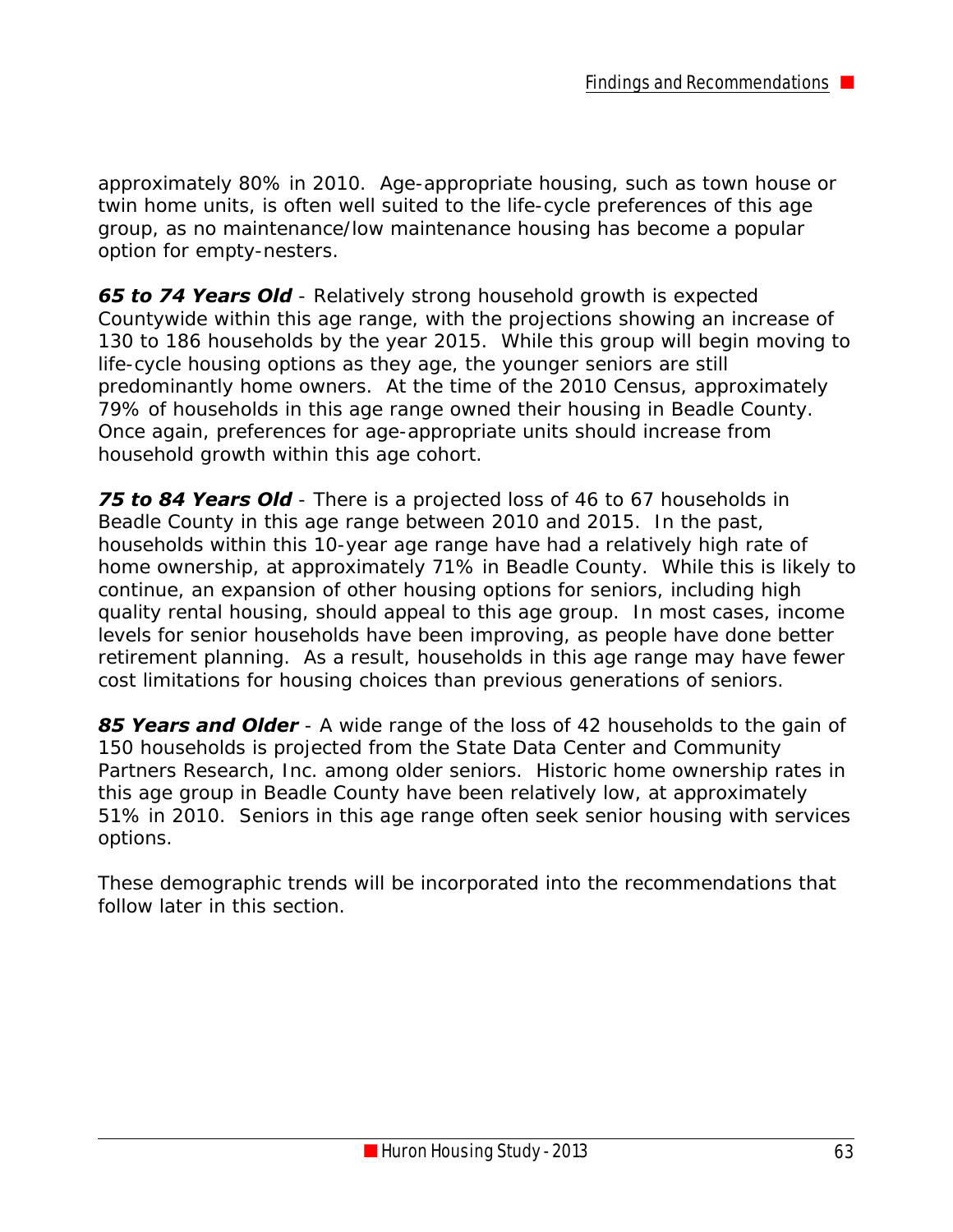Findings and Recommendations

# **Huron - Strengths and Barriers for Housing Development**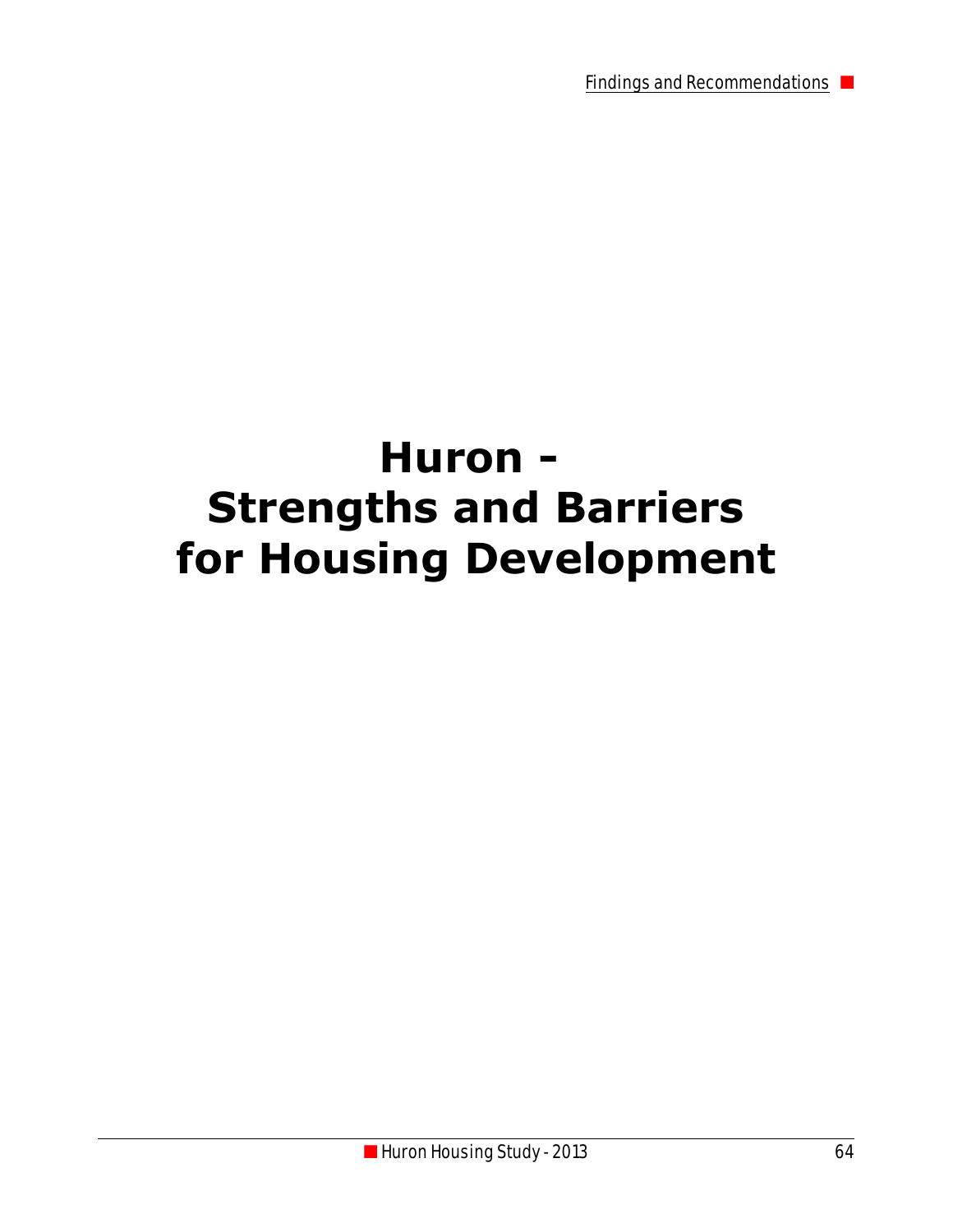# **Strengths for Housing Development**

The following strengths of the community were identified through statistical data, local interviews, research and on-site review of the local housing stock.

- **Huron is the regional center for the area** Huron is the regional center serving Beadle County and portions of surrounding counties. The City provides employment opportunities, retail/service options, government services, health and professional services, and cultural amenities to a large surrounding trade area. Huron's role as a regional center has resulted in population and household growth over the last decade.
- **Affordable housing stock** The City has a large stock of affordable, existing houses. Our analysis shows that the City's median home value is approximately \$90,000. This existing stock, when available for sale, provides an affordable option for home ownership.
- **Increasingly diverse housing stock** The City has a good mix of housing options, including a large number of rental housing units for both lower income and market rate households. The City also has town houses, twin homes, condominium units and several senior with services options.
- Adequate land for development The City has adequate land available for residential development.
- **Household growth for the City** Over the past decade, the City has sustained household growth and the City is projected to continue to grow in the future.
- **Diverse economy** The City of Huron has a diverse economy with industries, agriculture, etc. The City also has several large employers. The Greater Huron Development Corporation continues to promote economic diversity.
- **Desirable location for seniors and retirees** Huron is an attraction for seniors as a retirement location. As the provider for the region's health, retail and government services, the City has amenities that are attractive for seniors as they age.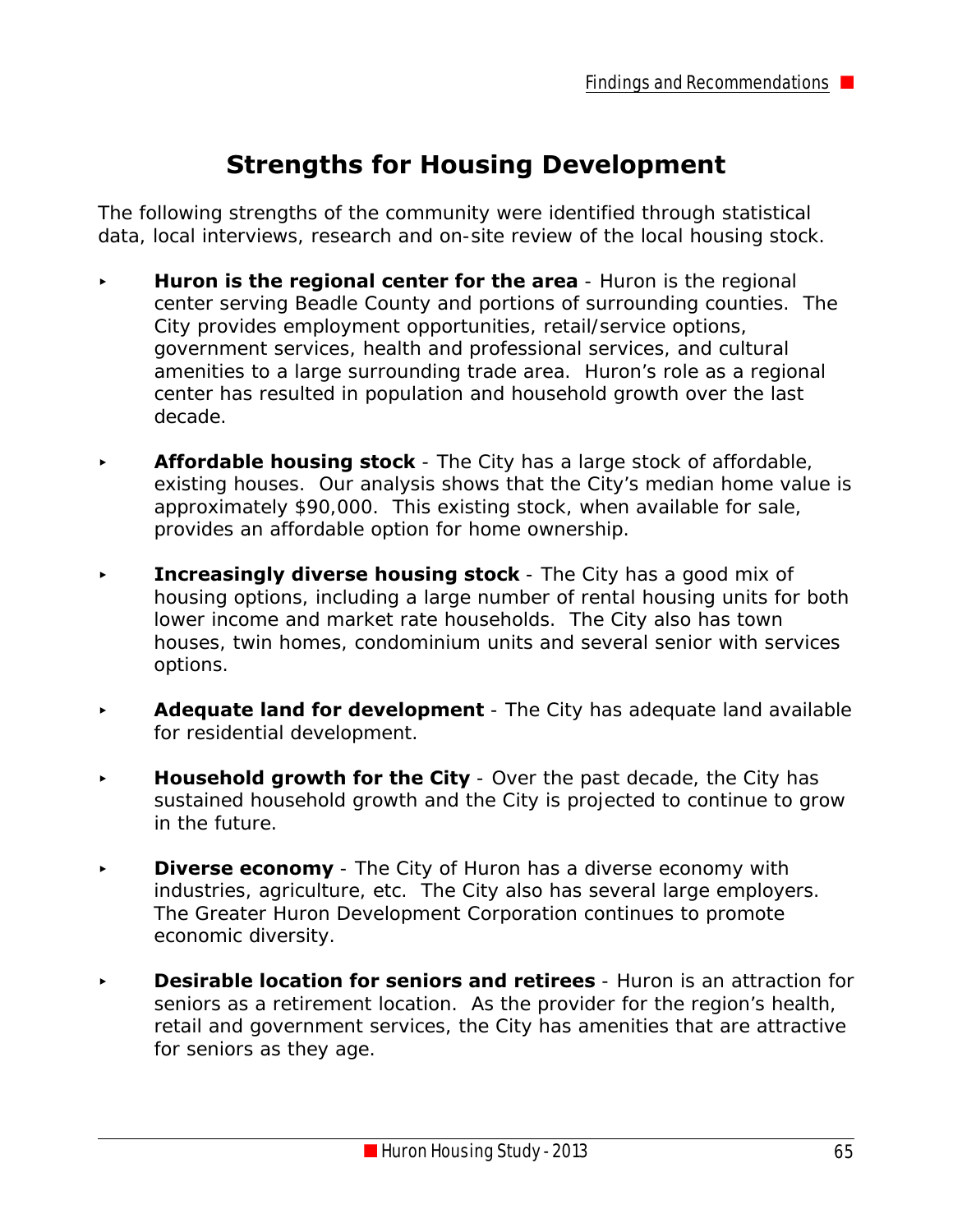- **Active housing developers in the City** Huron has housing developers that are willing to invest in housing projects in the community. Developers have been active in subdivision development, rental housing, attached ownership housing and single family development.
- **Housing agencies** The Huron Housing and Redevelopment Authority and James Valley Housing, Inc., have been very active in housing and have developed an excellent reputation in the housing field.
- **State, federal, nonprofit funds** The City and local housing agencies have leveraged local funds for housing activities over the years with other resources including state, federal and nonprofit funds. This experience in obtaining funds, and the City's track record in appropriately utilizing the funds, will continue to serve the City well when seeking funds in the future.
- **School system** The City has an excellent public K-12 school system.
- **Ethnic and cultural diversity** Over the past several decades, the City has become very diversified with many immigrants locating in Huron.
- **Infrastructure** The City's public utilities and infrastructure are in good condition and can facilitate future expansion.
- **Commercial development** Huron's commercial districts are adequate to meet daily needs and new commercial development is ongoing.
- **Health facilities** The City has excellent health care systems that serve the region.
- **Available lots** The City currently has available lots for housing of all types.
- **Recreational Opportunities** Huron has many recreational opportunities. Currently, the City is creating a multimillion dollar 'state of the art' water park.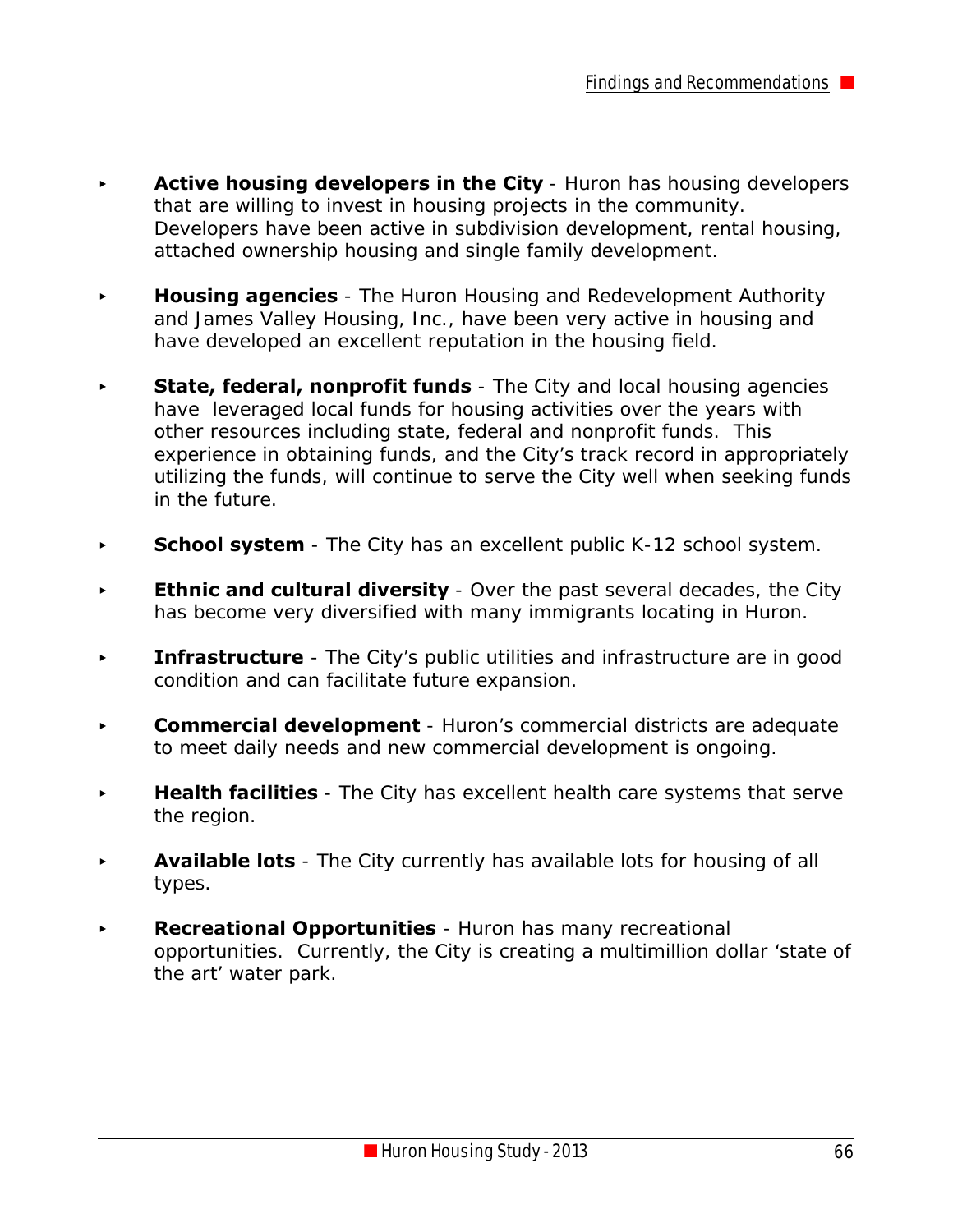#### **Barriers or Limitations to Housing Activities**

Our research also identified the following barriers or limitations that hinder or prevent certain housing activities in the City of Huron.

- Age and condition of the housing stock While the existing stock is very affordable, some of the housing is in need of improvements to meet expectations of potential buyers. Also, there are a large number of vacant and/or dilapidated homes in Huron.
- **Low rent structure** The City's rent structure is low, which makes it difficult to construct new rental housing.
- **Value gap deters new owner-occupied construction** Based on market values for 2012 residential sales, we estimate that the median priced home in Huron is valued at approximately \$90,000. This is below the comparable cost for new housing construction, which will generally be above \$150,000 for a stick built home with commonly expected amenities. This creates a value gap between new construction and existing homes. This can be a disincentive for any type of speculative building and can also deter customized construction.
- **Low paying jobs** Although Huron has a strong, diverse economy, some jobs are at the lower end of the pay scale and the employees with these jobs have very limited housing choices.
- **Staff capacity limitations** Although the City has access to several housing agencies, it is very difficult to develop and implement housing initiatives with limited staff resources.
- **Subdivision Financial Stability** Two new subdivisions in Huron have had financial problems, which has made it difficult to fully develop the subdivisions with infrastructure, to sell lots and to build homes or rental units in these subdivisions.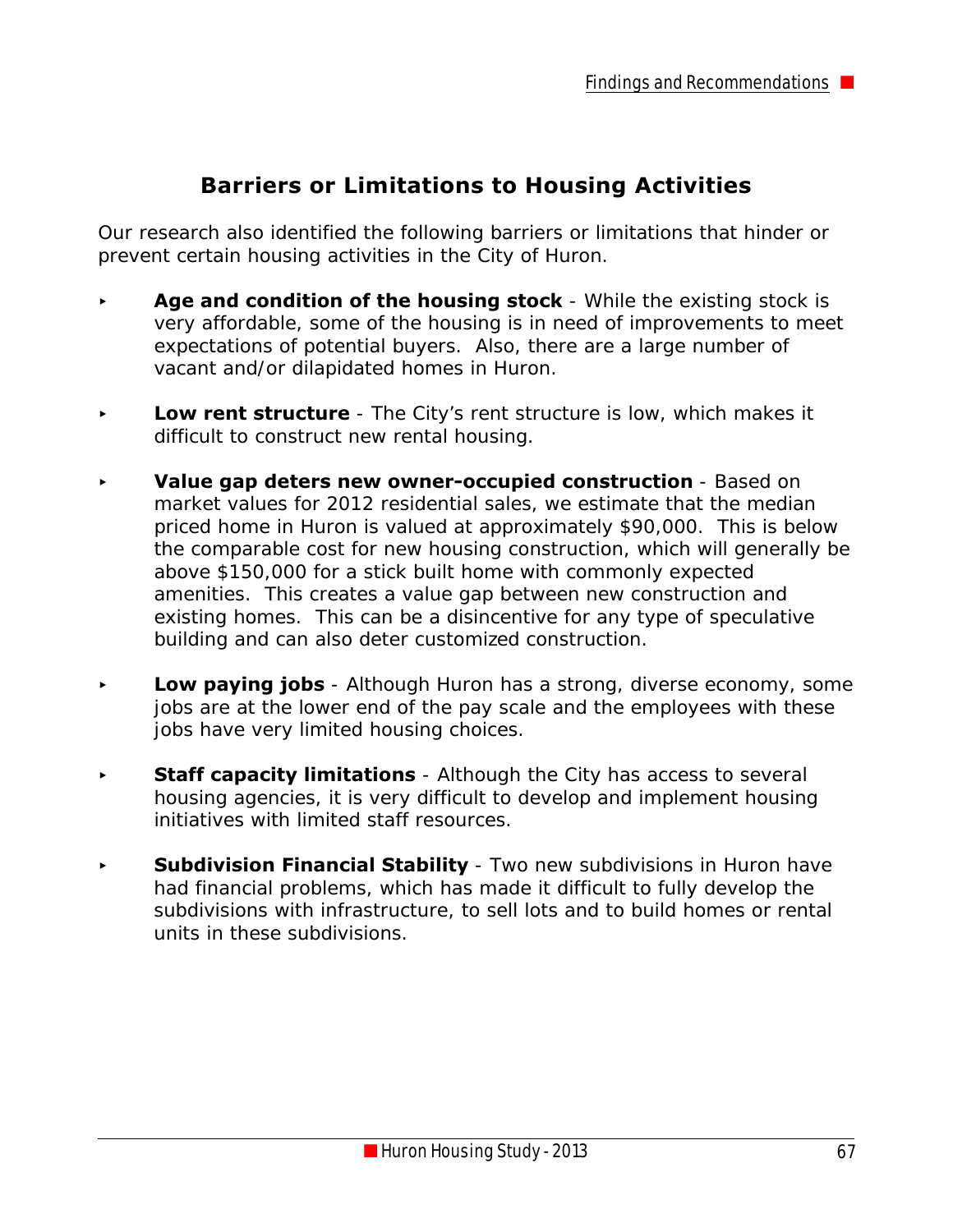Findings and Recommendations

# **Huron - Recommendations and Opportunities**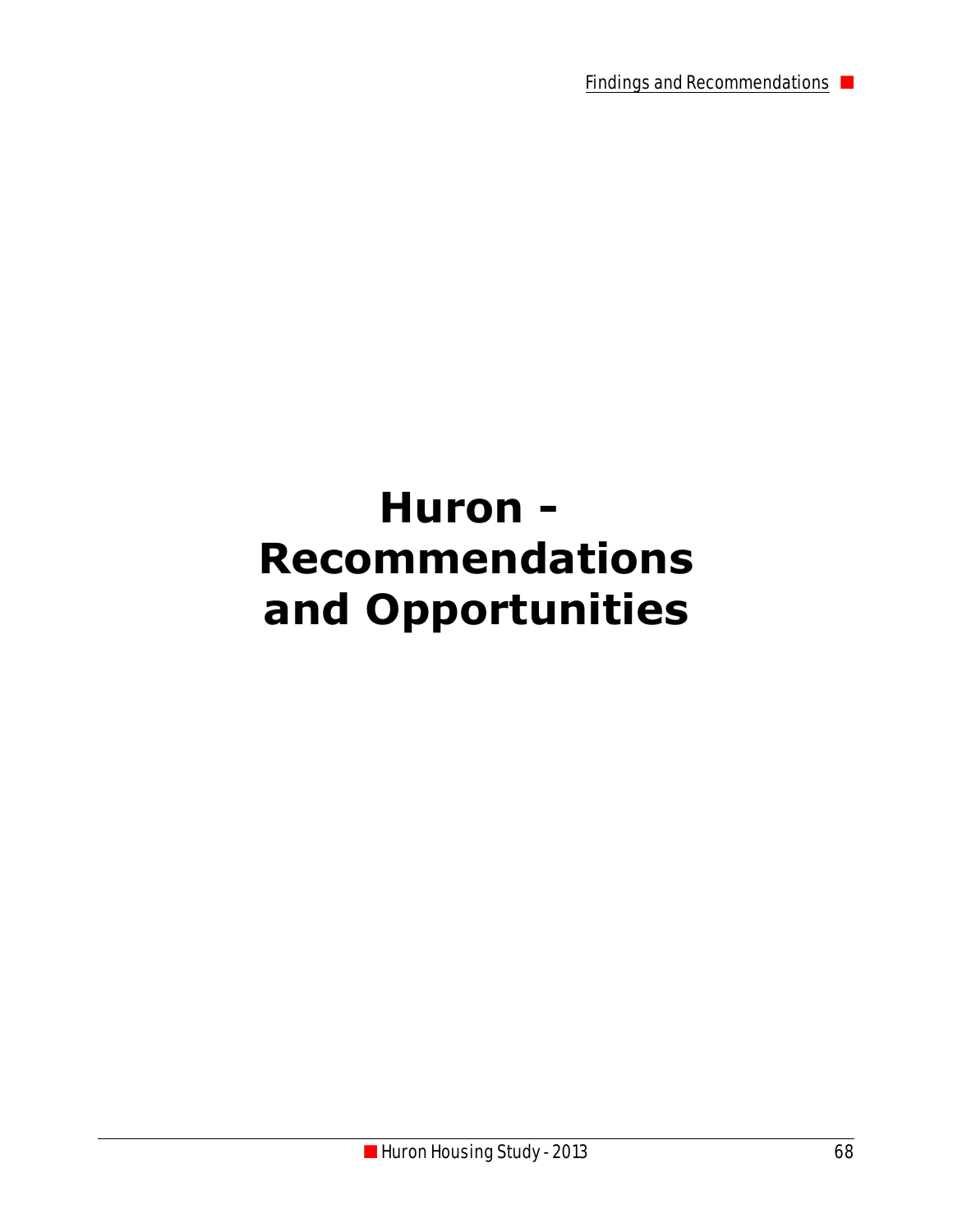# **Recommendations, Strategies and Housing Market Opportunities**

Based on the research contained in this Study and the housing strengths and barriers identified above, we believe that the following recommendations are realistic options for Huron. They are based on the following strategies:

- < **Focus heavily on the preservation, maintenance and improvement of the housing stock that already exists** - While some housing construction will occur in coming years, most of the housing opportunities will continue to be provided by the housing stock that is already on the ground. This is especially important for affordable housing opportunities, as it will almost always be less expensive to offer an affordable unit through rehabilitation versus new construction. Units that are lost due to deterioration and obsolescence cannot be replaced for a similar Price. Evidence suggests that the majority of the existing stock is generally being well maintained, however, a significant percentage of housing needs repair. Emphasis on continued improvement will be important to meet future housing needs.
- **Develop life cycle housing** It is vital for a community that serves as a regional center to provide housing opportunities for all ages and household types. These housing opportunities enable a community to thrive, and allow households to live in the community throughout their lives.
- **Promote new construction** New construction provides housing opportunities, stimulates the economy and upgrades the community's housing stock. Both new owner-occupied single family homes and rental units are needed to provide households in Huron with housing options and to assure a healthy housing stock into the future.
- **Promote home ownership** Home ownership is the preferred option for most households. Home ownership assists in creating community stability and commitment to the community. There are many younger families that are renting their housing. These households may be interested in home ownership, if an affordable opportunity is available.
- **Prioritize community housing goals** Many of the recommendations in the Study will require staff-intensive efforts. The City and housing agencies should prioritize its housing goals and establish a plan to achieve its goals.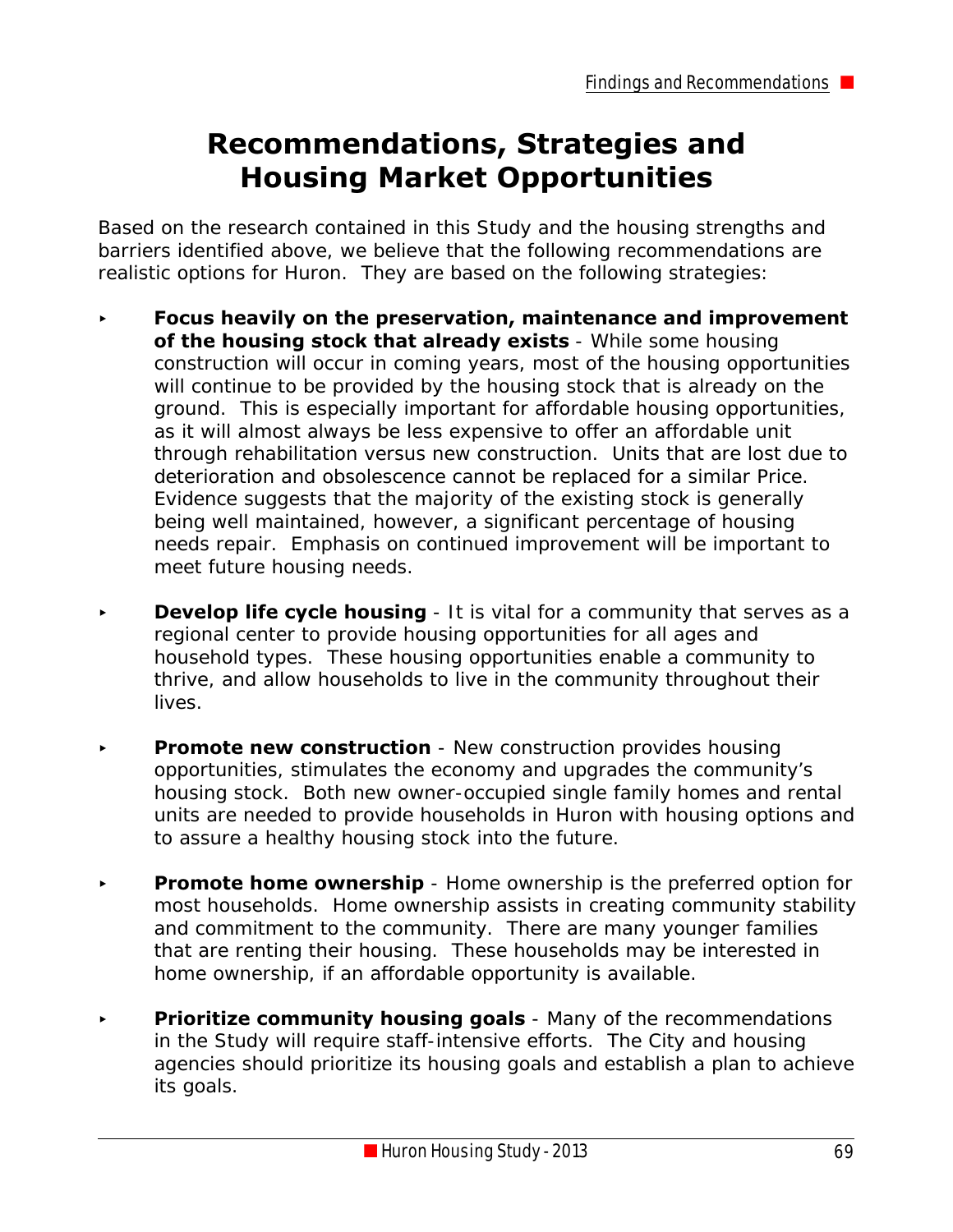It is very difficult to meet all of the objectives as the balance of the objectives are very sensitive. An overly aggressive or overly passive approach to any of the objectives can cause problems in achieving the other objectives. For example, overbuilding new rental housing units could lead to vacancy problems in older, less marketable units in the community, causing these units to deteriorate in quality. The recommendations of this section attempt to provide a balanced approach to addressing the housing needs of Huron.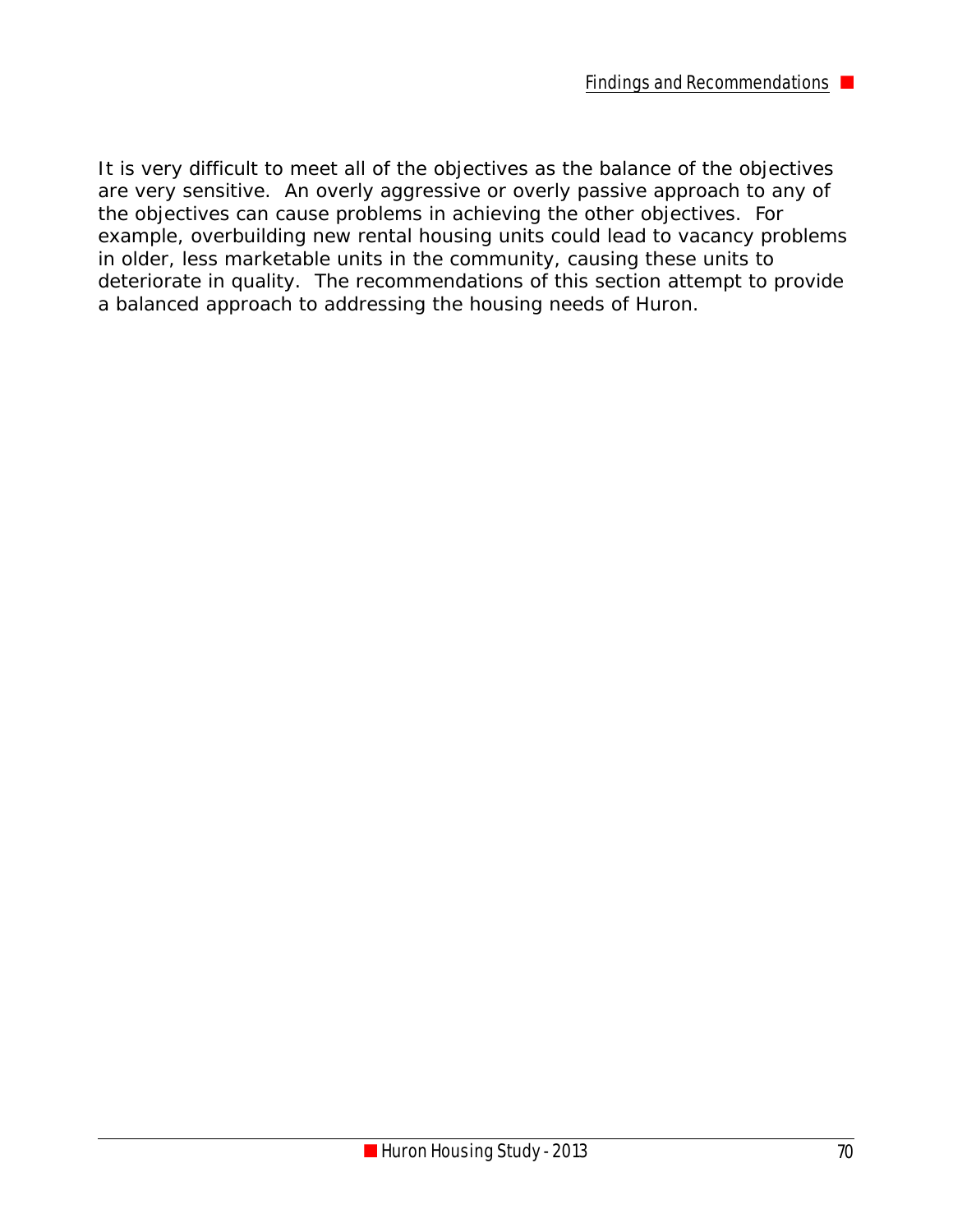# **Summary of Findings/Recommendations**

The findings/recommendations for the City of Huron and the Town of Alpena have been formulated through the analysis of the information provided in the previous sections and include a total of 23 recommendations divided into the following five categories:

- < **Rental Housing Development**
- < **Home Ownership**
- < **Single Family New Construction**
- < **Housing Rehabilitation**
- < **Other Housing Initiatives**

The findings/recommendations for each category are as follows:

| <b>Findings and Recommendations for the City of Huron</b> |                                                                        |  |  |  |
|-----------------------------------------------------------|------------------------------------------------------------------------|--|--|--|
| <b>Rental Housing Development</b>                         |                                                                        |  |  |  |
| 1 <sub>1</sub>                                            | Develop 77 to 82 general occupancy market rate rental units            |  |  |  |
| 2.                                                        | Develop 36 to 40 subsidized/tax credit rental units                    |  |  |  |
| 3.                                                        | Support the development of 38 to 47 senior housing with services units |  |  |  |
| 4.                                                        | Develop a mixed-use downtown commercial/housing project                |  |  |  |
| 5.                                                        | Continue to utilize the Housing Choice Voucher Program                 |  |  |  |
| <b>Home Ownership</b>                                     |                                                                        |  |  |  |
| 6.                                                        | Utilize and promote all programs that assist with home ownership       |  |  |  |
| 7 <sub>1</sub>                                            | Develop a local down payment assistance program                        |  |  |  |
| <b>New Construction</b>                                   |                                                                        |  |  |  |
| 8.                                                        | Monitor lot availability and development                               |  |  |  |
| 9.                                                        | Develop a 14 to 16 lot affordable subdivision                          |  |  |  |
| 10.                                                       | Promote townhouse and twin home development                            |  |  |  |
| 11.                                                       | Coordinate with agencies/nonprofits that develop affordable housing    |  |  |  |
| 12.                                                       | Develop home ownership and new construction marketing programs         |  |  |  |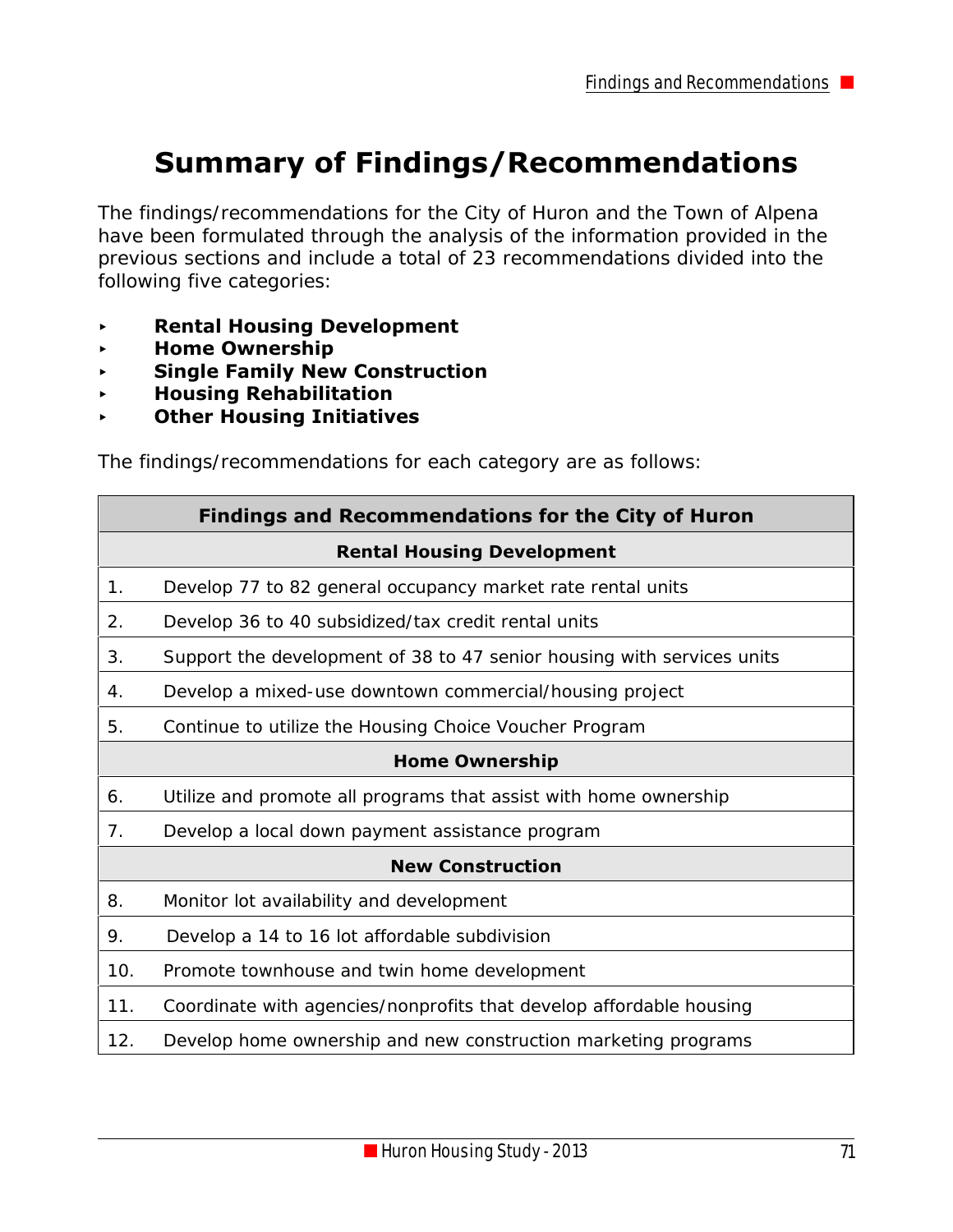#### **Findings and Recommendations for the City of Huron**

#### **Housing Rehabilitation**

- 13. Promote rental housing rehabilitation programs
- 14. Promote owner-occupied housing rehabilitation programs
- 15. Develop a neighborhood revitalization program
- 16. Develop and implement a Rental Inspection Program
- 17. Develop a Purchase/Rehabilitation Program

#### **Other Housing Initiatives**

- 18. Continue employer involvement in housing programs
- 19. Acquire and demolish dilapidated structures
- 20. Develop a City of Huron New Construction Incentive Program
- 21. Develop mobile home programs
- 22. Create a plan and continue coordination among housing agencies
- 23. Address racial and ethnic minority housing issues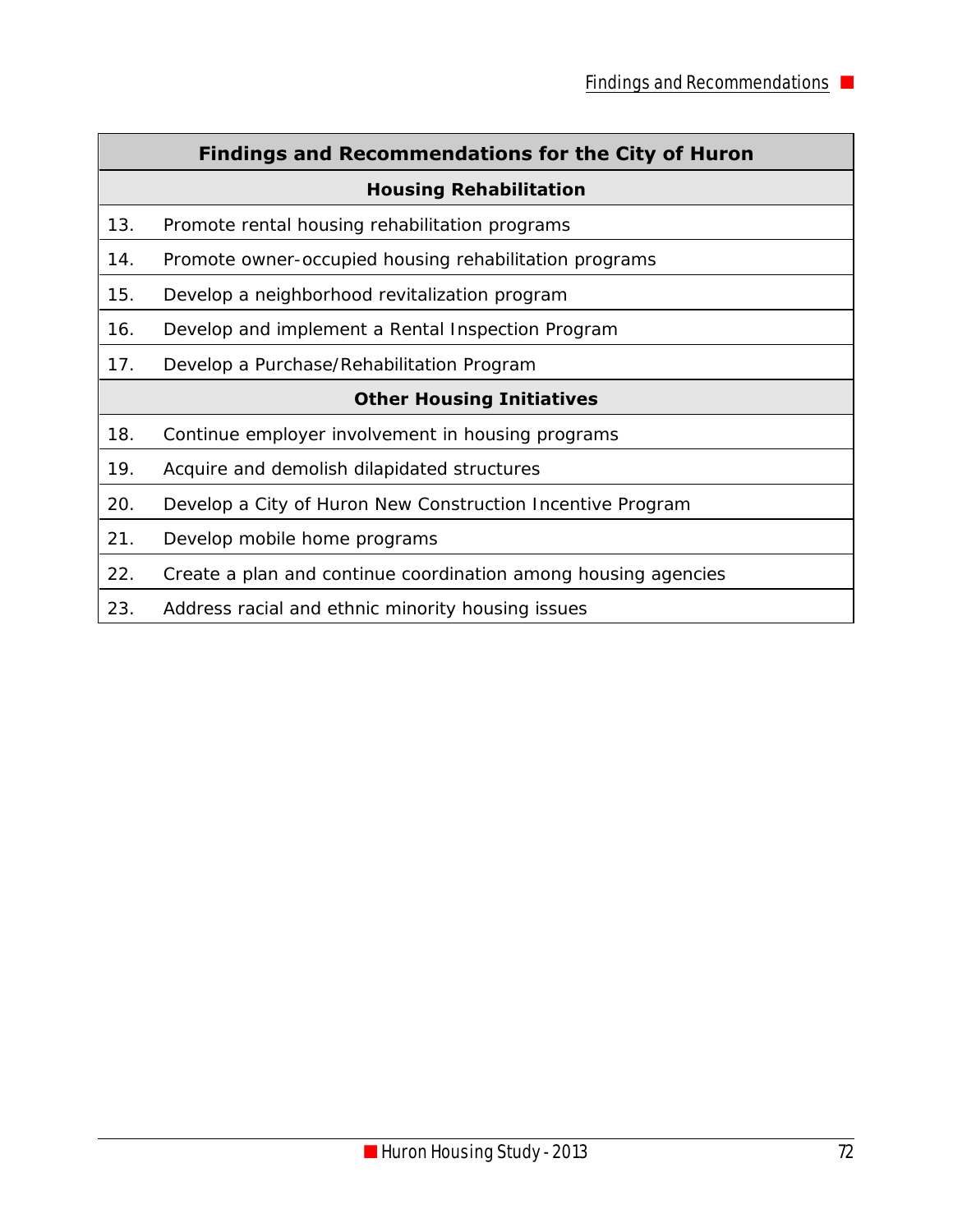Findings and Recommendations

## **Huron - Recommendations Rental Housing Development**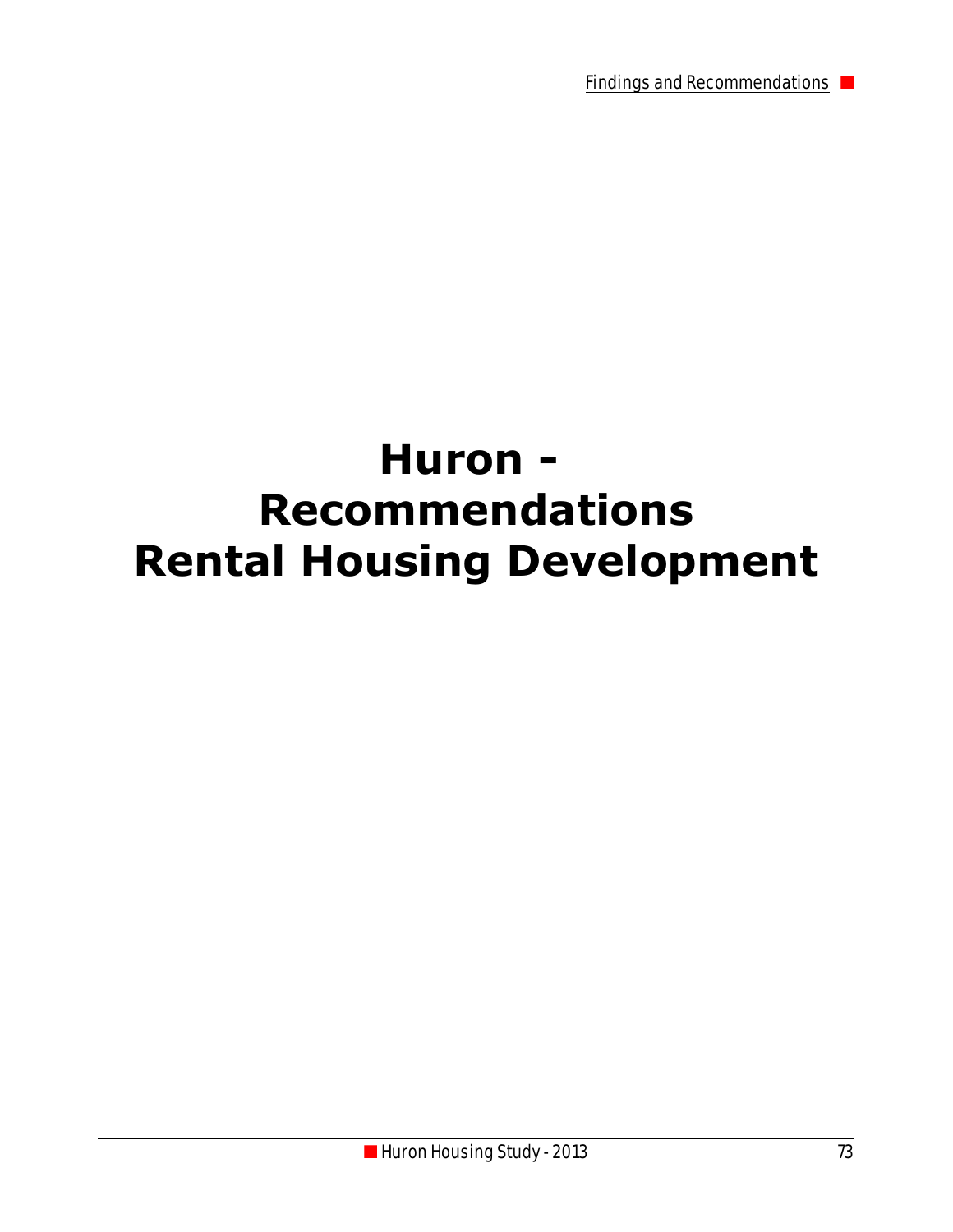### **Rental Housing Development**

**Overview:** In recent decades it has been difficult to produce new rental housing units that are viewed as "affordable" when compared to existing rental housing. A number of factors, including federal tax policy, state property tax rates, high construction costs and a low rent structure, have all contributed to the difficulty in developing rental housing in most South Dakota communities.

From 1999 to 2012, based on City of Huron data, approximately 158 rental units were constructed in Huron.The 158 rental units include market rate general occupancy, tax credit and units for special need's populations. In addition to the new rental units, it is estimated that approximately 70 single family homes were converted from owner-occupied to rental use between 1999 and 2012.

Demand for new rental housing is typically generated from three factors:

- < Growth from new households
- < Replacement of lost units
- Pent-up demand from existing households

Our household projections for Huron expect continued household growth, although some of this growth will result in demand for owner-occupied housing. From 2010 to 2015, it is projected that there will be a 74-household gain in Huron. Approximately 40% of these households will be rental households, thus, there will be a demand of approximately 30 additional rental units over the next five years.

Demand created by replacement of lost units is more difficult to determine, but the best available evidence suggests that the City will lose as many as seven units per year. As a result, approximately 35 additional units will be needed over the next five years to replace lost units. In some cases, this unit replacement will be necessary as existing units are removed from the inventory through demolition or conversion. In other cases, this replacement is appropriate due to the deteriorating condition of older, substandard rental housing that should be removed from the occupied stock.

Pent-up demand also exists. As part of this study, a rental survey was conducted. A total of 1,175 rental units in 37 multifamily buildings were contacted. Information was also obtained on single family homes, duplexes and small rental buildings. The survey found a 7.7% vacancy rate in general occupancy market rate units, a 7.1% vacancy rate in subsidized units, a 0% vacancy rate in tax credit units and a 0% vacancy rate in the senior with services projects.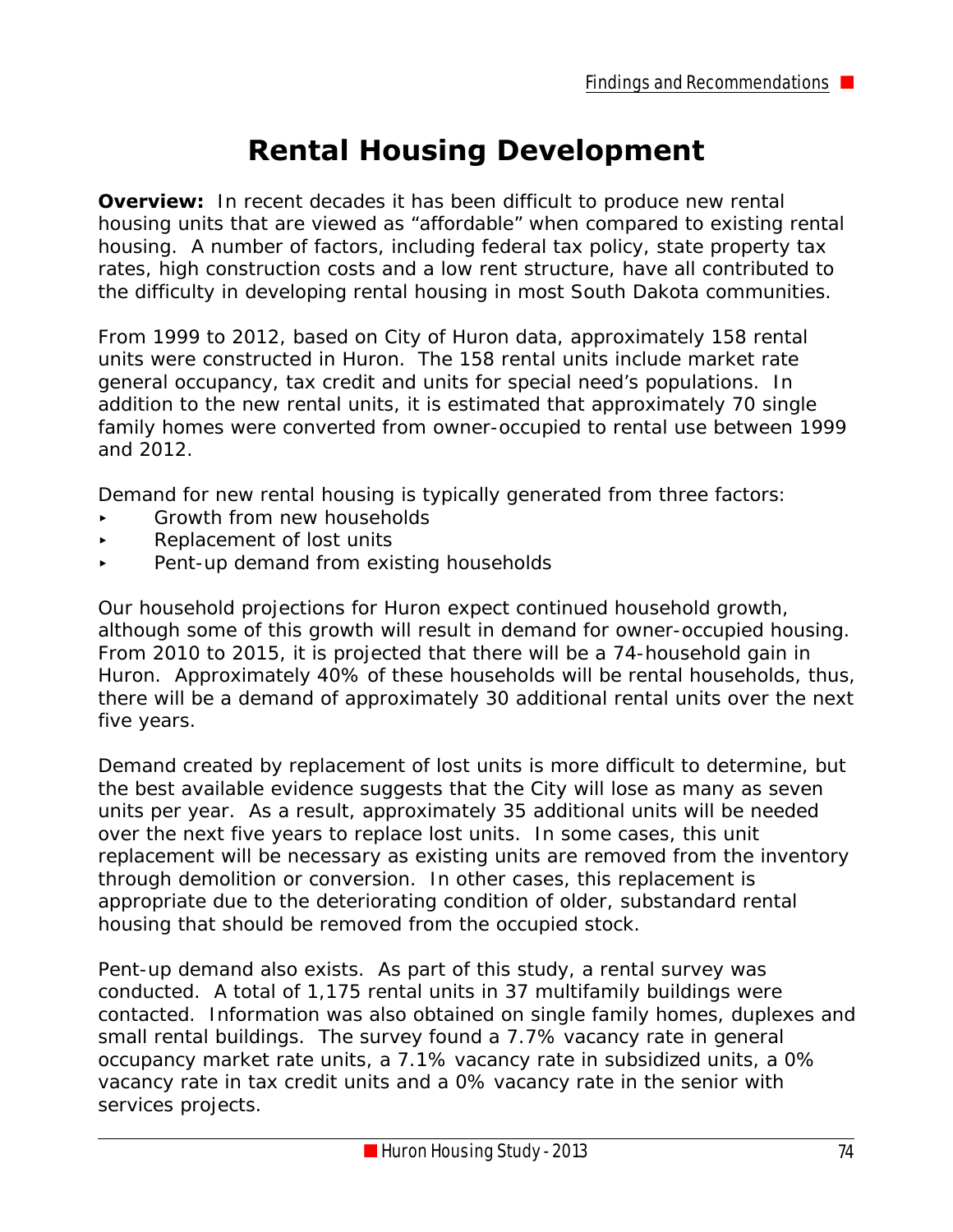Based on this information and interviews with stakeholders, we are estimating that there is a demand for approximately 16 to 20 additional subsidized/tax credit rental units, 32 to 37 market rate units and 38 to 47 senior with services units in Huron over the next five years.

These three demand factors show a need for 151 to 169 rental units over the next five years. Based on the factors stated above, we recommend the development of the following new rental units over the next five years from 2013 to 2018. With limited exceptions, Huron would be the preferred location for these future projects.

| $\blacktriangleright$ | <b>General Occupancy Market Rate</b> | 77-82 units |               |
|-----------------------|--------------------------------------|-------------|---------------|
| $\blacktriangleright$ | Subsidized/Tax Credit                |             | 36-40 units   |
| $\blacktriangleright$ | Senior with Services                 |             | 38-47 units   |
|                       |                                      | Total       | 151-169 units |

#### **1. Develop 77 to 82 general occupancy market rate rental units**

**Findings:** Approximately 76% of the rental housing in the City of Huron can be classified as general occupancy market rate housing. These units are free of any specific occupancy restrictions such as financial status, age, or student enrollment. Market rate housing does not have any form of rent controls, other than those imposed by the competitive marketplace.

The entire rental inventory in the City includes approximately 2,477 total units in 2010. We believe that approximately 1,891 of these units are best described as market rate rental housing.

As part of the research for this Study, we contacted 550 market rate units. We found 36 vacant units for a vacancy rate of 7.7%, which is above a healthy market range of 3% to 5%. Twenty-nine of the 36 vacancies were in three rental projects. Nine of the 13 market rate rental projects surveyed had no vacancies. Also, 29 of the 36 vacant units were in efficiency or one-bedroom rentals. A Housing Study was conducted in 2009 and the vacancy rate for market rate units was reported to be 0.8%.

There is a fairly wide variation in rental rates in the market rate segment in the City of Huron. The prevailing rent range for an efficiency apartment is \$350 to \$400 and up to \$900 to \$960 for a three-bedroom unit.

From 2000 to 2012, only one market rate rental project was constructed. The Huron Housing and Redevelopment Authority constructed a 40-unit project in 2009. Also, it is estimated that approximately 70 single family homes have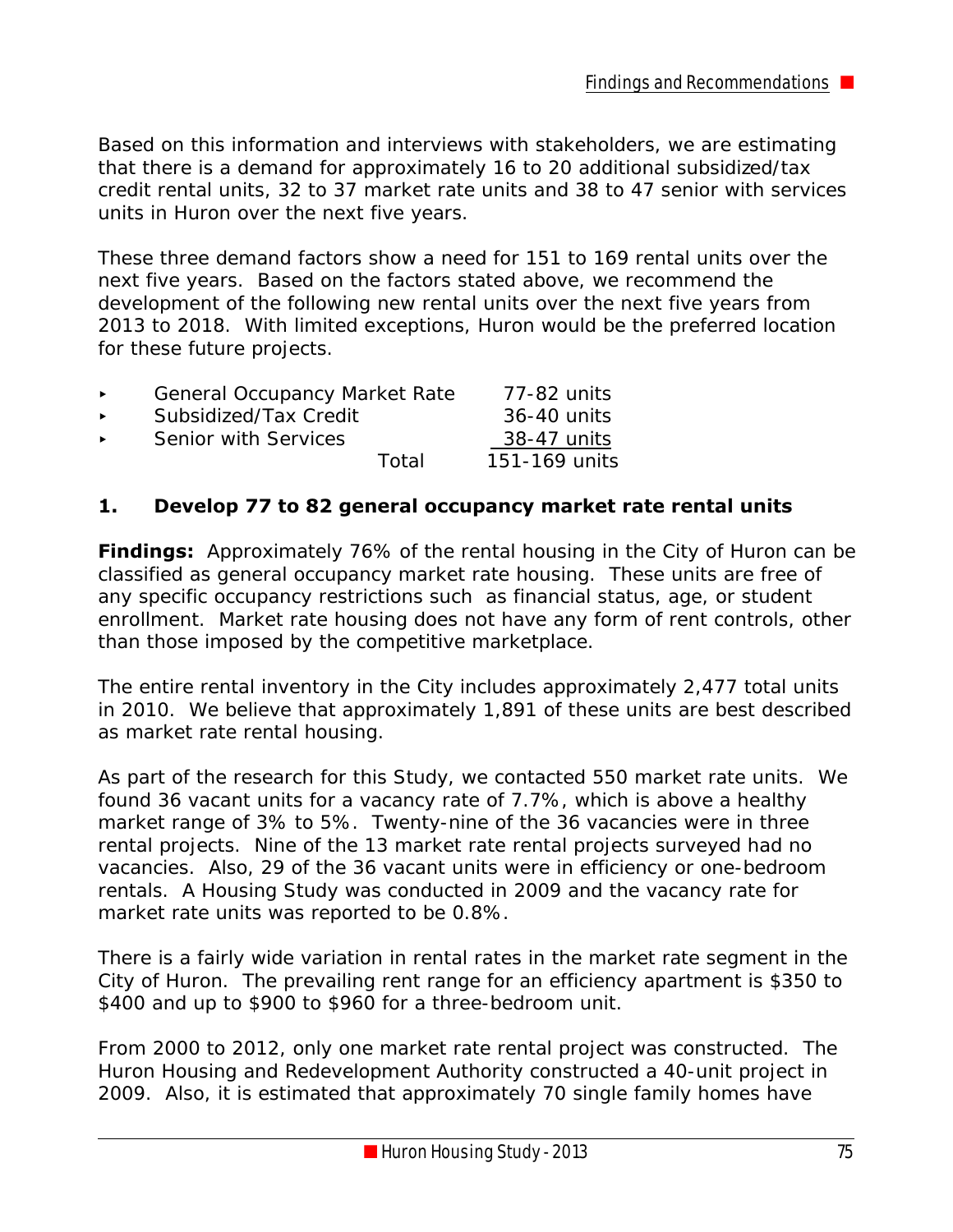converted from owner-occupied to rental units partially due to the downturn in the economy.

**Recommendation:** As stated earlier in this section, rental housing demand is based on household growth, pent-up demand and replacement of housing units that have been demolished or converted.

Based on this combination of demand generators, we believe that it is reasonable to plan for production of between 77 to 82 market rate rental units over the next five years. This includes the market rate rental projects that may be in the planning phase.

Based on our research, there is a significant need for larger rental units, thus, the majority of the new units constructed over the next five years should be two, three and four-bedroom units.

Townhome style units or high quality apartment buildings are both options in addressing the need for market rate units. The projects, to be successful, should have 'state of the art' amenities. It would be advantageous for new units to be constructed in smaller project phases. This strategy allows the new units to be absorbed into the market.

There are two market rate rental segments in Huron. One segment is seeking a high quality unit and can afford a higher rent. The second segment is seeking work force housing and a more modest rent. This segment may not qualify for subsidized or tax credit rental units, but affordability is still an issue.

There is a need to construct both types of market rate rental housing. There is a wide rent range in the following table reflecting the two segments. To construct the workforce housing and charge affordable rents, land donations, financial assistance, tax increment financing and other resources may be needed.

#### **Recommended unit mix, sizes and rents for the Huron Market Rate Housing Units:**

| Unit Type     | No. of Units | Size/Sq. Ft.    | Rent            |
|---------------|--------------|-----------------|-----------------|
| One Bedroom   | $10 - 11$    | $800 - 900$     | $$600 - $800$   |
| Two Bedroom   | 38-40        | $1,000 - 1,100$ | $$650 - $975$   |
| Three Bedroom | $21 - 22$    | $1,150 - 1,250$ | $$700 - $1,050$ |
| Four Bedroom  | 8-9          | $1,350 - 1,500$ | $$900 - $1,200$ |
| Total         | 77-82        |                 |                 |

**Note:** The recommended rents are gross rents including all utilities. The rents are quoted in 2013 dollars.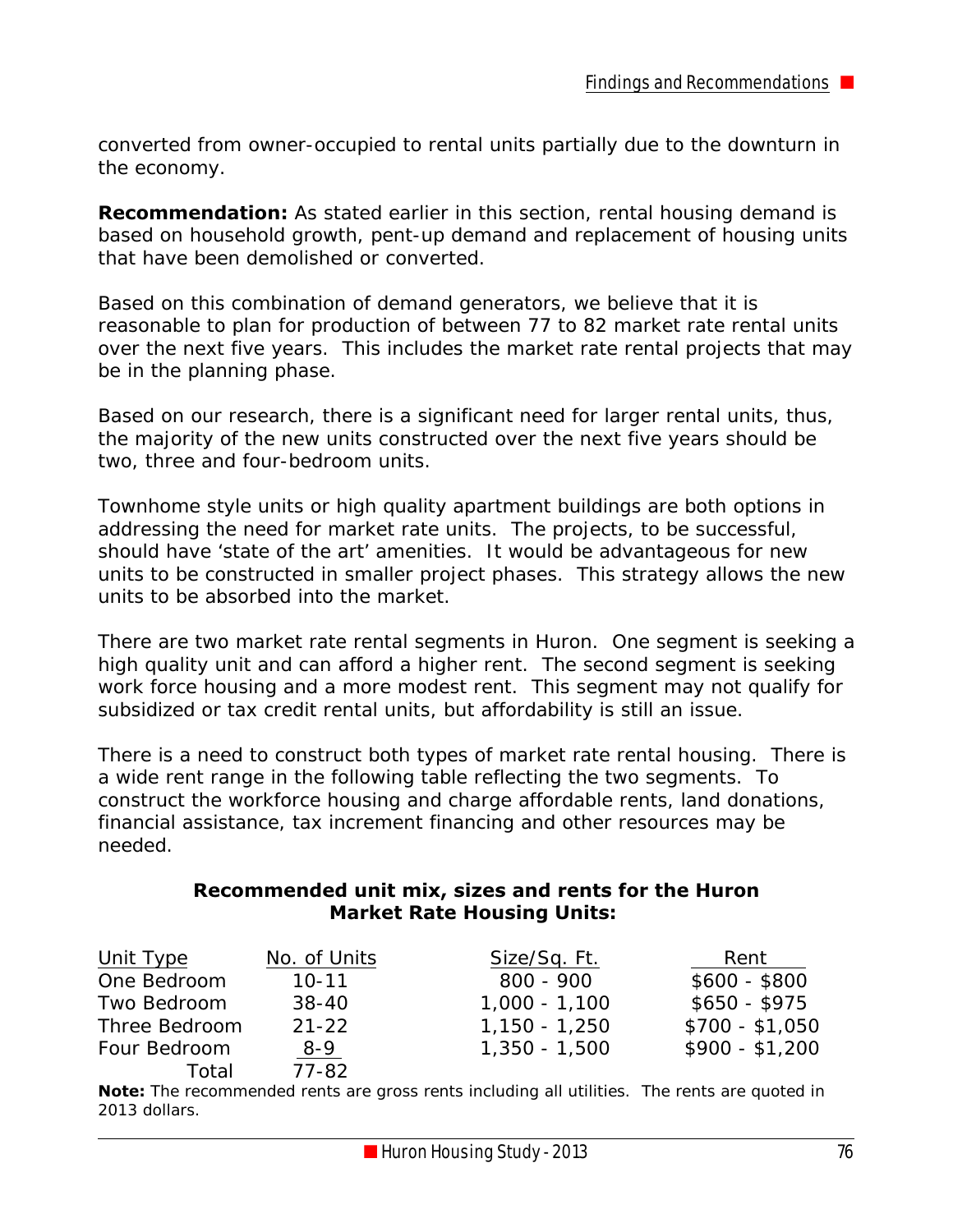#### **2. Develop 36 to 40 Subsidized/Tax Credit Rental Housing Units**

**Findings:** Huron has a good supply of subsidized multifamily rental units and a limited supply of tax credit units. The supply of subsidized units is adequate to address Huron's needs, however, we are projecting a need for 36 to 40 tax credit units over the next five years. The City of Huron has 13 project-based subsidized/tax credit developments with a combined 445 units. Subsidies have been provided by USDA Rural Development, the Department of Housing and Urban Development (HUD) and through the South Dakota Housing Development Authority. The breakdown of the 13 rental projects is as follows:

- Six subsidized general occupancy projects with 250 units
- < Six subsidized senior/disabled projects with 157 units
- < One general occupancy tax credit project with 38 units

All of the city's subsidized units serve low income people and charge rent based on 30% of the tenant's household income. In some cases, tenant households pay 30% of income, but not less than a basic rent level established for the unit. In these cases, it is possible that a very low income household pays more than 30% of income, if the basic rent was higher. There is also a market rent and tenants don't pay more than the market rent.

The rents for the tax credit project are \$411 to \$620 for a two-bedroom unit and \$466 to \$690 for a three-bedroom unit.

In addition to these subsidized projects, Beadle County has funding authorization for approximately 251 Housing Choice Vouchers. Voucher assistance is issued to income-eligible households for use in suitable, private market rental housing units. With the assistance, a household pays approximately 30% of their income for rent, with the program subsidy paying any additional rent amounts. Most of the Vouchers are being utilized within the City of Huron.

Despite the existing supply of subsidized units in Huron, the 2010 Census still identified that approximately 640 renter households in Huron reported a housing cost burden, with 30% or more of their income going to housing costs. A majority of these households were actually paying 35% or more of their income for housing, which is defined as a severe cost burden.

Our rental survey found 29 vacancies in the subsidized projects, which represented a vacancy rate of 7.1%. All but one of the subsidized projects had vacancies. The 38-unit tax project reported no vacancies.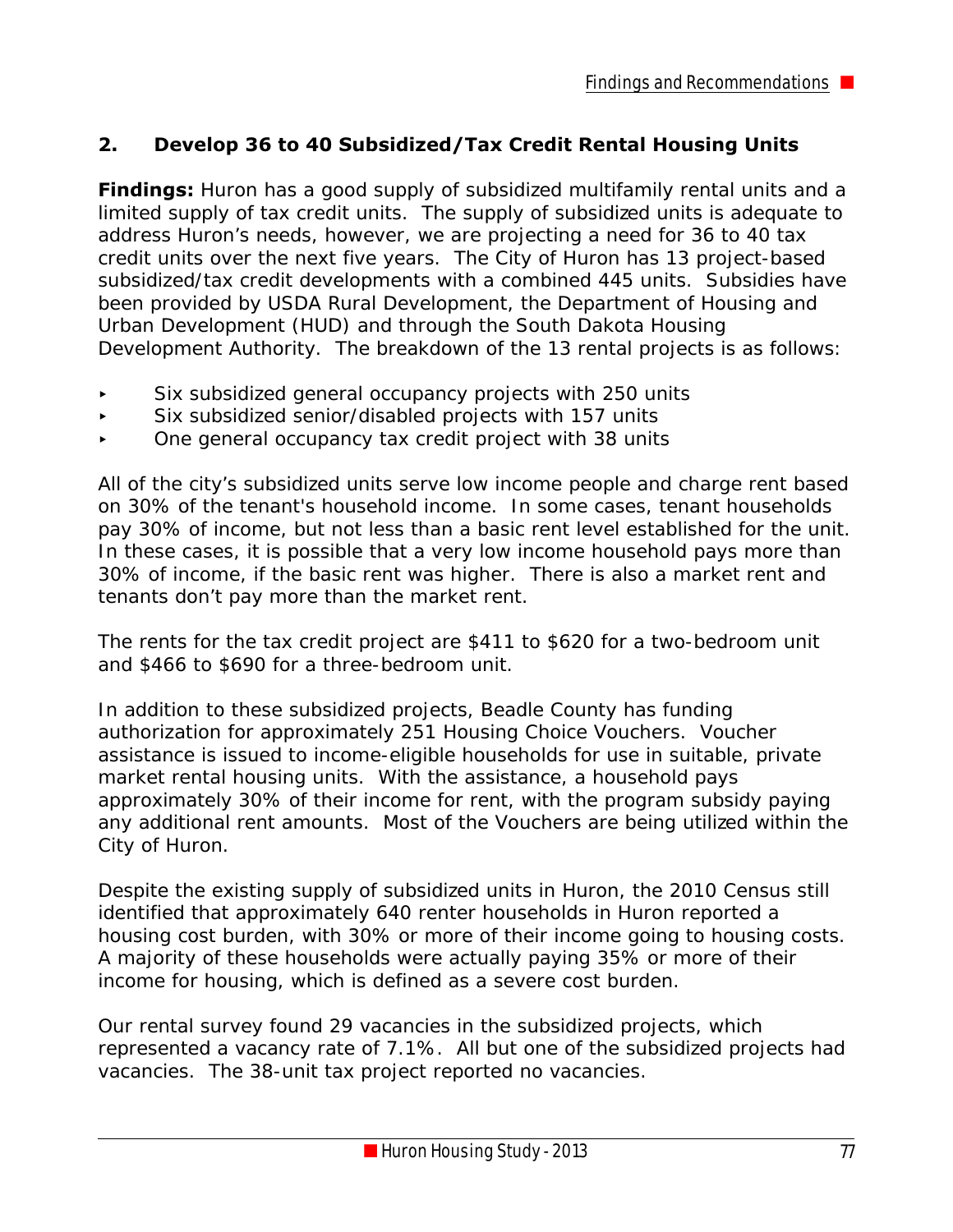The greatest need for tax credit units is for three and four-bedroom units. The City of Huron has 378 renter households with four or more people. This is an increase of 170 households from 2000 and 2010. This number is high when compared with other cities. Many of these households are renter households and need three or four-bedroom units. Currently, there are only 54 subsidized/tax credit three-bedroom units and no four-bedroom units in Huron.

**Recommendation:** We recommend the development of 36 to 40 tax credit rental housing units for moderate income households.

Tax credit projects utilize the federal low income housing tax credit program. Tax credits alone do not produce 'deep subsidy' rental units that can serve very low income households, but tax credits do provide a 'shallow subsidy' that allows for the construction of units that can serve households at or below 60% of the median income established for the County. When other resources are combined with tax credits, even lower income households can be served.

If tax credit units are constructed, we strongly recommend that the rents are at or below the fair market rents for Housing Vouchers, thus, a low income household in a tax credit unit can apply for a Housing Voucher, which will enable the household to pay 30% of their income for their unit.

We recommend that at least 75% of the tax credit units constructed over the next five years should have three-bedrooms or four-bedrooms and be constructed as town home style units.

The City of Huron should work with a private developer or area housing agency to apply for tax credits and to develop a tax credit project. The City could assist with lowering rents by providing Tax Increment Financing and/or land at a reduced cost.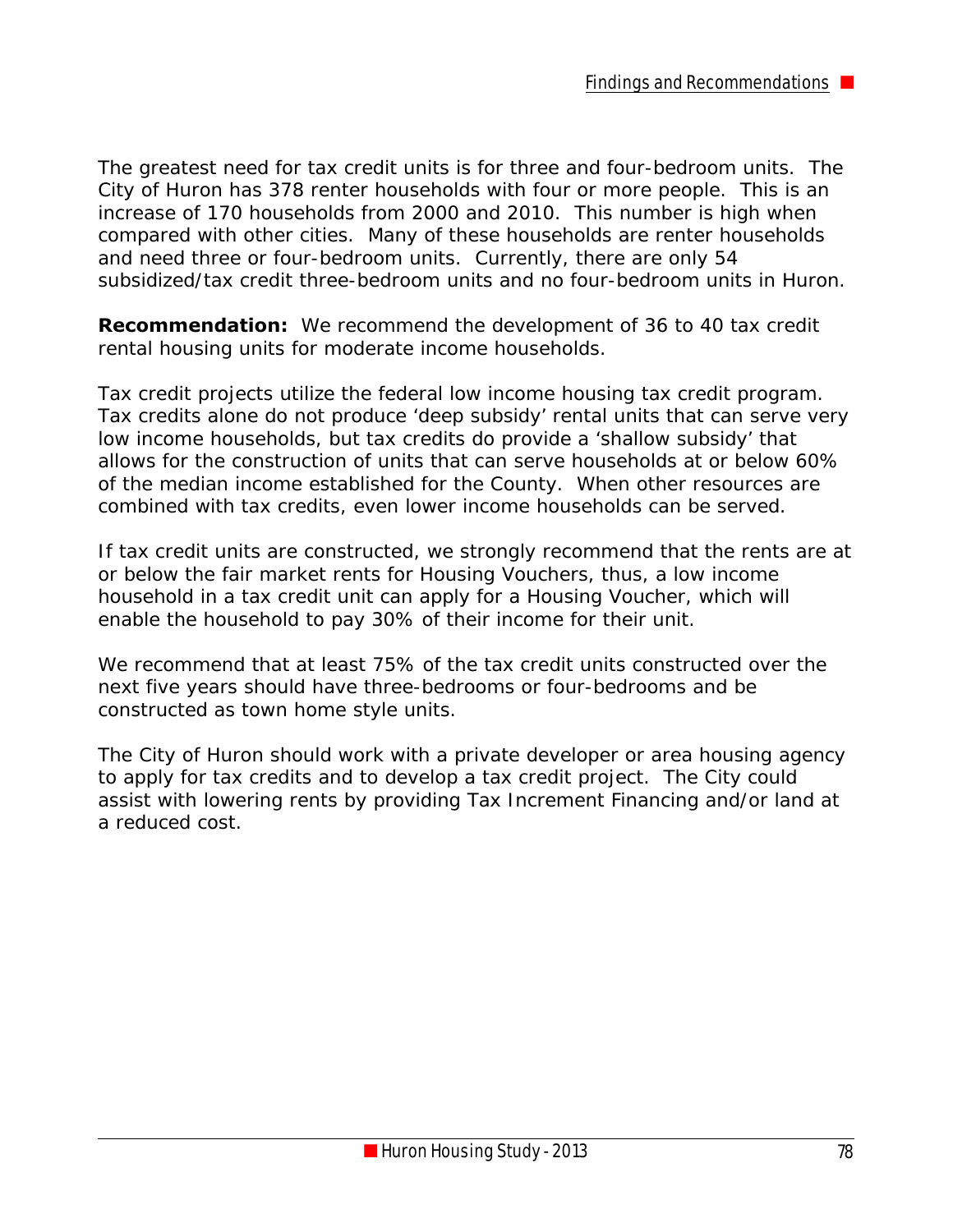#### **3. Support the development of 38 to 47 additional senior with services units**

**Findings:** The City of Huron currently has two senior with services projects with a total of 68 beds. One project, Stoney Brooke Estates, has 49 units and is licensed as an Assisted Living Center. The other project, Countryview Estates, has 19 beds and is registered as a Residential Living Center.

The research for this Study did not identify any dedicated beds/units in Huron for people needing specialized memory care housing. However, both nursing homes do house people with memory loss issues, and it is probable that other senior housing facilities also have some residents with less severe memory loss issues.

Currently, there are no vacancies in the two projects that offer senior housing with services, and both facilities have a waiting list. Stoney Brook Estates is planning a small expansion of approximately eight assisted living beds.

**Recommendation:** Using 2010 Census data for Beadle County, there are 1,637 senior citizens age 75 and above that are not currently in a nursing home and are part of the potential market for senior with services units. Based on our previous research in other communities, approximately 6.5% to 7% of seniors over the age of 75 will need senior with services housing, thus, there is potential demand for 106 to 115 senior with services beds in Beadle County.

Currently, there are 68 beds in Huron providing senior housing with some level of services, therefore, there is potential demand for 38 to 47 additional beds. This could include a mix of assisted living, lighter services housing and specialized memory care units. This recommendation is intended to provide general guidance and to identify the need for additional senior with services beds/units in Huron and Beadle County.

We support the current expansion of assisted living that is being proposed. We also recommend that prior to developing additional senior with services beds/units that a comprehensive analysis is undertaken to determine the appropriate mix of light services, assisted living and memory care units/beds that are needed at the time the development is proposed.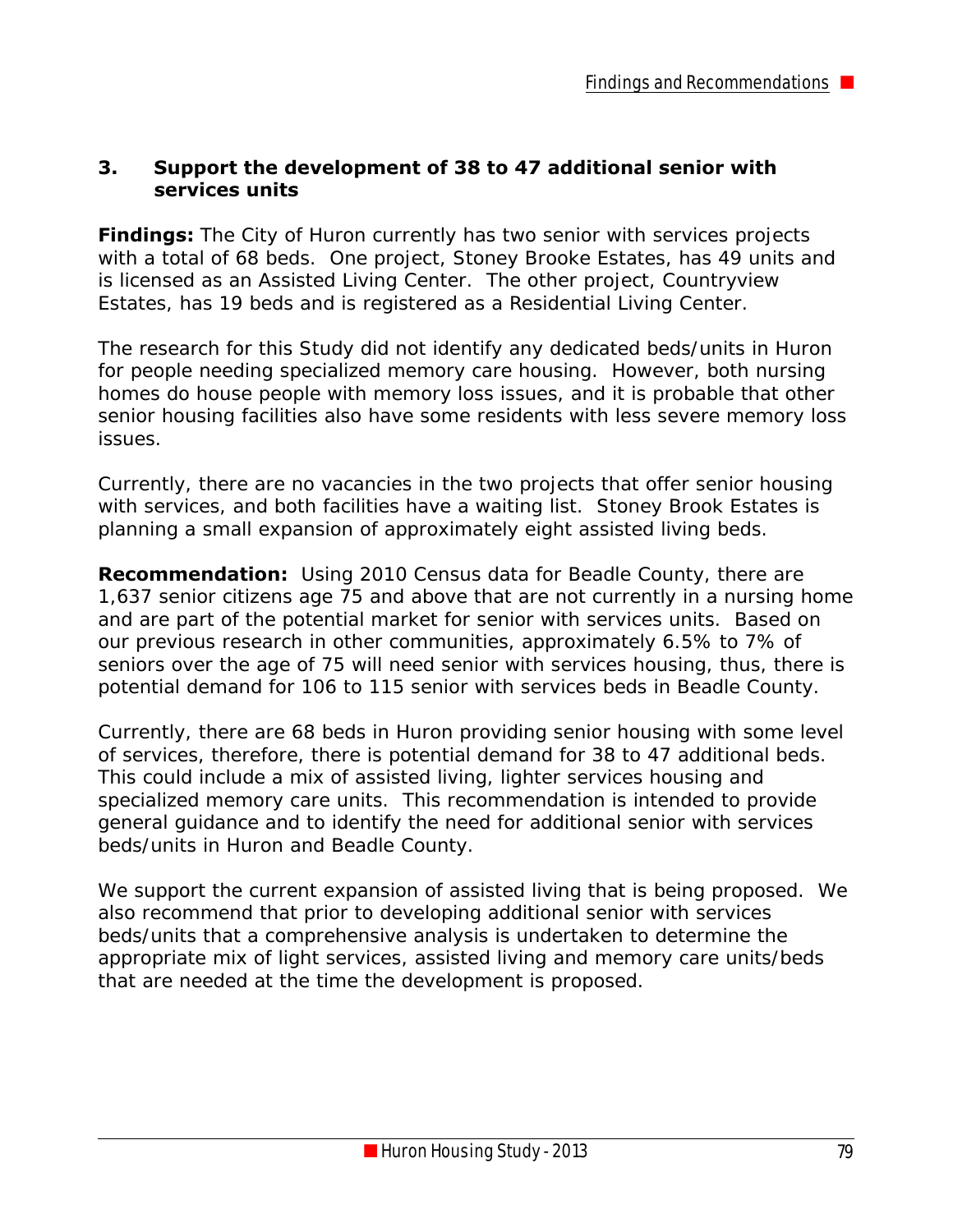#### **4. Develop a Downtown Mixed-Use Commercial/Housing Project**

**Findings:** The City of Huron has an active downtown area. A mixed-use rental housing/commercial project could complement the City's ongoing efforts to maintain a vibrant downtown. There should be sensitivity to the timing of the project and type of commercial tenants the project will have, to assure the project is an asset to the downtown.

New mixed use projects have been developed in several cities comparable to the size of Huron. Some of these projects were developed because of market demand while others were developed to enhance the downtown, to introduce a new product to the market and to serve as a catalyst for downtown redevelopment.

**Recommendation:** We recommend the development of a mixed-use building in the downtown Huron area. There are several potential sites in the downtown area for a mixed-use project.

We recommend commercial space on the first floor and 20 to 24 rental units on the second and third floors. Prior to construction, a portion of the commercial space should be leased to an anchor tenant who would complement existing downtown businesses and attract people to downtown.

The 20 to 24 rental units should be primarily market rate units, but could be mixed income with some moderate income units. The units should be primarily two-bedroom units. Please note that these units are not in addition to the units recommended in the first and second recommendations of this section. If a mixed use building was constructed, the number of units recommended previously should be reduced.

Ideally, a private developer would construct and own the building. The City may have a role in the project by providing TIF or other local funds and land at a reduced price.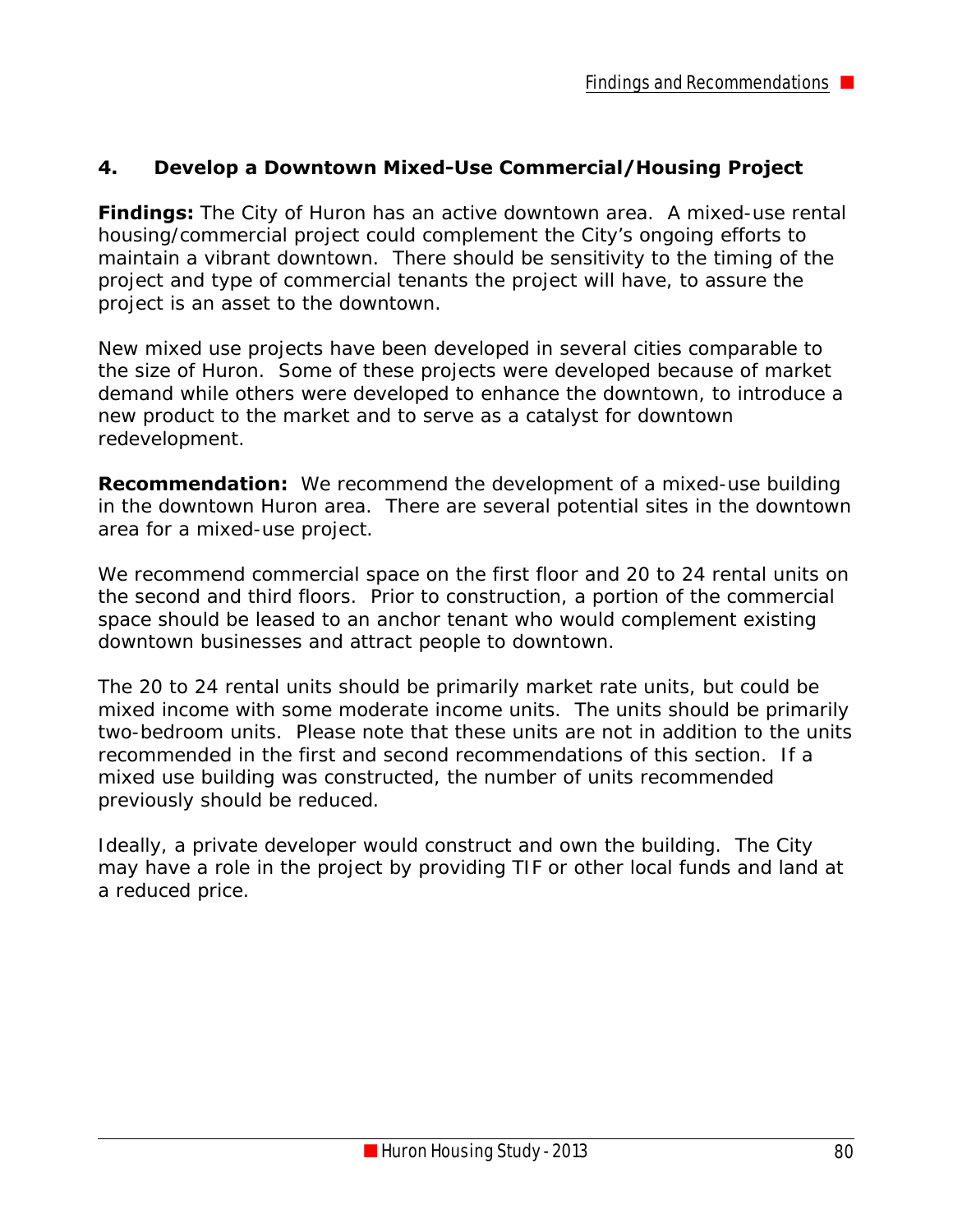#### **5. Continue to utilize the Housing Choice Voucher Program**

**Findings:** The Housing Choice Voucher Program provides portable, tenantbased rent assistance to lower income renter households. The program requires participating households to contribute from 30% to 40% of their adjusted income for rent, with the rent subsidy payment making up the difference. Tenants may lease any suitable rental unit in the community, provided that it passes a Housing Quality Standards inspection, and has a reasonable gross rent when compared to prevailing rents in the community.

Although the federal government provides almost no funding for subsidized housing construction, it has provided new Housing Choice Voucher allocations over the last two decades.

Because of the flexibility offered through the program, eligible households often prefer the portable rent assistance to other forms of subsidized housing that are project-based, and can only be accessed by living in a specific rental development.

The Housing Choice Voucher Program is administered in Beadle County by the Huron Housing and Redevelopment Authority. Based on available funding, the Huron HRA has the ability to issue approximately 251 Vouchers. Currently, the majority of the Vouchers are being utilized in the City of Huron.

**Recommendation:** From a practical standpoint, the Housing Choice Voucher Program is the single best way that Huron and Beadle County can provide affordable housing. Although current funding for this program is very limited and it is difficult to even fund currently allocated Vouchers, we encourage the Huron Housing and Redevelopment Authority to apply for Vouchers when available and as needed.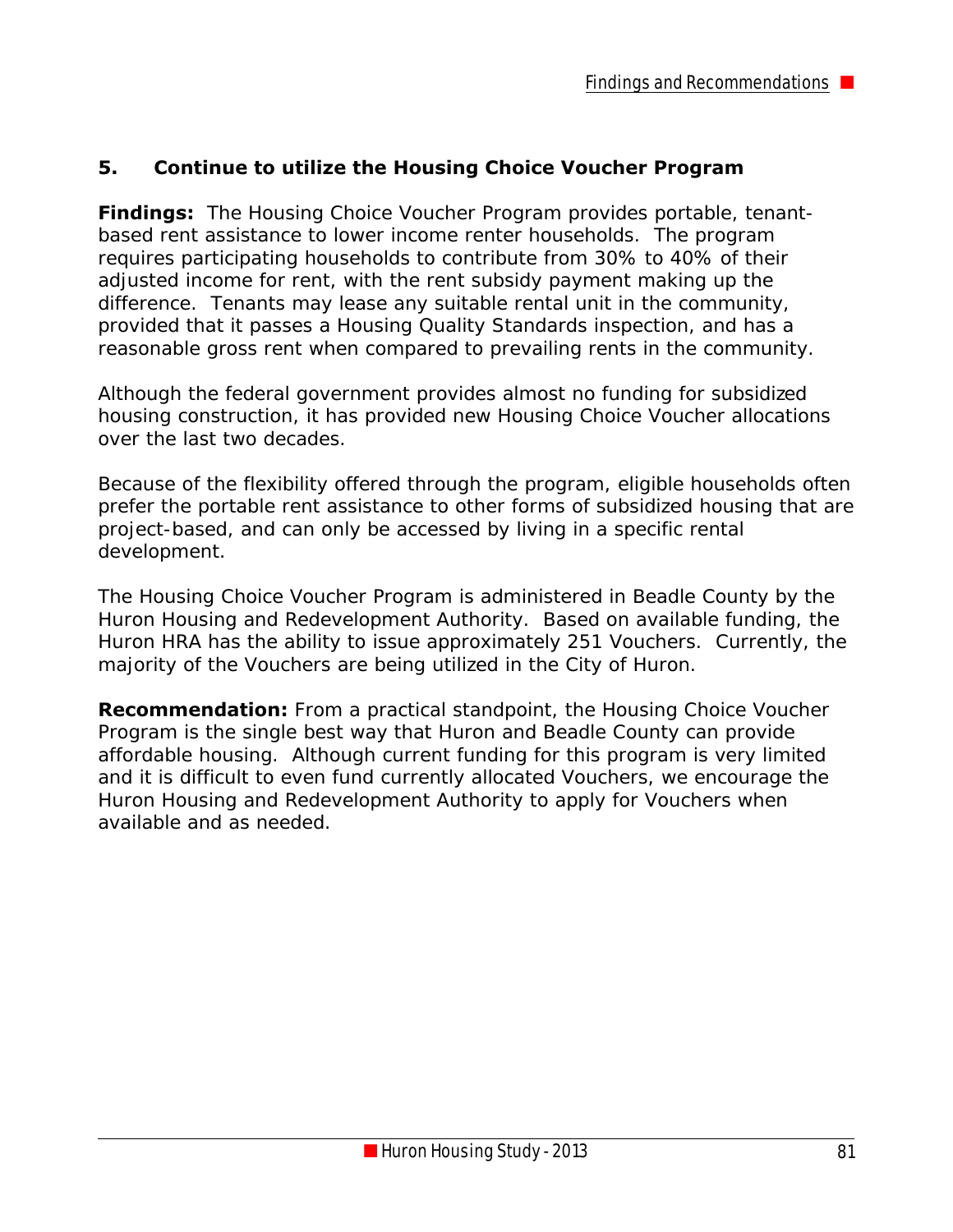Findings and Recommendations

## **Huron - Home Ownership Recommendations**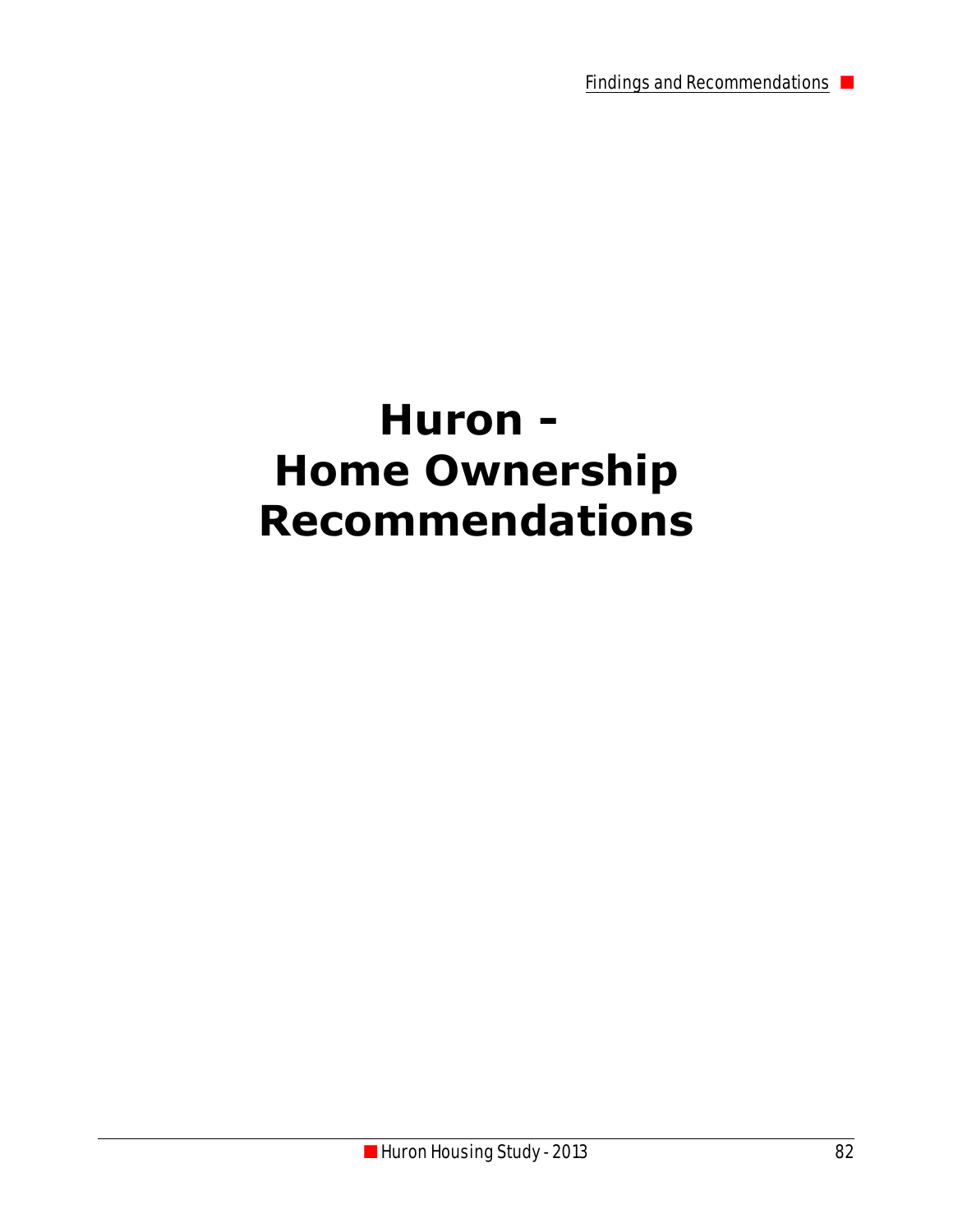### **Home Ownership Recommendations**

**Findings:** Expanding home ownership opportunities is one of the primary goals for most cities. High rates of home ownership promote stable communities and strengthen the local tax base.

The median owner-occupied home value in Huron is estimated to be \$90,000. In Alpena the median home value is estimated to be \$26,000. With approximately 50% of the homes in Huron and almost all of the homes in Alpena valued less than \$90,000, Huron and Alpena have a good market for first time home buyers and households seeking moderately priced homes.

Our analysis of Huron demographic trends shows strong population growth over the next five years in the 55 to 74 age ranges. While most households in these age ranges already own their housing, this group represents a strong potential market for 'trade-up' housing. Increasingly, the older age ranges within this group look for lower maintenance housing options, such as twin homes or town house developments. The strong growth in the 55 to 74 age range, however, is offset somewhat by expected household losses in the 45 to 54 age range.

The number of households in the 35 to 44 age range is expected to increase in Huron and Beadle County. While some of these households already own their housing, those households that have not been able to achieve the goal of home ownership, may need the assistance of special programs to help them purchase their first home and will be seeking affordable homes.

The 25 to 34 age range is projected to remain relatively stable from 2010 to 2015. Households in this age range are typically first-time home buyers.

To assist in promoting the goal of home ownership, the following activities are recommended.

#### **6. Utilize and promote all programs that assist with home ownership**

**Findings:** We believe that affordable home ownership is one of the issues facing Huron and Alpena in the future. Home ownership is generally the preferred housing option for most households and most communities. There are a number of strategies and programs that can be used to promote home ownership programs, and can assist with this effort.

First time home buyer assistance, down payment assistance, low interest loans and home ownership counseling and training programs can help to address affordable housing issues. The Cities have a supply of houses that are price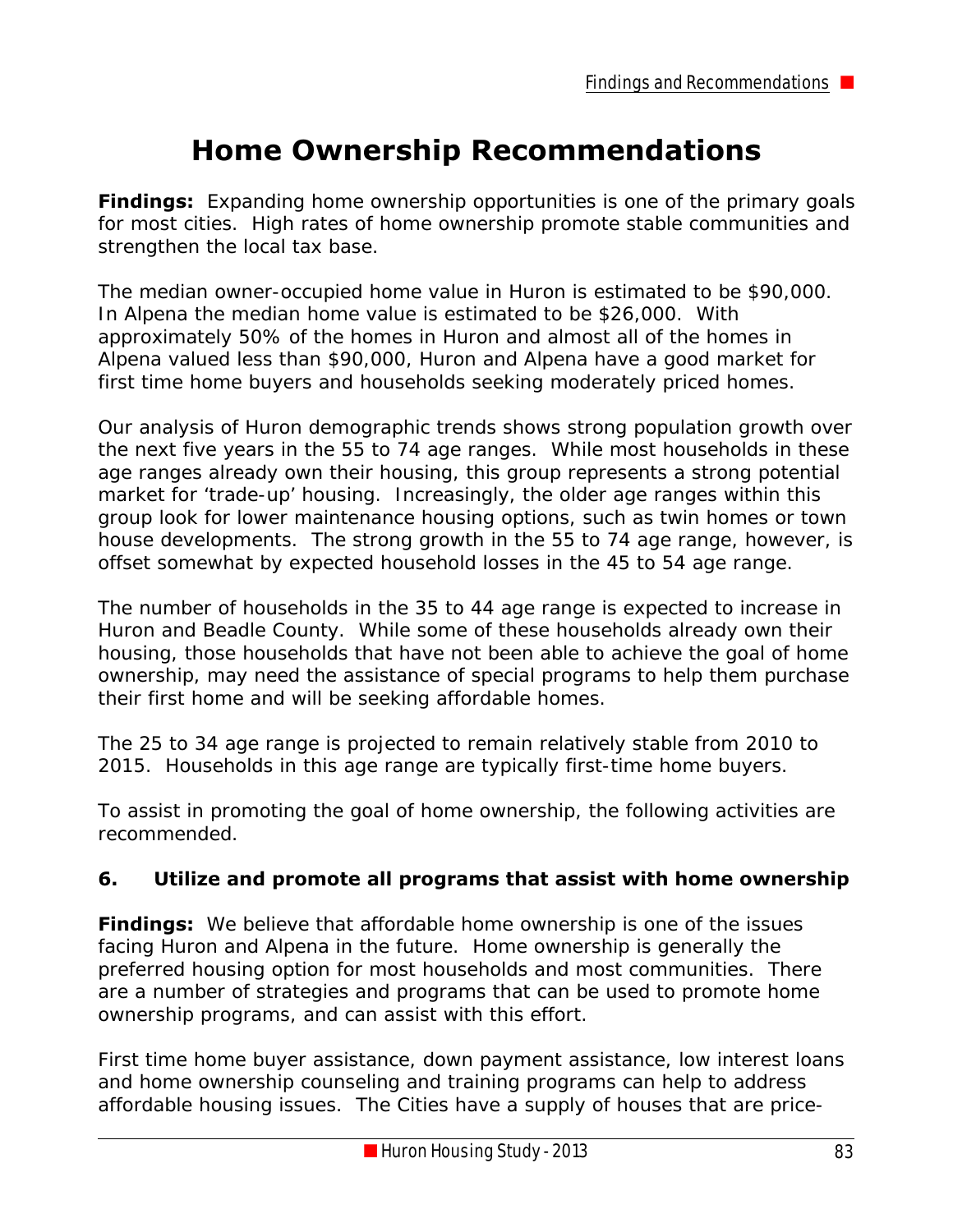eligible for these assistance programs. The home value estimates used in this study indicate that a large majority of the existing stock currently is valued under the purchase price limits for the first-time home buyer assistance programs.

While these individual home ownership assistance programs may not generate a large volume of new ownership activity, the combination of below market mortgage money, home ownership training, credit counseling, and down payment assistance may be the mix of incentives that moves a potential home buyer into home ownership.

James Valley Housing, Inc., has been working with regional housing agencies and the South Dakota Housing Development Authority to implement first time home buyer and down payment assistance programs.

**Recommendation:** James Valley Housing, Inc., and local financial institutions should continue to work with regional housing agencies and the South Dakota Housing Development Authority to utilize all available home ownership assistance programs. Private and nonprofit agencies should also be encouraged to provide home ownership opportunities.

Funding sources for home ownership programs may include USDA Rural Development, the South Dakota Housing Development Authority, and the Federal Home Loan Bank.

#### **7. Develop a local down payment assistance program**

**Findings**: One of the identifiable barriers preventing low and moderate income households from owning a home is the inability to save money for down payment and closing costs. This is especially true now that lending institutions have tightened their lending criteria and some conventional loans require a lower loan-to-value ratio.

There are numerous examples of cities and counties that have created a local fund to assist home owners with a down payment assistance program. Under these programs the city or county establishes a loan pool. Eligible applicants are provided a "soft second" loan that can be applied to a home purchase.

This down payment/closing cost loan is typically secured against the property, behind the primary mortgage. Repayment can be triggered if the buyer sells the home within a certain period of time, but often the loan is forgiven if the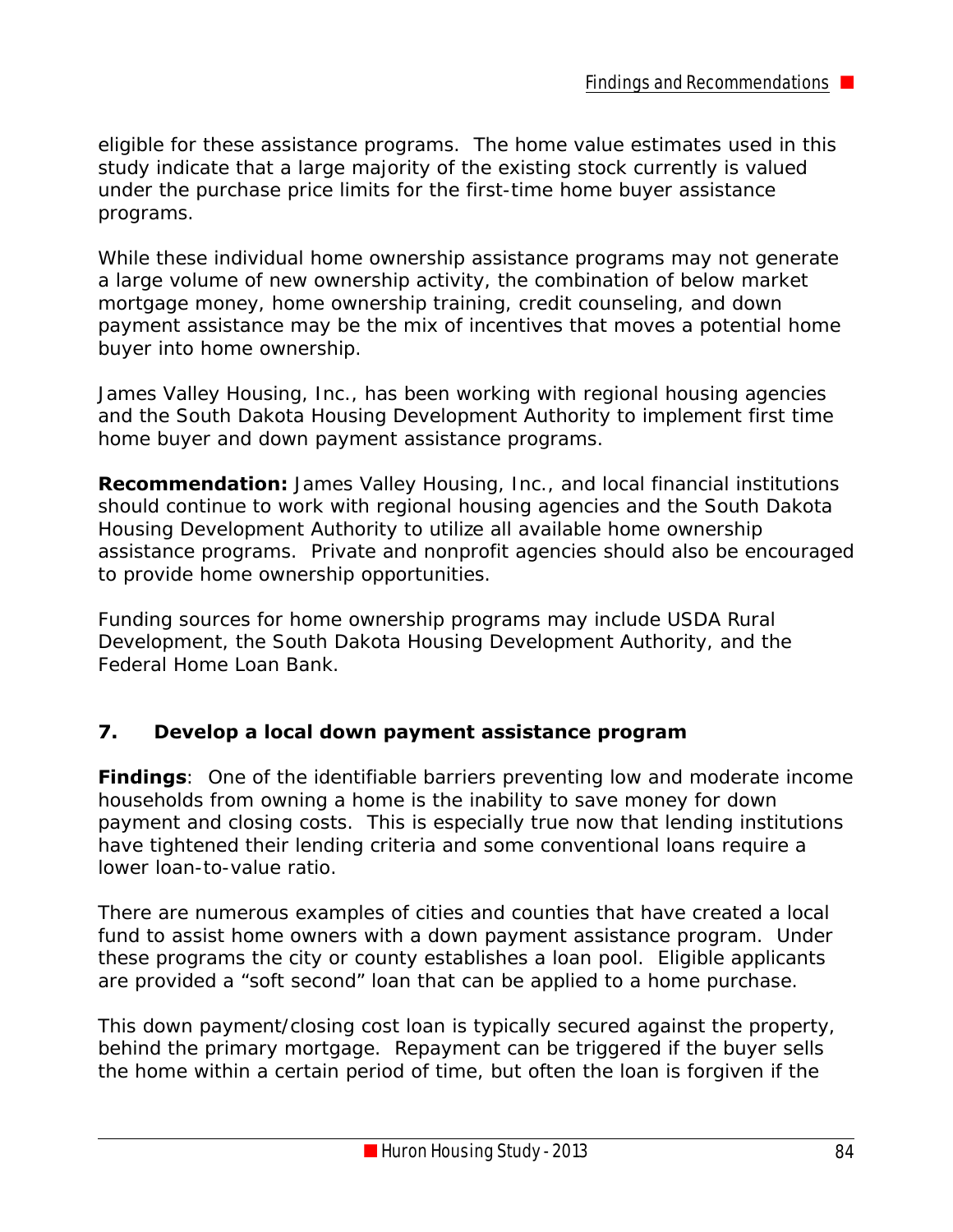borrower meets the basic program requirements. In other cases, the loan may need to be repaid after a certain period of time, or when the borrower sells or transfers the house in the future. Loans with repayment requirements typically do not accrue interest. The size of the loan is generally \$5,000 or less, but depends upon the resources that are available for the loan pool.

**Recommendation:** Local housing agencies may wish to consider the development of a local down payment/closing cost assistance program. A locally-funded program could provide additional assistance or could potentially serve households that do not qualify for SDHDA Down Payment Assistance. Following the collapse of the national housing bubble, and resulting rise in foreclosures, more stringent lending criteria now apply to many conventional mortgage loans, and a larger borrower contribution may be required.

To promote home ownership within Huron and Alpena, and to make ownership more achievable, a locally-funded program should be explored.

Major local employers, the Federal Home Loan Bank and the South Dakota Housing Development Authority may be potential sources to contribute to the fund. In some communities, recaptured grant funds have also been used to create a loan pool.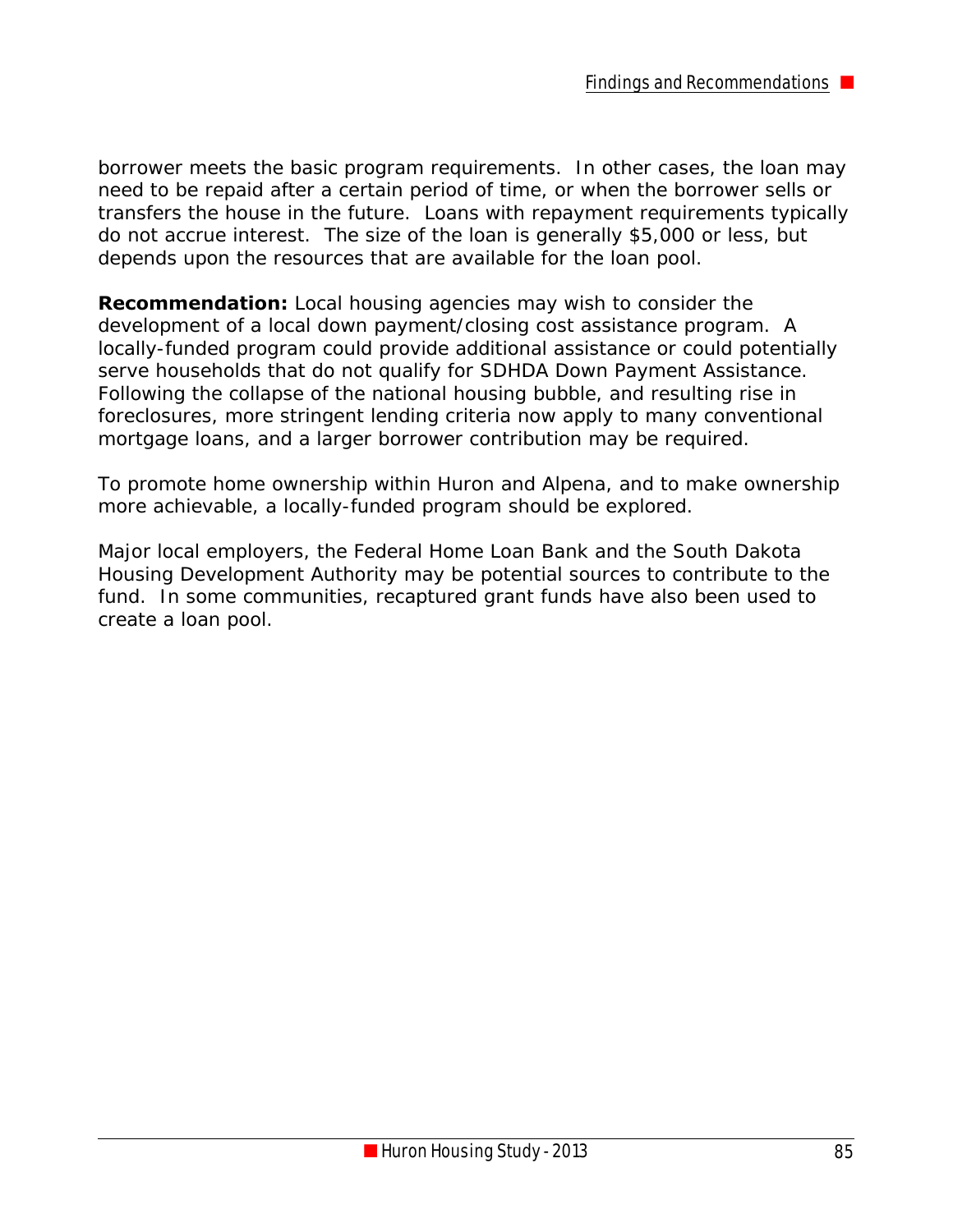Findings and Recommendations

# **Huron - New Housing Construction**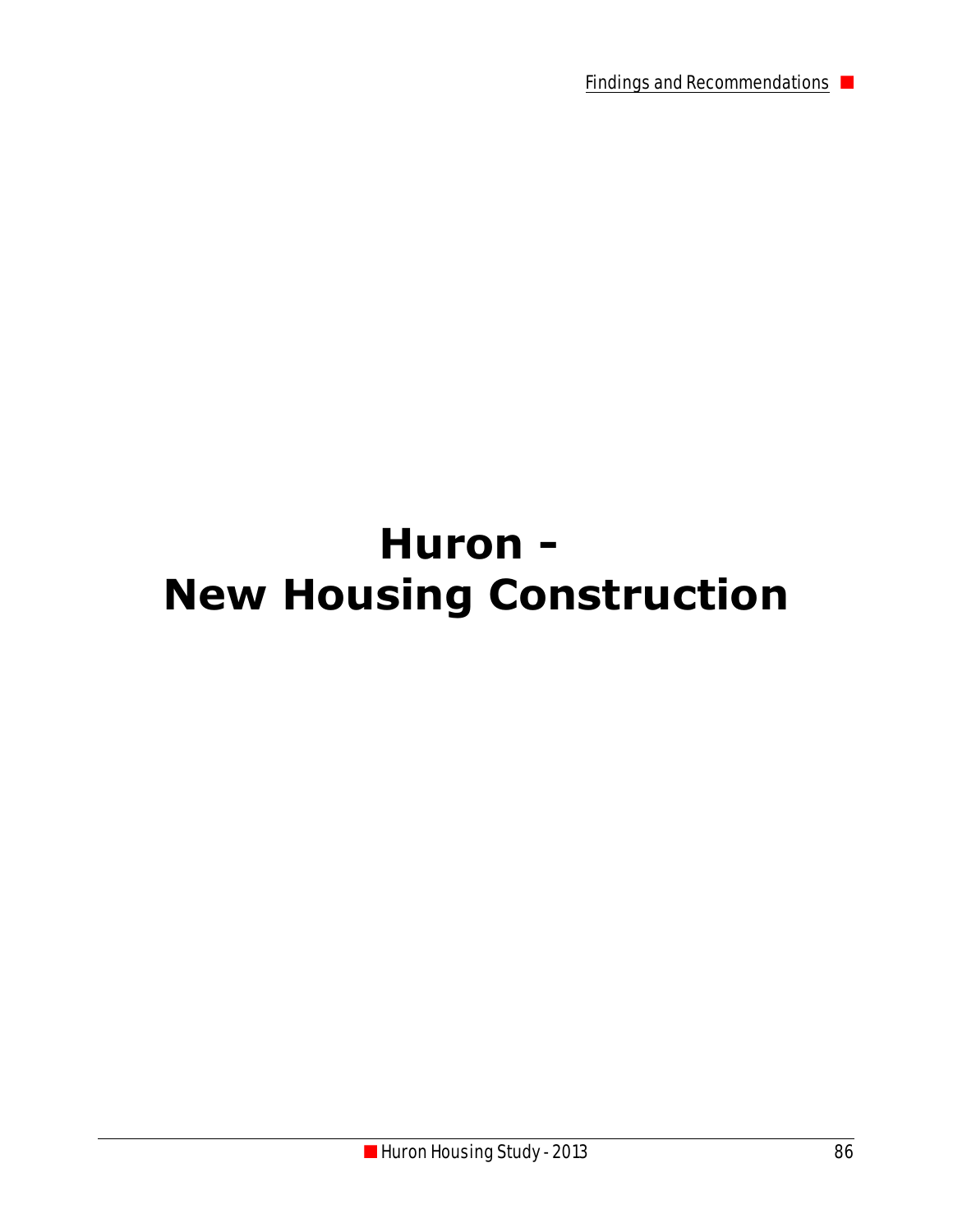### **New Housing Construction**

**Findings:** Huron has experienced significant single family owner-occupied housing construction. According to City records, from 1999 to 2012, 236 single family were constructed in Huron, which is an average of nearly 17 housing units per year. The peak years for new construction were 2005 when 31 houses were constructed and in 2005 when 22 units were constructed. Although there were peak years, new single family construction has been relatively stable over the past 14 years in Huron. Some additional attached units, such as twin homes or town houses were also built for owner-occupancy but the exact number of these units cannot be determined from annual reports.

The attractiveness of the area, the City's status as a regional center, the City's amenities and its job creation, should result in the continued construction of new homes annually. Also, there are many attractive residential lot options available for new home construction.

Overall household projections for Huron and Beadle County indicate good demand for owner-occupied housing construction. Substantial household growth is anticipated through 2015 among households in the age ranges between 55 and 74 years old. Beadle County is projected to gain 282 to 332 households in the 55 to 74 age ranges from 2010 to 2015. Households in these age ranges tend to be predominantly home owners, and form a market for higher priced, trade-up housing and low maintenance housing such as town homes and twin homes. The number of households in the 35 to 44 year old ranges is also expected to grow through 2015. Many of the households in these age ranges are first time home buyers. However, there is projected to be a loss of 228 to 280 households in the 45 to 54 age range.

It is our opinion that if the city, local housing agencies and developers are proactive, 30 to 35 owner-occupied housing units should be constructed in Huron annually over the next five years from 2013 to 2018 to address demand. Our projection for single family housing starts includes homes built in new subdivisions and on infill lots, and includes single family attached housing units, such as twin homes and town houses. The breakdown of our projection of 30 to 35 new owner-occupied housing units annually over the next five years is as follows:

- Higher & median price homes 12-13 homes
- Affordable homes 8-9 homes
- ▶ Homes on infill lots 4-5 homes
- Twin homes/town homes 6-8 units Total 30-35 units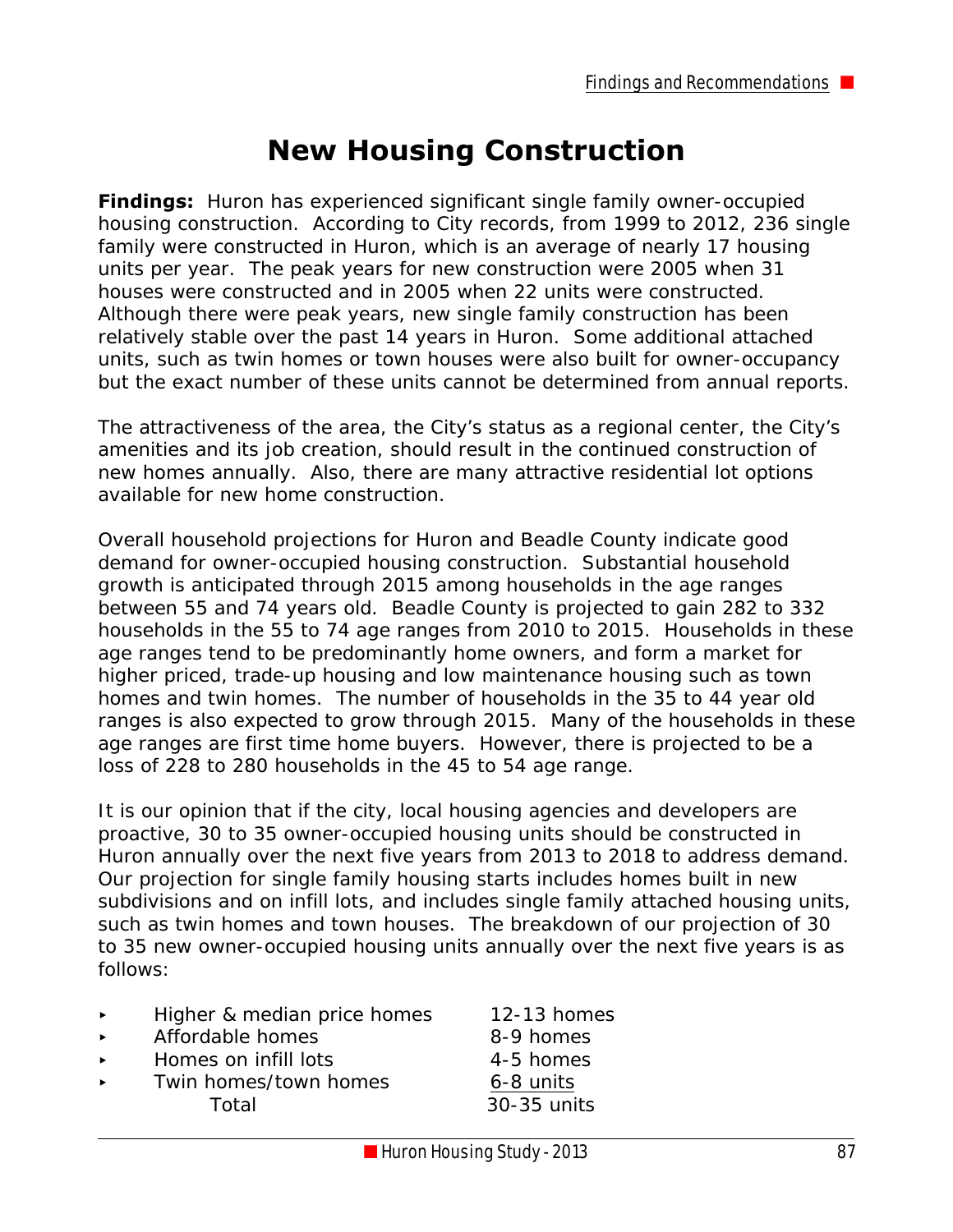#### **8. Monitor lot availability and development**

**Findings:** As part of this Study, we attempted to identify the inventory of available residential lots for single family housing construction in the City of Huron. Currently, there are approximately 180 lots available in newer subdivisions in Huron. The available inventory includes lots that are currently buildable, as well as lots in the advanced planning stages that could be available for the next construction season. Two subdivisions have had financial problems, which currently limits the availability of lots in these subdivisions. However, we are assuming the financial and legal issues will be resolved and these lots will be available.

There are also several miscellaneous infill lots scattered around the city that we did not attempt to count. We also do not know the availability of some of these infill lots. Also, we are promoting the acquisition and demolition of dilapidated houses. Some of the cleared lots may be sites for new construction.

**Recommendation:** We use a standard that a 2 ½ year supply of lots should be available in the marketplace based on annual lot usage. With projections that 30 to 35 new owner-occupied housing units will be constructed per year, the City should have approximately 75 to 88 residential lots available to meet the expected demand. Part of this demand would be for attached unit construction.

With approximately 180 available lots, plus infill lots, the City currently has an adequate number of lots. However, the City should continue to monitor the number of lots that are available to assure there is an adequate number on an ongoing basis and that lots are available for homes in all price ranges.

#### **9. Develop a 14-lot to 16-lot affordable subdivision**

**Findings:** Although there is an adequate number of lots available for new home construction over the next several years, lots for new affordable housing are limited. A cluster of lots for governors homes, modular homes and modest stick-built homes does not exist in Huron.

We are estimating a demand for the construction of eight to nine affordable homes annually in Huron.

James Valley Housing, Inc., has constructed 15 homes over the past three years and has a goal to construct 10 affordable homes annually.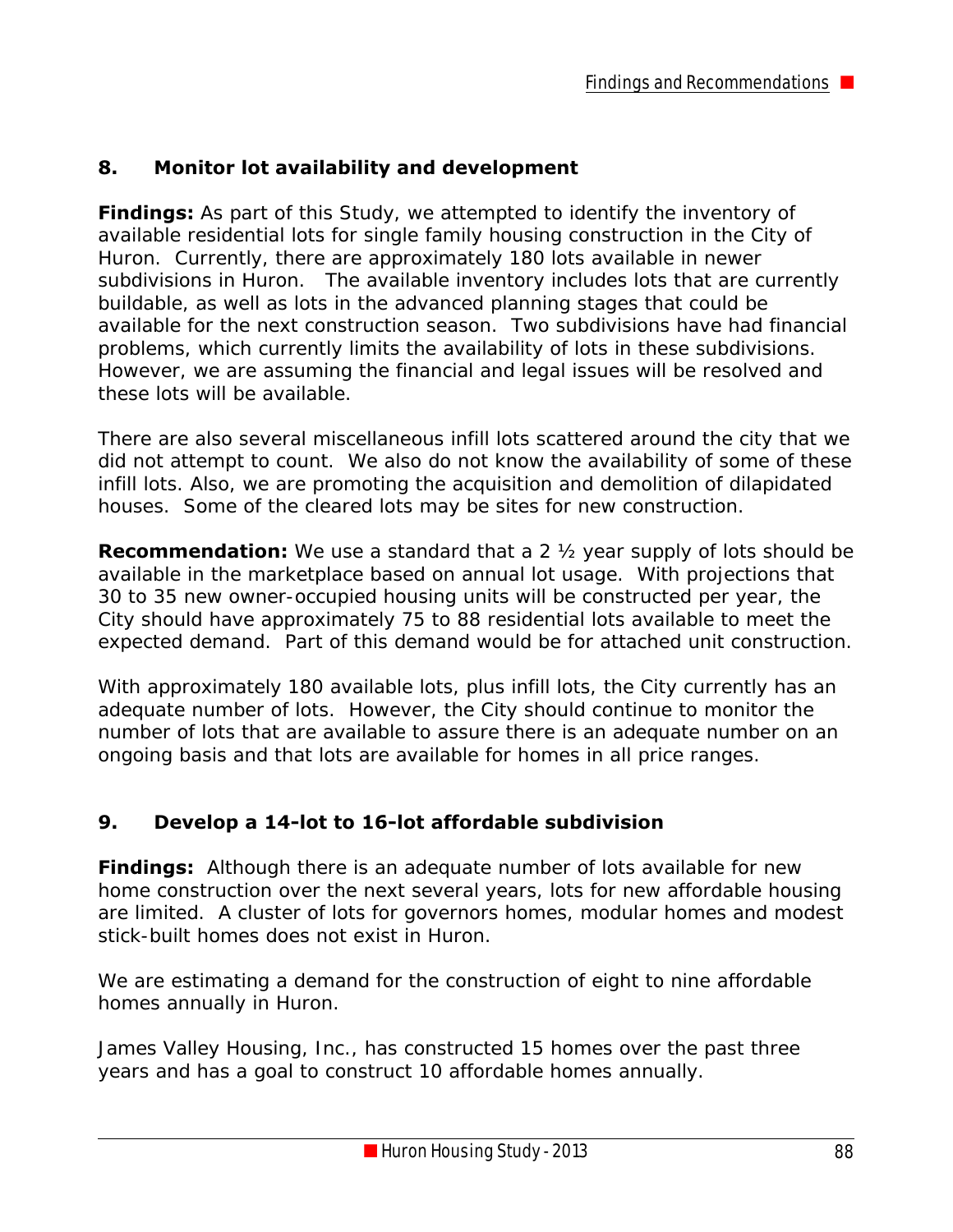**Recommendation:** We are recommending the development of a 14-lot to 16 lot affordable subdivision. The subdivision should include the following:

- $\triangleright$  The subdivision and infrastructure should be planned and developed to accommodate future phases, if land is available.
- **FICT** Total prices should be affordable for low and moderate income households.
- $\blacktriangleright$  The subdivision must be as aesthetically acceptable as possible.
- The subdivision should accommodate a variety of home designs.
- Financing programs for households should be provided, such as down payment assistance and low interest mortgage programs.
- Major employers should be involved in the financing and publicity.
- < To be successful, the homes must be available to as wide an income range as possible.
- $\triangleright$  A successful subdivision will need the cooperation of local housing agencies, funding agencies, and the City of Huron.

We are recommending that a subdivision is developed immediately, in conjunction with the improving economy and the need for lots. We are estimating a four to five-year lot absorption time frame.

It may be necessary for the City of Huron, James Valley Housing, Inc., or the Greater Huron Development Corporation to assist a developer, partner with a developer, or to be the developer of a subdivision. Also, if a cluster of lots is available in an existing subdivision for affordable homes, that would be an alternative option to developing a new subdivision.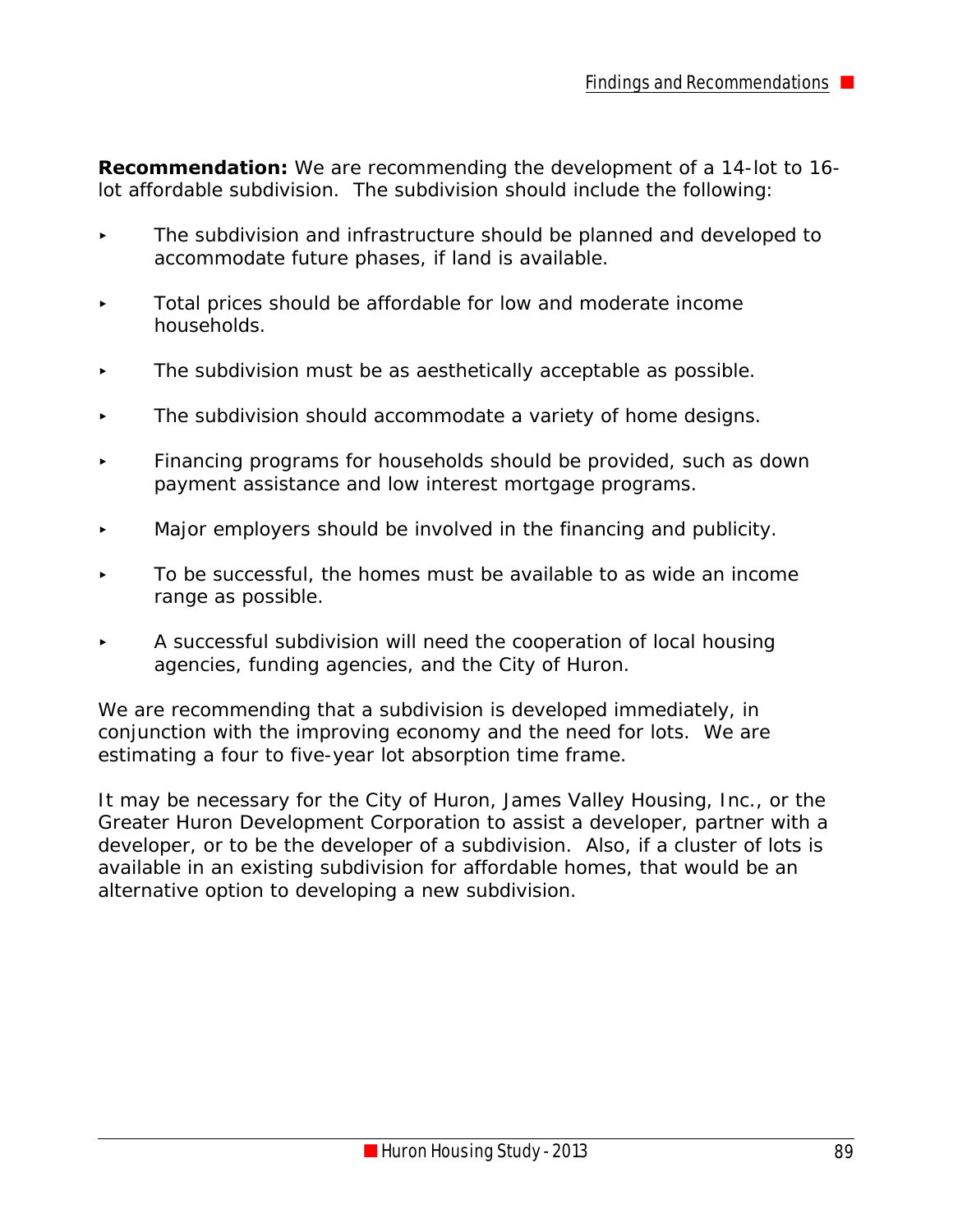#### **10. Promote townhouse and twin home development**

**Findings:** Huron has experienced limited owner-occupied attached housing development from 1999 to 2012. Many communities over the past decade have seen attached housing take an increasingly large share of new construction. In cities the size of Huron, 30% to 40% of the housing starts are typically twin homes/townhomes. Over the past 14 years, approximately 13% of the owner-occupied housing units constructed in Huron have been attached units such as twin homes/townhomes.

Attached housing provides desirable alternatives for empty nesters and seniors to move out of their single family homes, thus, making traditional single family homes available for families. It is estimated that the 55 to 74 age ranges will increase by 282 to 332 households in Beadle County from 2010 to 2015. It is important for the City to offer a range of life-cycle housing options as many of these households will be seeking to downsize into low maintenance housing options.

**Recommendation:** It is our projection that approximately six to eight of Huron's new owner single family units per year should be twin homes or town houses over the next five years, which is an approximate total of 30 to 40 units during the five-year period. It should be noted that twin home/town home development has been impacted by the downturn in the housing economy, and full recovery of this segment of the market may not occur until later in the fiveyear time period.

We recommend a twin home/town home development and for the development to be successful, the following should be considered:

- **EXECUTE:** Senior friendly home designs
- **Maintenance, lawn care, snow removal, etc. all covered by an** Association
- $\triangleright$  Cluster development of a significant number of homes which provides security
- < Homes at a price that is acceptable to the market

The public sector's role in any owner-occupancy attached housing development may be limited, as the private sector can often meet this housing need if a demand exists. The city's role should include assuring that adequate land is available for development and that zoning allows for attached housing development.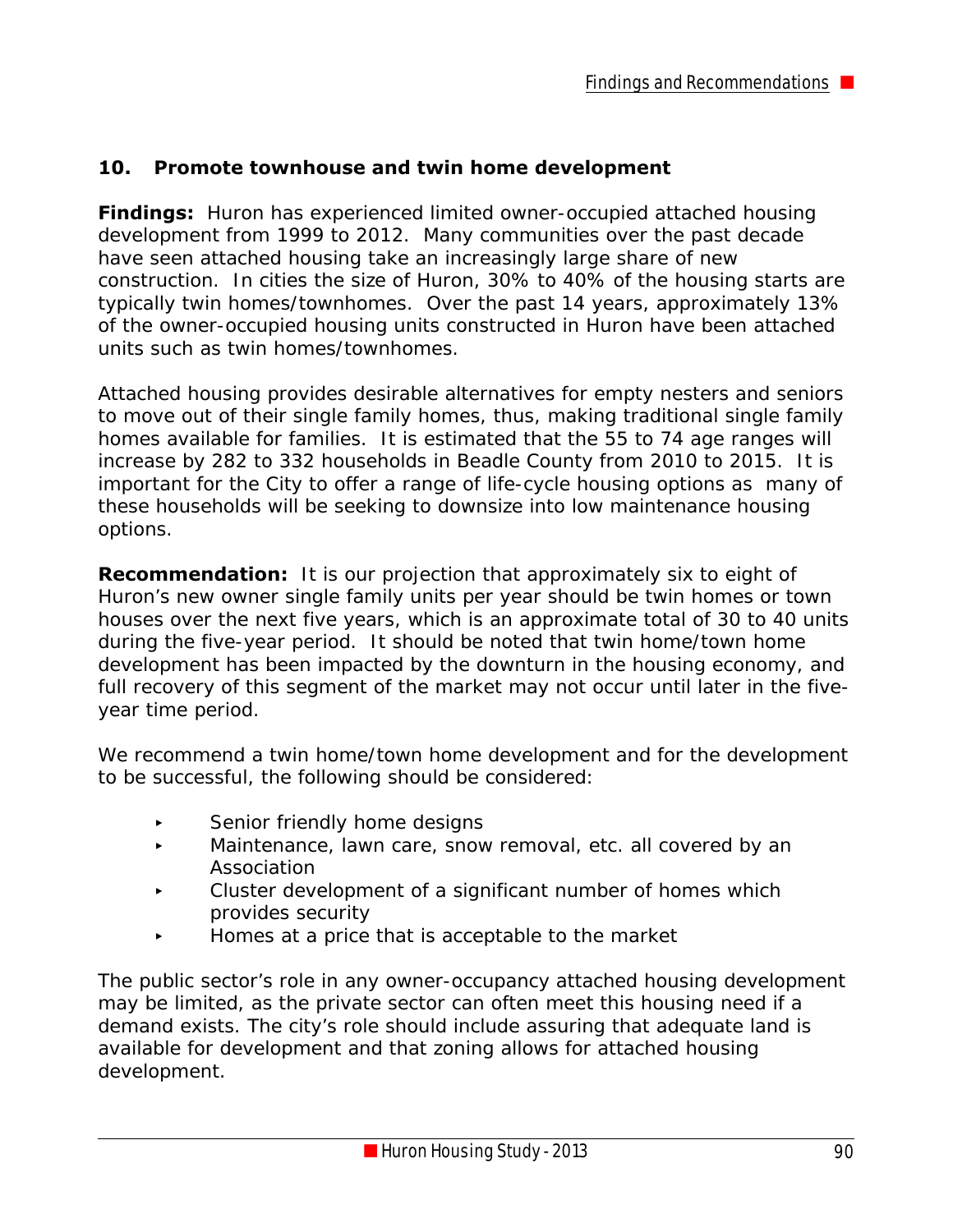#### **11. Coordinate with agencies/nonprofits that develop affordable housing**

**Findings:** With the difficulty of producing new housing units that are affordable to lower income people, it is important to take advantage of opportunities presented by housing agencies, nonprofit groups and organizations. James Valley Housing, Inc., has constructed 15 affordable homes in Huron over the past three years. There is also a Habitat for Humanity Chapter in Huron. Other local and regional housing agencies and nonprofits may also have the capacity to construct affordable housing in Huron. These sources can help generate new homes for lower income families in Huron.

**Recommendation:** We recommend that the City continue its cooperation with housing agencies and nonprofit organizations that help to produce housing units for lower income ownership. The City may be able to contribute to the project through land donations, TIF, grant writing, or project coordination activities.

Additionally, the City should work with James Valley Housing, Inc., other housing agencies and area builders to market Governors homes.

#### **12. Develop home ownership and new construction marketing programs**

**Findings:** With the downturn in the housing economy, the competition among cities for households looking to buy or build a home has been greater than past years. Also, some cities have an excess inventory of residential lots, homes for sale, vacant homes and homes in foreclosure. Additionally, households are evaluating the appropriate timing to buy or build a home.

As the economy improves, cities that invest in marketing have an advantage. Opportunities to buy or construct a home are sometimes limited because of the lack of information and awareness of financing and incentive programs, homes, lots on the market, local builders, etc. This is especially evident for new households moving into the area. The home buying/home building process can be very intimidating for first-time buyers and builders. It is important for the home buying or home building process to be user-friendly.

**Recommendation:** We recommend the creation of additional marketing materials that describe housing opportunities and financing/assistance programs that are available in Huron. Buying a lot, selecting a builder, obtaining financing and constructing or purchasing a home can be an intimidating process. Often households have not been through this process and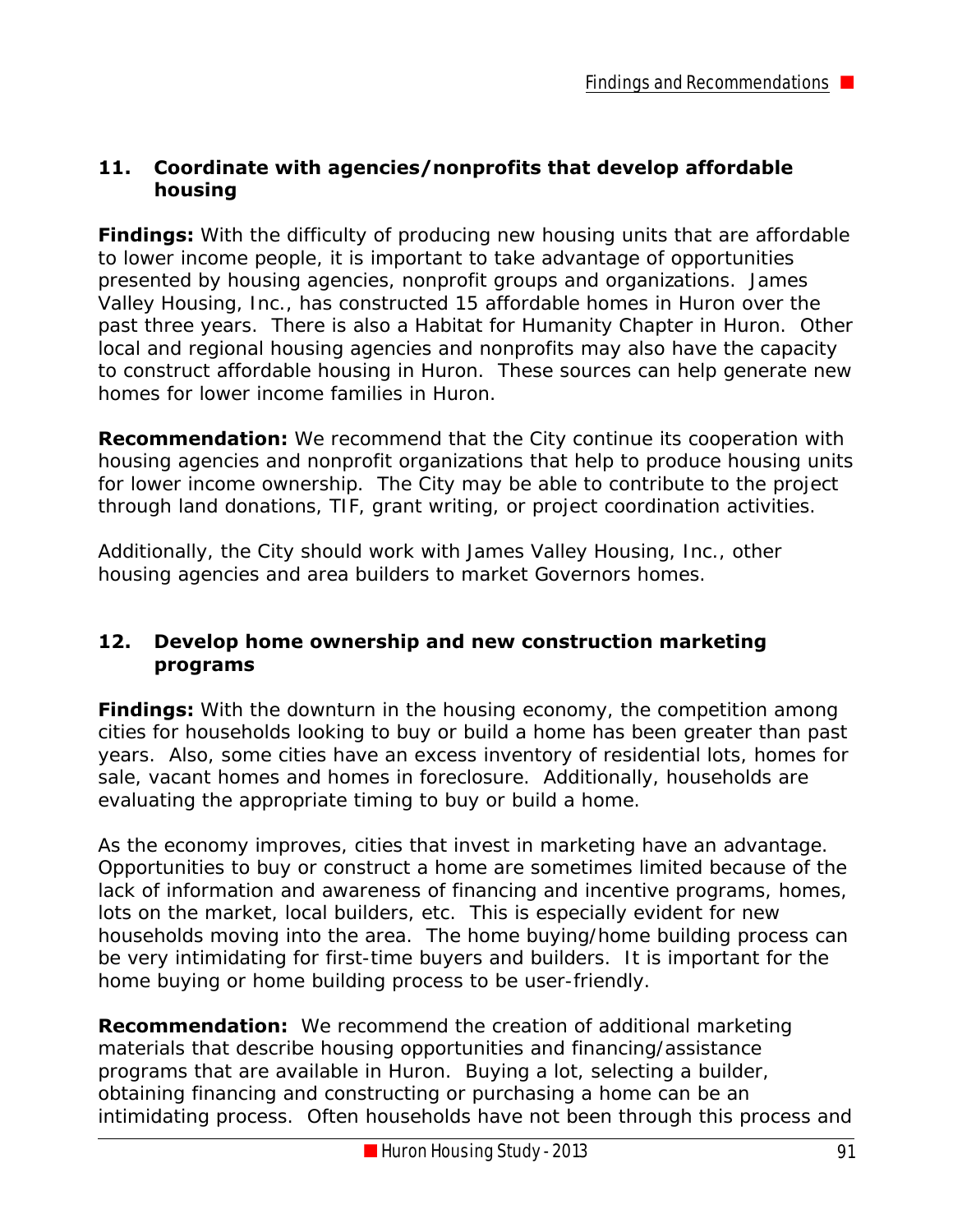do not know where to begin or how to proceed. Pertinent and up-to-date information will encourage and assist households with constructing a home or finding a suitable move-up home. It is recommended that this information be shared with area employers. Human Resources Departments are often willing to provide this information to new hires and as part of recruitment materials.

Another possibility for promoting ownership options is to organize a Housing Fair that educates and informs the public on lots, builders, finance programs, etc. The Housing Fair should include developers, builders, lenders, realtors, public agencies, local businesses, etc. Local employers should be contacted to assess their interest and possible participation in the event.

These marketing programs do not have to be "city" projects but could possibly be developed by a local civic organization, or the private sector.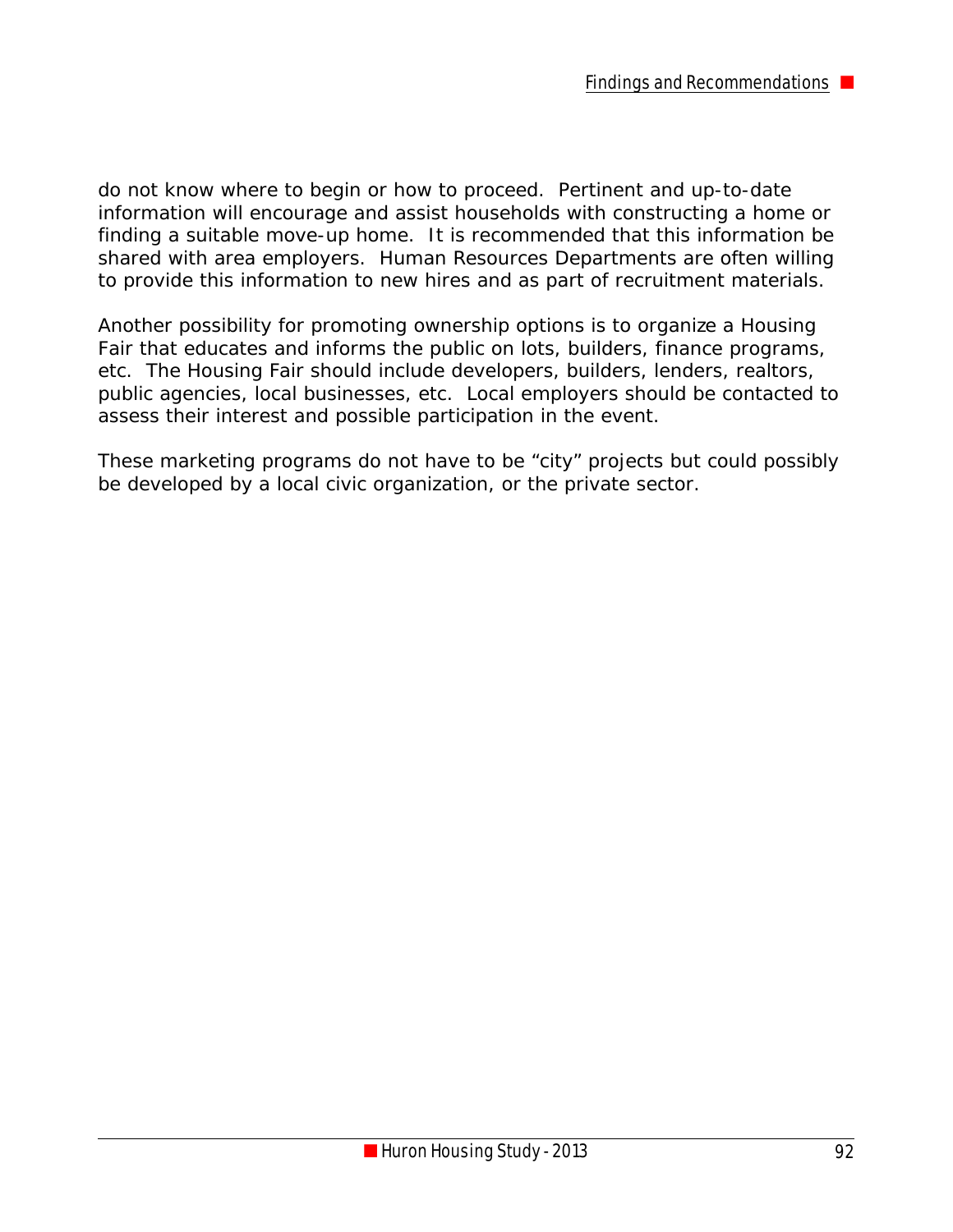Findings and Recommendations

## **Huron - Housing Rehabilitation**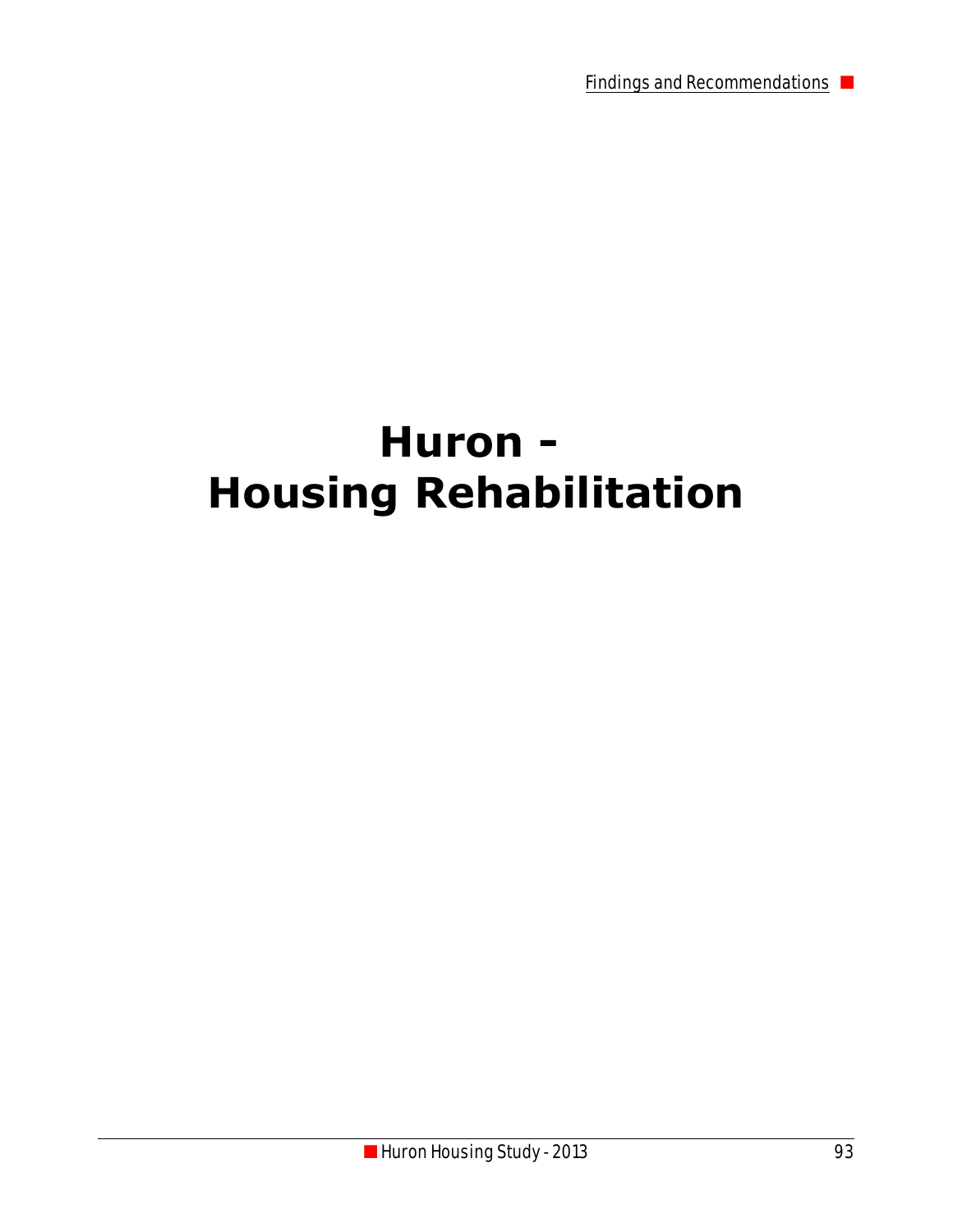### **Housing Rehabilitation**

**Findings:** Huron and Alpena each have an asset in their existing housing stock. Existing units, both now and into the future, will represent the majority of the affordable housing opportunities. Existing units generally sell at a discount to their replacement value. Units that are not maintained and improved may slip into disrepair and be lost from the housing stock. Efforts and investment in housing rehabilitation activities will be critical to offering affordable housing opportunities and in preventing the deterioration of existing neighborhoods.

Housing options for households will largely be met by the existing, more affordable housing stock. As this existing stock ages, more maintenance and repair are required. Without rehabilitation assistance, the affordable stock will shrink, creating an even more difficult affordability situation.

The following specific recommendations are made to address the housing rehabilitation needs.

#### **13. Promote rental housing rehabilitation programs**

**Findings:** Based on 2010 U.S. Census data, the City of Huron currently has approximately 2,477 rental units and the City of Alpena has 35 rental units. These rental units are in multi-family projects, small rental buildings, duplexes, single family homes and mobile homes. Many of these rental structures could benefit from rehabilitation as many of the rental structures are more than 30 years old and some rental units are in poor condition.

The rehabilitation of older rental units can be one of the most effective ways to produce decent, safe and sanitary affordable housing. However, it is often difficult for rental property owners to rehabilitate and maintain their rental properties while keeping the rents affordable for the tenants.

**Recommendation:** Huron, Alpena and local housing agencies should seek funds that can be dedicated to the rehabilitation of rental units. For a rental rehabilitation program to be workable and successful, the funds should to the extent possible, allow for program design flexibility.

Potential funding sources include USDA Rural Development, the Federal Home Loan Bank, the South Dakota Housing Development Authority, and local funds.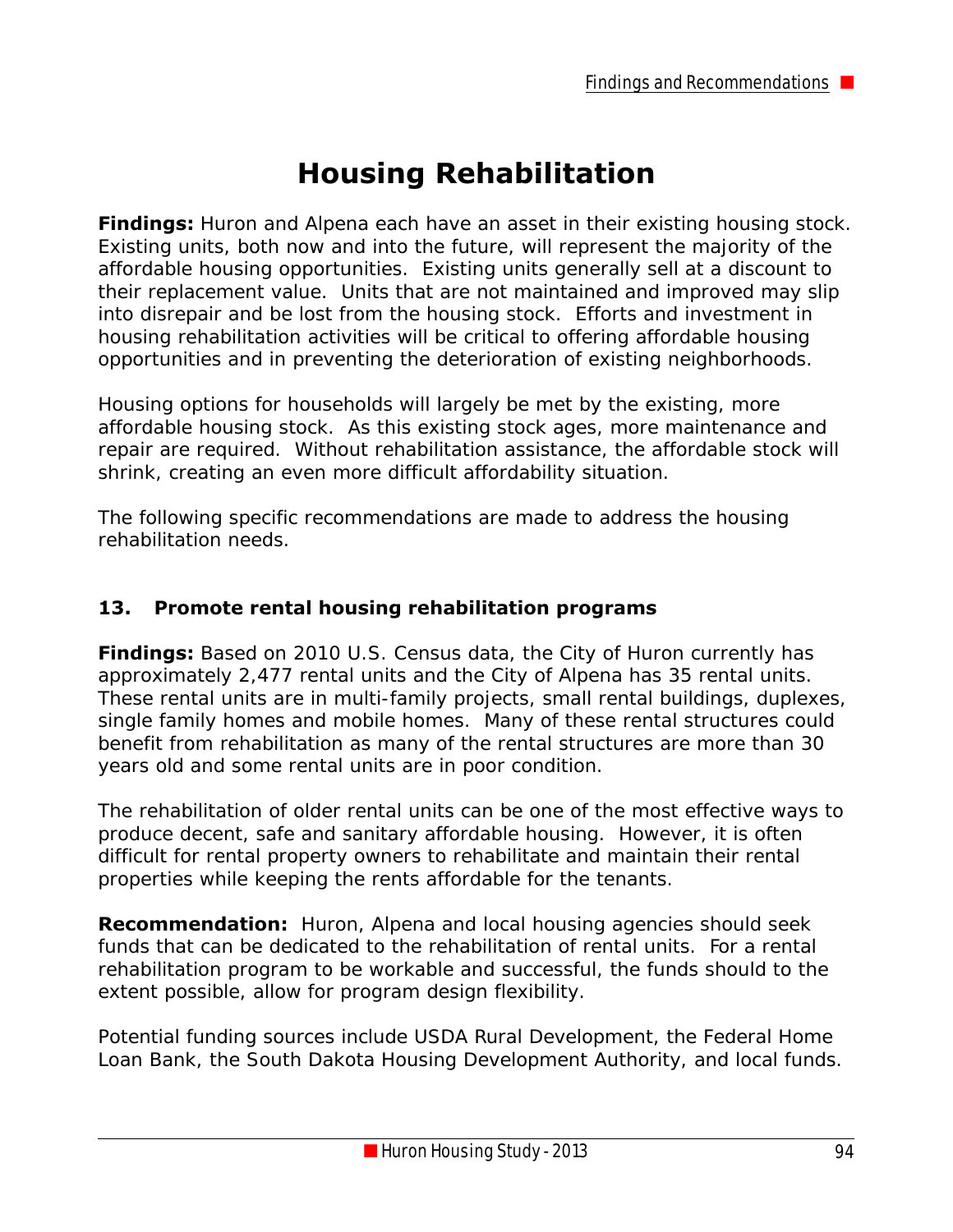#### **14. Promote owner-occupied housing rehabilitation programs**

**Findings:** The affordability of the existing housing stock in Huron and Alpena will continue to be the major attraction for families that are seeking housing in the area. Investment in owner-occupied housing rehabilitation activities will be critical to offering affordable housing opportunities.

Our Huron housing condition survey rated the 776 single family homes in four of the city's oldest neighborhoods. Our survey found that 240 homes need minor repairs and 292 homes need major repairs. Our Alpena housing condition survey of the 111 single family homes identified 29 homes that need minor repair and 35 homes that need major repairs. Without rehabilitation assistance, there is the potential that the affordable housing stock will shrink in Huron and Alpena.

James Valley Housing, Inc., is currently accessing housing rehabilitation programs to assist area households with the rehabilitation of their homes. Grow South Dakota is currently administering the Weatherization Program in the Huron area.

**Recommendation:** We recommend that Huron, Alpena and James Valley Housing, Inc., continue to seek local, state and federal funds to assist in financing housing rehabilitation. USDA Rural Development, the South Dakota Housing Development Authority and the Federal Home Loan Bank, are potential funding sources.

Currently, Grow South Dakota and Homes are Possible, Inc., are working with James Valley Housing, Inc., to implement owner-occupied housing rehabilitation programs. Households that meet program requirements are eligible for a deferred loan to rehabilitate their homes. Deferred loans do not have to be paid back if the household lives in the rehabilitated home for a stipulated amount of time after the rehabilitation is completed. We encourage Huron area households to continue to utilize these programs.

#### **15. Develop a Neighborhood Revitalization Program**

**Findings:** The City of Huron has several neighborhoods that are on the bubble. These neighborhoods have a significant number of homes that need rehabilitation and a significant number of low/moderate income households. These neighborhoods also have vacant and dilapidated homes. The neighborhoods could deteriorate, or could be revitalized to be strong vital neighborhoods.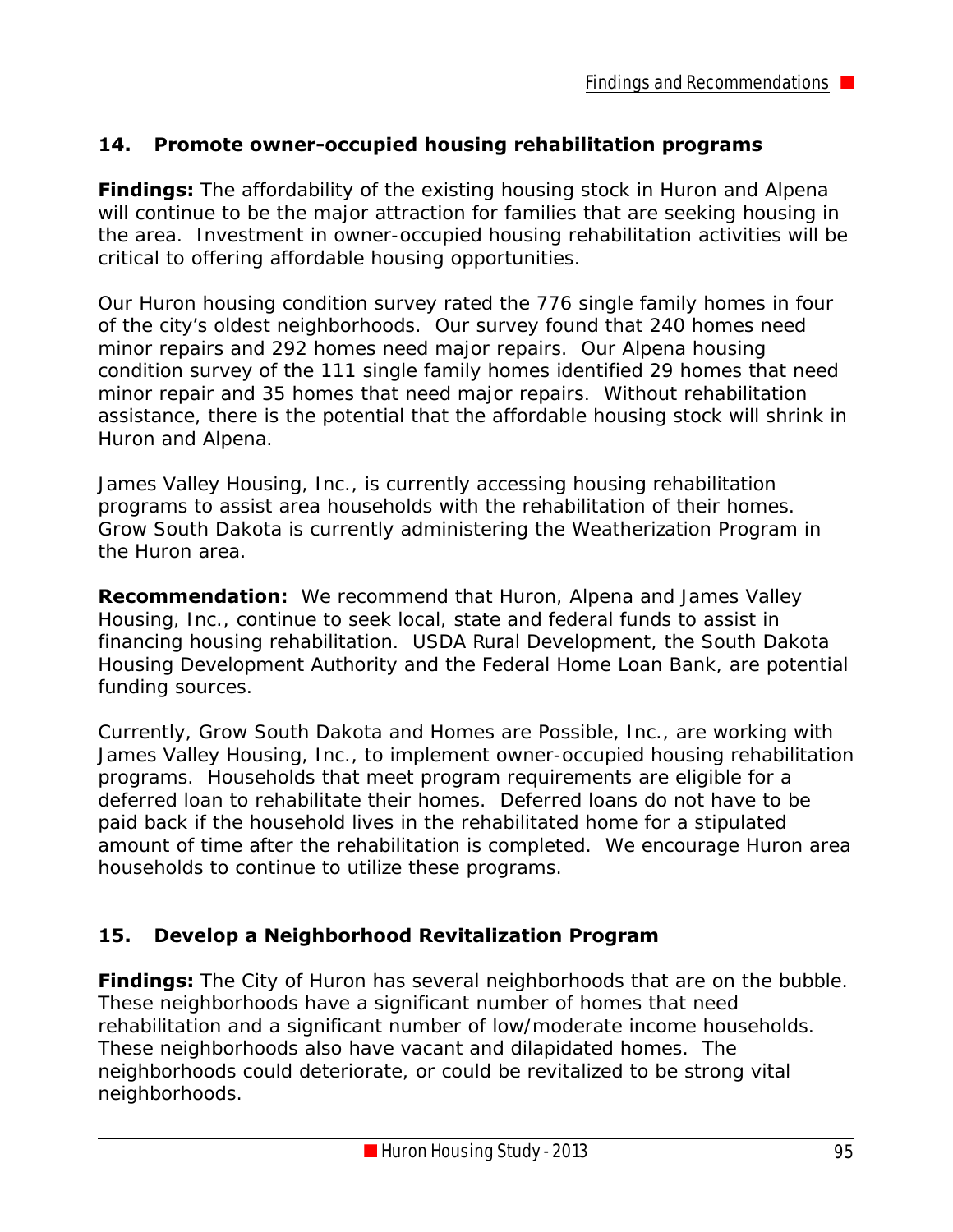**Recommendation:** We recommend that the City of Huron, local housing agencies, and the private housing sector select a neighborhood and develop and implement a Neighborhood Revitalization Program. Redevelopment strategies and opportunities should be identified for the Neighborhood including:

- $\blacktriangleright$  A plan for each parcel in the neighborhood
- < Owner-occupied rehabilitation
- < Rental Rehabilitation
- < Demolition of dilapidated structures
- $\blacktriangleright$  Infill new construction including single family homes and attached housing
- < Land pooling for larger town home and attached housing projects
- < Purchase/Rehabilitation Programs that rehabilitate homes and provide home ownership for low/moderate income households
- Public projects (streets, utilities, parks, etc.)
- Possible rezoning, variances and/or replatting to make areas and parcels more desirable for redevelopment
- < Programs that encourage energy conservation
- $\triangleright$  Other projects identified through the planning process

The Neighborhood Revitalization Plan should include time lines, the identification of a responsible city department or housing agency, funding sources, etc. The program should be evaluated on an ongoing basis as opportunities and potential projects may change priorities.

It must be noted that neighborhood revitalization can result in the loss of affordable housing. Redevelopment projects, infill construction and other affordable housing projects in the community should assure that there are overall net gains in the affordable housing stock.

After a neighborhood is revitalized, a new neighborhood can be selected for future targeted efforts.

#### **16. Develop and implement a Rental Inspection Program**

**Findings:** A Rental Inspection Program can be a valuable tool in improving the quality of the City's rental housing and assuring safe and sanitary housing. In 2010, there were 2,477 licensed rental units in the City of Huron, many that are more than 25 years old. Neighborhood deterioration, lower property values and unsafe rental units are often prevented when a Rental Inspection Program is successfully implemented. It is our understanding that the City of Huron is currently considering the implementation of a Rental Inspection Program.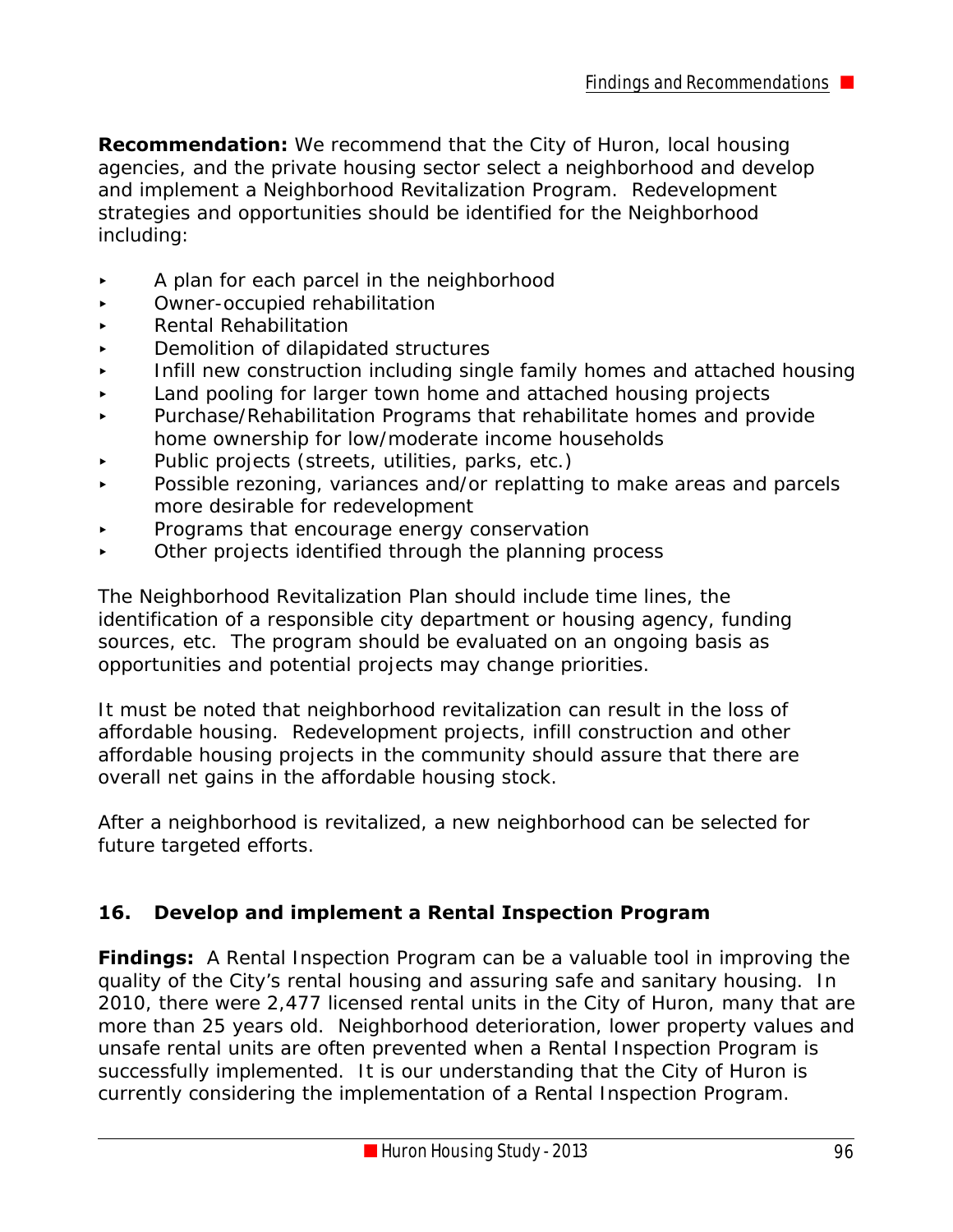The need for an ongoing Rental Inspection Program includes the following:

#### **Health and Safety**

 $\rightarrow$  There is a need to provide tenants with safe, sanitary, and standard living conditions and to eliminate life threatening hazards.

#### **Age of Housing Stock**

- < Much of the existing rental housing stock is more than 25 years old.
- < Older housing needs continued rehabilitation and maintenance.
- Older housing often has difficulty complying with current codes.

#### **Conversions**

Many of the rental buildings were originally constructed for uses other than rental housing such as owner-occupied single family homes and commercial use buildings. In conversion, owners often do the work themselves and may have inadequate or faulty mechanical, electrical, plumbing, and heating systems. Also, constructing an apartment in the basement often results in a lack of natural lighting, ventilation and proper access and egress.

#### **Trends of Conversions**

Many of today's buyers want more amenities and conveniences, and less maintenance, thus, they are less likely to purchase older homes. Also, there has been an increase in foreclosures. These issues result in the continuation of converting old homes to rental units and magnify the problem.

#### **Maintenance Efforts**

< A large number of landlords are providing standard housing and reinvesting in their rental properties. However, some landlords do not maintain their buildings. Ongoing maintenance is necessary for older housing as buildings with continued deferred maintenance become unsafe and substandard.

#### **High Number of Landlords**

Huron has a significant number of rental property owners. Many of these landlords do an excellent job; however, some absentee landlords do not reinvest in their properties, and create a need for the program.

#### **Neighborhood Stabilization**

Rental units need to be maintained to keep the integrity of the neighborhood and stabilize property values. Deferred maintenance, and such things as parked junk cars, trash and debris all have a negative impact on residential neighborhoods.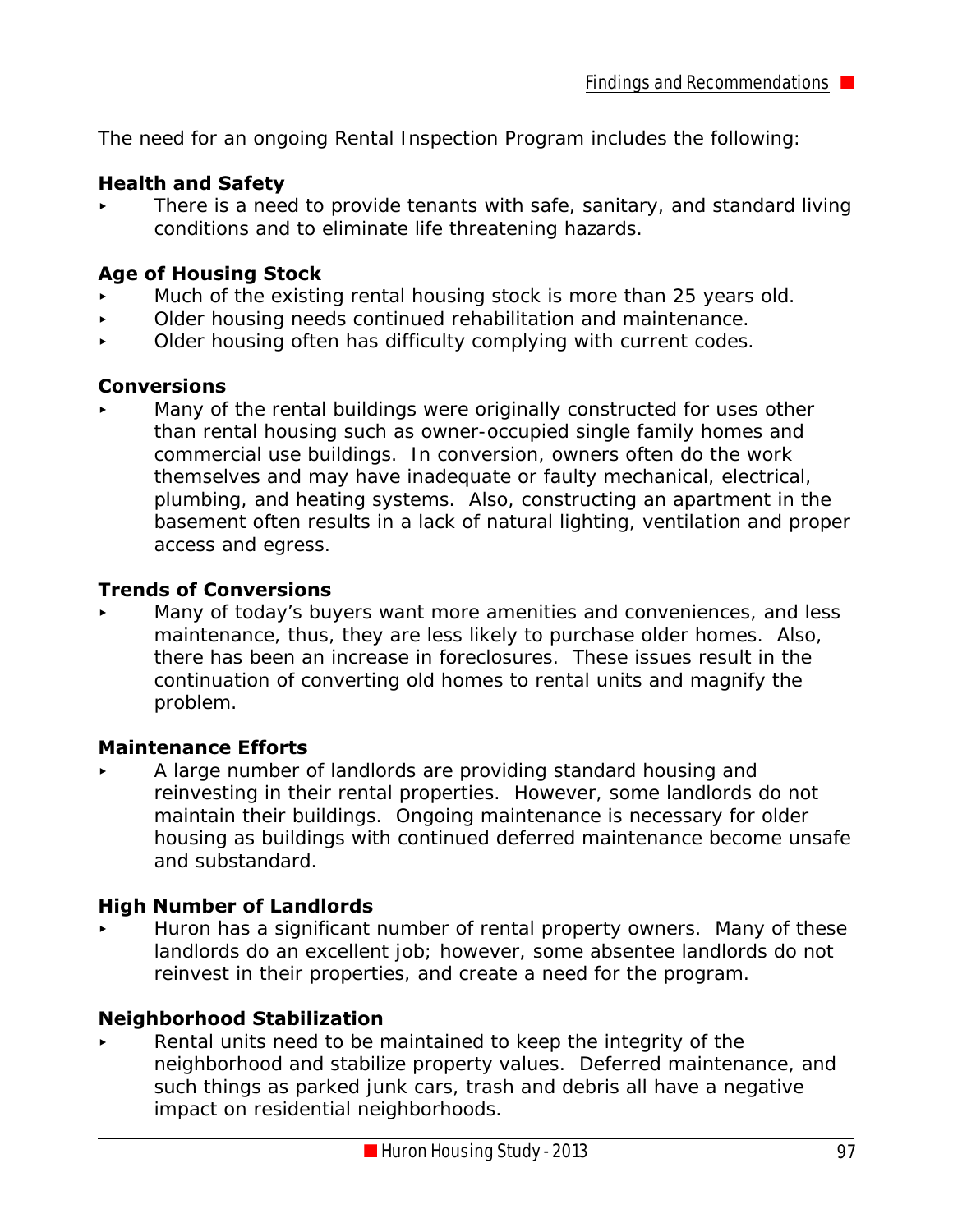#### **Zoning and Codes**

< Illegal apartments such as inappropriately constructed basement apartments may be unsafe and a violation of zoning regulations.

#### **Coordination**

- A Rental Inspection Program provides a record of rental units and owners.
- **Fig.** The program provides a better opportunity for coordination of city programs and codes.
- The program assures that rental units comply with minimum housing standards.

**Recommendation:** We recommend the development and implementation of a Rental Inspection Program to assure that all rental units in Huron comply with housing laws and codes. The Program assures that Huron rental units are safe and sanitary, thus, removing blighted and unsafe conditions.

#### **17. Develop a Purchase/Rehabilitation Program**

**Findings:** Huron and Alpena have a large stock of older, lower valued homes, many of which need repairs. Our analysis of recent sales activity indicates that many of the homes in Huron and nearly all of the homes in Alpena are valued under \$75,000. As some lower valued homes come up for sale, they may not be attractive options for potential home buyers because of the amount of repair work that is required.

Some communities with a stock of older homes that need rehabilitation have developed a purchase/rehabilitation program. Under a purchase/rehabilitation program, the City or a housing agency purchases an existing home that needs rehabilitation, rehabilitates the home, sells the home to a low/moderate income family and provides a mortgage with no down payment, no interest and a monthly payment that is affordable for the family.

In many cases, the cost of acquisition and rehab will exceed the house's afterrehab value, thus, a subsidy is needed. Although a public subsidy may be involved, the cost to rehab and sell an existing housing unit is generally lower than the subsidy required to provide an equally affordable unit through new construction.

**Recommendation:** We recommend that Huron and Alpena work with a housing agency to develop and implement a purchase/rehab program. Attitudinal surveys that we have conducted in other cities have found that purchase/rehabilitation programs are appealing to people who are currently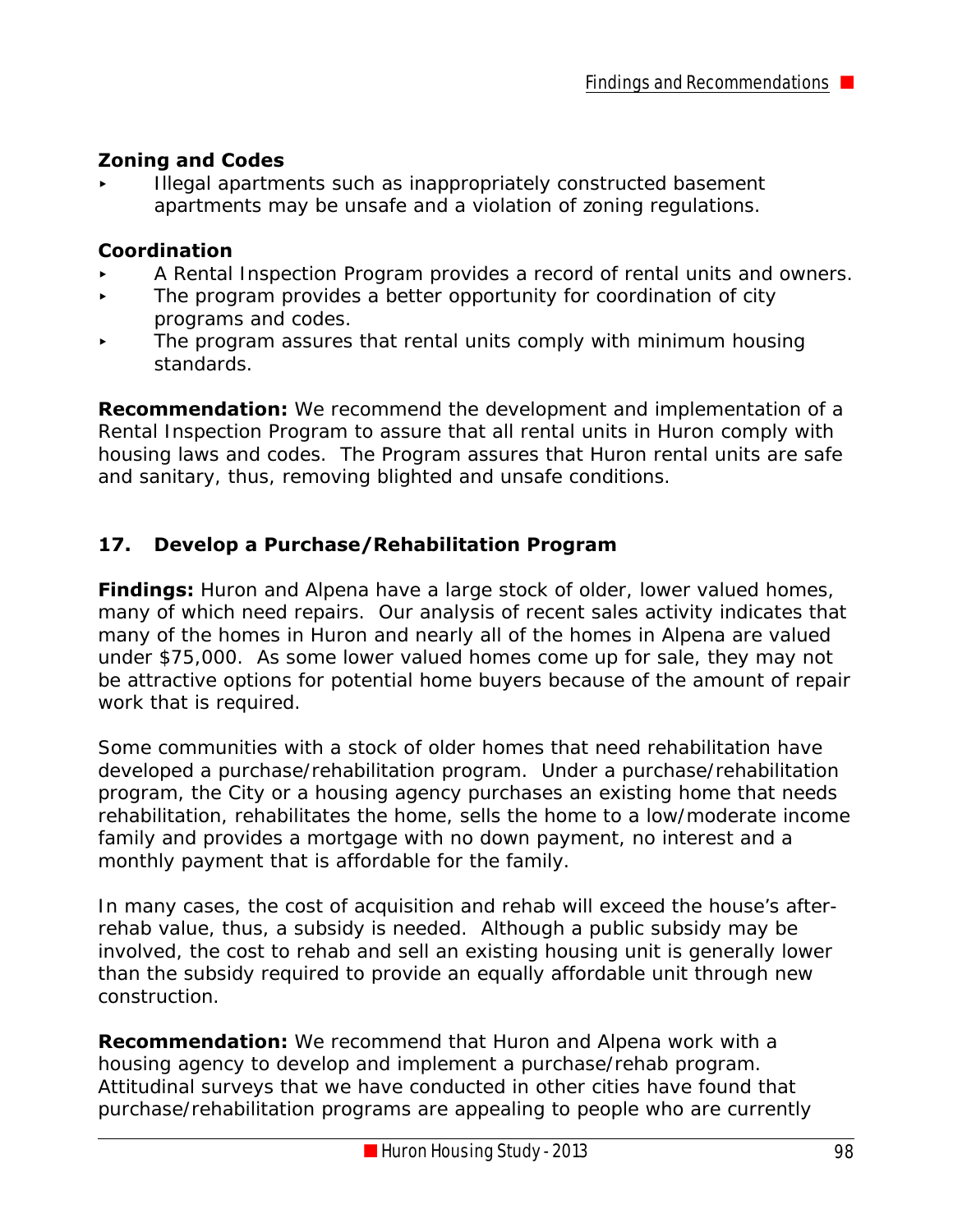renting their housing. In some similar sized communities, a large majority of survey respondents who were renters indicated an interest in buying a home in need of repair if rehabilitation assistance was available.

A purchase/rehabilitation program achieves several goals. The program encourages home ownership, prevents substandard homes from becoming rental properties and rehabilitates homes that are currently substandard.

Because a purchase/rehabilitation program can be expensive and its cost effectiveness in some cases may be marginal, it may be advantageous in some cases to directly assist low and moderate income households with purchasing and rehabilitating homes. Local housing agencies and financial institutions could offer some rehabilitation assistance in conjunction with first-time home buyer programs to make the City's older housing a more attractive option for potential home buyers. Also, USDA Rural Development provides purchase/rehabilitation loans to low and moderate income buyers.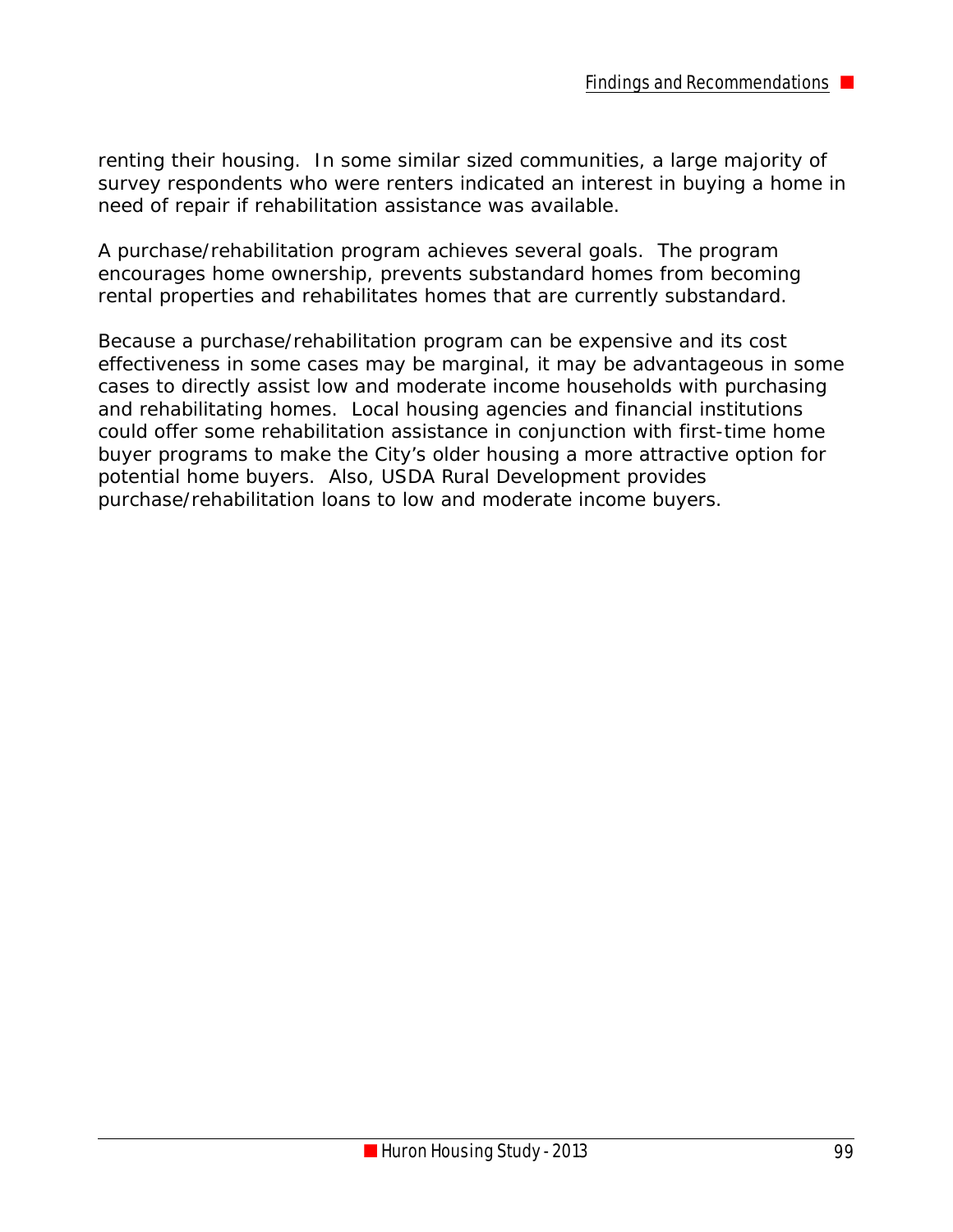Findings and Recommendations

## **Huron - Other Housing Initiatives**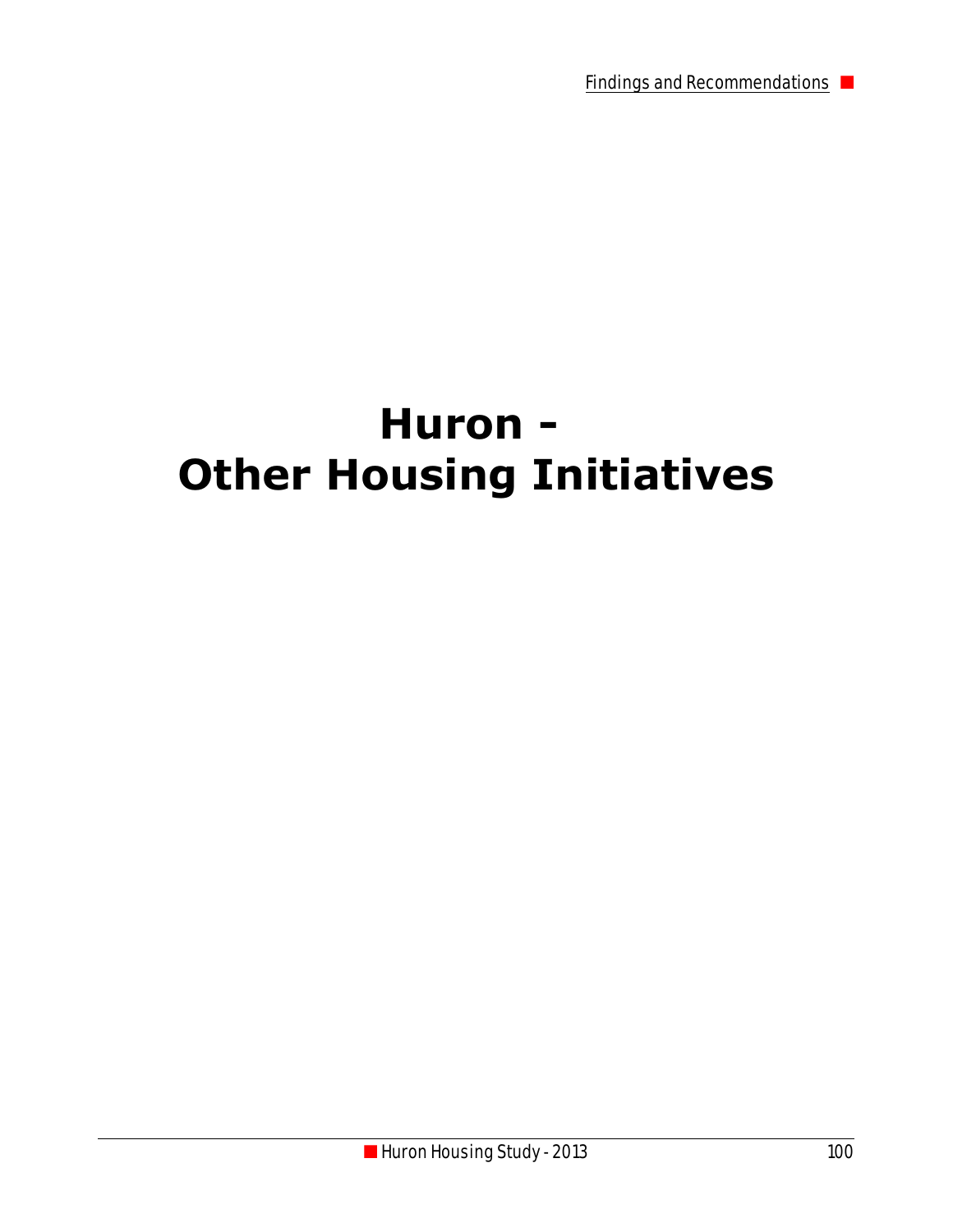#### **18. Continue employer involvement in housing programs**

**Findings:** The City of Huron has several large employers and Alpena has one large employer. The connection between economic development and housing availability has become an increasingly important issue as low area unemployment rates dictate the need to attract new workers into the community, many of whom are immigrants from other countries.

Although the jobs being created may have good wages for the area, many jobs do not pay wages sufficient for workers to buy or improve their housing. Housing for new employees is a concern for employers.

Dakota Provisions has been very active in housing activities. The company was instrumental in the creation of James Valley Housing, Inc., and in the development of the Pheasant Run tax credit rental housing project.

The South Dakota Housing Development Authority has developed an employer participation program, known as the Employer Mortgage Assistance Program (EMAP). There are a number of participating employers around the State. This program can assist employees of participating companies with home ownership assistance.

**Recommendation:** We recommend the ongoing effort to involve employers as partners in addressing Huron and Alpena's housing needs. Several funding sources have finance programs that include employers. Additionally, the funding agencies often view funding applications favorably that include employers in the problem solving process.

Employer involvement can include direct assistance to their employees such as a grant, loan, forgivable loan, deferred loan, down payment assistance, loan guarantee, etc. In many cases, employers do not wish to provide assistance to specific employees, but are willing to contribute to an overall city project.

#### **19. Acquire and demolish dilapidated structures**

**Findings:** Our housing condition survey of four Huron neighborhoods identified 120 homes that are dilapidated and too deteriorated to rehabilitate. We also identified 292 homes as needing major repair (several of these homes may be too dilapidated to rehabilitate upon a more detailed inspection). There are also homes in other Huron neighborhoods that are dilapidated and beyond repair. Additionally, according to the 2010 U.S. Census, there were approximately 589 homes were vacant in Huron in 2010. There is the threat that these homes may deteriorate to the point of being beyond repair.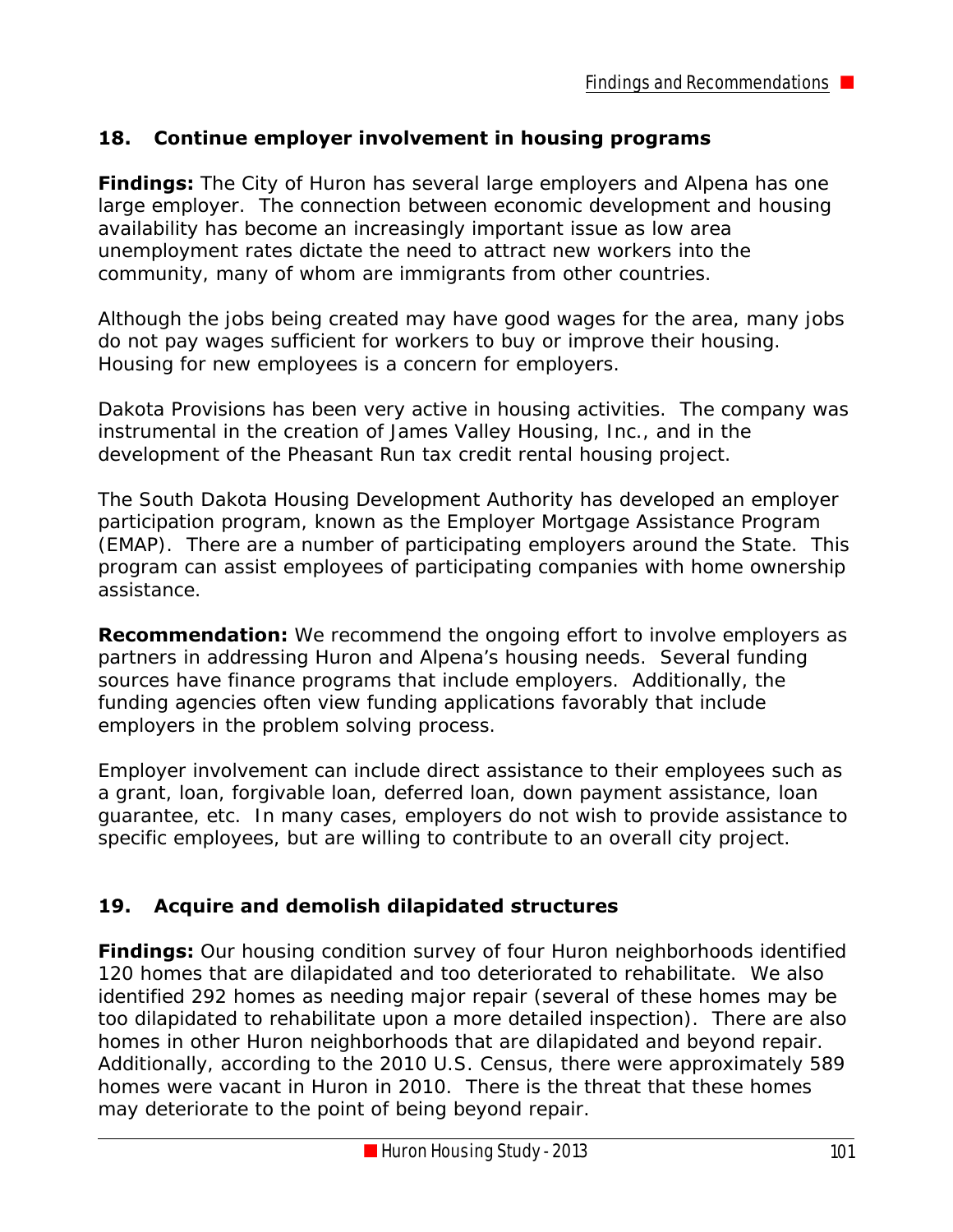We identified 25 homes in Alpena that are dilapidated and 35 homes that need major repairs. There were also 10 vacant homes in Alpena at the time of the 2010 Census.

**Recommendation:** We recommend that Huron and Alpena continue to demolish severely dilapidated structures. The communities are enhanced when blighted and dilapidated structures are removed**.** Also, some of the cleared lots can possibly be utilized for the construction of new affordable housing units. Additionally, the demolition of dilapidated rental structures will upgrade the communities' rental housing stock.

Huron, Alpena and local housing agencies should work with Beadle County to acquire and demolish tax forfeited properties that are dilapidated and beyond repair.

#### **20. Develop a City of Huron New Construction Housing Incentive Program**

**Findings:** Several cities have developed an incentive program to promote new single family housing development. The City of Huron has residential lots available for new home construction. An incentive program may encourage households to construct a home in Huron.

**Recommendation:** We recommend that the City consider a New Construction Incentive Program to promote new housing construction. Incentives to households that construct a home could include:

- $\triangleright$  Reduced lot prices (offsets provided by the City/HRA/James Valley Housing, Inc.)
- Free water and sewer for a period of time
- Real estate tax abatement
- **EXECUTE:** Permit fee waived
- < Discounts at area businesses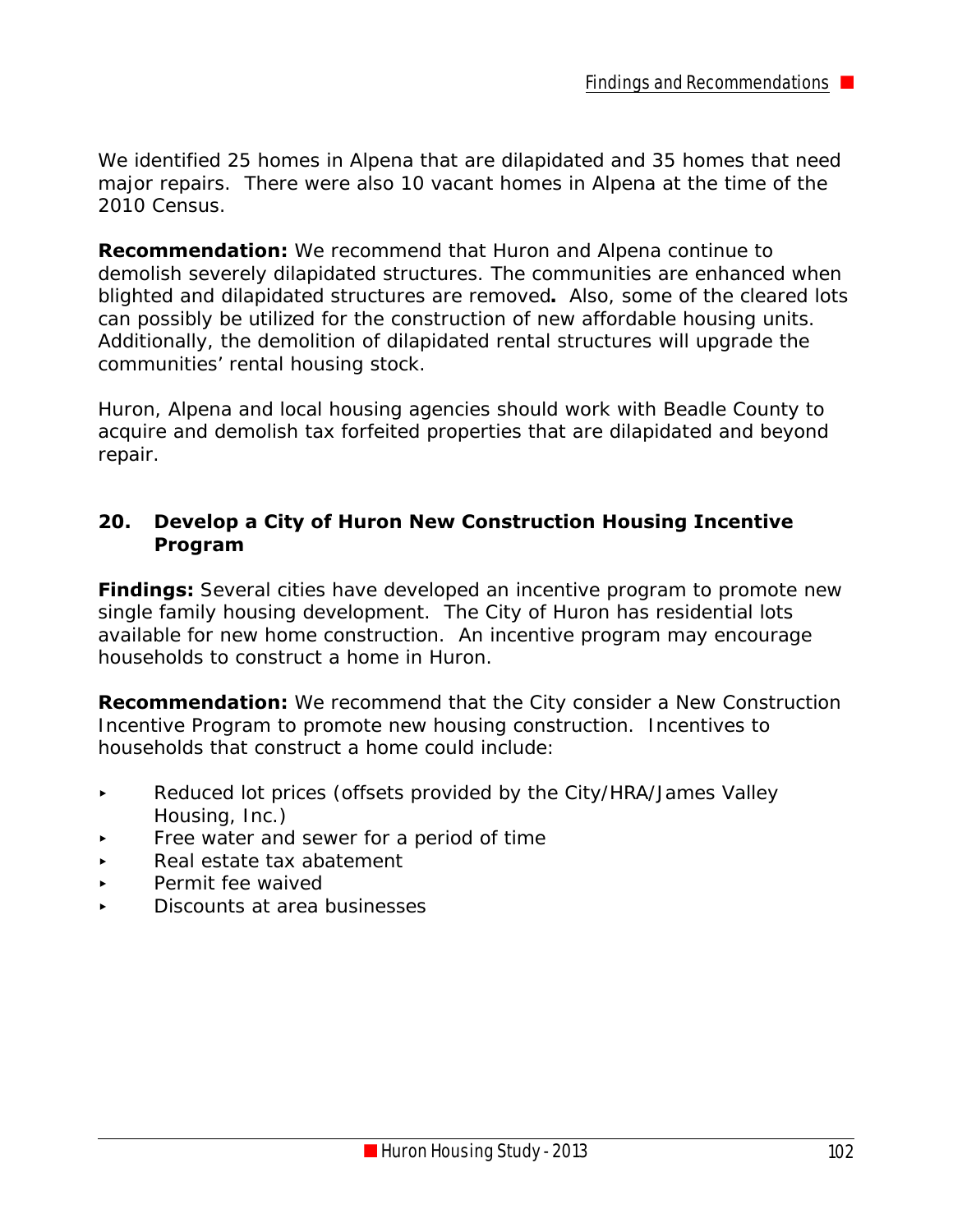#### **21. Develop mobile home park improvement programs**

**Findings:** The City of Huron has a significant inventory of mobile homes and manufactured housing. According to the American Community Survey estimates there were 230 mobile homes in the City in 2011. This represented nearly 4% of all housing options in Huron, and 5.5% of the single family housing options in the community. The American Community Survey also estimated that more than 70 of the City's mobile homes were constructed before 1980, and are more than 30 years old.

The analysts do recognize that there can be significant variation in the quality and condition between individual mobile home parks. Some of the manufactured home neighborhoods may contain newer units that are in good condition.

**Recommendation:** Addressing the issues created by substandard mobile homes is not easily solved. Some communities have rehabilitated older units, but this is difficult to accomplish because of the type of construction of mobile homes, and it is rarely cost effective.

Some communities have established programs that provide for the purchase and removal of substandard mobile home units, provided a newer unit is purchased to replace the acquired dwelling. While this approach can work well in upgrading the stock, it can be expensive, especially if there are a large number of homes in poor condition.

With a concentration of mobile home units in several mobile home parks in the community, it may be appropriate for the City to initiate additional programs to improve the quality of mobile homes, even if these programs can only address a few units per year.

Some of the innovative programs that have been used in other communities to address mobile home conditions and mobile home park issues include:

**Deration Safe Mobile Home Park** - Owners of substandard mobile homes are given the option of voluntarily selling their substandard mobile home to the City or a local housing agency for a fixed minimum price. The mobile homes are then removed from the park and demolished/salvaged. The owner can then use the funds from the sale to help purchase a new home. Mobile home dealerships have sometimes participated by buying the salvaged homes.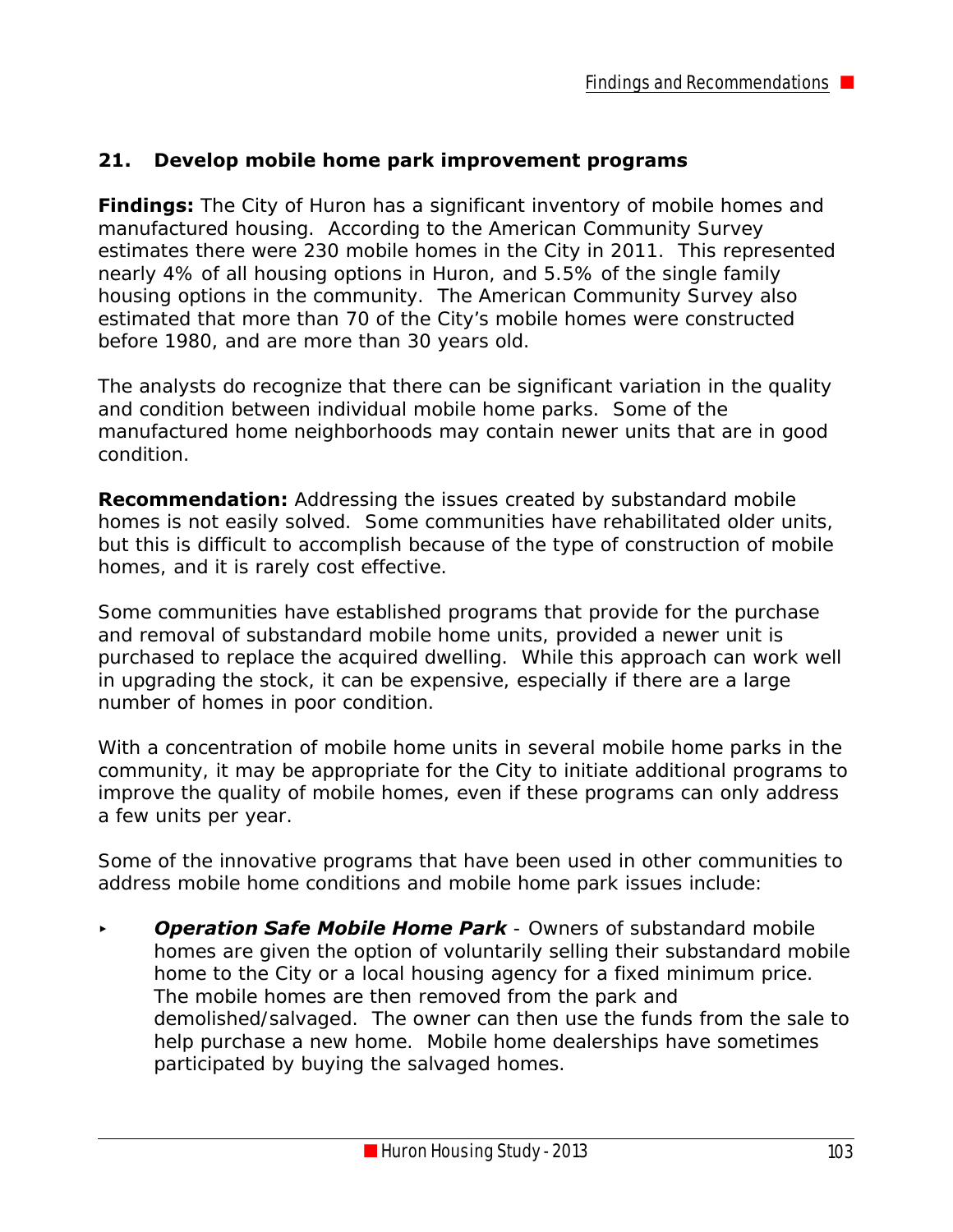- **Time of Sale Inspection Program** This inspection program is designed to provide safe living conditions through the identification and elimination of basic life/safety hazards in older mobile homes. Mobile homes are subject to inspection prior to their sale. All identified safety hazards must be corrected before the unit is sold and/or occupied. It is our understanding that Huron does inspect mobile homes prior to a sale.
- **Cooperative/Land Trust** Some mobile home parks have created a cooperative or a land trust which enables the home owners to own the mobile home park land and facilities. This ownership often creates pride which results in a clean, safe park atmosphere.
- Acquisition of the Mobile Home Park In some cases, a mobile home park may have a significant number of mobile homes that are vacant or dilapidated and/or have a high percentage of vacant pads. In these situations, it may be advantageous to purchase the park and relocate the remaining tenants. Also, the park may be on land that has a better use.

#### **22. Create a plan and continue coordination among housing agencies**

**Findings:** Huron and Alpena need staff resources to plan and implement many of the housing recommendations advanced in this Study. The communities have access to the Huron Housing and Redevelopment Authority, James Valley Housing, Inc., Homes are Possible, Inc., Grow South Dakota, USDA Rural Development and the South Dakota Housing Development Authority. These agencies all have experience with housing and community development programs.

**Recommendation:** Huron and Alpena are fortunate to have access to several agencies that can address housing needs. It is our recommendation that the communities work with the housing agencies to prioritize the recommendations of this Study and to develop a plan to comprehensively address the communities' housing needs. The plan should include strategies, time lines and the responsibilities of each agency. While there has traditionally been a degree of staff interaction between these agencies, it will be important that a coordinated approach be used to prioritize and assign responsibility for housing programs. This approach will reduce duplication, provide coordination and cooperation among agencies and will effectively utilize scarce resources.

It will also be important for the communities to look for opportunities to work cooperatively with other area cities to address housing issues. With limited staff capacity, cooperative efforts may be the only way to accomplish certain projects. Cooperative efforts will not only make housing projects more practical, but they will often be more cost-effective and competitive.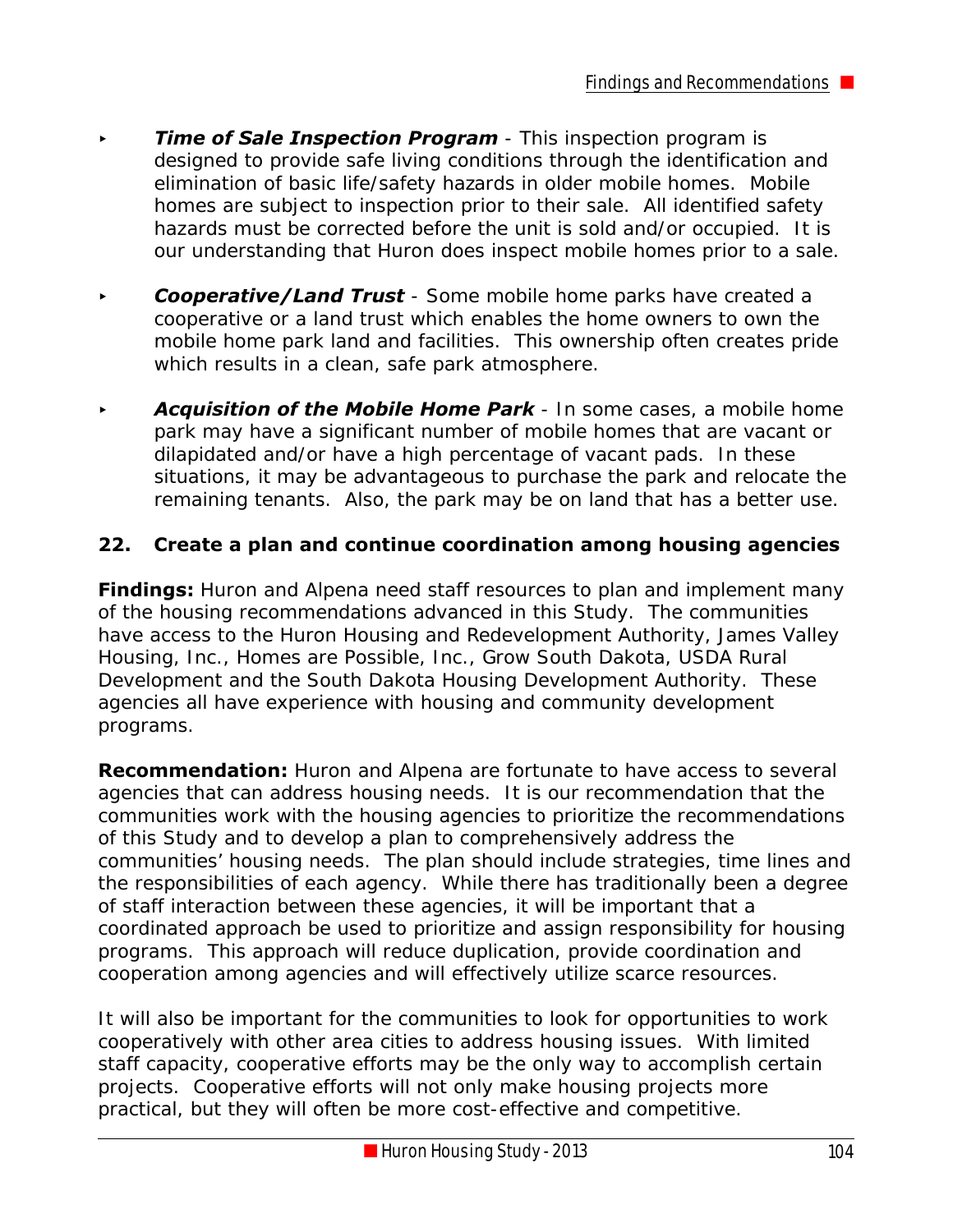#### **23. Address Racial and Ethnic Minority Population Housing Issues**

**Introduction**: These findings and recommendations provide updated information on the housing needs of Huron's and Alpena's racial and ethnic minority population. Huron's racial and ethnic minority populations have continued to increase at a substantial rate and there are concerns regarding the racial and ethnic minority population's ability to obtain affordable, safe and sanitary housing.

**Findings:** The following information is provided in this Section:

- **EXECT** Population and household data, school enrollment, employment
- $\triangleright$  Driving forces behind the growth of the minority population
- **EXECUTE:** Problems and barriers in securing housing
- Strategies in securing housing

**Population and household data** - The City of Huron's racial and ethnic minority population has grown significantly from 2000 to 2010. The largest racial and ethnic minority populations in Huron are the Asian/Pacific Islander population, the Hispanic/Latino population and the population identified as Other Race/Two or More Races. The population and household growth of these racial and ethnic populations from 2000 to 2010 are as follows:

| <b>Population</b>            | 2000 | 2010  | % Change<br>2000-2010 |
|------------------------------|------|-------|-----------------------|
| Asian/Pacific Islander       | 53   | 635   | 1,098.1%              |
| Latino/Hispanic              | 143  | 1,234 | 769.2%                |
| Other Race/Two or More Races | 165  | 735   | 345.5%                |
| <b>Households</b>            |      |       |                       |
| Asian/Pacific Islander       | 25   | 138   | 452.0%                |
| Latino/Hispanic              | 49   | 375   | 665.3%                |
| Other Race/Two or More Races | 45   | 192   | 326.7%                |

Local agencies and employers estimate that in 2013, there are approximately 1,600 to 1,800 Karens in the Huron area.

**School Enrollment** - In 2012, the Huron Public School total enrollment was 2,236. Of this total, there were 321 Hispanic/Latino students and 496 Asian students. The Hispanic/Latino students and the Asian students represented approximately 36% of the total school enrollment.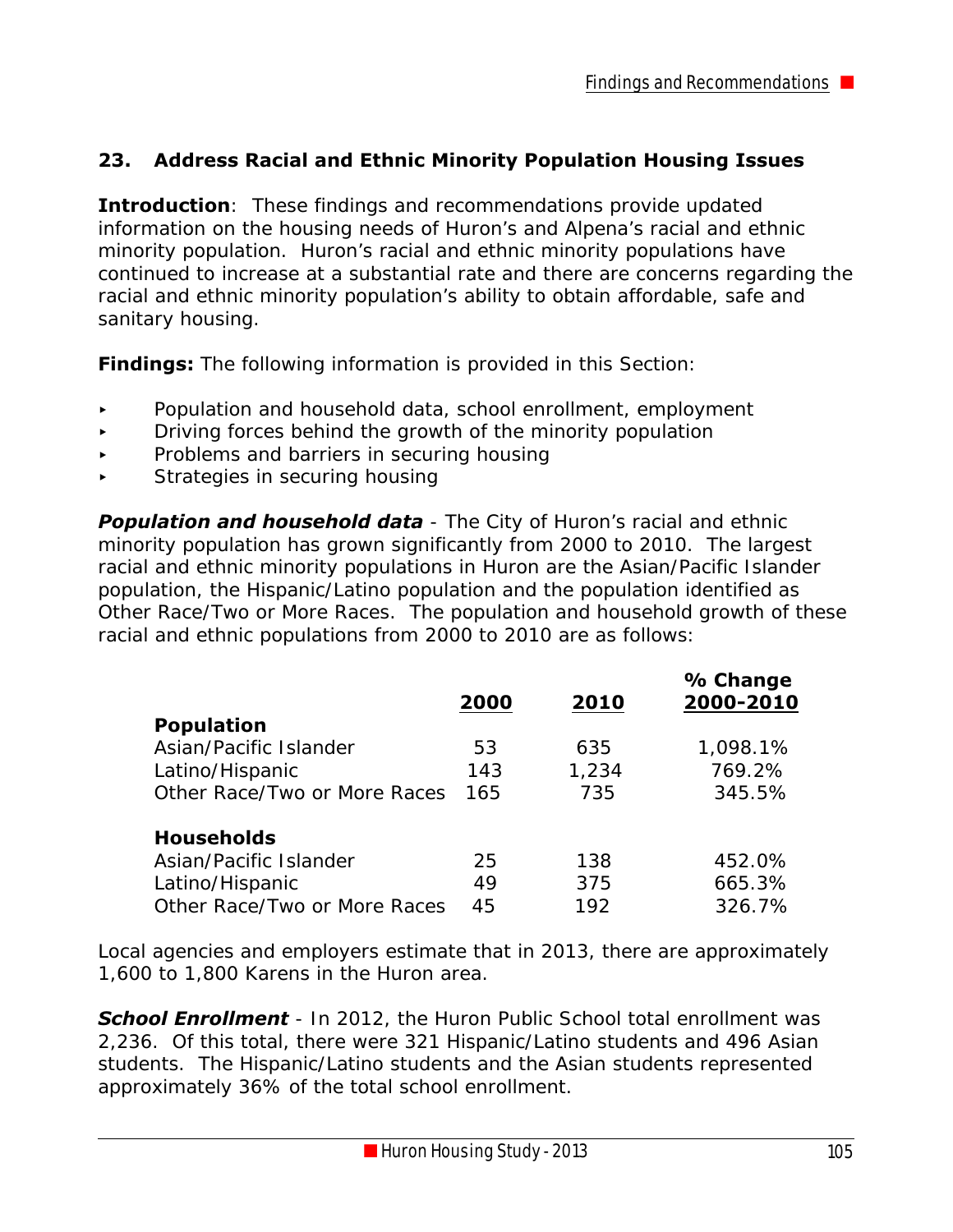*Employment* - Dakota Provisions and Jack Links Beef Jerky are the largest employers of racial and ethnic minority individuals. However, the minority population continues to diversify and are working for several major employers in the Huron area.

Additionally, data indicates that racial and ethnic minority individuals are working in the service industry (clerks, waiters, etc.).

Also, several minority-owned businesses have opened in the Huron area over the past several years.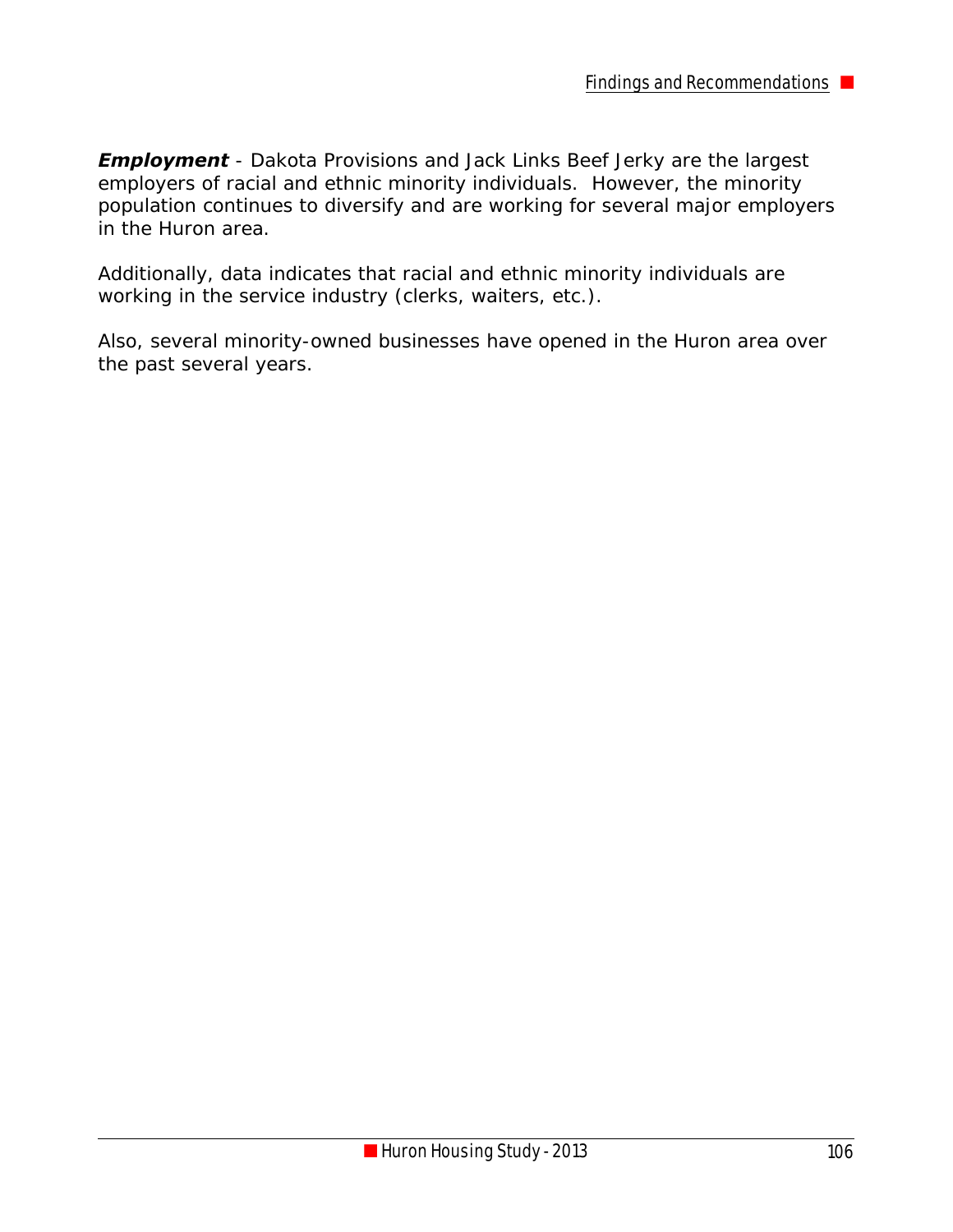#### **Driving Forces Behind the Growth of the Racial and Ethnic Minority Population**

We identified the major reasons for the continued growth of the racial and ethnic minority population in the Huron area. These reasons include:

- **Jobs** Jobs continue to be the major reason why racial and ethnic minority individuals locate in the Huron area. Dakota Provisions and Jack Links Beef Jerky are the major employers of minority individuals, however, minority individuals are employed throughout the community and in surrounding communities.
- **Housing Availability** Although the supply of affordable housing is a problem, the Huron area does have a supply of affordable rental units and affordable housing opportunities do exist.
- **Existing racial and ethnic minority populations** There are significant Hispanic/Latino and Asian populations in the Huron area. Refugee, immigrant and minority individuals and families are more comfortable locating in a community that already has minority populations as the existing residents provide a support system, information, services, etc.
- **Embracing diversity/support services** Although some problems exist, Huron and Alpena and their major employers have embraced diversity. Also, Huron has support services and organizations that assist racial and ethnic minority populations.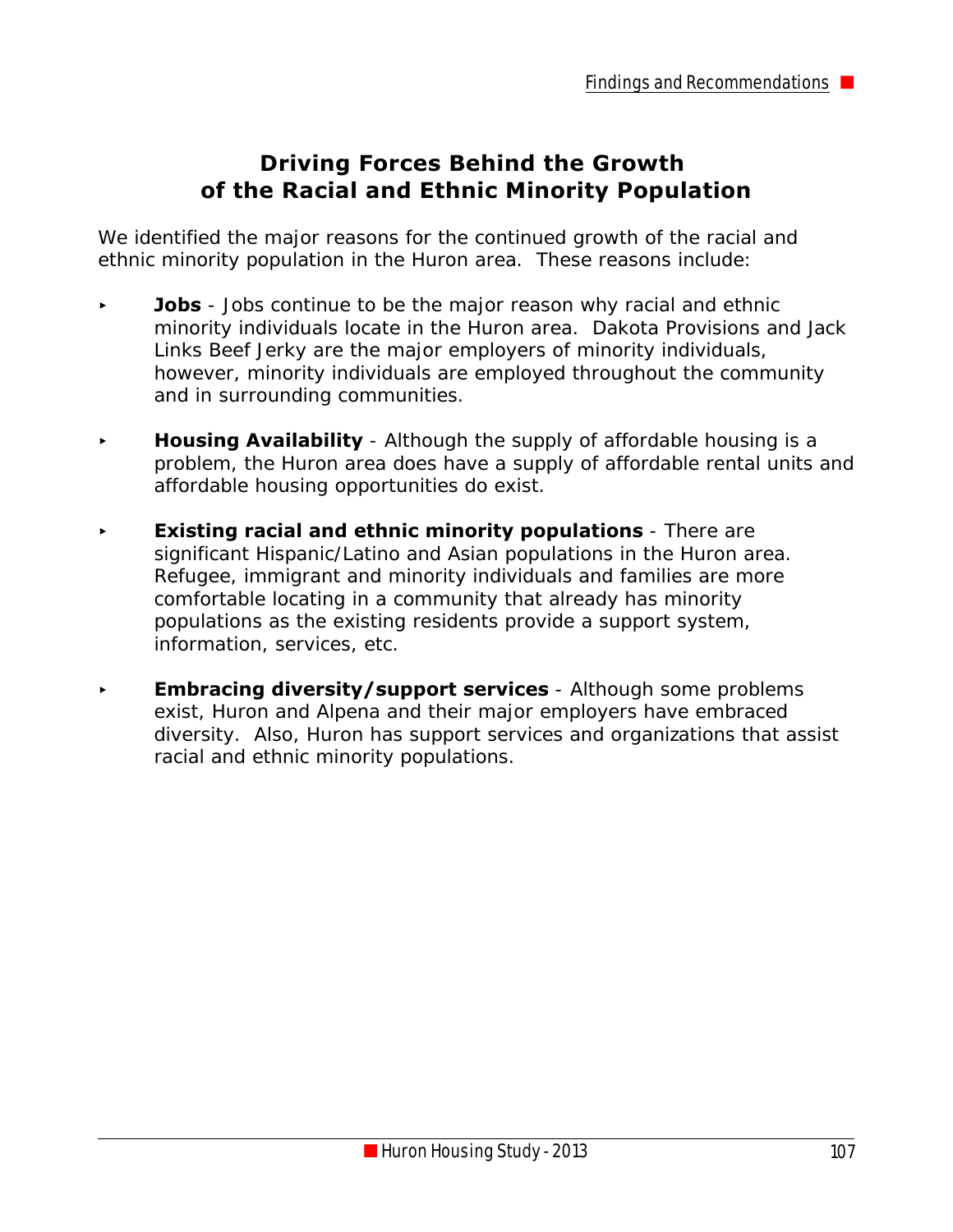## **Housing Problems and Barriers**

Housing barriers were identified that impact racial and ethnic minority households. These barriers include:

- **Same barriers as other low income households** A significant percentage of racial/ethnic minority households are low income and experience the same barriers as many non-minority households, in finding affordable, standard housing.
- **Communication** Some racial/ethnic minority individuals cannot speak English which causes communication problems when searching for housing.
- **Cultural differences** The racial/ethnic minority households have cultural differences, which can conflict with generally accepted standards. For example, the number of people per unit may be acceptable to a minority household, but is considered overcrowding by city housing codes.
- **Transportation** Transportation is a problem because some racial/ethnic minority individuals do not have vehicles or a driver's license.
- **Deposit/Down payment** Many racial/ethnic minority individuals do not have the savings to pay a rent deposit or to make a down payment.
- **Discrimination** In some cities, there are isolated cases of discrimination by landlords against minority households. Although discrimination does exist, minority households are also denied housing for legitimate reasons such as no credit, no references, etc.
- **Screening process** Some landlords have a screening process that includes credit checks, criminal background checks, reference requirements, employment requirements, etc. Ethnic and racial minority households often have additional hurdles in that some minority households have no established credit, have no references, may not have proper documentation to be in the country, etc.
- **Lack of large apartments** Some ethnic/racial minority households have large families that require three, four or five bedroom units. Large apartments are in short supply and are not meeting the demand.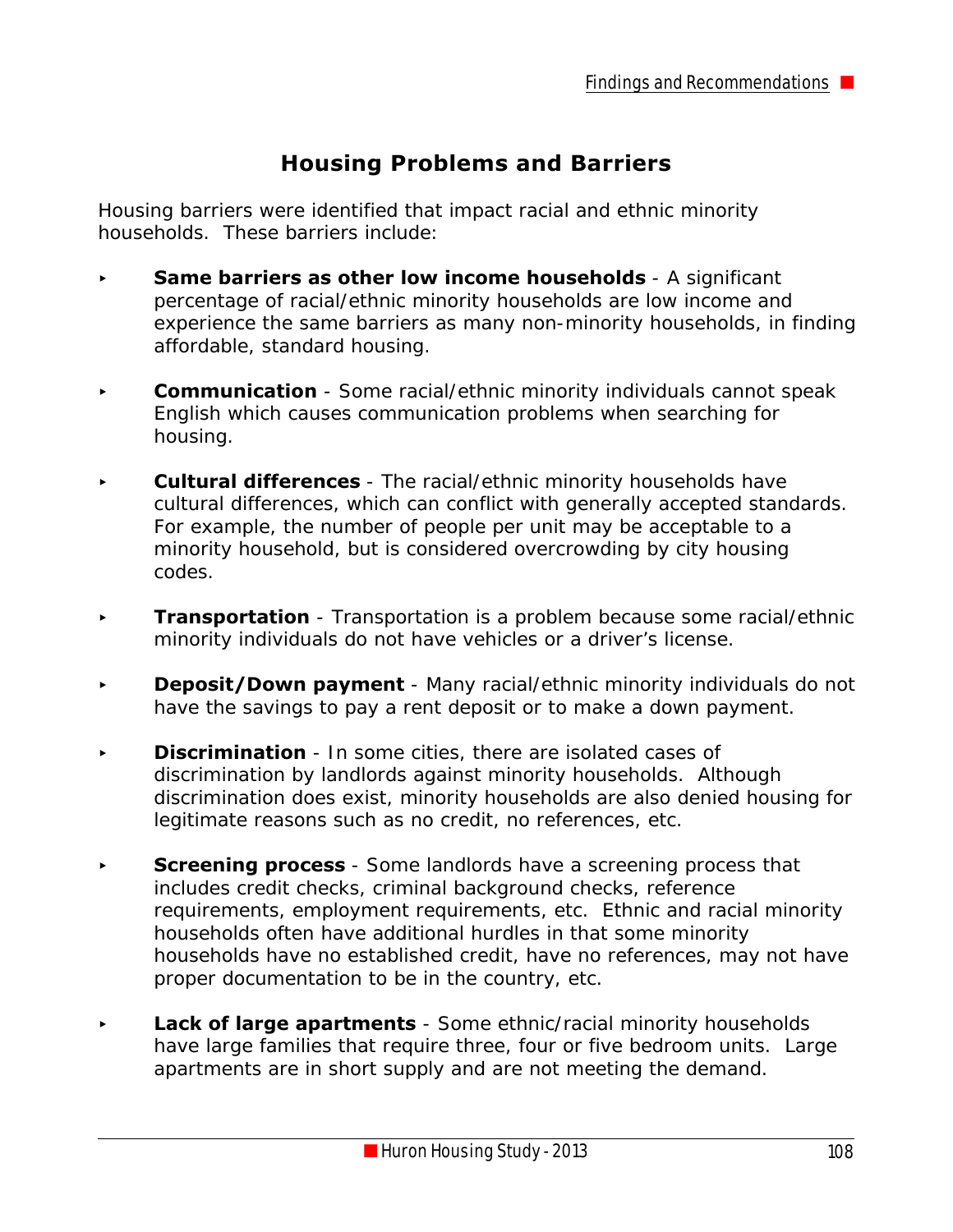- **Divercrowding** With the lack of affordable housing and some racial/ethnic minority households that are 'Hard to House' for the reasons stated in this section, some households are forced to double-up which causes an overcrowded, often unhealthy living environment.
- **Rent Burden** According to the 2010 Census, approximately 31% of the renter households in Huron are paying more than 30% of their income for housing. This is considered a rent burden. It is assumed that some of the households are minority households.
- **Low rates of home ownership** According to the Census, home ownership rates among racial and ethnic minority households are lower than white households. The home ownership rates in 2010 were:

| White -                               | 63.7%    |
|---------------------------------------|----------|
| Black -                               | 25.5%    |
| Hispanic -                            | 18.1%    |
| Asian -                               | $37.7\%$ |
| Native American -                     | 12.5%    |
| Other Races/Two or More Races - 19.3% |          |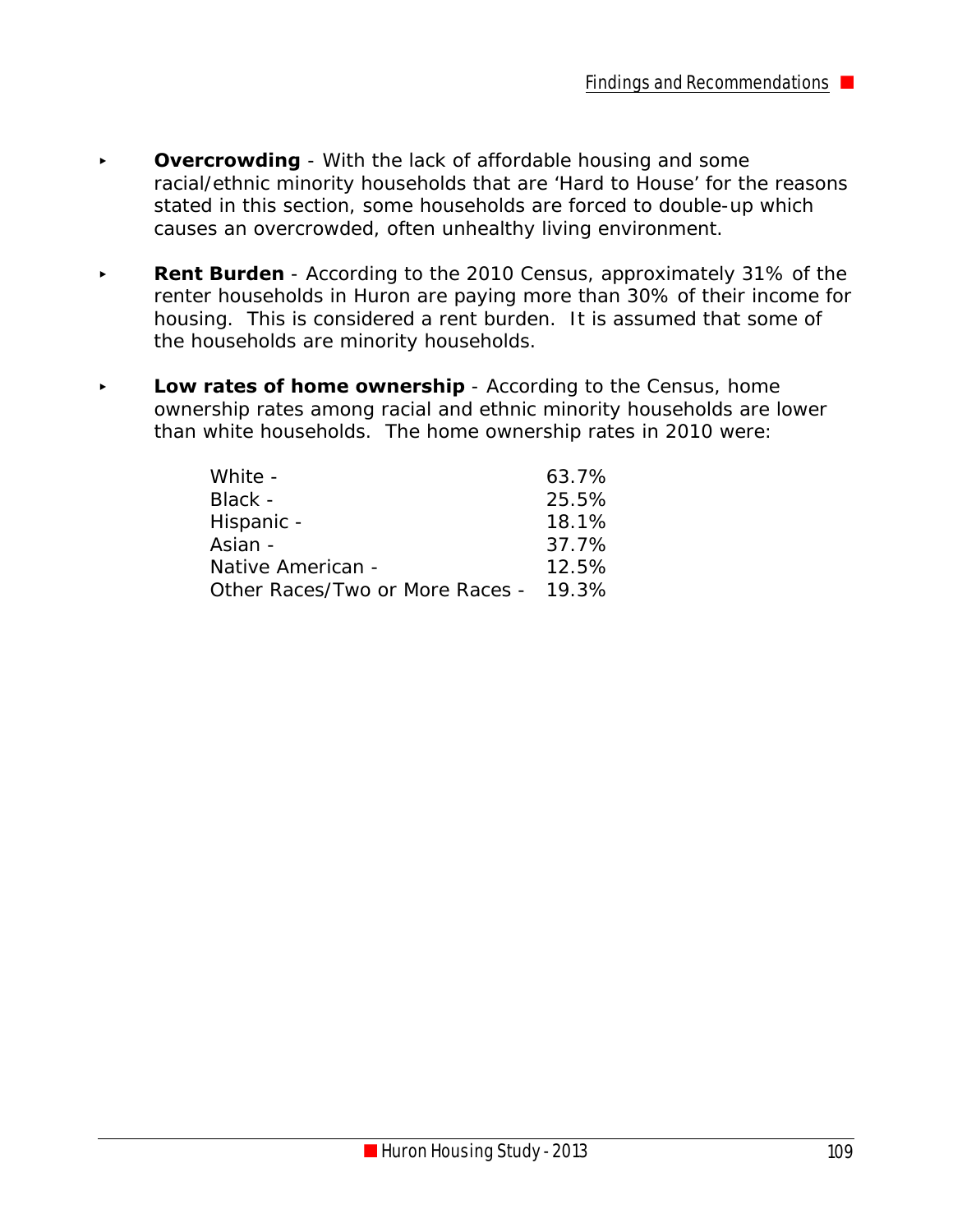## **Strategies in Securing Housing**

Listed below is information on strategies that have been identified to address the housing needs of the racial and ethnic minority population.

- < **Recognizing the impact the ethnic and racial minority population has on the housing market** - To address the needs of the ethnic and racial minority population, it must be recognized the impact the minority population has on the overall needs of the communities. Often the minority population is low income, younger in age, need larger units based on family size and are often refugees or immigrants from distant locations.
- **Employer Involvement** Employer involvement in housing continues to be essential. Dakota Provisions has been very active in housing issues. Employers should continue to be encouraged to take an active role in housing initiatives that address the housing needs of the minority population.
- **Homeowner and Renter Education Programs** One of the major barriers for the racial and ethnic minority population is the lack of information on how to purchase or rent a home. Currently, Lutheran Social Services is offering renter classes and James Valley Housing, Inc., is offering home ownership classes.
- **Financial institutions** The financial institutions play a vital role in the ethnic and racial minority population's opportunity to own a home. Financial institutions should be encouraged to continue to hire minority employees to assist the minority population.
- **Enforce housing and anti-discrimination laws** Anti-discrimination laws assure that minority populations are protected from discrimination.
- **Develop three, four and five-bedroom rental units** Large minority households have difficulty finding a rental unit large enough for their families. The need exists to develop rental units with three, four and five bedrooms. The Pheasant Run rental project was recently developed, which has 19 three-bedroom units.
- **Community education** The City of Huron, housing agencies, schools, the media and employers should continue to educate the community at every opportunity about diversity and the ethnic and racial minority populations. Education usually results in more tolerance and understanding. Conversely, the minority population must continue to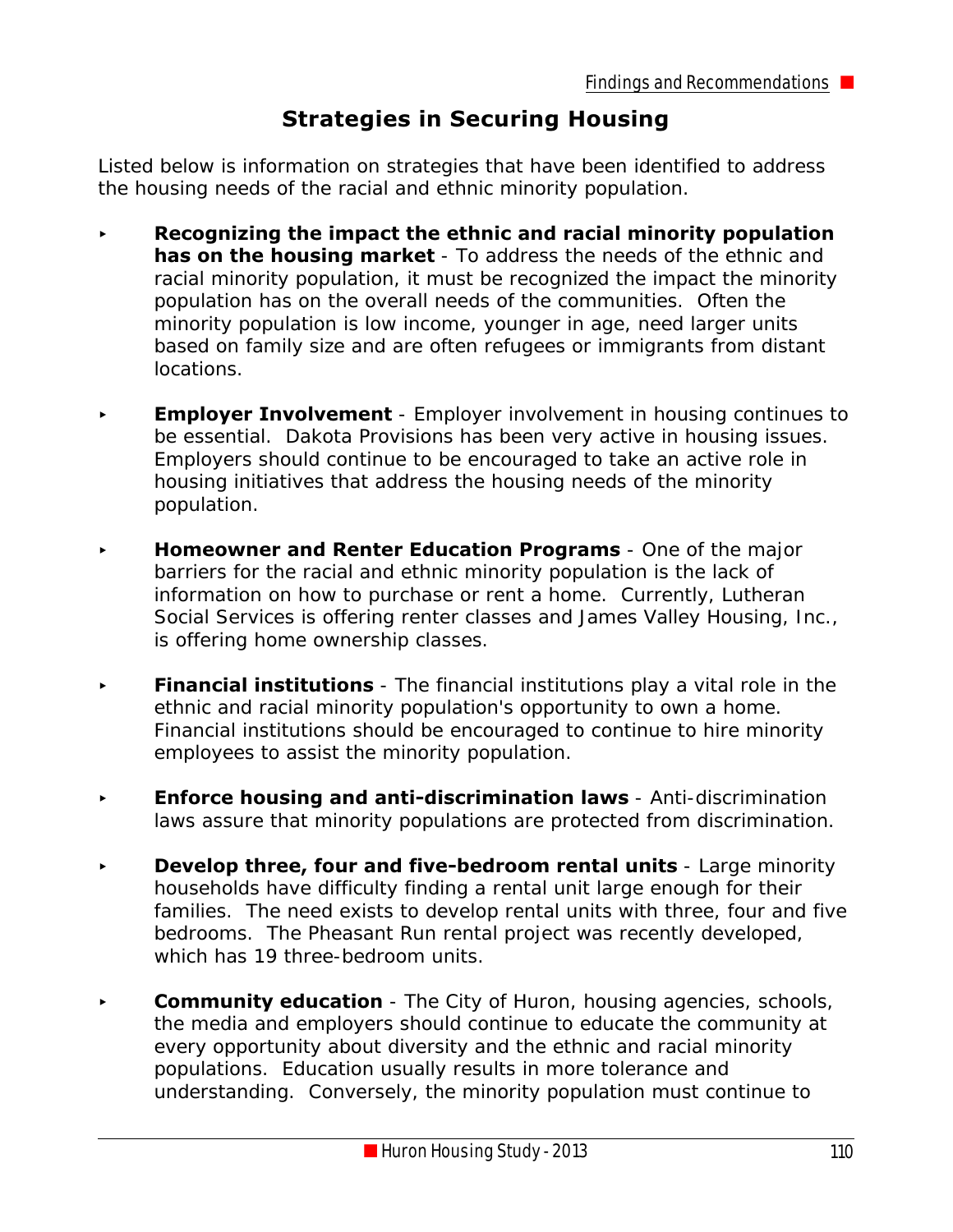educate themselves about the Huron area and continue to integrate into the community.

- **English-speaking classes** English-speaking classes are offered and ethnic and racial minority individuals should continue to take advantage of these classes.
- **Training & Education** Employers should continue to provide training and minority individuals should take advantage of this training and also seek other education. Training and education usually results in a better job which means a higher income. A higher income can solve many problems including housing needs.
- < **Work with landlords that provide housing for the minority populations** - A number of landlords are providing housing for the ethnic and racial minority populations. The City or local housing agency should meet and communicate with these landlords to address their concerns and determine how the City can work with the landlords to better address the minority population's housing needs.
- **Study Recommendations** Finally, it should be noted that all of the recommendations included in this study also pertain to the minority populations.